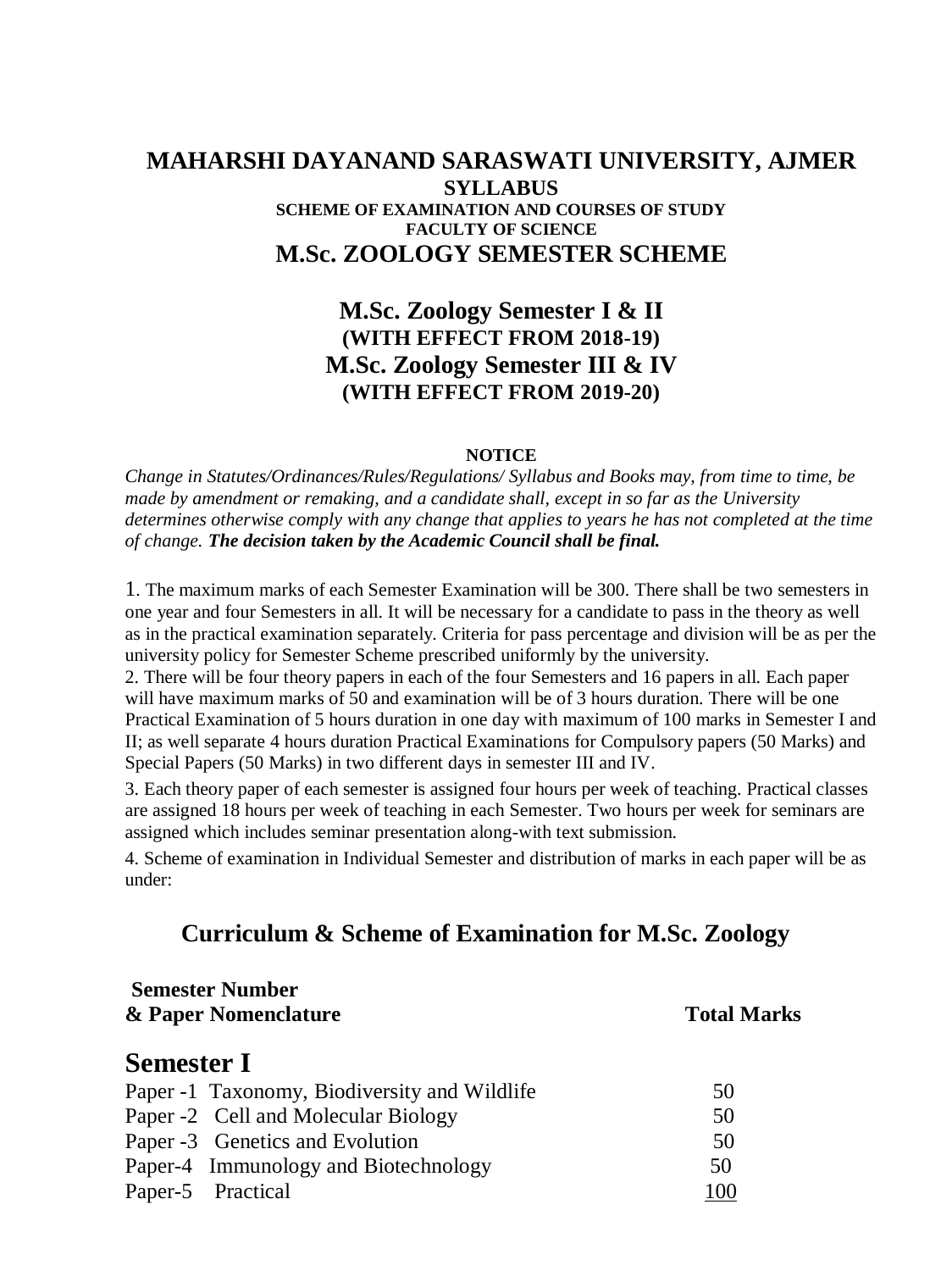#### **Total 300**

# **Semester II**

|                    | Paper - 6 Structure and Function of Invertebrate | 50         |
|--------------------|--------------------------------------------------|------------|
|                    | Paper - 7 Biochemistry                           | 50         |
|                    | Paper - 8 Physiology and Endocrinology           | 50         |
|                    | Paper - 9 Developmental Biology                  | 50         |
| Paper-10 Practical |                                                  | 100        |
| <b>Total</b>       |                                                  | <b>300</b> |
|                    |                                                  |            |

# **Semester III**

| Paper - 11 Biology of Chordates         | 50  |
|-----------------------------------------|-----|
| Paper - 12 Ecology                      | 50  |
| Paper - 13 Special Paper A/ B/ C/ D/E/F | 50  |
| Paper - 14 Special Paper A/ B/ C/ D/E/F | 50  |
| Paper- 15 Practical-I                   | 50  |
| Paper- 16 Practical-II                  | 50  |
| <b>Total</b>                            | 300 |

Practical-I (Based on Paper 11 & 12)

Practical-II (Based on Paper 13 & 14)

# **Semester IV**

| Paper - 17 Biological Techniques and Biostatistics | 50  |
|----------------------------------------------------|-----|
| Paper - 18 Animal Behaviour                        | 50  |
| Paper - 19 Special Paper A/ B/ C/ D/E/F            | 50  |
| Paper - 20 Special Paper A/ B/ C/ D/E/F            | 50  |
| Paper- 21 Practical-I                              | 50  |
| Paper- 22 Practical-II                             | 50  |
| <b>Total</b>                                       | 300 |

Practical-I (Based on Paper 17 & 18)

Practical-II (Based on Paper 19 & 20)

Special Paper A- Cell and Molecular Biology

Special Paper B- Environmental Biology

Special Paper C- Entomology

Special Paper D- Fish Biology

Special Paper E- Molecular Developmental Biology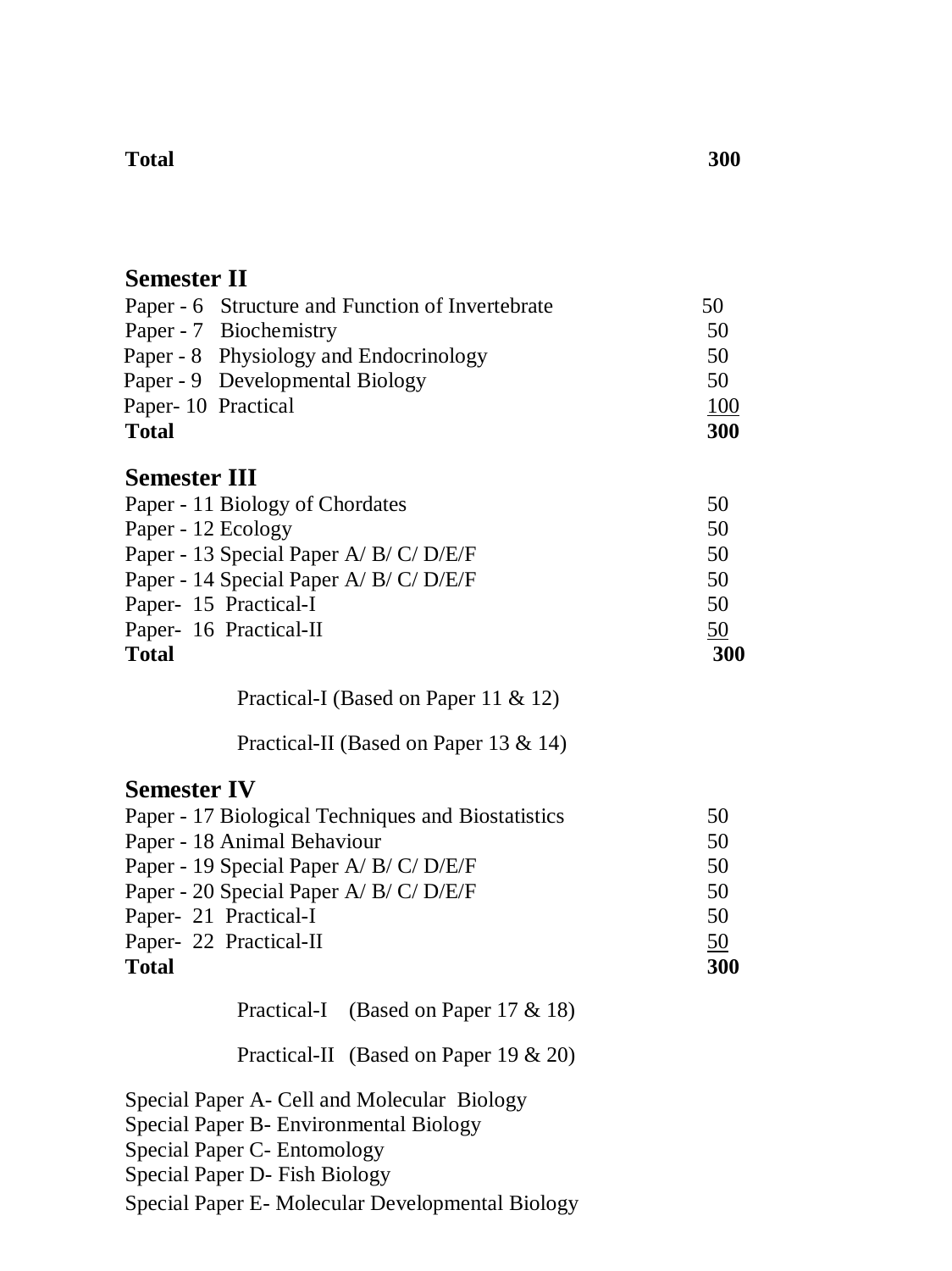Special Paper F- Endocrinology

#### **M.Sc. Zoology Semester I & II (WITH EFFECT FROM 2018-19) M.SC. ZOOLOGY SEMESTER-I**

# **Paper 1- Taxonomy, Biodiversity and wild Life**

## **Time: 3 Hours Max. Marks: 50 Max. Marks: 50 Max. Marks: 50 Max. Marks: 50 Max. Marks: 50 Max. Marks: 50 Max. Marks: 50 Max. Marks: 50 Max. Marks: 50 Max. Marks: 50 Max. Marks: 50 Max. Marks: 50**  $\mu$

#### **Note:**

Syllabus of each paper is divided into three units. The question paper is divided into three parts. Part-A, Part-B and Part-C

Part-A (10marks): Part A is compulsory and contains 10 questions. At least three questions will be set from each unit and each question carries 1 mark. (50 words each)

Part-B (10 marks): Part B is compulsory and contains five questions, taking at least one question from each unit. Candidate is required to attempt all 5 questions. Each question carries 2 marks. (100 words each)

Part-C (30 marks): 6 questions will be set taking 2 from each unit. Candidate is required to attempt 3 questions, taking 1 from each unit. Each question carries 10 marks. (400 words each)

# **Unit-I**

- 1. Principles of Animal Taxonomy:
- a) Rules of nomenclature
- 2. Principles of classification -
- b) Theories of biological classification and their history
- c) The concept of species, sub species, Polytypic species
- d) Intraspecific categories
- e) Evaluation of biodiversity indices, Shannon Weiner Index, Dominance Index,

Similarity and Dissimilarity Index

f) Trends in Biosystematics-Chemotaxonomy, Cytotaxonomy and Molecular Taxonomy

g) International Code of Zoological Nomenclature (ICZN): Formation of Scientific names of various Taxa

h) A study of the classification of invertebrates with distinguishing features and examples of various subdivisions

# **Unit-II**

- 1. Biodiversity- Concept, principles and Types of biodiversity
- 2. Major biodiversity areas of the world: Biodiversity hotspots
- 3. Indian Biodiversity Areas : Zones of faunal distribution
- 4. Major protected areas and their importance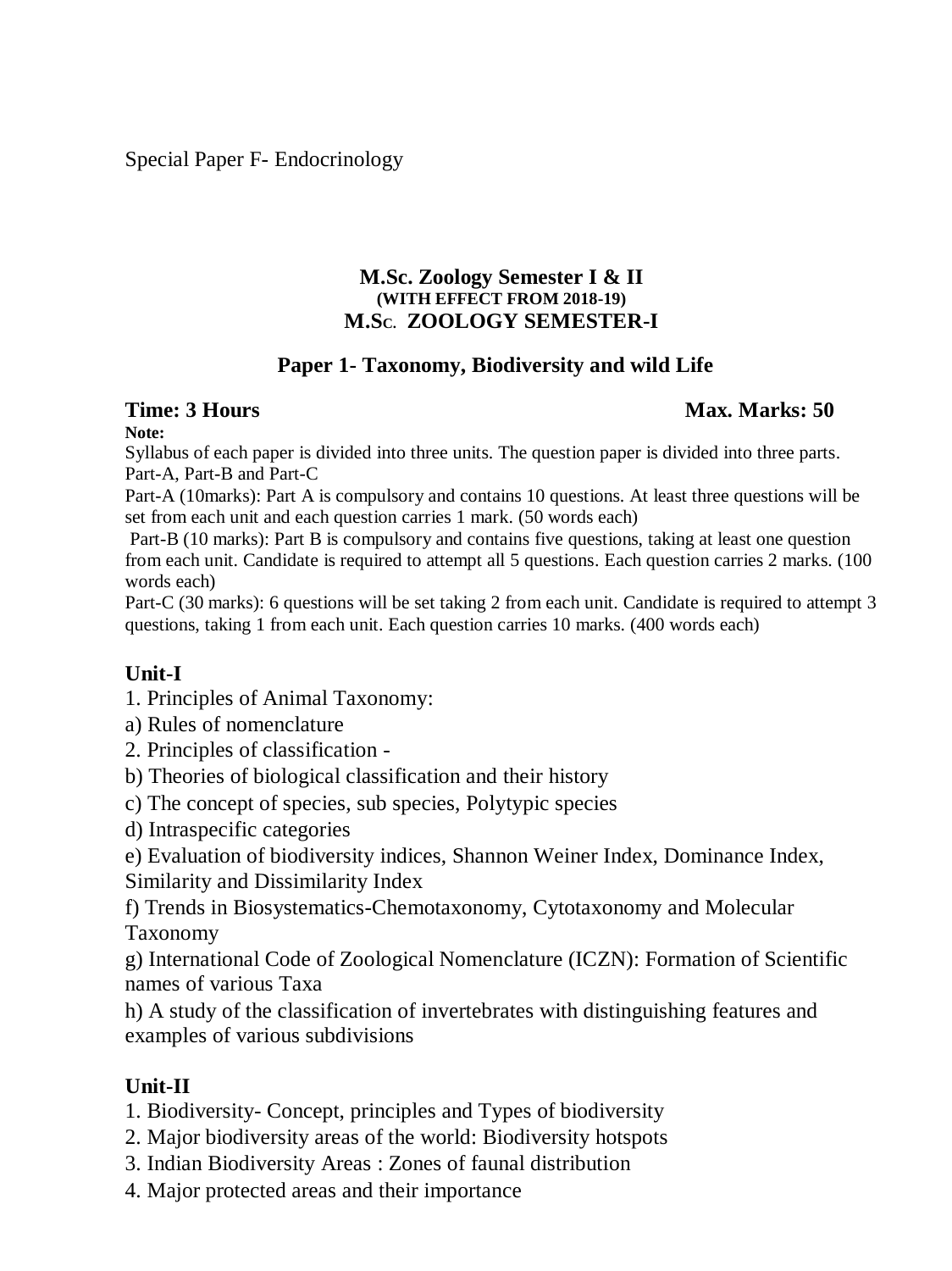- 5. Causes for the loss of biodiversity
- 6. Rare, endangered or threatened species and their Conservation strategies
- 7. Biodiversity conservation methods

# **Unit III**

- 1. Wildlife and conservation:
- a) Wild life reserves and biosphere reserves
- b) National Parks and Sanctuaries
- c) Single species/single habitat based conservation programmes (Project Tiger,
- Project Gir Lion and Crocodile breeding project)
- 2. Wildlife in India with reference to animal diversity.
- 3. Wildlife in Rajasthan with references to reptiles, birds and mammals.
- 4. India's role and contribution on conservation of wildlife
- 5. Forestry-Forest resources, erosion, deforestation and afforestation
- 6. Wildlife protection Act (1972), Biological Diversity Act (2002)
- 7. Institutions and their role in conservation-Zoos, Natural history museums, Zoological survey of India, Forest research institute, survey of India, Central marine fisheries research institute and NGOs.

#### **Suggested Reading Materials:**

- B.H.M.S. The Preservation of Wild Life in India.
- B.H.M.S.- Wild Animals of India.
- B.K.Tikadar :Threatened animals of India
- Chaudhary A.B.- Sundorbans Mangrove (Ecology and Wild Life).
- Darwin. C. Origin of Species, Watts & Co. 5 and 6 Johnson's Courts, Fleet Street, E.C. 4, London.
- E. Mayer & Peter D. Ash lock- Principles of Systematic Zoology.
- E. Mayer : Elements of Taxonomy
- E.O.Wilson: Biodiversity, Academic press, Washington
- E.O.Wilson: The diversity of life (the college edition), W W Northem & co.
- G.G. Simpson :Principles of Animal Taxonomy. Oxford IBH Publishing Company
- M. Kato: The biology of diversity. Springer
- Romer, A.S. Vertebrate Palaeontology, University Chicago Press, Chicago, Illinois.

# **Paper-2 Cell and Molecular Biology**

#### **Note:**

Syllabus of each paper is divided into three units. The question paper is divided into three parts. Part-A, Part-B and Part-C

Part-A (10marks): Part A is compulsory and contains 10 questions. At least three questions will be set from each unit and each question carries 1 mark. (50 words each)

# **Time: 3 Hours** Max. Marks: 50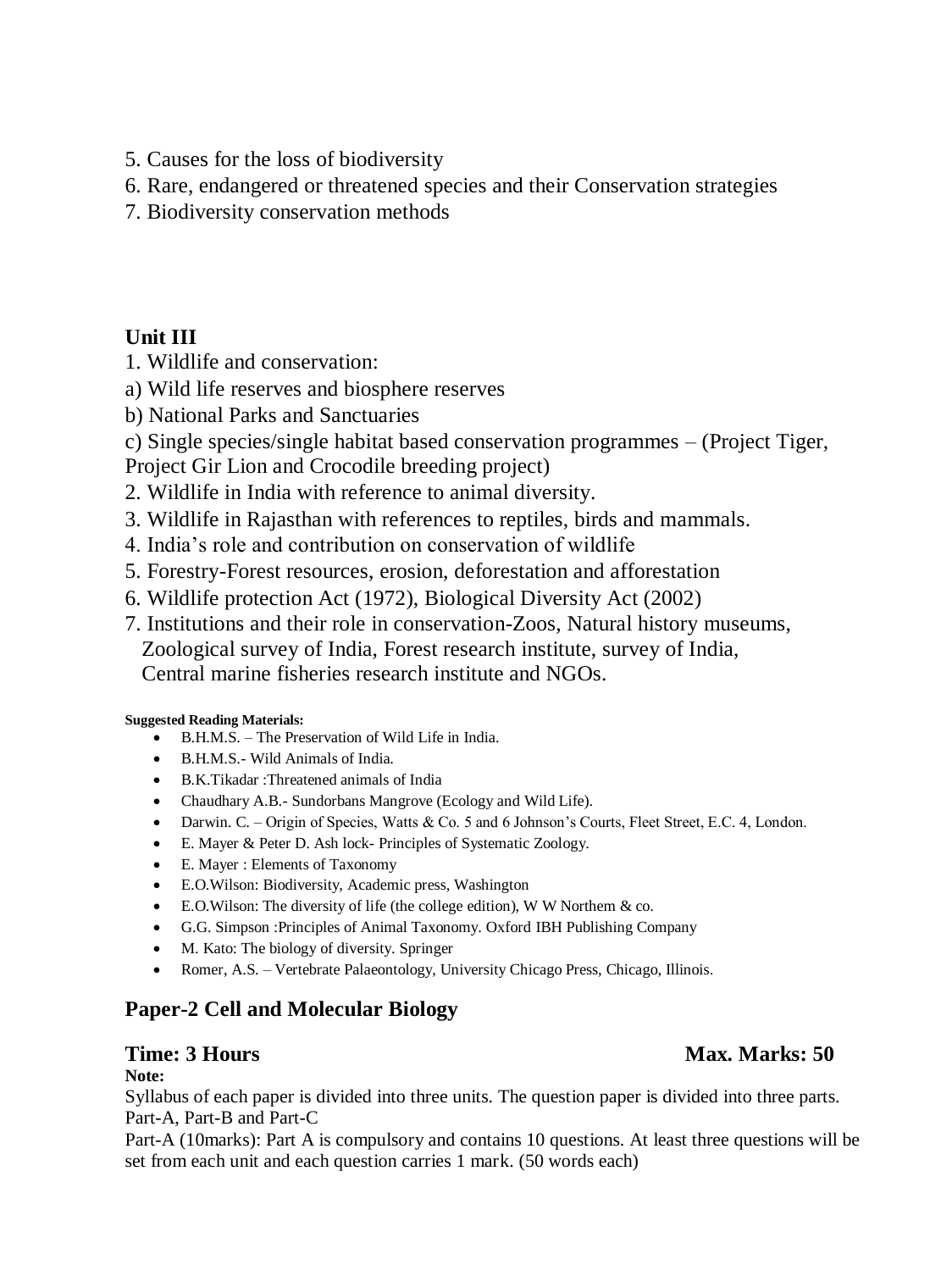Part-B (10 marks): Part B is compulsory and contains five questions, taking at least one question from each unit. Candidate is required to attempt all 5 questions. Each question carries 2 marks. (100 words each)

Part-C (30 marks): 6 questions will be set taking 2 from each unit. Candidate is required to attempt 3 questions, taking 1 from each unit. Each question carries 10 marks. (400 words each) **UNIT I**

- 1. Structural organization and function of intracellular organelles: (Cell wall, nucleus, mitochondria, Golgi bodies, lysosomes, endoplasmic reticulum, peroxisomes, plastids, vacuoles, chloroplast, structure & function of cytoskeleton and its role in motility).
- 2. Biomembranes: Basic structure, Transport across cell membranes, Diffusion, Osmosis (Uniports, Symports and Antiports), Ion Channels, Active Transport and Membrane Pumps, Electrical properties of biomembranes and Membrane potential.
- 3. Intracellular transport : Intracellular protein trafficking, Signal hypothesis.
- 4. Cell adhesion and communication: Tight junctions, Gap junctions, Connexins, Desmosomes and Spot desmosomes.

# **UNIT- II**

- 1. Cell Cell signaling : Second messenger system, cAMP , Cell surface receptors and intra – cellular receptors.
- 2. Cell Division and Cell Cycle : Mitosis and meiosis, their regulation, steps in cell cycle, regulation and control of cell cycle. Role of Microtubules in cell cycle, Cyclins and cyclin dependent kinases, Regulation of CDK – cyclin activity; Check points of cell cycle.
- 3. General Accounts of Nucleic Acids, Conformation of nucleic acids (helix (A, B, Z), t-RNA, micro-RNA). DNA Replication: Replication in prokaryotes and eukaryotes, mechanics and enzymes involved in DNA replication. DNA damage and repair mechanisms, homologous and site-specific recombination.
- 4. Transcription: Prokaryotic and Eukaryotic transcription, Regulatory elements and mechanism of transcription regulation. Antitermination and attenuation. Post transcriptional modifications: Capping, Poly-A tail, Splicing

## **UNIT-III**

- **1.** Organization of genes and chromosomes **: (**Operon, unique and repetitive DNA, interrupted genes, gene families, structure of chromatin and chromosomes, heterochromatin, euchromatin, transposons).
- **2.** C-value Paradox, Euchromatin and Heterochromatin. Human karyotype, chromosomal banding (Paris conference nomenclature). Somatic cell genetics :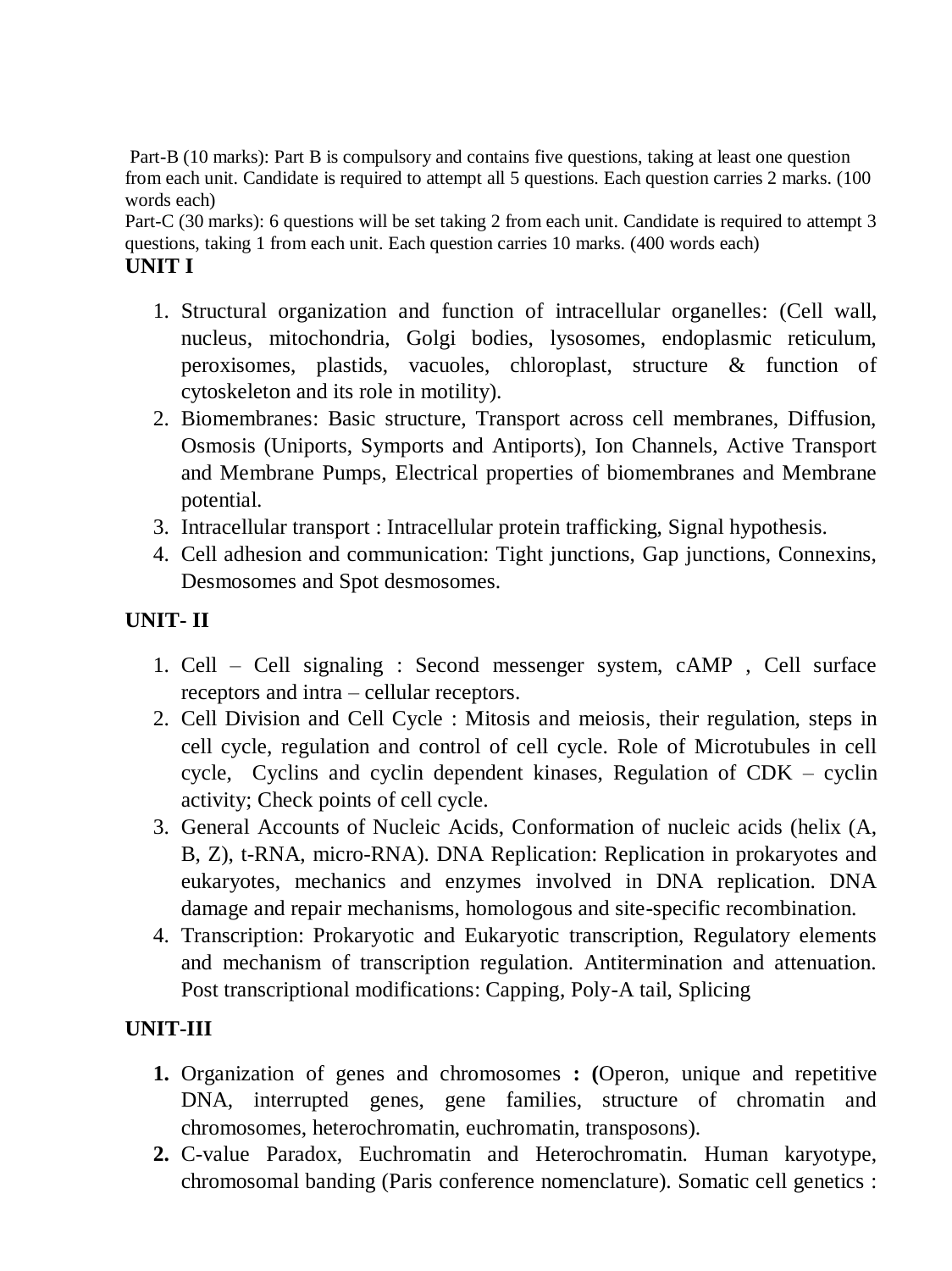Cell fusion and hybrid agents, mechanism of fusion Formation of heterokaryon (Hybrid selection and chromosomal segregation). Applications of hybridoma technology.

- **3.** Protein synthesis and processing **:**(Ribosome, formation of initiation complex, initiation factors and their regulation, elongation and elongation factors, termination, genetic code, aminoacylation of tRNA, tRNA-identity, aminoacyl tRNA synthetase, and translational proof-reading, translational inhibitors, Posttranslational modification of proteins).
- **4.** Control of gene expression at transcription and translation level **:** (regulating the expression of phages, viruses, prokaryotic and eukaryotic genes, role of chromatin in gene expression and gene silencing).

#### **Suggested Reading Materials:**

- B. Alberts, D-Bray, J.Lewis, M. Raff, K. Roberts and J.D. Watson ,Molecular Biology of the cell-Garland Pub. New York.
- Benjamin Lewin : Gene VI Oxford University press. UK
- J D Watson, N H Hopkins, J W Roberts, J A Stcitiz, and A M Weiner: Molecular biology of the gene: The Benjamin/Cummings pub. Co.Inc., California
- J Darnell, H Lodish and D Baltimore : Molecular cell bology. Scientific American books.Inc USA.
- J Sambrook, E F Fritsch and T Maniatis Molecular cloning: A laboratory Manual. Cold spring Harbor laboratory press, New York
- John R W Masters ed Animal cell culture- A practical approach, , IRL press
- K. Wilson and K.H. Goulding A Biologists guide to Principles and techniques of Biochemistry, ELBS Edu.
- New York.
- P.D.Dabre, Introduction to Practical Molecular Biology, John Wiley& Sons Ltd.
- publishers Inc. New York
- R A Meyers.(Ed) Molecular biology and Biotechnology. A comprehensive desk reference. VCH
- Robert Braun Introduction to instrumental analysis:, McGraw Hill International Editions
- T.A.Brown Molecular Biology Lab Fax, (Ed.), Bios Scientific Publishers Ltd.

# Paper-3 Genetics and Evolution

Time: 3 Hours Max. Marks: 50

Note:

Syllabus of each paper is divided into three units. The question paper is divided into three parts. Part-A, Part-B, Part-c

Part-A (10marks): Part A is compulsory and contains 10 questions. At least three questions will be set from each unit and each question carries 1 mark. (50 words each)

Part-B (10 marks): Part B is compulsory and contains five questions, taking at least one question from each unit. Candidate is required to attempt all 5 questions. Each question carries 2 marks. (100 words each)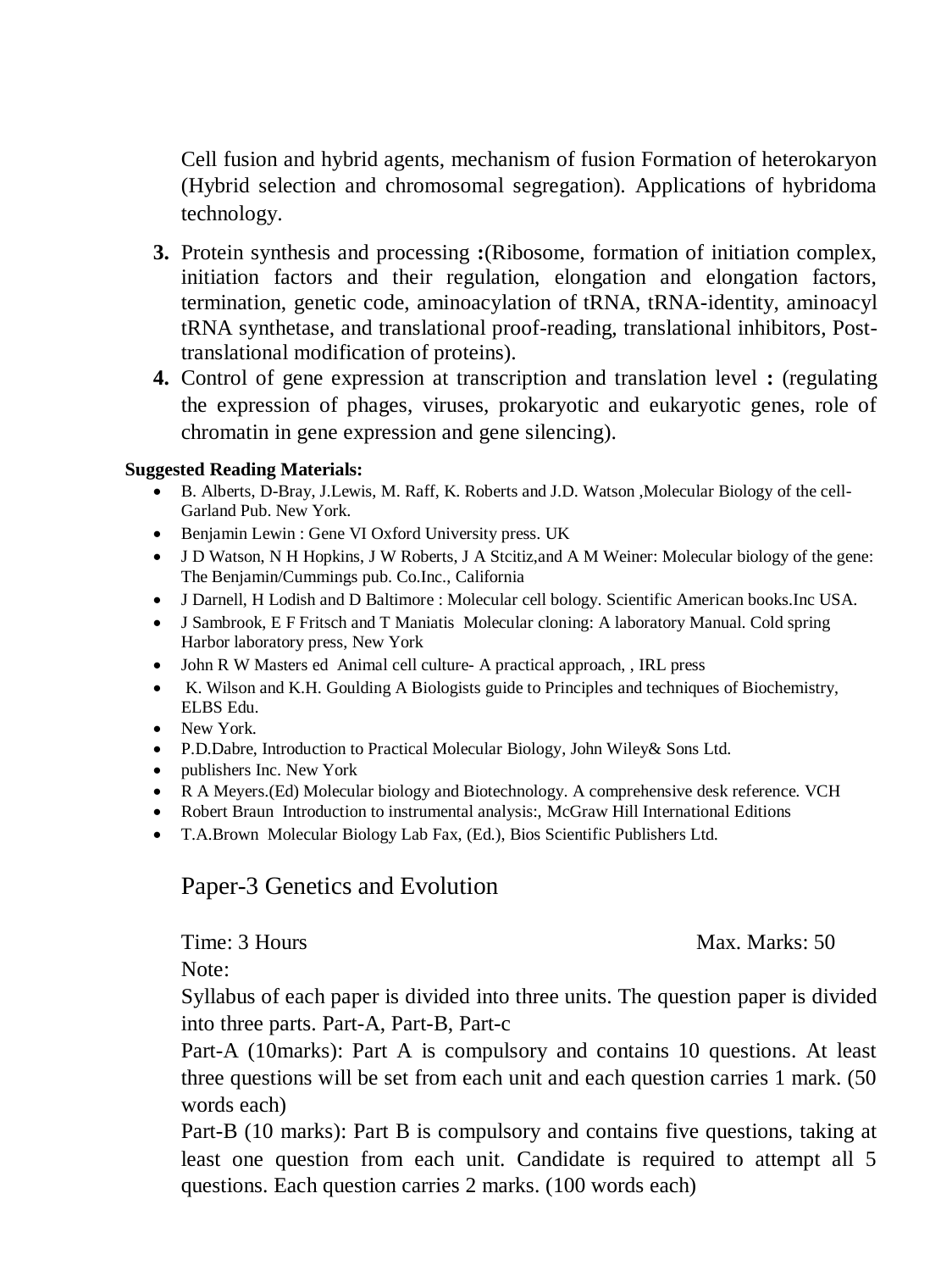Part-C (30 marks): 6 questions will be set taking 2 from each unit. Candidate is required to attempt 3 questions, taking 1 from each unit. Each question carriesn10 marks (400 words each)

Unit-I

1. Mendelian Principles- Dominance, segregation, independent assortment, current status

2. Concept of gene- alleles, Multiple Alleles pseudoalleles, complementation tests.

3. Extension of Mendelian Principles- Codominance incomplete dominance, gene interactions—Supplementary gene, Complementary gene, epistasis, pleiotropy, penetrance and expressivity, phenocopies, linkage and crossing over

4. Gene mapping methods- Linkage maps, tetrad analysis, mapping with molecular markers

5. Extra chromosomal inheritance- inheritance of mitochondrial and chloroplast genes, maternal inheritance

6. Microbial Genetics- Methods of genetic transfer, transformation, conjugation, transduction, fine structure analysis of genes.

7. Human genetics, Pedigree analysis, Karyotypes, lod score for linkage testing, Genetic disorders (Human)

Unit-II

 $(A)$ 

1. Quantitative genetics- Polygenic inheritance, heritability and its measurement, QTL mapping.

2. Mutations & mutagenic agents- Types, causes and detections, mutant types, lethal, biochemical, loss of function, gain of function, germinal versus somatic mutition, insertional mutagenesis.

3. Structural and numerical alterations in chromosomes- deletion, duplication, inversion, translocation, ploidy &their genetic implications.

(B)

4. Emergence of evolutionary thought

- Lamarckism and neo- Lamarckism
- Darwinism- concept of variation, adaptation, struggle and fitness, natural selection.
- Mendelism, spontaneity of mutation
- Modern evolutionary synthesis
- 5. Origin of cells and unicellular evolution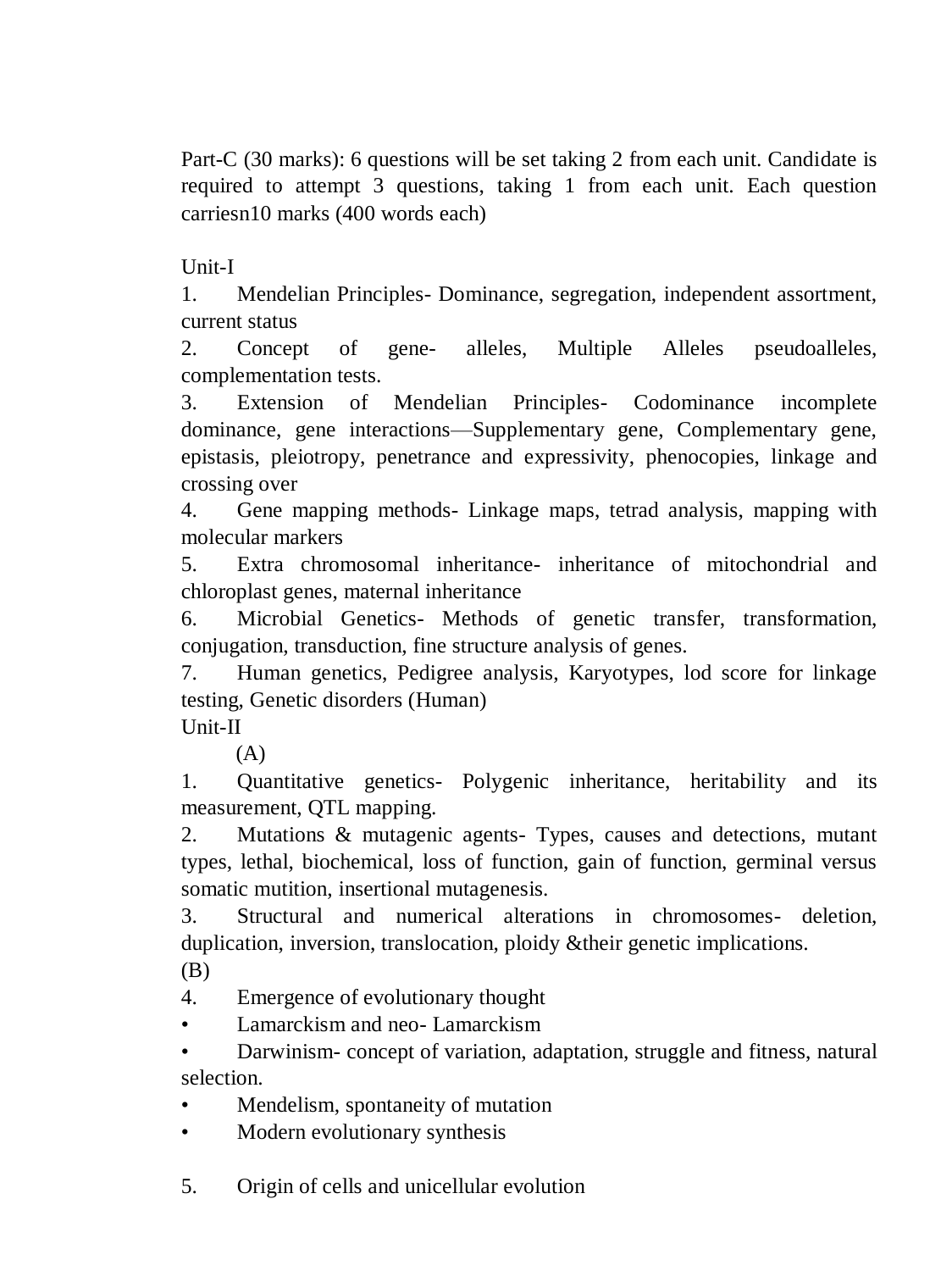- Origin of basic biological molecule
- Concept of Oparin and Haldane, Experiment of Miller (1953)
- First Cell- Evolution of Prokaryotes, Origin of Eukaryotic cell
- 6. Paleontology and evolutionary history

The evolutionary time scale- eras, periods and epochs; major events in evolutionary time scale

- Origin of unicellular and multi-cellular organisms
- Stages in primate evolution including Homo.

Unit-III

- 1. Molecular evolution-
- Molecular tools in Phylogeny
- Phylogenic trees- rooted & un-rooted
- Molecular clocks
- Patterns of change in protein (amino acid)
- Nucleotide sequence analysis sequence
- Gene evolution

2. Population genetics- Population as a unit of evolution, gene pool, gene frequency

3. Hardy Weinberg Law- Concept and rate of change in gene frequency through mutation, genetic drift, migration and natural selection

4. Adaptive Radiation and divergence; occupation of new environmental and

• Convergent evolution and co-evolution

5. Isolation and its role in species formation-

a) Isolating Mechanism- geographical ecological physiological, Biochemical, anatomical, developmental, behavioral, psychological and social

b) Effects of Isolation- restriction of dispersal, restriction on random mating; reduction of fertility.

c) Failure of isolating mechanisms- gene flow, migration and heterosis

- 6. Speciation- Definition of species, Subspecies and races
- Speciation- Gradual or sudden process
- Allopathic evolution & sympatric evolution

## **Suggested Reading Materials:**

- A.M. Winchester: Genetics
- Bengt A. Kihlman: Actions of chemicals of dividing cells
- Boyer. Modern Experimental Biochemistry. Benjamin, 1993
- Cooper. The Cell-A Molecular Approach. ASM, 1997
- Edgar Altenbrg: Genetics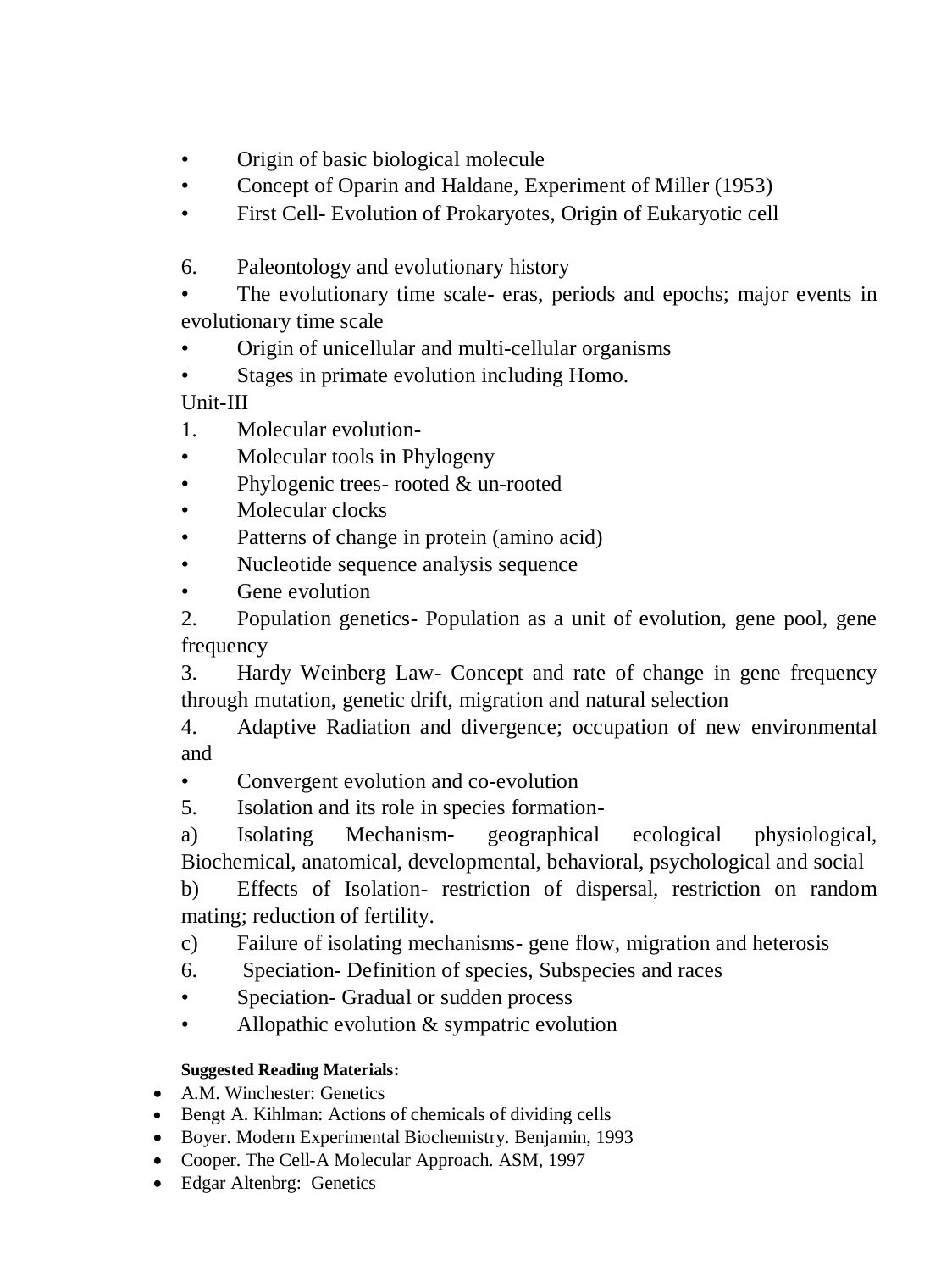- Dobzhansky, Th. F.J. Ayala, G.L. Stebbines and J.M. Valentine Evolution. Surject Publication, Delhi.
- Hartl, D.L. A Primer of Population Genetics. Sinauer Associates, Inc. Massachusetts.
- Jha, A.P. Genes and Evolution. John Publication, New Delhi.
- King, M. Species Evolution- The Role of chromosomal change. The Cambridge University Press, Cambridge.

## **Paper-4 Immunology and Biotechnology**

#### **Time: 3 Hour Max. Marks: 50**

#### **Note:**

Syllabus of each paper is divided into three units. The question paper is divided into three parts. Part-A, Part-B and Part-C

Part-A (10marks): Part A is compulsory and contains 10 questions. At least three questions will be set from each unit and each question carries 1 mark. (50 words each)

Part-B (10 marks): Part B is compulsory and contains five questions, taking at least one question from each unit. Candidate is required to attempt all 5 questions. Each question carries 2 marks. (100 words each)

Part-C (30 marks): 6 questions will be set taking 2 from each unit. Candidate is required to attempt 3 questions, taking 1 from each unit. Each question carries 10 marks. (400 words each)

#### **Unit-I**

- 1. Overview of the immune system:
- a) Components of the immune system
- b) Lymphoid Organs- types, lymphocyte production, haematopoietic stem cells
- 2. Antibody Structure and Diversity Production, distribution, structure, types
- 3. Mechanism of Immune Response Lymphocyte circulation and antigens, antigens –immune responses, role of MHC molecules in antigen recognition and immune responses, transferring viral antigen and APC, lipidpolysaccharide antigen
- 4. Immune component cells and associated tissues
- 5. Major Histocompatibility complex
- 6. Principles of innate and adaptive immunity
- 7. Humoral and Cell mediated immunity

#### **Unit II**

- 8. The recognition and effector mechanisms of the adaptive immunity- antigen and immunogenicity
- 9. Antigen recognition B cells and T cells
- 10. Immunodeficiency Diseases
- 11. Vaccines and Vaccination

#### **Biotechnology:**

1. scope significance, microbes amd microbial system and their improvement for biotechnological use. Principles and techniques of plant and animal cell culture

- 2. principles and application of DNA recombinant technology
- a) Recombination and repair
- b) Holiday junction.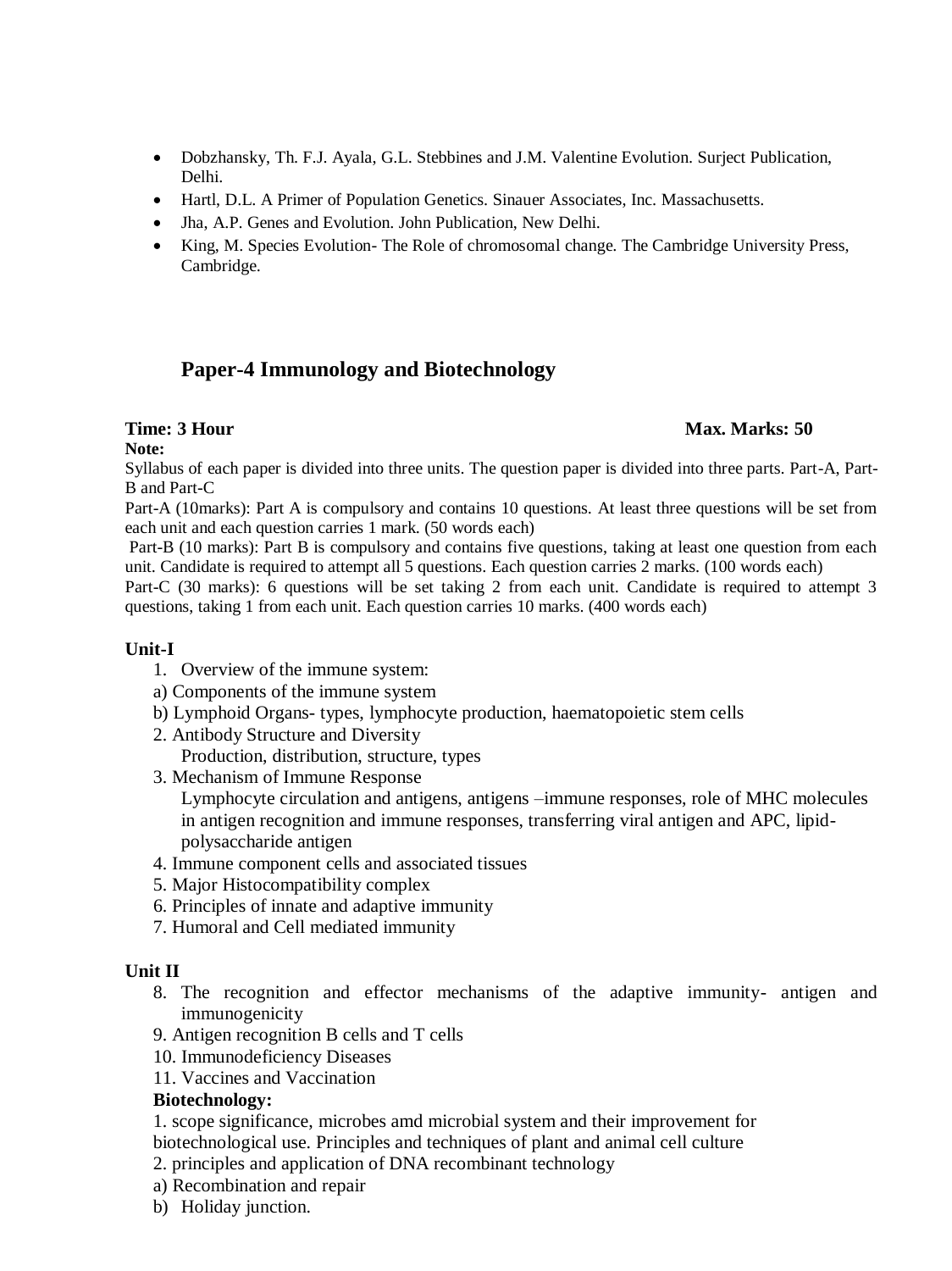- c) FLP/FRT and Cre-Lox recombination.
- d) Rec A and other recombinases.
- e) DNA repair mechanisms.
- 3. Molecular mapping of genome
- a) Genetic and physical maps
- b) Southern hybridization, fluorescence in *situ* hybridization( FISH) for
- c) Genome analysis.
- d) Molecular markers in genome analysis( RFLP, RAPD and AFLP )

e) Basic Idea of Genomics and its application to health and agriculture,

including gene therapy.

- f) Application of RFLP in forensic, disease prognosis, genetic counseling and
- g) pedigree analysis.
- h) DNA Sequencing, Sequencing methods, sequence submission, sequence alignment.DNA fingerprinting
- i) expression of recombinant proteins using bacterial, animal and plant vectors. Isolation of specific nucleic acid sequence
- j) construction of genomic DNA libraries in Plasmids, phages, cosmids, BAC and YAC

#### **Unit III**

1. Signal transduction in bacteria and animals, Complementation and molecular recognition, liposomes.

2. Molecular biology of Cancer, Oncogenes, Chemical Carcinogenesis, transpo genes

#### 3. Transgenic animals and knock-outs

- a) Production
- b) Applications
- c) Embryonic stem cells
- d) Care & breeding of experimental animals
- e) Bioethics
- 4. Assisted reproduction technologies
	- a) Embryo sexing and cloning.
	- b) Screening for genetic disorders.
	- c) ICSI, GIFT etc.
	- d) Cloning of animals by nuclear transfer.

5. Fermentation technology, design process, scale up and down stream processing, production of antibiotics, breverages, enzymes, ethnol,and methane from biomass; bioremediation, biopesticides and biosensors, single cell protein

#### **Suggested Reading Materials:**

- \* Immuno Biology- The immune system in health and disease, Janeway, Travers, Walport and Shlomchik, (6th Ed., 2005),
- \* Immunology, David, Brostoff and Roitt, (7th Ed., 2006), Mosby & Elsevier Publishing, Canada, USA.
- \* K, Wilson and K.H. Goulding ElBS Edn.
- \* Immunolgy . S S Lal and S Kumar
- \* Kuby Immunology, Richard, Thomas, Barbara, Janis, (5th Ed., 2003), W. H. Freeman and company, New York, USA.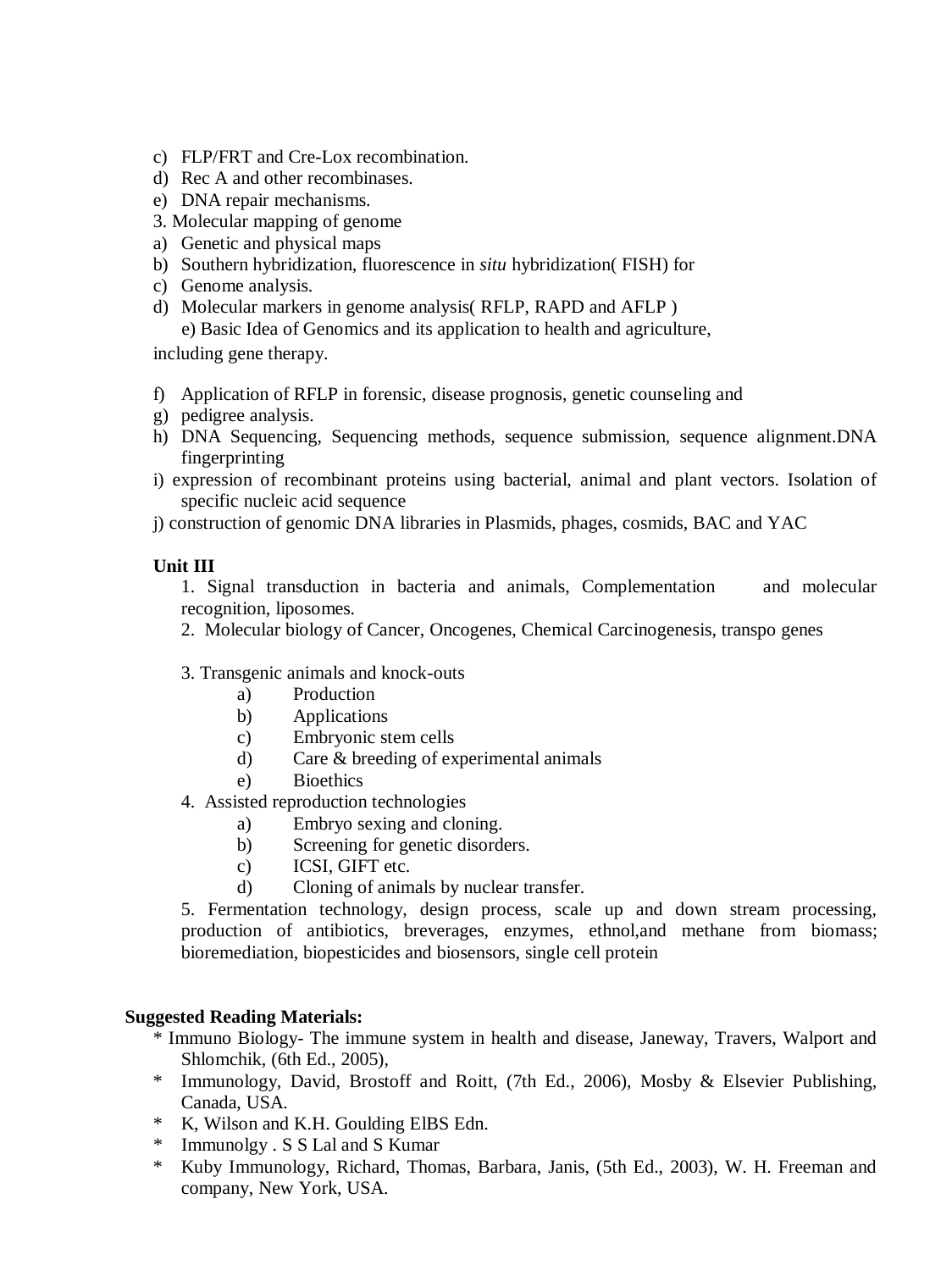\*R A Meyers.(Ed) Molecular biology and Biotechnology. A comprehensive desk reference. VCH

# **Semester I Paper 5: Practicals**

# **Taxonomy, Biodiversity & Wild Life**

- Use of taxonomic keys to identify at least 6-10 orders of insects (up to order level only).
- Composition/ assessment of taxonomic diversity in a habitat. (grassland, arid land,wet land etc.)

Write characteristics of different biomes and mark their location on world map

- Mark major rivers of world on world map and five riverine system of India on India map- visit a river or pond-submit a write up
- Make a diagram of zones of sea, write characteristics of each-visit any sea-submit a report
- Understand about coral reef, their types, structure and their mark their location in world and India's map
- Mark major Ecozones of India on India's map-visit a desert, grass land or rain forest submit a write up
- Mark important sanctuaries and national parks of Rajasthan on map, and write details of any three emphasizing the fauna and their conservation.
- Visit any National Park, Sanctuary, Forest area or nearby protected area to study biodiversity and live animals of the area. Also,  $t\Box$  Prepare and submit report of the field trip.

Spotting: Photographs/Models of wild animals of Rajasthan to study their distinguish features, classification, Habit & Habitat and conservation status.

# **Cell and Molecular Biology & Biotechnology**

- Permanent slides: Types of cells (squamous, cuboidal, columnar epithelial cells, blood cells, nerve cells, muscle cells), connective tissues of various types. Adipose tissue, mitotic & meiotic chromosomes and their different phases .
- Study of mitosis in onion root tip and mammalian bone marrow cells.
- Study of Meiosis in testes of insect or mammal.
- Study of giant chromosomes in the salivary gland of Chironomus larva or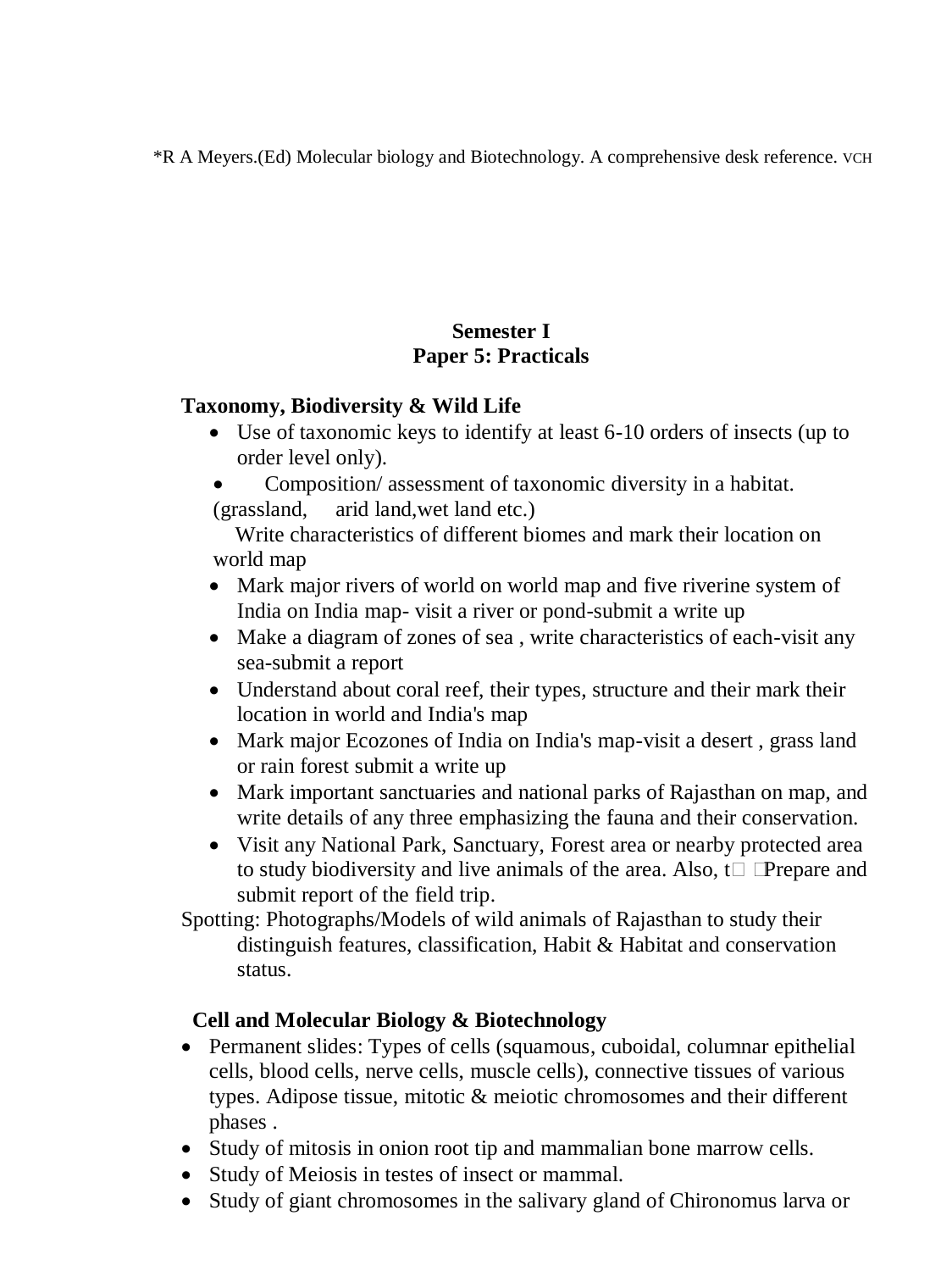- Drosophila
- Vital and supravital staining (with Neutral red and Janus green (B) of cells of the testis of an insects or mammal to study mitochondria.
- Preparation of multipopular nerve cell from the spinal cord of a mammal.
- Exercise based on DNA fingerprinting, DNA sequencing.
- Observation of cellular organization of testes of Cockroach and Grasshopper by Acetocarmine, Fuelgen staining preparations/ slides/ digital techniques.
- Chromosome counts in cells of the testis of an insect pest/bone marrow cells of rodent pest.
- Preparations and staining of Barr bodies.
- Immunoassays RIA, ELISA
- SDS PAGE of soluble proteins and determination of molecular weight.

# **Genetics**

- Culture and identification of male and female Drosophila.
- Identification of wild and mutant forms of Drosophila.
- Mono- and Dihybrid inheritance in Drosophila.
- Simple problems based on Mendalism to be done by the students.
- Identification of blood groups in man.
- Demonstration of sex chromatin.
- Chromosome preparations from rat bone marrow and polytene chromosomes.
- Handling of Drosophila, Drosophila genetic crosses, Induction of mutation in Drosophila by
- P-M mutagenesis.
- Karyotyping

# **Evolution**

- Numericals based on theory
- Project report based on Study tour/ Field Trip
- Exercise based on the syllabi may be devised according to the availability of equipments/need.

# **Immunology**

- To identify different leukocytes by making blood smear.
- To perform Radio Immuno Diffusion (RID)
- To perform Ouchterlony double diffusion (ODD)
- To demonstrate antimicrobial activity of skin

• Some exercises based on the syllabi may be devised according to the availability of equipments.

# **Seminar –**

Students must prepare and present Seminar/ paper on the related topics or recent advances/research in the field of life sciences/ topics related to the papers included in the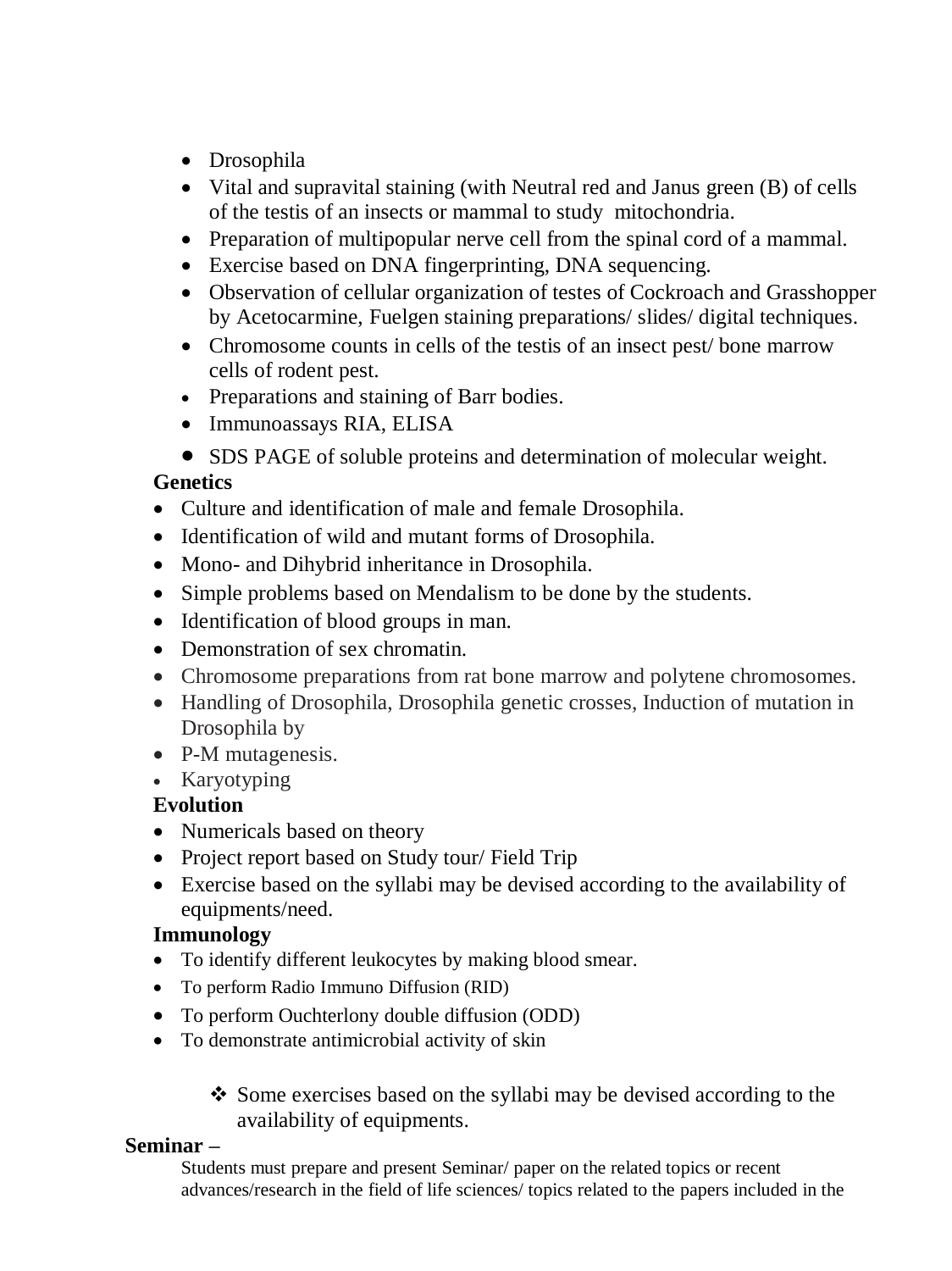semester; CSIR-NET Life Science Topics must be Emphasized for seminar topics. Student shall prepare and use power point presentations, models, slides etc. for seminar.

#### **Spotting**

Spotting may cover all the practical subjects of the semester.

#### **Note:**

(i) Use of animals for dissection and practical work is subject to the conditions that these are not banned under the Wildlife Protections Act.

(ii) Those Institutions which are already having Zoology Museums should not procure Museum Specimens now onwards and should use charts/slides/models/photographs and digital alternatives in case of need. Those new institutions which are not having Zoology Museum in their Department should provide learning related to zoological specimens with the help of charts/slides/models/photographs and digital alternatives and visit of students to already established museums.

#### **Instructions for Practicals**

#### **Max Marks: 100** Time: 05 **Hours**

The Board of Examiners will constitute of one External Examiner and one Internal Examiner**.** 

| <b>Distribution of Marks</b>                           | <b>Marks</b>  |
|--------------------------------------------------------|---------------|
| 1. Spotting                                            | 18            |
| 2. Exercise on Biodiversity/ Wild Life                 | 8             |
| 3. Insect Identification using Taxonomic key           | 6             |
| 4. Exercise on Genetics/Evolution                      | 10            |
| 5. Exercise on cell and Molecular Biology              | 10            |
| 6. Exercise on Biotechnology/Immunology                | 10            |
| 7. Exercise to study live animals/Report of Field Trip | 8             |
| 8. Seminar                                             | 10            |
| 9. Viva                                                | 10            |
| 10. Record                                             | <sup>10</sup> |
| <b>Grand Total</b>                                     |               |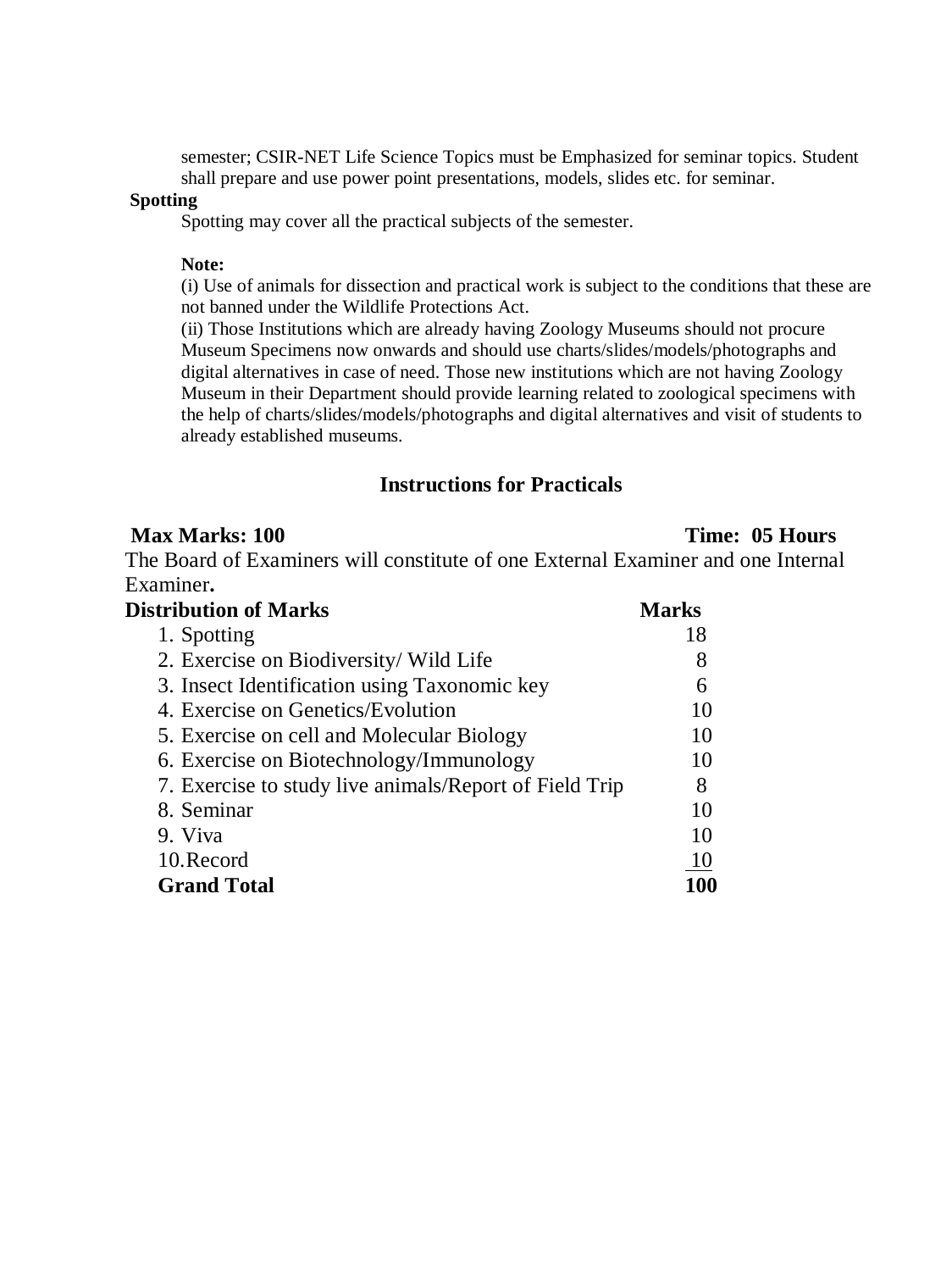# **M.SC. ZOOLOGY SEMESTER-II**

## **Paper- 6: Structure and function of Invertebrates**

## **Time: 3 Hours Max. Marks: 50** *Max. Marks: 50* **Max. Marks: 50 Max. Marks: 50 Max. Marks: 50 Max. Marks: 50 Max. Marks: 50 Max. Marks: 50 Max. Marks: 50 Max. Marks: 50 Max. Marks: 50 Max. Marks: 50 Max. Marks: 50 Max. Marks**

#### **Note:**

Syllabus of each paper is divided into three units. The question paper is divided into three parts. Part-A, Part-B and Part-C

Part-A (10marks): Part A is compulsory and contains 10 questions. At least three questions will be set from each unit and each question carries 1 mark. (50 words each)

Part-B (10 marks): Part B is compulsory and contains five questions, taking at least one question from each unit. Candidate is required to attempt all 5 questions. Each question carries 2 marks. (100 words each)

Part-C (30 marks): 6 questions will be set taking 2 from each unit. Candidate is required to attempt 3 questions, taking 1 from each unit. Each question carries 10 marks. (400 words each)

# **Unit-I**

- 1. Organization of Coelom:
- a) Acoelomates, Pseudo coelomates and Coelomates
- b) Protostomia and Deuterostomia
- 2. Locomotion:
- a) Amoeboid, Flageller and Ciliary movement in protozoa
- b) Hydrostatic movements in Coelenterata
- c) Annelida and Echinodermata
- d) Molecular and physiological mechanisms involved in different kinds of movements
- 3. Nutrition and Digestion:
- a) Patterns of Feeding mechanisms and digestion -
- b) Amoeboid feeding, Ciliary feeding, Filter feeding, Parasitic mode of feeding
- c) Feeding mechanisms in insects and echinoderms

# **Unit-II**

- 1. Respiration
- a) Organs of respiration : Gills, lungs and trachea.
- b) Respiratory pigments.
- c) Mechanism of respiration.
- 2. Excretion:
- a) Excretion in lower invertebrates
- b) Excretion in higher invertebrates
- c) Organs of excretion: Coelom, Coelomoducts, Nephridia and Malphigian tubes.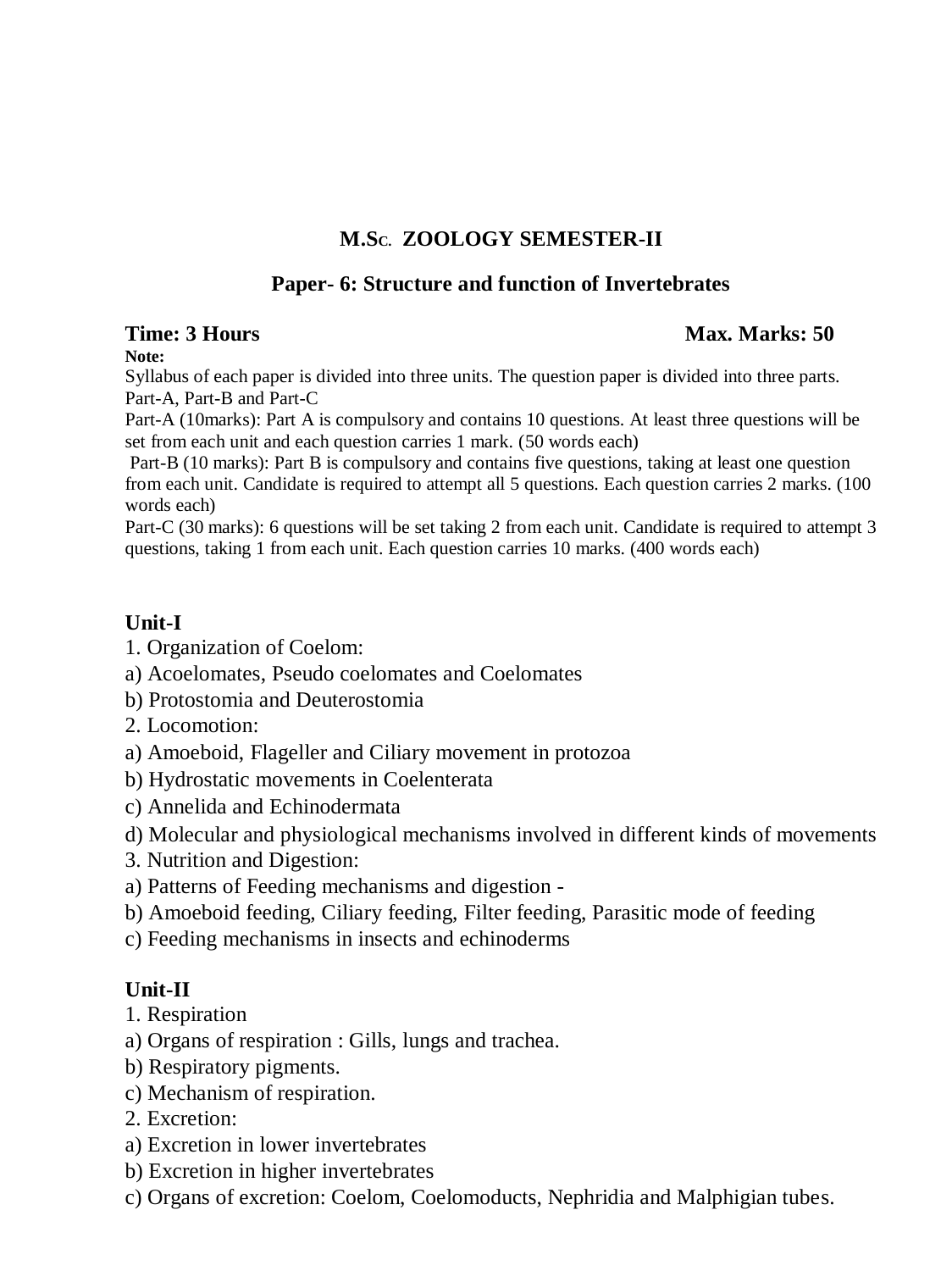Mechanism of Excretion.

Mechanism of Osmoregulation.

3. Nervous System

a) Primitive Nervous systems: Coelentrata and Echinodermata

b) Advanced nervous system : Annelida, Arthropoda (Crustacea and Insecta) and Mollusca (Cephalopoda)

c) Receptors: structural and functional organization of the mechanoreceptors, chemoreceptors and photoreceptors.

# **Unit-III**

- 1. Reproduction:
- a) Reproduction in Protozoa, Porifera
- b) Reproduction in Metazoa: Asexual Reproduction in Coelenterata and Polychaetes
- c) Sexual Reproduction, Parthenogenesis
- d) Endocrine glands, hormones and role of hormones in moulting.
- e) Invertebrate larval forms and their evolutionary significance
- 2. Structure affinities and life history of the following minor Phyla
- a) Rotifera
- b) Entoprocta
- c) Phoronida
- d) Ectoprocta

## **Suggested Reading Materials:**

- Barnes, R.D. Invertebrates Zoology, III edition. W.B. Saunders Co. Philadelphia.
- Barrington, E.J.W. Invertebrate structure and function. Thomas Nelson and Sons Ltd., London.
- Hyman, L.H. The Invertebrates smaller coelomate groups, Vol. V.Mc.Graw Hill Co., New York.
- Hyman, L.H. The invertebrates, No l. I.protozoa through Ctenophora, McGraw Hill Co., New York
- Hyman, L.H. The Invertebrates. Vol. 2. McGraw Hill Co., New York.
- Hyman, L.H. The Invertebrates. Vol. 8. McGraw Hill Co., New York and London.
- Jagerstein, G. Evolution of Metazoan life cycle, Academic Press, New York & London.
- Parker, T.J., Haswell W.A. Text book of Zoology, Macmillan Co., London.
- Read, C.P. Animal Parasitism. Parasitism. prentice Hall Inc., New Jersey.
- Russel-Hunter, W.D. A biology of higher invertbrates, the Macmillan Co. Ltd., London. Sedgwick, A.A. Student text book of Zoology. Vol. I,II and III. Central Book Depot, Allahabad.

# Paper- 7 Biochemistry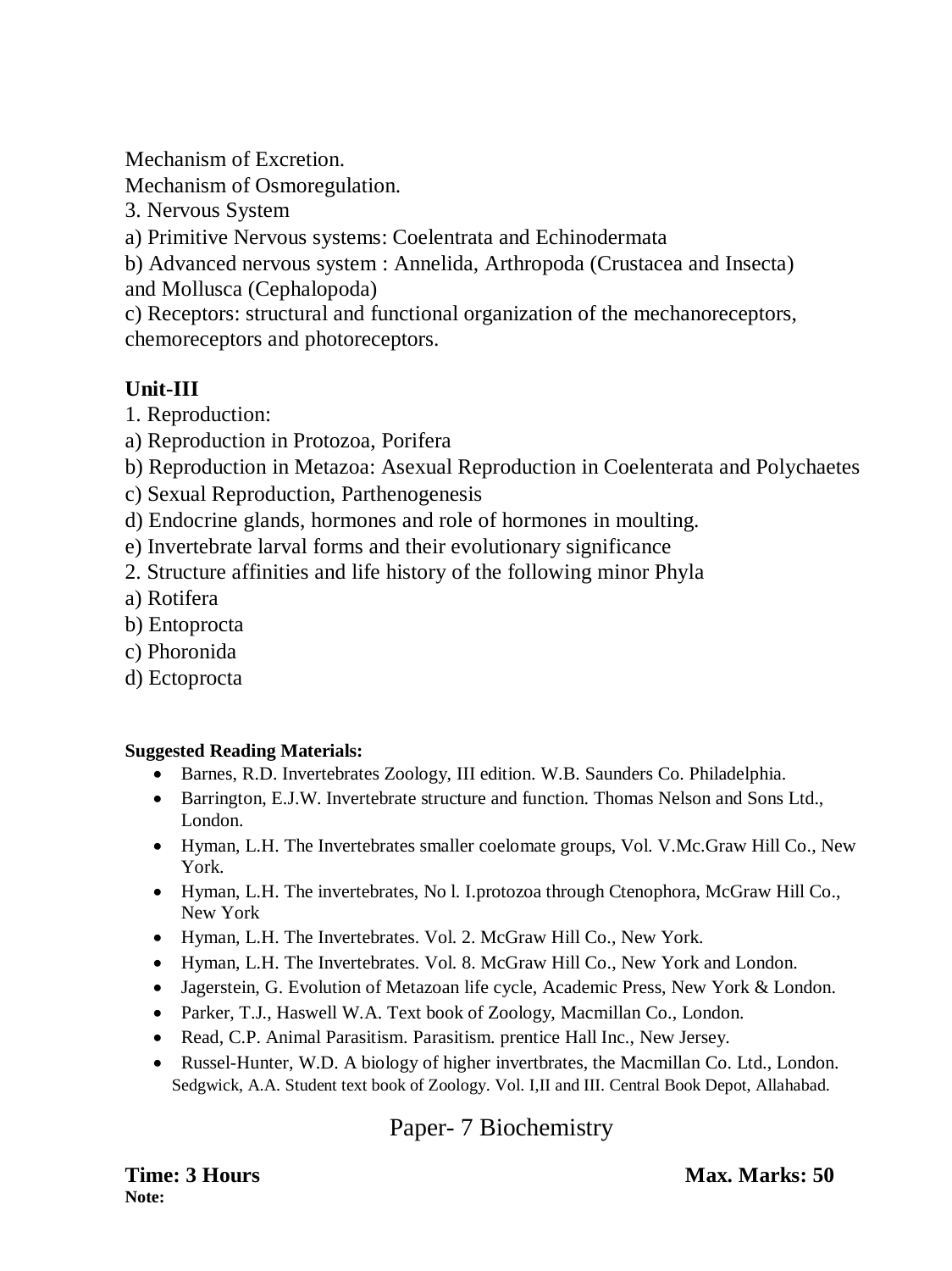Syllabus of each paper is divided into three units. The question paper is divided into three parts. Part-A, Part-B and Part-C

Part-A (10marks): Part A is compulsory and contains 10 questions. At least three questions will be set from each unit and each question carries 1 mark. (50 words each)

Part-B (10 marks): Part B is compulsory and contains five questions, taking at least one question from each unit. Candidate is required to attempt all 5 questions. Each question carries 2 marks. (100 words each)

Part-C (30 marks): 6 questions will be set taking 2 from each unit. Candidate is required to attempt 3 questions, taking 1 from each unit. Each question carries 10 marks. (400 words each)

#### Unit-I

1. Introduction to Structure of atoms, molecules and chemical bonds.

2 Introduction to composition, structure and function of biomolecules (carbohydrates, lipids, proteins, nucleic acids, vitamins and Enzymes).

3. Stablizing interactions (Van der Waals, electrostatic, hydrogen bonding, hydrophobic interaction).

4. Principles of biophysical chemistry (pH, buffer, thermodynamics, colligative properties).

#### Unit-II

5. Conformation of proteins (Ramachandran plot, secondary structure, domains, motif and folds).

6. Protein metabolism**:** metabolic fate of amino group, transamination and deamination, decarboxylation and oxidative degradation of amino acid. Biosynthesis of essential amino acids

7. Stability of proteins and nucleic acids.

#### Unit-III

8. Carbohydrate metabolism**:** Glycolysis, kreb's cycle. Pentose phosphate pathway, glyoxylate cycle, glycogenolysis and glycogenesis, gluconeogenesis.

9. Nucleic acid metabolism**:** Biosynthesis and break down of purine & pyrimidine nucleotide by De novo and salvage pathway. Metabolic regulation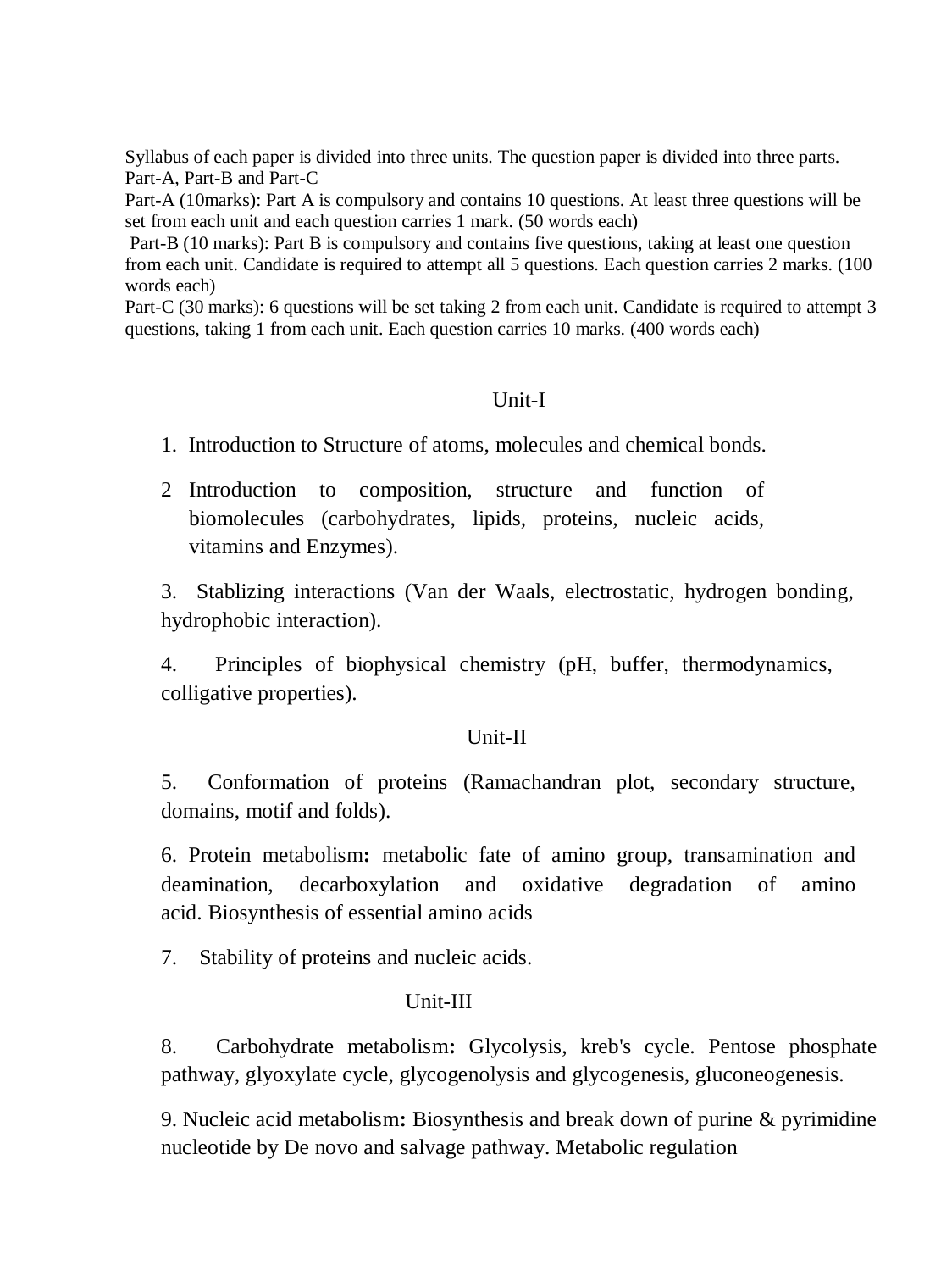10. Lipid metabolism: Biosynthesis of essential and non-essential fatty acids, formation of ketone bodies, biosynthesis of triacylglycerols, membrane phospholipids. Cholesterol biosynthesis.

#### **Suggested Reading Materials:**

- Clark & Swizer. Experimental Biochemistry. Freeman, 2000. A biologist Guide to principles and Techniques of Practical Biochemistry-
- Cooper, T.G. Tools of Biochemistry
- Creighton, T.E. Protein Structure and Molecular Properties W.H. Freeman & Co.
- Freifelder, D. Essentials of Molecular Biology
- Freifelder, D. Physical Biochemistry W.H. Freeman & Co.
- Garland Science Publishing, New York, USA.
- Garret, R.H. and C.M. Grisham. Biochemistry. Saunders college Publishers.
- Hawk, Practical Physiological Chemistry

#### **Paper 8- Physiology and Endocrinology**

#### **Time: 3 Hours Max. Marks: 50**

#### **Note:**

Syllabus of each paper is divided into three units. The question paper is divided into three parts. Part-A, Part-B and Part-C

Part-A (10marks): Part A is compulsory and contains 10 questions. At least three questions will be set from each unit and each question carries 1 mark. (50 words each)

Part-B (10 marks): Part B is compulsory and contains five questions, taking at least one question from each unit. Candidate is required to attempt all 5 questions. Each question carries 2 marks. (100 words each)

Part-C (30 marks): 6 questions will be set taking 2 from each unit. Candidate is required to attempt 3 questions, taking 1 from each unit. Each question carries 10 marks. (400 words each)

#### **UNIT-I (Animal Physiology)**

1. Digestive system:

- a) Various types of digestive enzymes and their action in alimentary canal,
- b) Absorption and assimilation of food
- c) Nervous and hormonal control of digestion
- d) Energy balance, BMR
- 2. Circulatory system:
	- a) Composition and function of blood and Blood Groups
	- b) Haemopoiesis, blood clotting, Blood volume, blood volume regulation, Heartbeat and blood pressure
	- c) Immunity, homeostasis,
	- d) Myogenic heart, ECG its principle and significance, cardiac cycle

#### 3.Respiratory system

- a) Respiratory organs (gills, trachea and lungs), respiratory pigments
- b) Mechanism of breathing,
- c) Physiology of respiration, control of breathing,
- d) Neural and chemical regulation of respiration

#### 4. Excretory system:

- a) Comparative physiology of excretion,
- b) Functional architecture of kidney and nephron,
- c) Nitrogenous end products, formation of urine and its hormonal control,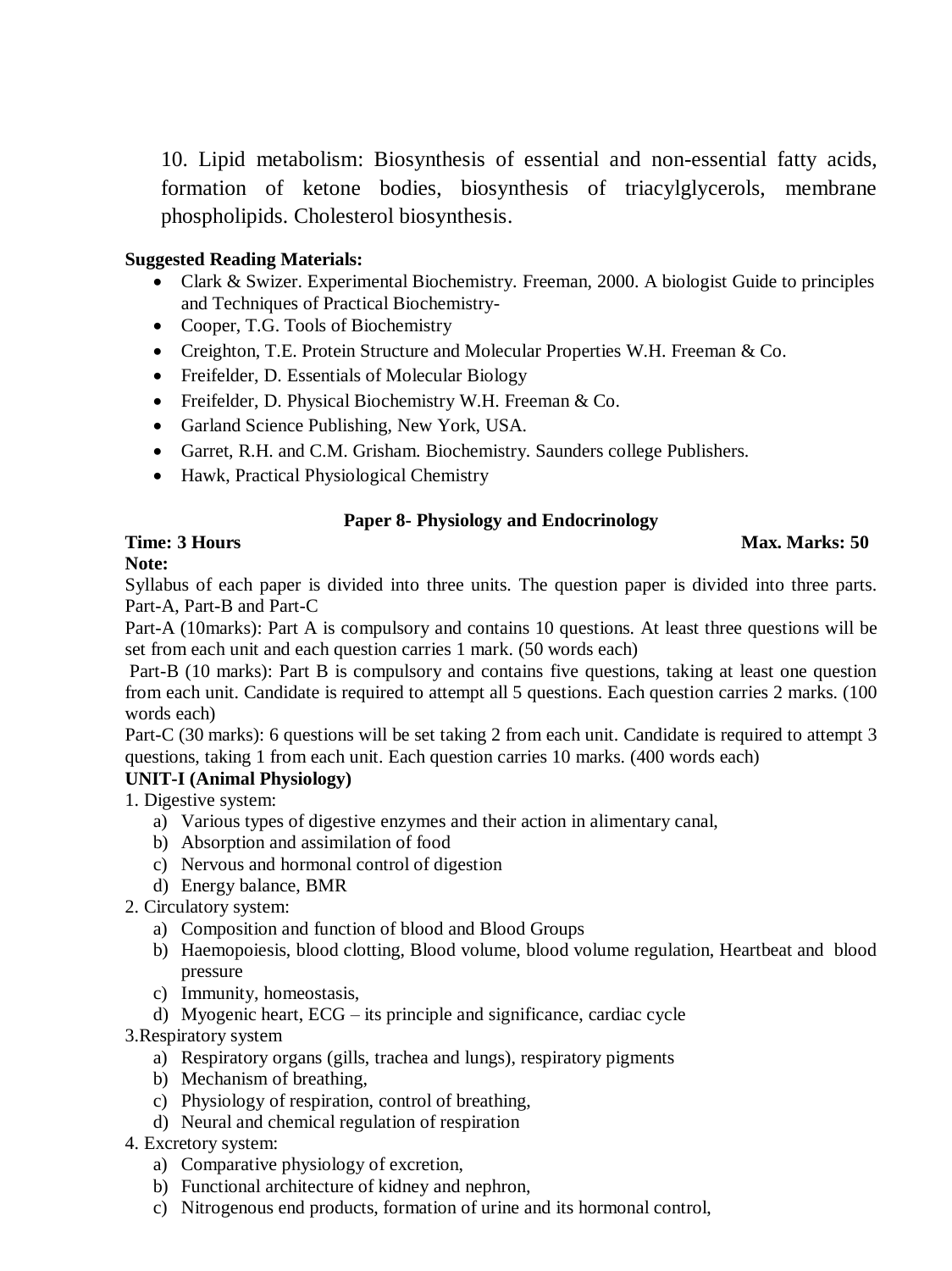- d) Nitrogen excretion and urea cycle
- e) Role of kidney in osmoregulation, urine concentration,
- f) Waste elimination, micturition
- g) Electrolyte balance, acid-base balance.

#### **UNIT-II (Animal Physiology)**

- 5. Muscular system:
	- a) Types and properties of muscles,
	- b) Functional architecture of skeletal muscles,
	- c) Biophysical and biochemical events during muscular activity.
	- d) Neural control of Muscle tone and posture
- 6. Nervous system:
	- a) Functional architecture of neurons,
	- b) Origin and propagation of nerve impulse through axon, Action potential, synaptic transmission,
	- c) Reflex arc and reflex action,
	- d) Gross neuroanatomy of the brain and spinal cord,
	- e) Central and peripheral nervous system,
- 7. Sense organs:
	- a) Structural architecture and functioning of eyes and ears,
	- b) Tactile response.
	- c) Thermoregulation and cold tolerance:
	- d) Heat balance and exchange, endotherms Vs ectotherms,
	- e) Counter-current heat exchanger,
	- f) Torpor, hibernation and aestivation
- 8. Thermoregulation Comfort zone, body temperature physical , chemical, neural regulation, acclimatization
- 9. Stress and Adaptation

#### **UNIT-III (Endocrinology)**

10. Endocrine glands in vertebrates, their hormones and related diseases.

\* Hormones- Definitions, types, chemical nature, formation, storage and secretion. Transmission of hormones, Feedback controlsystem found in Endocrine System

\*Pitutary Gland- hormones secreted from differentb regions of Pitutary gland

\* Thyroid- hormones secreted, physiology anatomy of Thyroid Gland, chemical nature of hormone, synthesis , function, regulation of hormone

\* Parathyroid Gland- hormones, nature and function

\* Thymus- hormones, natire and function

\*Adrenal Gland- hormones, transportation of hormones, degradation and excretion of hormone

\*Pineal body- function of pineal body ; melatonin

- \* Pancreas- Hormones, nature and function
- \*Gonadal Hormones- hormones, nature and function
- 11. Reproduction:

**.**

- a) Reproductive cycle,
- b) Reproductive processes (implantation, parturition and lactation)
- 12. Neuro-endocrine regulators in insects and mammals, pheromones.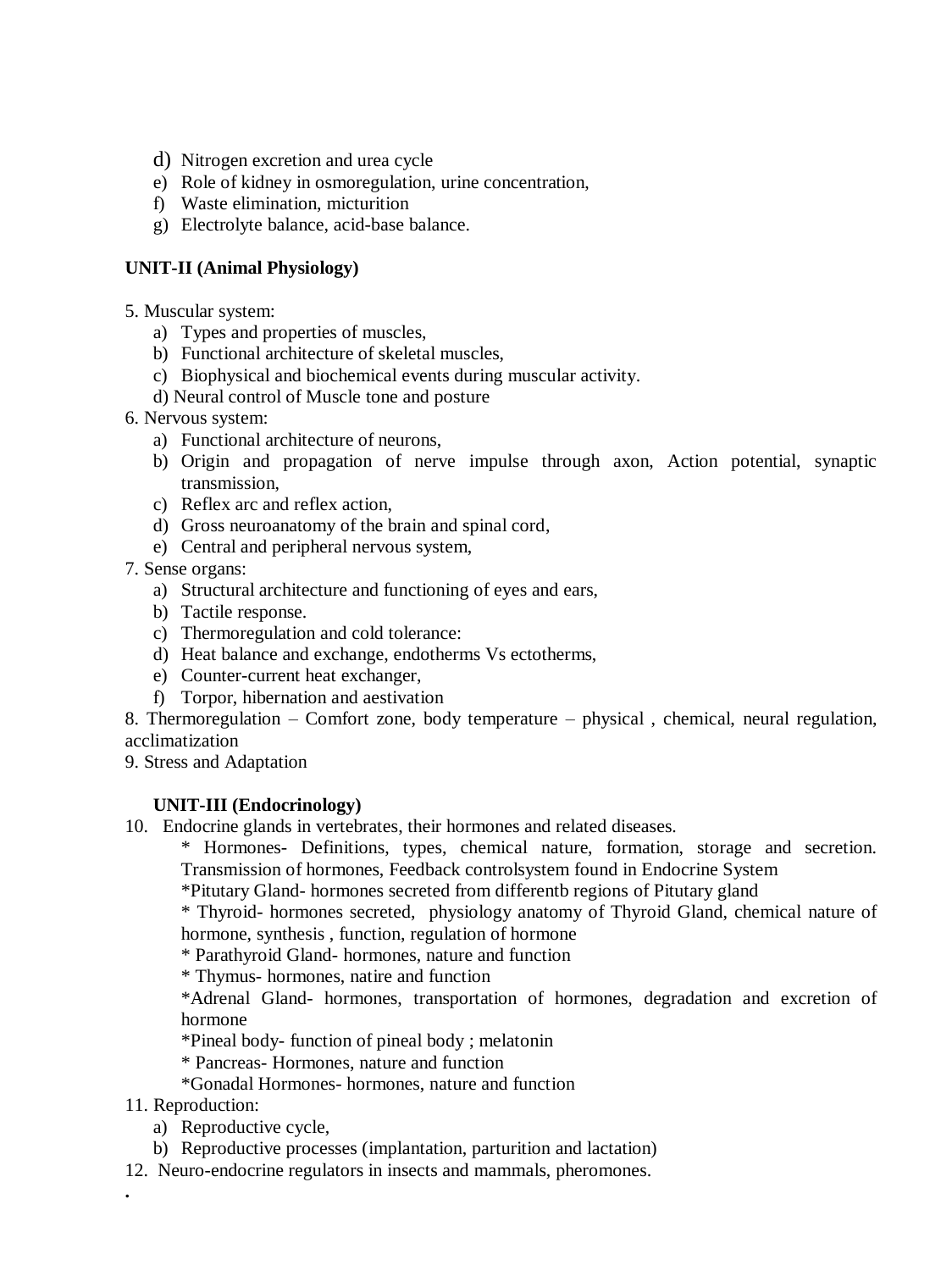#### **Suggested Reading Materials:**

- \* C.R. Martin- Endocrine Physiology-Oxford University Press.
- \* EJW Barrington-General & comparative Endocrinology-Oxford, Claredon Press
- \* R.H. Williams-Text Book of Endocrinology-W.B. Saunders
- \* Eckert -Animal Physiology Mechanisms and Adaptation. R. Eckert (ed), 5th edition,
- \* W.H. Freeman and Company, New York.
- \* W.S. Hoar (ed)- General and Comparative Animal PhysiologyPrentice Hall of Indian.
- \* K.S. Schiemdt Neilsen (ed) Animal Physiology: Adaptation and Environment, University Press, Cambridge, UK.
- \* Strand, F.L.- A regulatory Systems Approach. Physiology: Macmillan Publishing Co., New York.
- \* C.L. Prosser (ed)- Environmental and Metabolic Animal Physiology, Wiley-Liss Inc., New York.
- \* P.Willmer, G. Stone, and I. Johnson (eds)- Environmental Physiology, Blackwell Publishing, Oxford, UK.
- \* R.C.Newell (ed) Adaptation to Environment: Essays on the Physiology of Marine Animals. 1976. Butterworths, London, UK.

\* G.N. Louw- Physiological Animal Ecology, Longman Publishing Group, Harloss, UK .

\* A. Gorbman et al- Comparative Endocrinology, John Wiley & Sons.

# **Paper-9 Developmental Biology**

Time: 3 Hours Max. Marks: 50

## **Note:**

Syllabus of each paper is divided into three units. The question paper is divided into three parts. Part-A, Part-B and Part-C

Part-A (10 marks): Part A is compulsory and contains 10 questions. At least three questions will be set from each unit and each question carries 1 mark. (50 words each)

Part-B (10 marks): Part B is compulsory and contains five questions, taking at least one question from each unit. Candidate is required to attempt all 5 questions. Each question carries 2 marks. (100 words each)

Part-C (30 marks): 6 questions will be set taking 2 from each unit. Candidate is required to attempt 3 questions, taking 1 from each unit. Each question carries 10 marks. (400 words each)

Unit-l

- 1. Theories of development- Preformation and Epigenesis.
- 2. Gametogenesis:
	- (i) Spermatogenesis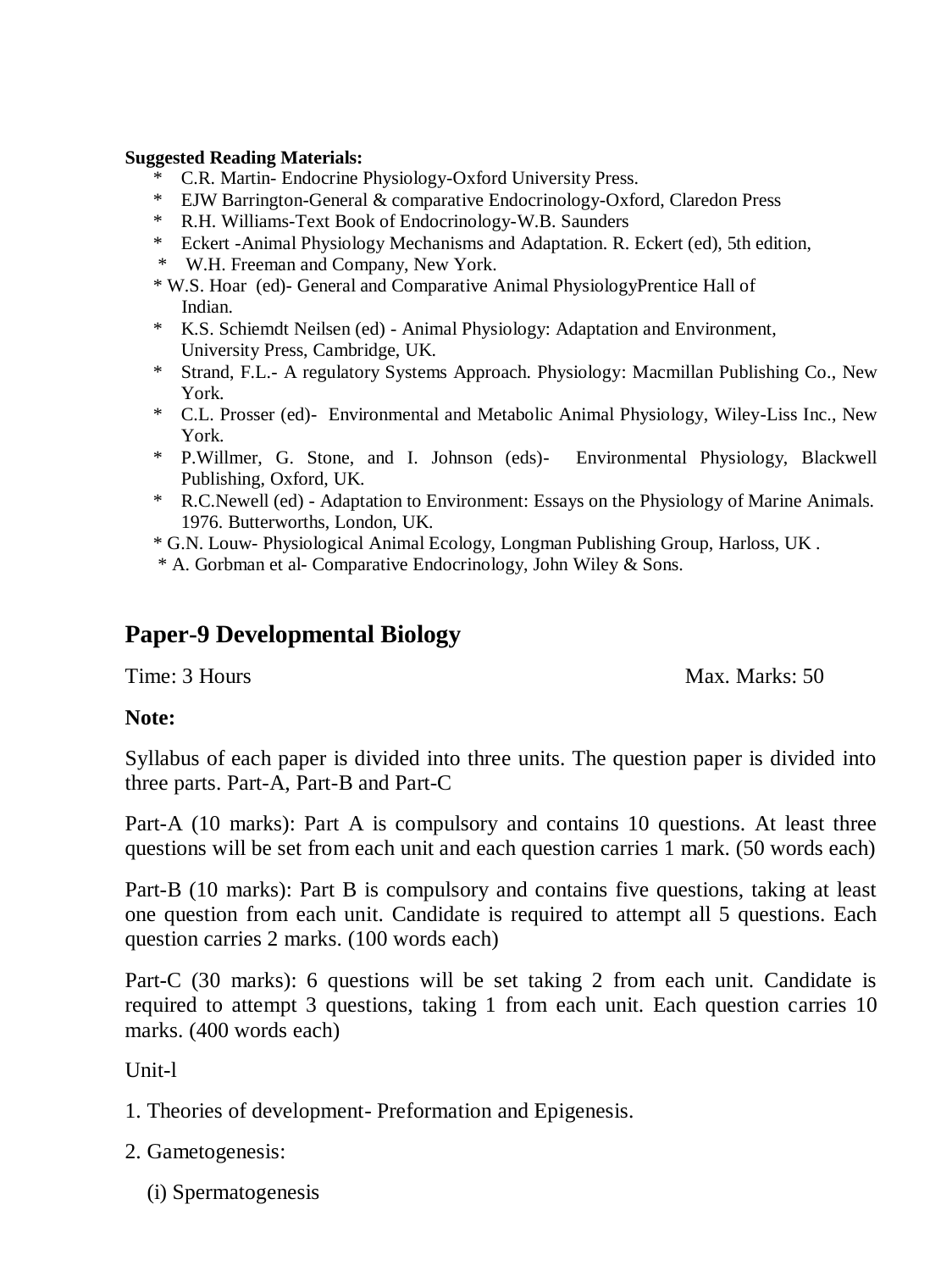- (ii) Oogenesis
	- a) Detailed account of growth phase
	- b) Organization of egg cytoplasm and role of egg cortex
	- c) Morphogenetic determination in egg cytoplasm
- 3. Fertilization
	- a. Types of fertilization
	- b. Events during fertilization (Approximation of gametes, chemotaxis, fertilizinantifertilizin reaction, capacitation of sperm, formation of fertilization cone, fusion of gametes, formation of fertilization membrane and prevention of polyspermy and role of membrane potential in prevention of polyspermy)
	- c. Significance of fertilization and essence of activation of the egg
- 4. Early embryonic development
	- a) Patterns of cleavage, blastulation.
	- b) Fate maps.
	- c) Morphogenetic movements.
	- d) Mechanism and significance of gastrulation.
- 5. Cytoplasmic determinants and autonomous cell specification:
	- a) Cell commitment and differentiation.
	- b) Germ cell determinants.
	- c) Germ cell migration.
	- d) Progressive cell -cell interaction and cell specification.

#### Unit-II

- 1. Body Axes:
	- a) Establishment of Body axis in Drosophila, Amphibia, Chick and mammals.
	- b) Proximate tissue interactions.
- 2. Casual basis of development: Primary embryonic induction
	- a. Concept of potencies, prospective fates, progressive determination, totipotency and pleuripotency nuclear transfer experiment.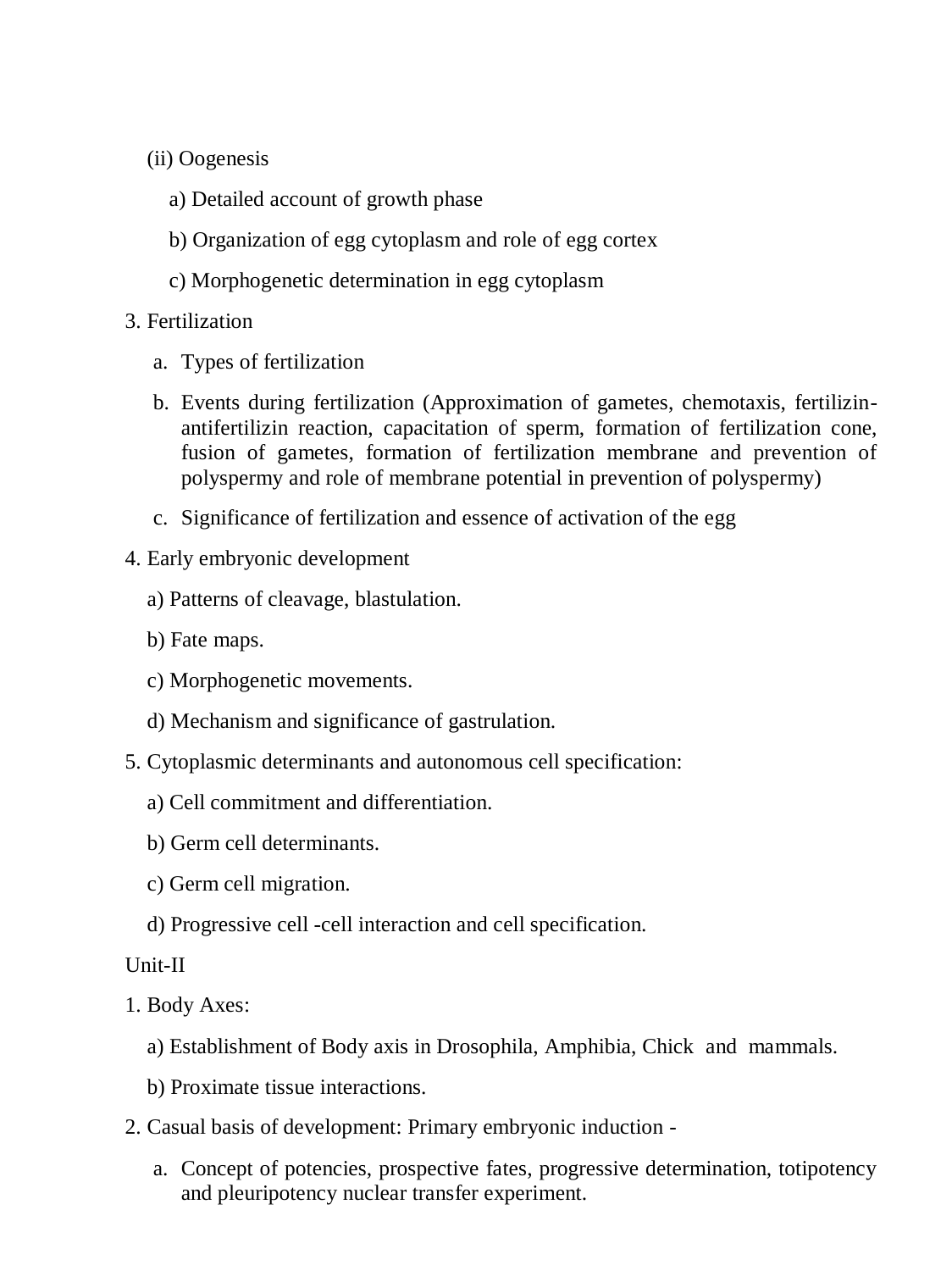- b. Induction of the primitive nervous system (Spemann's primary organiser)
- c. Nature and regionally specific properties of inductor
- d. competence
- e. Abnormal inductors.
- f. Chemistry and mechanism of action inducing substances.
- g. Cell differentiation and differential activity
- 3. Early vertebrate development :
	- a. Neurulation and ectoderm.
	- b. Mesoderm and endoderm.
- 4. Cell diversification in early animal embryo:
	- a. Morphogen gradients.
	- b. Embryonic stem cells.
- 5. Organogenesis
	- a. Morphogenetic process in epithelia and mesenchyme in organ formation.
	- b. Vulva formation in caenorhabditis elegans.
	- c. Morphogenesis of brain and neural crest cells.
	- d. Differentiation of neurons.
	- e. Development of eye, heart and alimentary canal.
	- f. Genetic regulations on early embryonic development.
	- g. Environmental regulation of development of development.
	- h. Sex determination.

# **Unit III**

Specific aspects of development

- 1. Embryonic adaptations:
	- a. Evolution of cleidoic egg and its structural and physiological adaptations.
	- b. Development and physiology of extra embryonic membranes.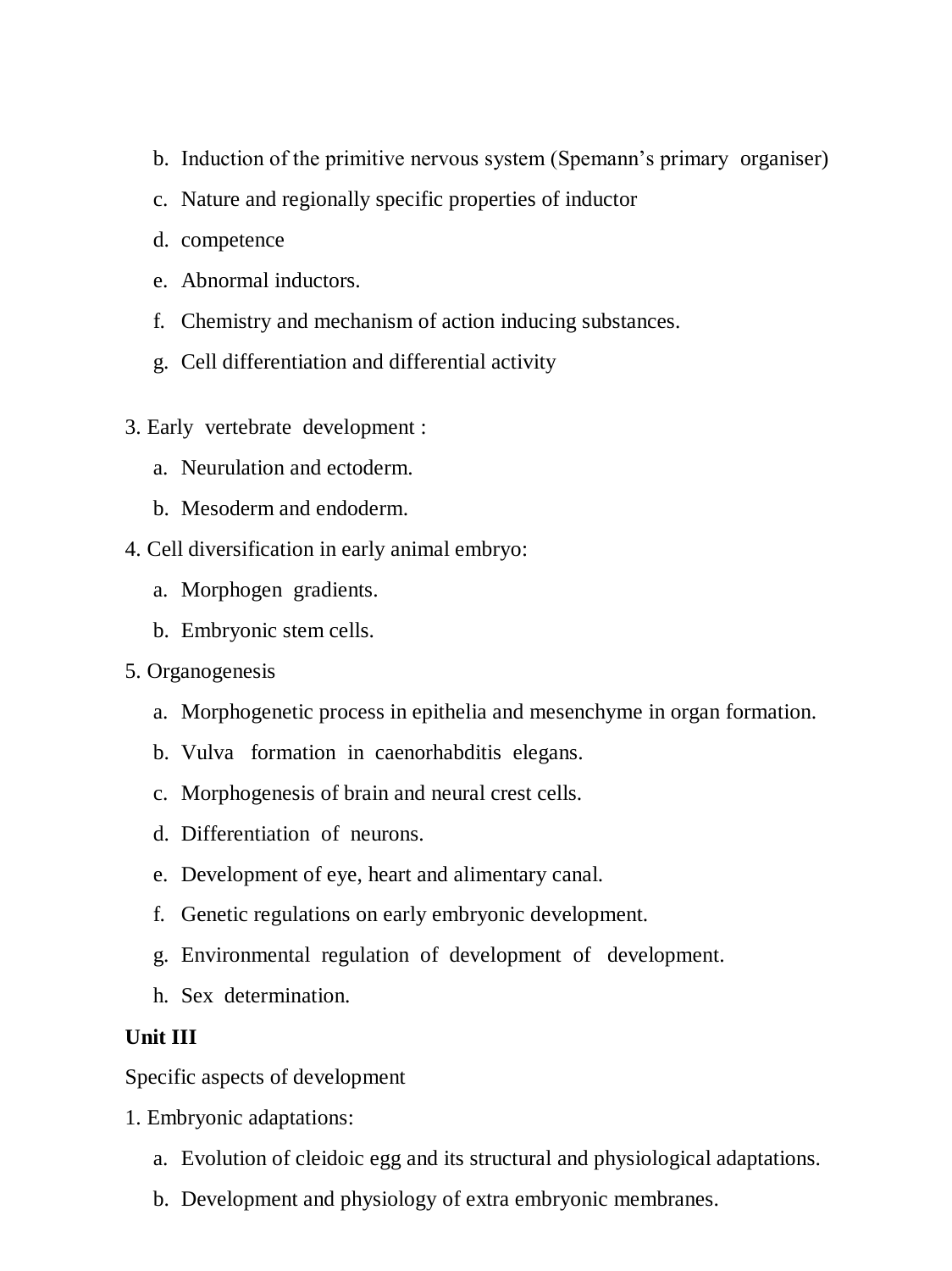- c. Evolution of viviparity.
- d. Development, types and physiology of mammalian placenta.
- 2. Regeneration
	- a. Types of regeneration, physiological, reparative and compensatory hypertrophy, regenerative capacity in chordates.
	- b. Origin, re-differentiation of cells of regeneration.
	- c. Limb development and regeneration in vertebrates.
	- d. Reasons for the absence of limb regeneration in mammals.
	- e. Methods for induction of regeneration.
- 3. Chick Development upto 96 hrs. of Incubation
- 4. Metamorphosis:
	- a. Amphibian metamorphosis.
	- b. Insect metamorphosis.

Suggested Reading Materials:

- Long J.A. Evan H.M. 1922 : the oestrous cycle in the Rat and its associated phenomenon.
- Nalbandou A.C.-Reproductive physiology
- Prakash AS. 1965-66 Marshall's, Physiology Reproduction (3 Vol.)
- Gilbert, S.F. Developmental Biology, Sinauer Associated Inc. Massachusetts
- Ethan Bier, the cold Spring. The cold spring Harbor laboratory Press, New York.
- Balinsky B.I. Introduction to Embryology sanders, Philadelphia.
- Berril N.J. and Karp. G. Development Biology. McGraw Hill New York.
- Davidson, E.H. Gene Activity During Early Development Academic Press New York.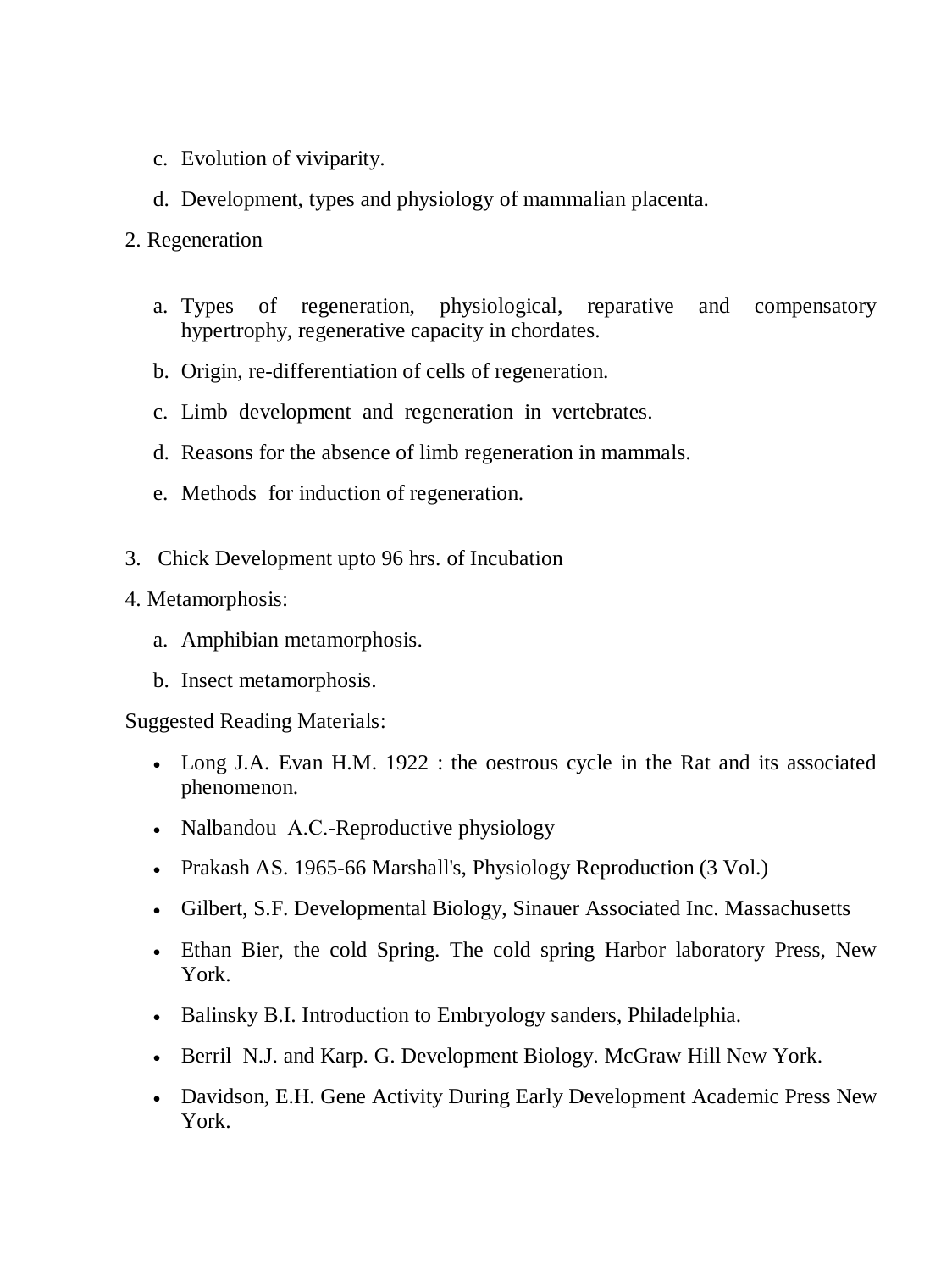# **Semester-II Paper- 10 : Practicals**

# **Structure & Function of Invertebrates**

- Identification, Classification and study of the animals from major invertebrate groups (Protozoa to Hemichordate including minor phyla)
- Larvae- Planula, Redia, Cercaria, Metacercaria, Trochopore, Nauplius, Zoea,
- Mysis, Phyllosoma, Trilobite Larvae of limulus, Antedon, Veliger, Bipinnaria, Ophiopluteus, Echinopluteus, Auricularia, tornaria
- Dissection/Virtual dissection using computer software : Nervous System of Leech, Crab, Scorpion, Mytillus, Sepia, Aplysia, Sea Urchin, Holothuria, Star Fish.
- Permanent Mounting

# **Biochemistry**

- Identification of protein, carbohydrate and lipid in various tissues/food material
- Identification of different kinds of mono-di and polysaccharides in biological /food materials.
- Verification of Beer-Lambert's Law using any colour solution
- Determination of absorption maxima of a coloured solution
- Plotting of standard curve
- Quantative estimation of the following in various tissues
- Carbohydrates: Glycogen, glucose and ascorbic acid.
- Proteins : Total proteins
- Lipids: Total lipid, Phospholipids and cholesterol.
- Nucleic acid: DNA and RNA
- Enzymes: Acid and alkaline phosphates
- Paper chromatography: unidimensional chromatography, using amino acids from purified samples and biological materials.
- Paper /PAGE electrophoresis, determination of serum protein through paper /PAGE
- Electrophoresis
- Determination of pH of different solutions

# **Physiology & Endocrinology**

- Demonstration of the use and operation of oscilloscope for recording neuroelectric activity and electrocardiogram.
- Photometric determination of haemoglobin in blood sample.
- Determination of MCV, MCH, MCHC and colour Index of the given sample of blood.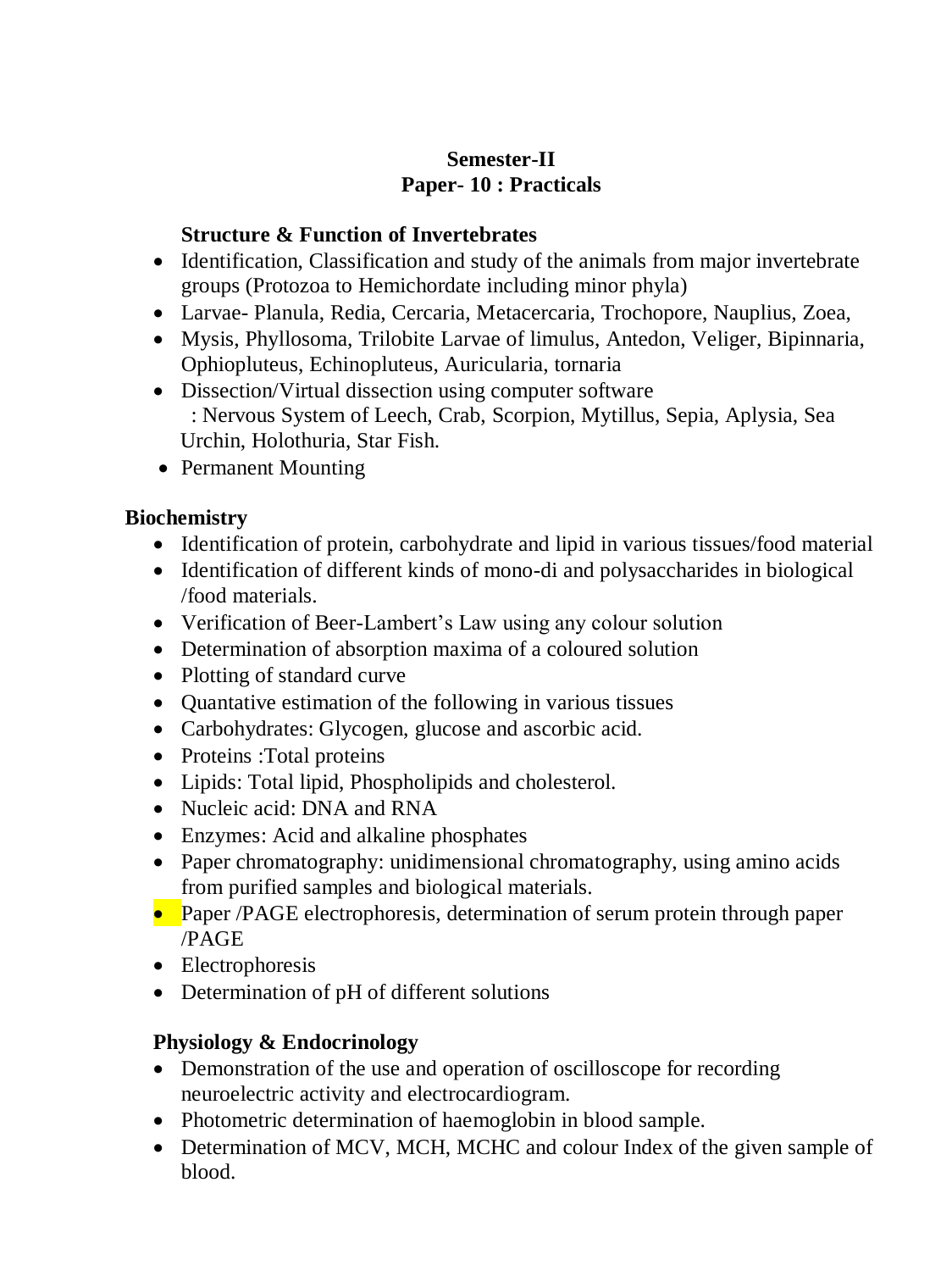- Demonstration of the blood clotting time, erythrocyte sedimentation rate, haemolysis and crenation.
- Determination of the urea in urine
- Determination of the glucose in urine.
- Radiation uptake in various tissues: elementary idea of using radioactivity detection instruments.
- Study of digestive enzymes in different parts of the alimentary canal. **Developmental Biology –**
	- Study of development of frog or toad.
	- Observation of stages of development of frog in nature.
	- Permanent microscopic slides of sections through successive embryonic and larval stages.
	- Study of development of chick through Permanent whole mounts of various stages.
	- Permanent microscopic slides of sections through representative regions of successive embryonic stages.
	- Removal of chick embryos 18, 21, 24, 33, 36, 48, 72 and 96 hrs. incubation from the egg and their study and identification in the living state.
	- Study of the foetus with placenta in the house rat. Digital alternatives may be used.
		- Some exercises based on the syllabi may be devised according to the availability of equipments.

#### **Seminar –**

Students have to prepare and present paper on the related topics or recent advances/research in the field of life sciences/ topics related to the papers included in the semester as well as from CSIR-NET life Sciences syllabus. Student shall prepare and use power point presentations, models, slides etc. for seminar.

#### **Note:**

(i) Use of animals for dissection and practical work is subject to the conditions that these are not banned under the Wildlife Protections Act.

(ii) Those Institutions which are already having Zoology Museums should not procure Museum Specimens now onwards and should use charts/slides/models/photographs and digital alternatives in case of need. Those new institutions which are not having Zoology Museum in their Department should provide learning related to zoological specimens with the help of charts/slides/models/photographs and digital alternatives and visit of students to already established museums.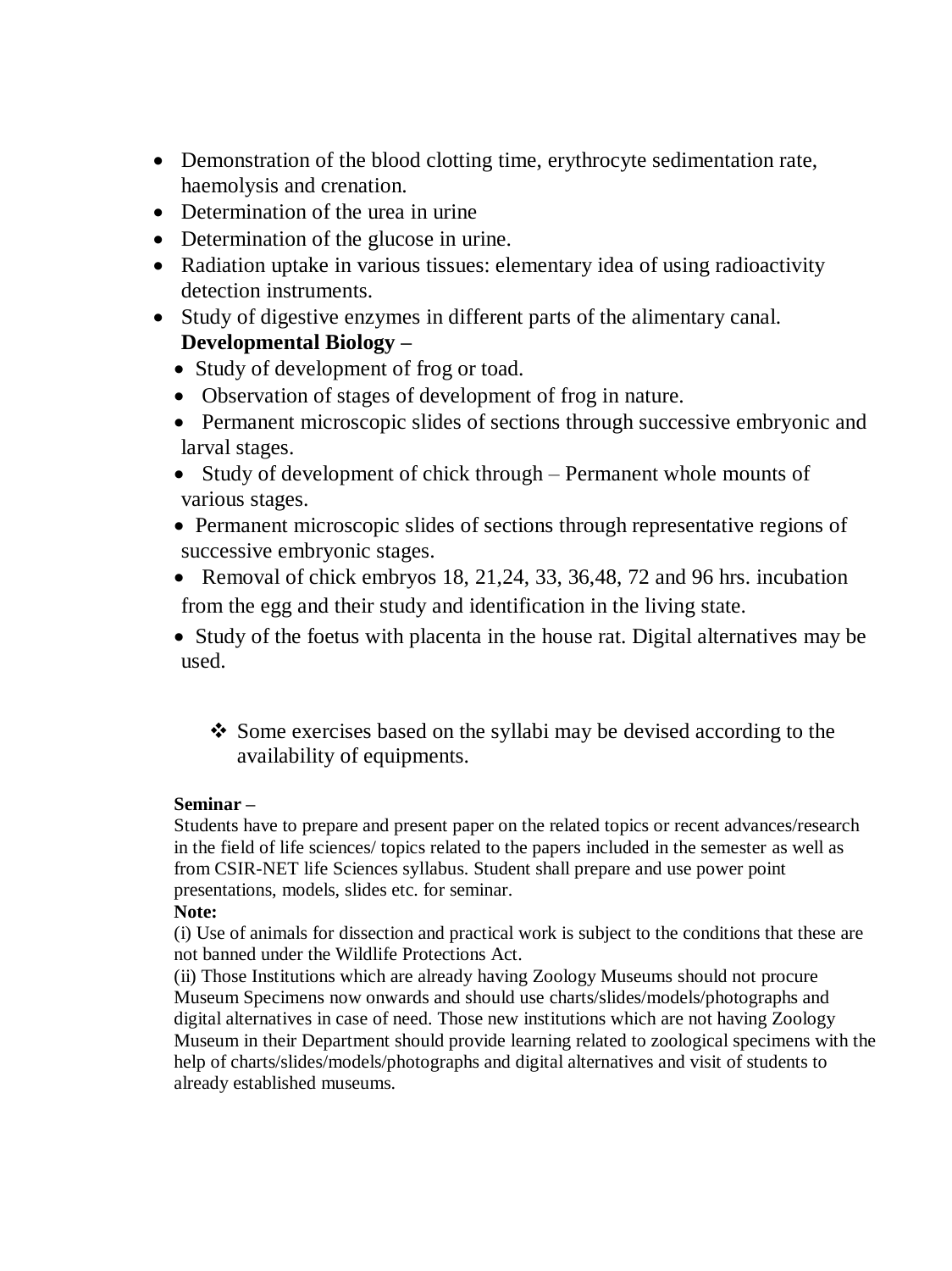# **INSTRUCTIONS FOR PRACTICALS**

#### **Max Marks: 100** Time: 05 Hours

The Board of Examiners will constitute of one External Examiner and one Internal Examiner**.** 

| <b>Distribution of Marks</b><br><b>Marks</b>  |     |  |  |
|-----------------------------------------------|-----|--|--|
| 1. Spotting                                   | 18  |  |  |
| 2. Dissection                                 | 10  |  |  |
| 3. Permanent Mounting                         | 10  |  |  |
| 4. Exercise based on Biochemistry             | 12  |  |  |
| 5. Exercise based on Developmental Biology    | 10  |  |  |
| 6. Exercise based on Physiology/Endocrinology | 10  |  |  |
| 7. Seminar                                    | 10  |  |  |
| 8. Viva                                       | 10  |  |  |
| 9. Record                                     | 10  |  |  |
| <b>Grand Total</b>                            | 100 |  |  |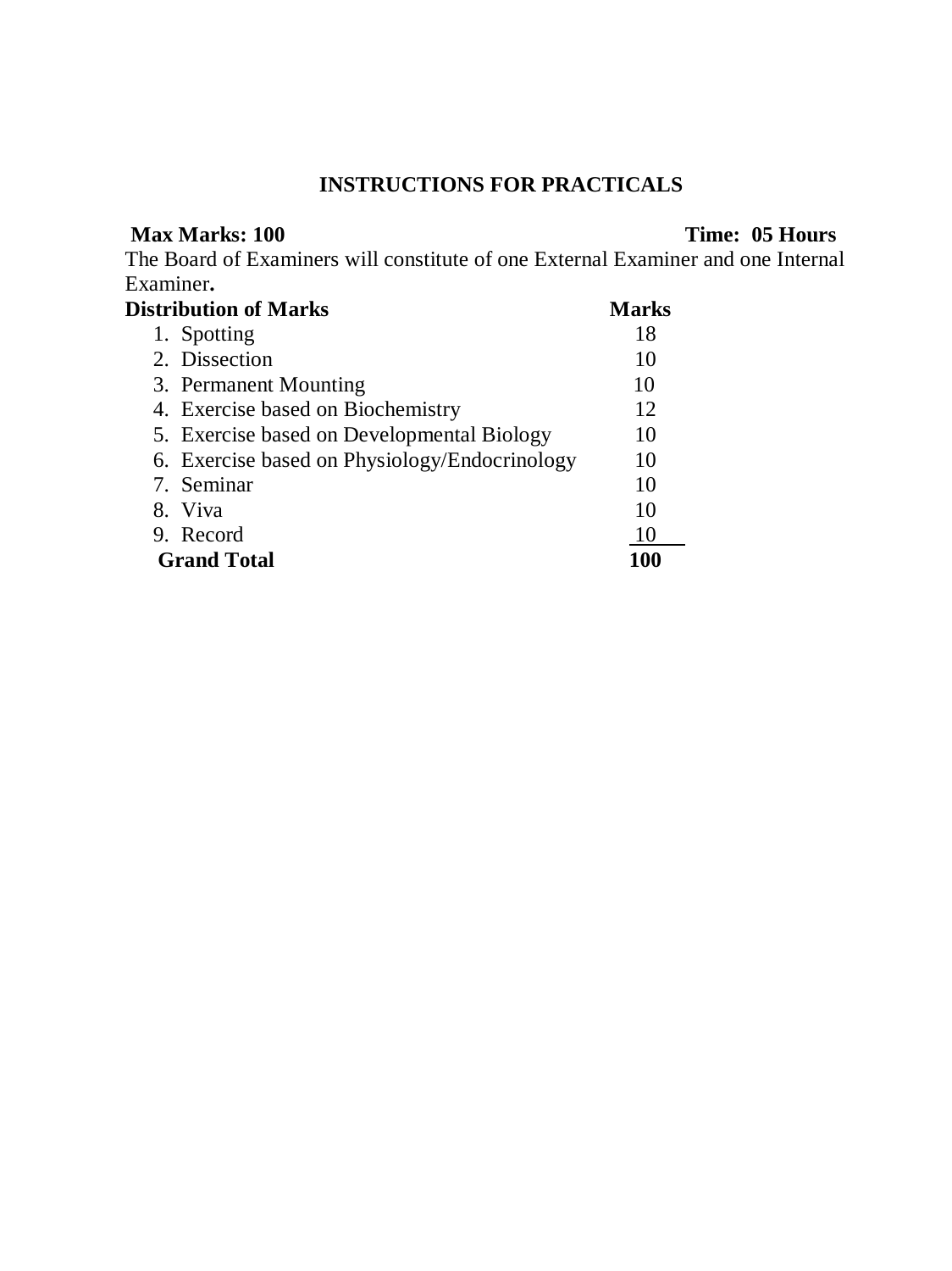# **M.Sc. ZOOLOGY Semester III & IV**

#### **(WITH EFFECT FROM 2019-20)**

## **Semester- III**

# **Paper-11 Biology of Chordates (Compulsory)**

## **Time: 3 Hours Max. Marks: 50** *Max. Marks: 50* **Max. Marks: 50 Max. Marks: 50 Max. Marks: 50 Max. Marks: 50 Max. Marks: 50 Max. Marks: 50 Max. Marks: 50 Max. Marks: 50 Max. Marks: 50 Max. Marks: 50 Max. Marks: 50 Max. Marks**

#### **Note:**

Syllabus of each paper is divided into three units. The question paper is divided into three parts. Part-A, Part-B and Part-C

Part-A (10marks): Part A is compulsory and contains 10 questions. At least three questions will be set from each unit and each question carries 1 mark. (50 words each)

Part-B (10 marks): Part B is compulsory and contains five questions, taking at least one question from each unit. Candidate is required to attempt all 5 questions. Each question carries 2 marks. (100 words each)

Part-C (30 marks): 6 questions will be set taking 2 from each unit. Candidate is required to attempt 3 questions, taking 1 from each unit. Each question carries 10 marks. (400 words each)

# **Unit-I**

- 1. Origin and outline classification of chordates.
- 2. Interrelationships of Hemichordata, Urochordata and Cephalochordata and their relations with other Deuterostomes.
- 3. Life history of sessile and pelagic tunicates and ascidian, Pyrosoma, Salpa, Doliolum and Oikopleura.
- 4. Origin, evolution and adaptive radiation of vertebrates.
- 5. Origin, evolution and general characters of Agnatha (Ostracoderms and Cyclostomes)

## **Unit- II**

- 1. The early Gnathostomes (Placoderms)
- 2. A general account of the Elasmobranchi, Holocephali, Dipnoi and Crossopterygi.
- 3. Adaptive radiation in bony fishes.
- 4. Origin, evolution and adaptive radiation of Amphibia.
- 5. Origin and evolution of Reptiles; the conquest of land. Seymouria and related forms; Cotylosauria, basic skull types and outline classification of Reptiles.
- 6. Dinosaurs: types and evolutionary significance.

# **Unit-III**

1. Origin and evolution of birds.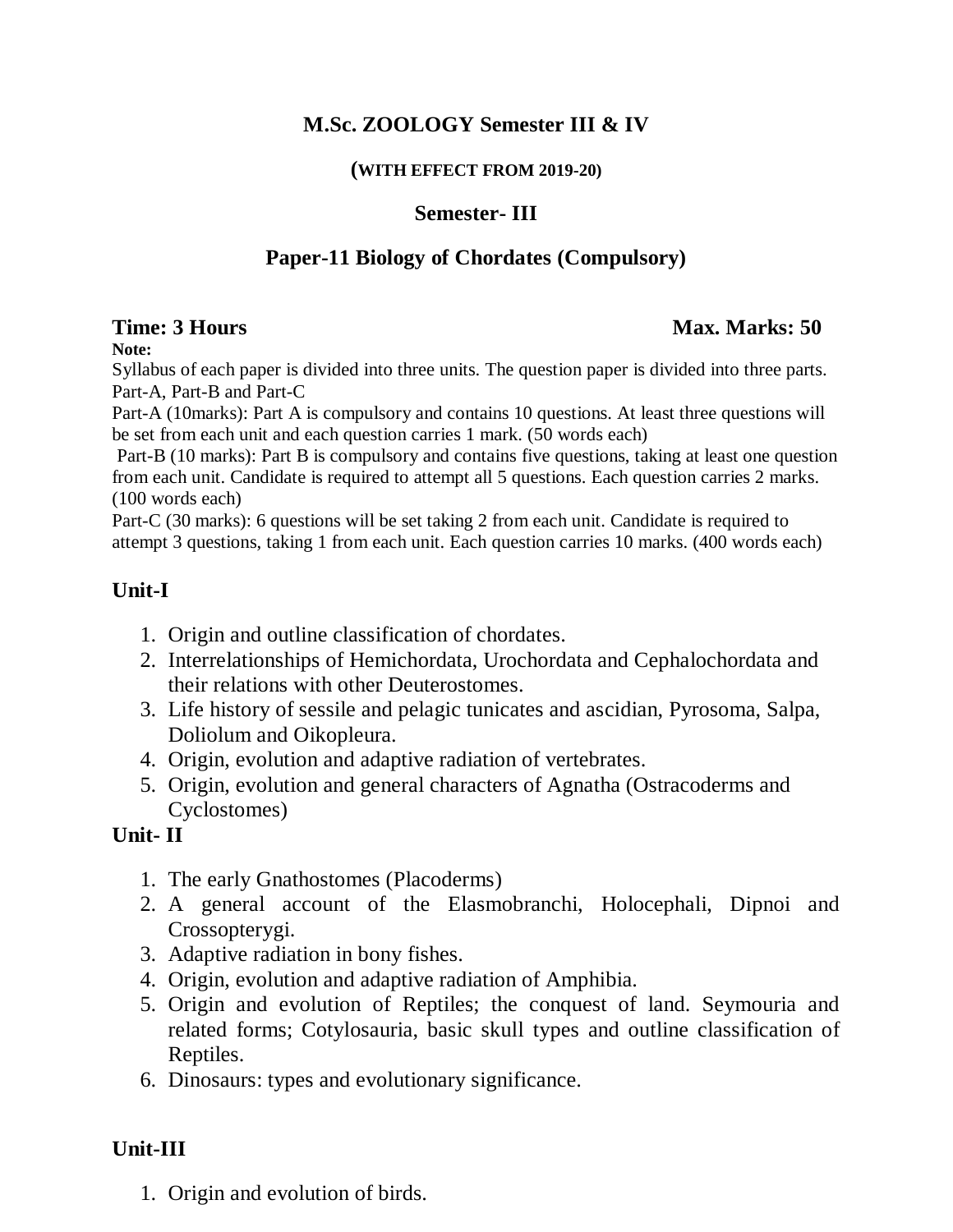- 2. Origin of flight and flight adaptations.
- 3. Origin of mammals.
- 4. Primitive mammals Protochordates and Metatheria.
- 5. A general survey of the main radiations in the eutherian mammals (excluding the detailed reference to the individual orders).
- 6. Evolution of man, relationships of man with other primates, fossil record of man's ancestory.

#### **Suggested Reading Materials:**

- Carter, G.S. Structure and habit in vertebrate evolution Sedgwick and Jackson, London.
- Kent, C.G. Comparative anatomy of vertebrates
- Kingsley, J.S. Outlines of Comparative Autonomy of Vertebrates, Central Book Depot. Allahabad,
- Malcom Jollie, Chordata morphology. East West Pres Pvt. Ltd., New Delhi.
- Milton I lildergrand. Analysis of vertebrate structure. IV. Ed. John Wiley and Sons Inc., New York.
- Parker & Haswell to III Rev. by Marshall willians latested Macmillan Co. ltd.
- Romer, A.S. Vertebrate Body, IIIrd Ed. W.B. Saunders Co., Philadelphia
- Sedgwick, A.A. Students Text Book of Zoology, Vol.II.
- Smith, H.S. Evolution of Chordata structure. Hold Rinchart and Winstoin Inc.New York.
- Walter, H.E. and Sayles, L.D. Biology of vertebrates, MacMillan & Co. New York.
- Weichert, C.K. and Presch, W. Elements of chordate anatomy, 4th Edn. McGraw Hall Book Co., New York.
- Young J.Z. Life of mammals. The Oxford University Press, London
- Young J.Z. life of vertebrates. The oxford University Press, London

#### **Paper-12 Ecology (Compulsory) Time: 3 Hours Max. Marks: 50 Max. Marks: 50 Max. Marks: 50 Max. Marks: 50 Max. Marks: 50 Max. Marks: 50 Max. Marks: 50 Max. Marks: 50**  $\mu$

**Note:**

Syllabus of each paper is divided into three units. The question paper is divided into three parts. Part-A, Part-B and Part-C

Part-A (10marks): Part A is compulsory and contains 10 questions. At least three questions will be set from each unit and each question carries 1 mark. (50 words each)

Part-B (10 marks): Part B is compulsory and contains five questions, taking at least one question from each unit. Candidate is required to attempt all 5 questions. Each question carries 2 marks. (100 words each)

Part-C (30 marks): 6 questions will be set taking 2 from each unit. Candidate is required to attempt 3 questions, taking 1 from each unit. Each question carries 10 marks. (400 words each)

Unit - I

1. Introduction to ecology- Introduction to the Environment; Physico-chemical and Biological factors in the Environment; Structure and composition of atmosphere, hydrosphere, lithosphere and biosphere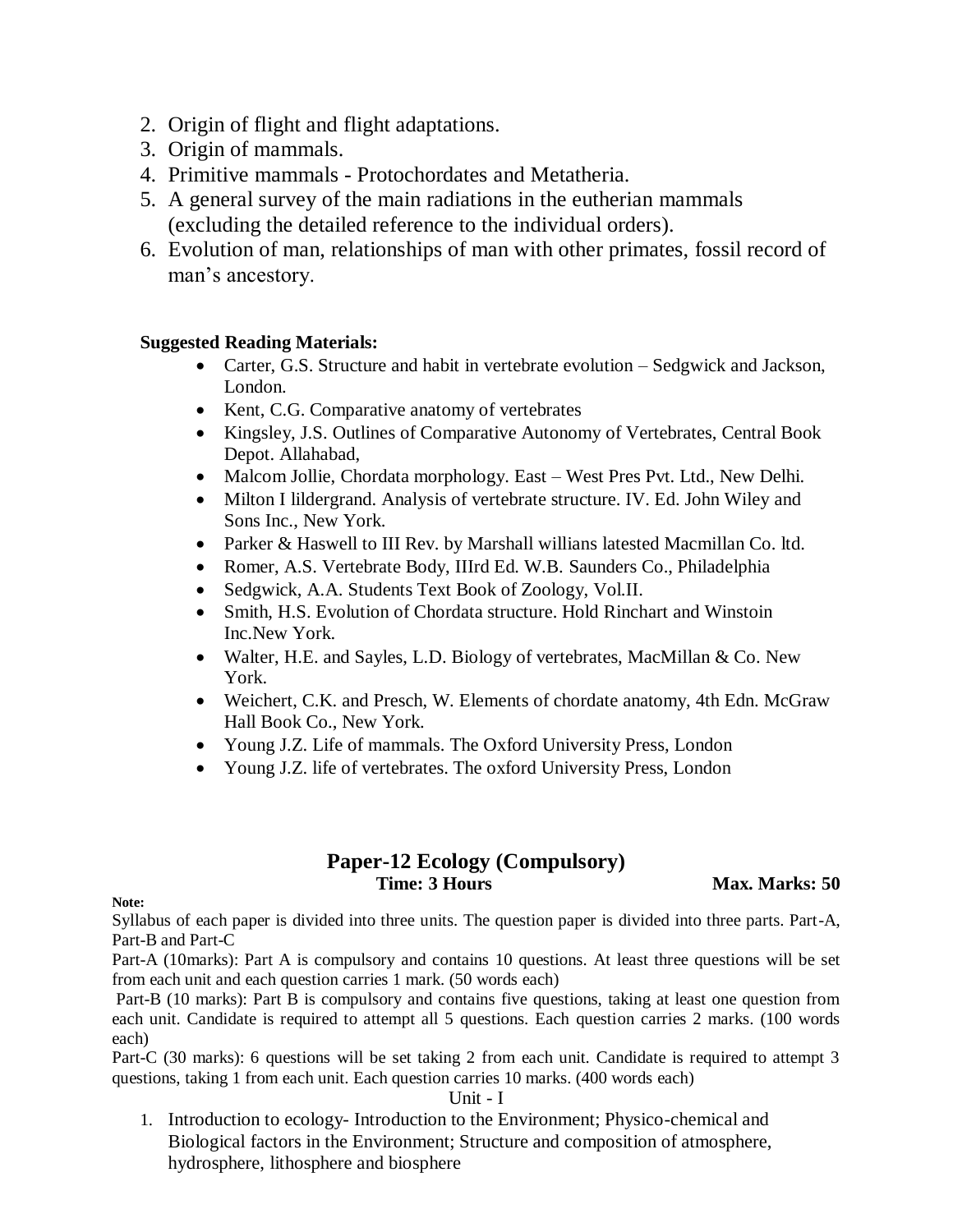- 2. Population ecology: Characteristics of a population; population growth curves; population regulation; life history strategies (r and K selection); concept of meta population – demes and dispersal, inter demic extinctions, age structured populations.
- 3. Environmental concepts laws and limiting factors
- 4. Ecological models.
- 5. Acquisition, transformation and utilization of energy the geochemical, biogeochemical and hydrological cycles; material balance.
- 6. Species interactions: Types of interactions, interspecific competition, herbivore, carnivore, pollination, symbiosis.
- 7. Communities: concept; development; structure; Habitat and niche; niche width and overlap; fundamental and realized niche; resource partitioning; character displacement;
- 8. Community ecology: Nature of communities; community structure and attributes; levels of species diversity and its measurement; edges and ecotones; ecological dominance; regulation of community structure.

#### Unit-II

- 1. Ecosystem: Introduction to Ecosystems: concepts; homeostasis; components; flow of energy; productivity, cycling of materials and nutrients, Food chain.
- 2. Ecosystem dynamics and functioning: role of biodiversity in patterns and processes of communities and ecosystems; stability, disturbance and resilience.
- 3. Ecological succession: Types; mechanisms; changes involved in succession; concept of climax.
- 4. Ecosystem types and their distribution.: Classification; Major ecosystems of the world and India (forests, grasslands, wetlands, oceans, estuarine, rivers and lakes, deserts). Managed Ecosystems; Agri-Ecosystems, Aquaculture, Urban Ecosystems and Community Forests.
- 5. Ecosystems and Human well-being: Ecosystem services; Natural and Human induced changes in Ecosystems and their consequences on human well-being.
- 6. Biogeography: Major terrestrial biomes; theory of island biogeography; biogeographical zones of India.

#### Unit-III

- 1. Environmental Stresses and their management
- 2. Global climatic pattern
- 3. Global warming, atmospheric ozone, acid and nitrogen deposition, coping with climatic variations.
- 4. Major classes of contaminants. Uptake, biotransformation, detoxification, elimination and accumulation of toxicants.
- 5. Factors influencing bioaccumulation from food and trophic transfer.
- 6. Pesticides and other chemical in agriculture , industry and hygiene and their disposal. Impact of chemicals on biodiversity of microbes, animals and plants. Bioindicator and biomarkers of environmental health.
- 7. Biodegradation and bioremediation of chemicals.
- 8. Bioresource and uses of biodiversity

#### **Suggested Literature:**

.

1. Basic Ecology, Eugene Pleasants Odum. Saunders College Pub., 1983, 613 pages.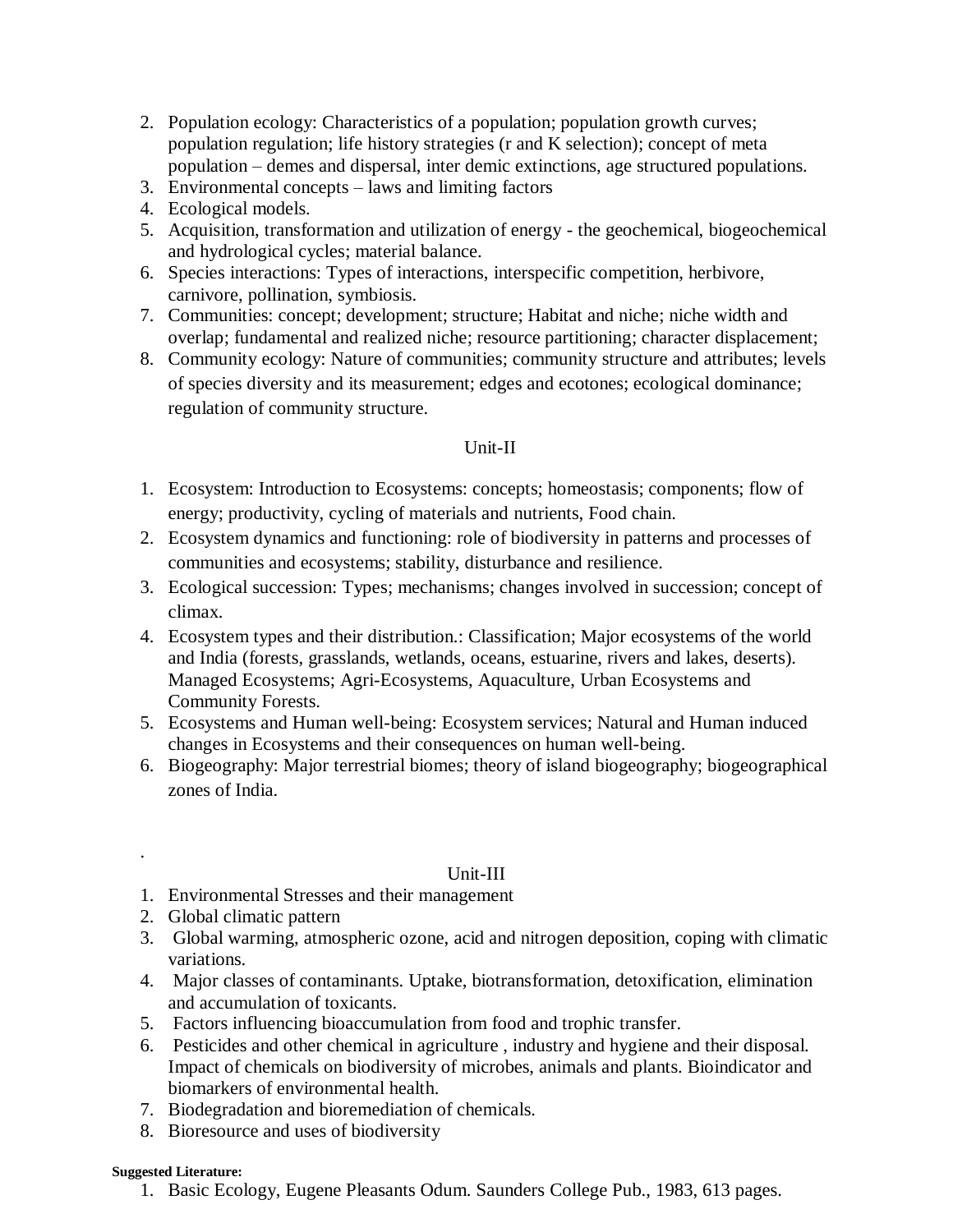- 2. Fundamentals of Ecology, Eugene Pleasants Odum. Thomson Brooks/Cole, 2005, 598 pages.
- 3. Applied ecology and environmental management, Edward I. Newman. Oxford Blackwell science, 2000.
- 4. Ecology and ecosystem conservation, Oswald J. Schmitz. Washington Island Press, 2007.
- 5. Ecology individuals, populations, and communities, Michael Begon, John L. Harper, Colin R. Townsend. Boston Blackwell Science, 1996.
- 6. Elements of ecology, Robert Leo Smith and Thomas M. Smith. Benjamin Cummings, 2003.
- 7. Essentials of ecology, Colin R. Townsend, Michael Begon, John L. Harper, Blackwell, 2003.
- 8. Metapopulation ecology, lIkka Hanski. Oxford University Press, 1999.
- 9. Environment and Sustainable Development, M.H. Fulekar, Bhawana Pathak, R K Kale. Springer India, 2013, 198 pages.
- 10. Sustainable Development: Environment, Energy and Water Resources, M.K. Ghosh Roy. Ane Books, 2011, 384 pages.
- 11. Global Environmental Issues, Frances Harris. John Wiley & Sons, 2005, 336 pages.
- 12. Changing fauna Ecology in the Thar desert, B.K. Tyagi. Q. H. Baqri. Scientific Publishers 2005, 367 pages.
- 13. Faunal Ecology and Conservation of the Great Indian Desert, C. Sivaperuman, Qaiser H. Baqri, G. Ramaswamy, M Naseema. Springer Science & Business Media, 2008, 222 pages.
- 14. Thar Desert in Retrospect and Prospect, R.P. Dhir, D.C.K. Joshi and S. Kathju. Scientific publisher, 2018.
- 15. Thar Desert in Rajasthan: Land, men and Environment, R. P. Dhir, A. K. Singhvi, Amal Kar. Geological survey of India, 1992.
- 16. An Advanced Textbook On Biodiversity Principles And Practice, Krishnamurty. Oxford and IBH Publishing, 2004, 276 pages.
- 17. Biogeography: Introduction to Space, Time, and Life, Glen MacDonald. Wiley, 2017,518 pages.
- 18. Basic Biogeography, N. V. Pears. Taylor & Francis, 2017, 358 pages.
- 19. Fundamentals of Eco toxicology: The Science of Pollution, Fourth Edition, Michael C. Newman. CRC Press, 2014, 680 pages.
- 20. Environmental Law and Policy in India, Shyam Divan, Amin Rosencranz. Oxford University Press India, 2002, 876 pages.
- 21. Climate Change Policy: A Survey, Stephen H. Schneider, Amin Rosencranz, John O. Niles. Island Press, 2002, 584 pages.
	- **22.** Handbook of Environmental Health, Fourth Edition, Two Volume, Herman Koren, Michael S. Bisesi. CRC Press LLC, 2018, 1722 pages.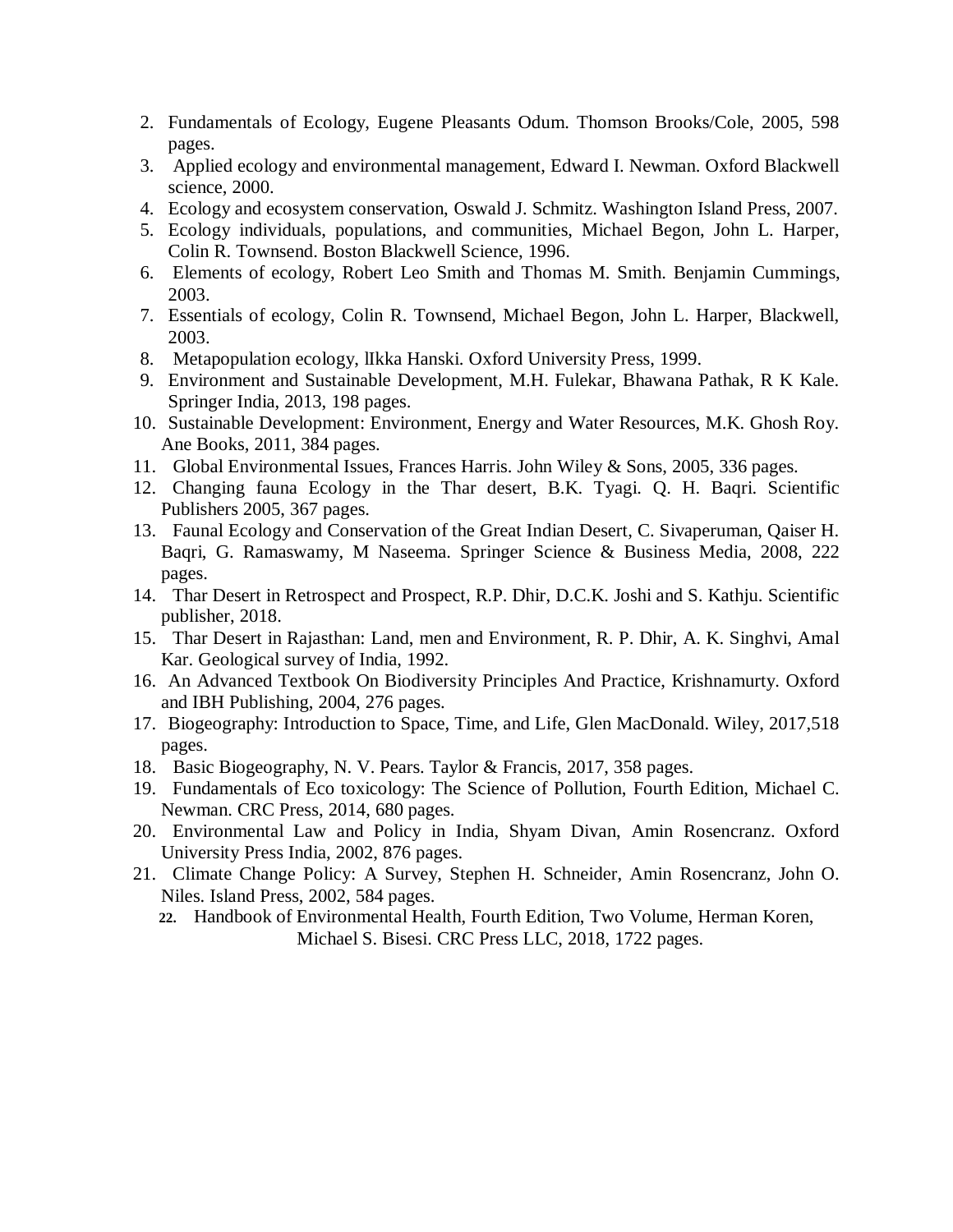# **Semester III**

# **Paper – 15 Practical-I**

# **Practical work based on General Papers 11 &12**

# **1. Chordates:**

- 1. Virtual dissections using computer software
- a) Dissections:-
- -Cranial Nerves of Wallago attu or any other locally abundant fish
- -Neural Complex of Herdmania
- -Accessory respiratory organs of Heteropnuestes fossilis
- -Labyrinthine organs of Anabas testudinus

# **2.** Museum specimens**:**

- Lower Chordates**:** Salpa Asexual and Sexual stage, Dolliolum oozoid, Botrylus, Herdmania, and Amphioxus.
- Pisces**:** Petromyzon, Myxine, Rhinobatus, Pristis, Trygon, Chimaera, Polydon, Acipenser, Amia, Lepidosteus, Protopterus, Lepidosiren, Neoceratodus,Notopterus, Exocetus, Echeneis, Pleuronectes, Mestacembelus, Diodon, Tetradon,Ostracion, Lophis, Syngnathus, Hippocampus, Anguilla, Labeo, Ophicephalus.
- Amphibia**:** Icthyophis, Necturus, Proteus, Ambystoma, Axolotal, Salamender, Siren, Alytes, Pipa, Bufo, Hyla, Rhacophorus, Rana.
- Reptilia**:** Testudo, Chelonea, Sphenodon, Calotes, Hemidactylus, Phryosoma, Draco, Varanus, Chamaleon, Cobra, Hydrophis, Rattle Snake ,Viper, Pit Viper, Krait, Eryx, Gravialis.
- Aves**:** Taylor Byrd, Indiana Hoel, Jungle fol, Pavois, Columbia, Psittacula, Wood pecker, Bubo, Archéoptéryx, Flamingo, cormorant.
- Mammals**:** Ornithorhynchus, Echdina, Macropus, Hedgehog, Manis, Loris, Bat, Mangoose, Hystrix, Otter.

**3.** Microscopic Slides:

- Lower Chordates**:** Herdmania spicules, Herdmania tadpole larva, Amphioxus T. S. passing through oral hood, pharynx, testes, ovary, intestine and caudal regions, Ammocoete larva- whole mount.
- Pisces**:** Placoid scale, Cycloid scale, Ctenoid scale.
- Amphibia**:** V S skin of Frog, T S passing through stomach, duodenum, intestine, liver, pancreas, lung, kidney, testes, ovary, spinal cord, bone.
- Reptilia: **V** S skin of lizard.
- Aves**:** V S skin of bird, contour feather, down feather.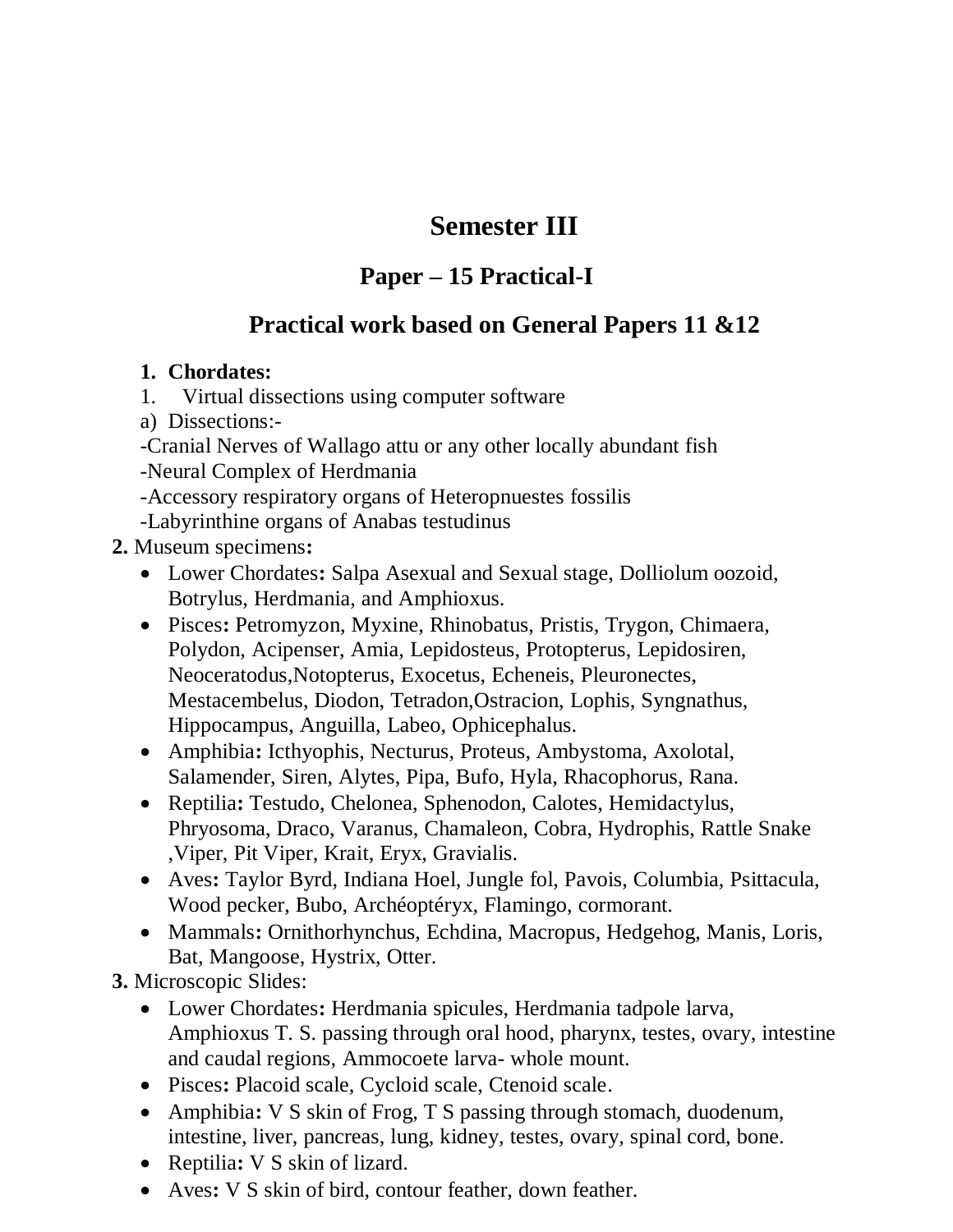- Mammals: V S skin of mammals, T S passing through stomach, intestine, liver, pancreas, kidney, testes, ovary, thyroid gland, adrenal gland, pituitary gland, lung, bone, spinal cord, Blood smear, Simple cuboidal epithelium, Simple columnar epithelium, Simple squamus epithelium, Adipose tissue, Reticular tissue.
- 4. Comparative Osteology:
	- Comparative study of Axial and Appendicular skeleton from fish to mammals, with particular reference to the important skull types in Reptiles, Birds and Mammals using charts/ slides/ models/ computer software.
- 5. Permanent preparations :

Placoid, Cycloid and Ctenoid scales. Different types of muscle fibres of house rat. Other possible mountings.

# **Ecology**

- (i) Measurement of climatic factors (atmospheric, water temperature and relative humidity)
- (ii) Measurement of water and soil pH, edaphic factors of soil, Preparation of soil extract, determination of humidity in microhabitat.
- (iii) Measurement of pH, Alkalinity, Free Carbon dioxide, Dissolved Oxygen, Chloride content, Salinity, TDS of water, temporary and permanent hardness of water, velocity of current
- (iv) Measurement of population density. Numerical problems of population density determination to be done.
- (v) A file study of any one of the habitats to be assigned to an individual or to a group of students or Projects may be given to the students based on Ecological and Environmental issues.

## **Seminar –**

Students must prepare and present paper on the related topics or recent advances/research in the field of life sciences/ topics related to the papers included in the semester as well as from CSIR-NET life Sciences syllabus. Student shall prepare and use power point presentations, models, slides etc. for seminar.

**Note -** (i) Use of animal for dissection and practical work is subject to the conditions that these are not banned under the wildlife protection act.

(ii) External features and anatomy should be studied preferably by digital techniques and the alternatives whenever live animal is studied it should be either pest or culturable species without paining them.

(iii) Those institutions which are already having Zoology Museums should not procure Museum Specimens now onwards and should use charts/ slides/ models/ photographs and digital alternatives in case of need. Those new institutions which are not having Zoology Museum in their Department should provide learning related to zoological specimen with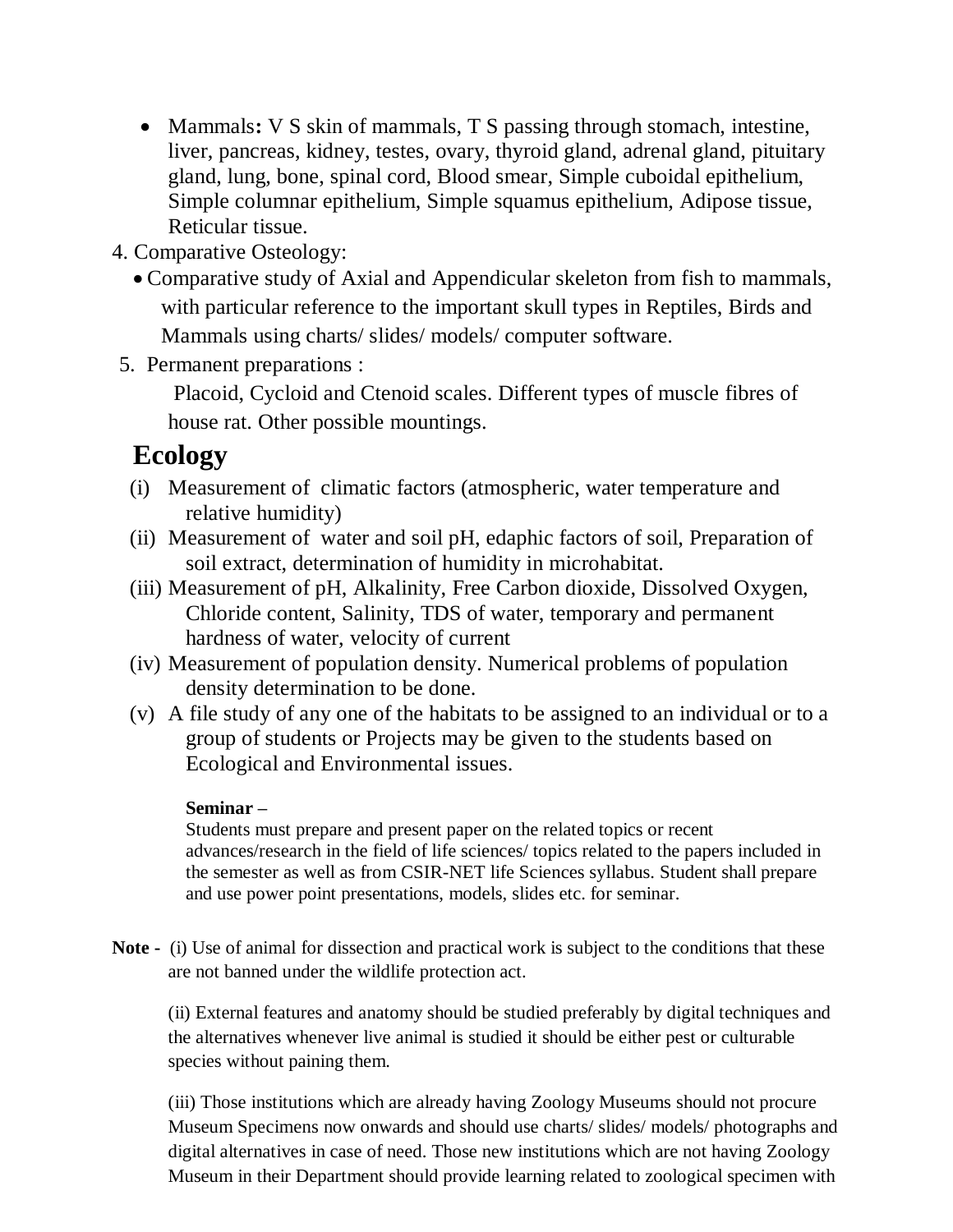the help of charts/ slides / models / photographs and digital altermatives/ and visit of students to already established museums.

#### **Scheme of Practical Examination & Distribution of Marks.**

The Board of Examiners will constitute of one External Examiner and one Internal Examiner

|    | (Duration: Four hours)                                            | Max Marks: 50         |
|----|-------------------------------------------------------------------|-----------------------|
|    | a. Internal Organization of vertebrate                            | 5 Marks               |
|    | b. Permanent Preparation                                          | 5 Marks               |
|    | c. Exercise in Ecology                                            | 5 Marks               |
|    | d. Report of Field Visit/Project based on Ecology $& Environment$ | 5 Marks               |
|    | e. Identification and comment on spots (five)                     | 15 Marks              |
| f. | Seminar                                                           | 5 Marks               |
|    | g. Viva-voce                                                      | 5 Marks               |
|    | h. Class record                                                   | 5 Marks               |
|    |                                                                   | <b>Total 50 Marks</b> |

#### **Semester - III**

## **Paper- 13 A: Cell and Molecular Biology (Special Paper)**

#### **Time: 3 Hours** Max. Marks: 50

**Note:**

Syllabus of each paper is divided into three units. The question paper is divided into three parts. Part-A, Part-B and Part-C

Part-A (10marks): Part A is compulsory and contains 10 questions. At least three questions will be set from each unit and each question carries 1 mark. (50 words each)

Part-B (10 marks): Part B is compulsory and contains five questions, taking at least one question from each unit. Candidate is required to attempt all 5 questions. Each question carries 2 marks. (100 words each)

Part-C (30 marks): 6 questions will be set taking 2 from each unit. Candidate is required to attempt 3 questions, taking 1 from each unit. Each question carries 10 marks. (400 words each)

## **UNIT I**

- 1. The cell and its diversity,
- (a) Diversity of cell and cell theory
- (b) Diversity of cell-viruses, bacteria, prokaryotes, eukaryotes (Blood Cell, Nerve cell, Gland cell and Muscle cell)
- 2. Major structural feature of eukaryotic cells: cellular compartments, structural details and function of cell organelles;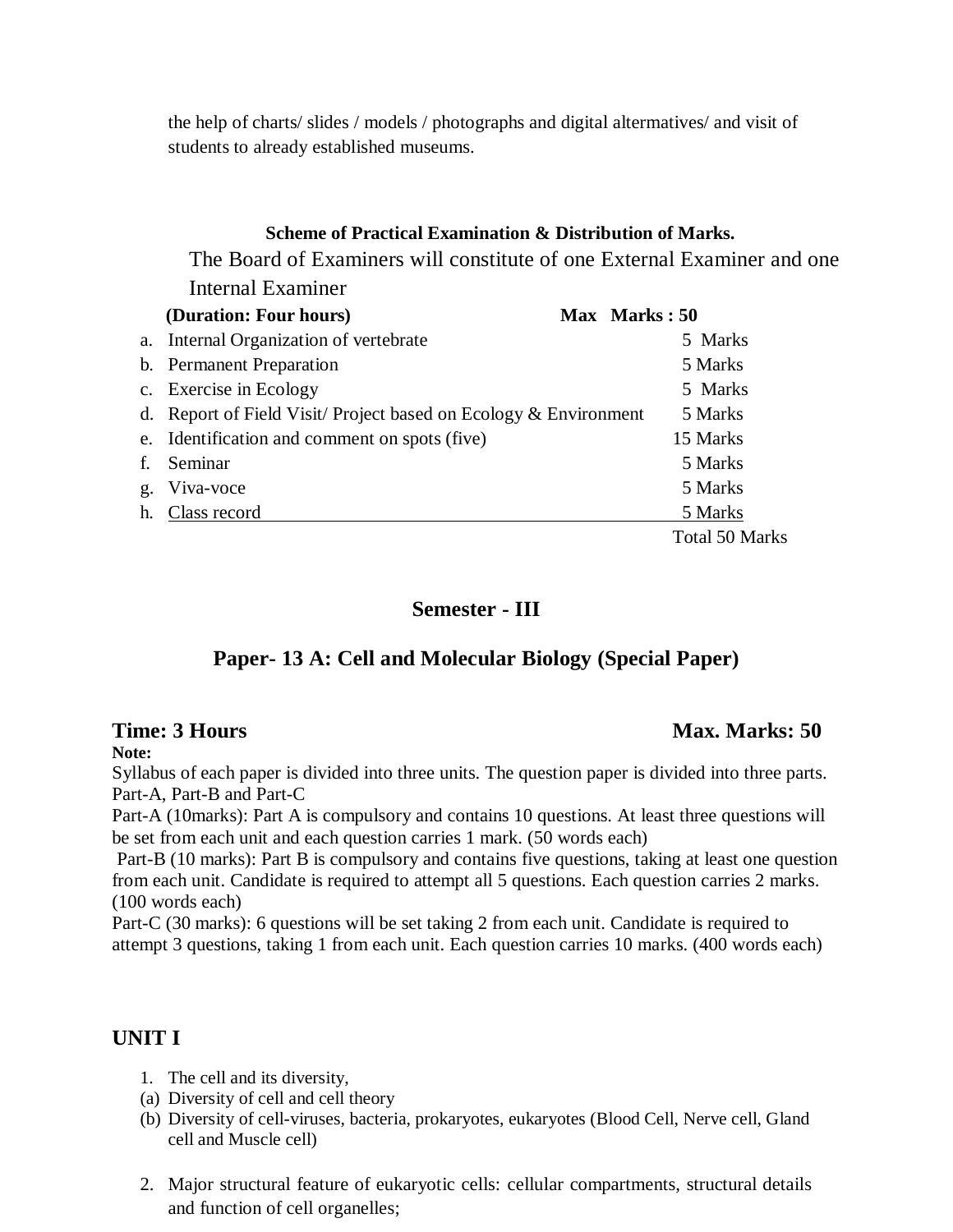- 3. Cell Wall: Prokaryotic cell wall, Peptidoglycan structure-gram positive and gramnegative bacteria
- 4. Biomembrane:
- (a) Variation among membrane,
- (b) Molecular organization of cell membrane
- (c) Mobility of lipids and integral proteins in biomembranes
- (d) Models of plasma membrane
- (e) Fluid mosaic model
- (f) Modification of fluid mosaic model.
- 5. Cell junctions (Gap, tight and desmosomes etc.)

#### **UNIT II**

- 1. Transport across cell membrane
	- (a) Mechanism of diffusion, facilitated diffusion
	- (b) Osmosis and water channels/movement
	- (c) Uniporter-catalyzed transport, GLUT-1 transport and its kinetic
	- (d) Intracellular ion environment and membrane electric potential
	- (e) Active transport-P, V and F class ion pumps and ABC superfamily; Plasma membrane and Muscle Ca++ ATPase pump and Na+/K+ ATPase pump
	- (f) Co-transport by symporters and antiporters
	- (g) Transport across epithelia: Receptor mediated endocytosis.
- 2. Cytoskeleton
	- (a) Microfilaments
	- (b) Actin cytoskeleton:- G-Actin and F-actin and structural and functional polarity
	- (c) Myosin: Structure and mechanism of movement with actin; Conformational changes in myosin during movement.
	- (d) Microtubules: Microtubules structure and microtubule assembly; Microtubule associated proteins (MAP's) and cross linking of microtubles
		- Centrosome duplication
		- Kinetochore and force for poleward chromosome movement.
		- Organization of spindle pole and orientation of assembly.
		- Formation of poles and capture of chromosomes,
		- Astral microtubule and cytokinesis
- 3. Cilia and Flagella: Structure and movement

#### **UNIT III**

- 1. Concept of cell surface: Electro-kinetic properties of cell surface, their role in intercellular interactions in cell fusion and cell aggregation etc.
- 2. Organization of eukaryotic chromosomes at molecular level: structure of Nucleosome, histone and non-histone proteins and higher order compaction of mitotic chromosomes, chromatin structure
- 3. Specialized chromosomes: Structural organization and functional significance of polytene chromosomes. Structural organization and functional significance of lampbrush chromosome.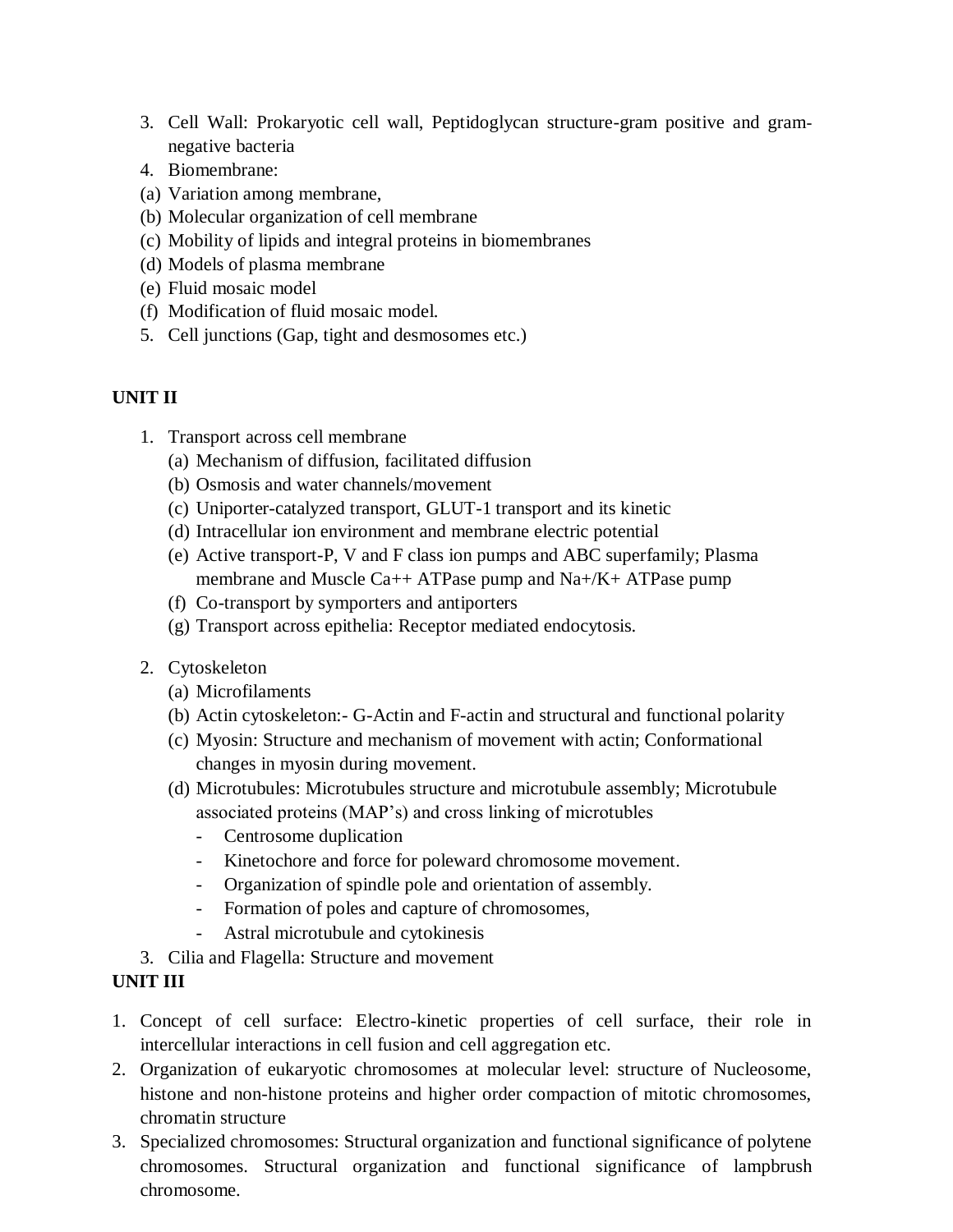4. C-value Paradox, Euchromatin and Heterochromatin. Human karyotype, chromosomal banding (Paris conference nomenclature). Somatic cell genetics : Cell fusion and hybrid agents, mechanism of fusion Formation of heterokaryon (Hybrid selection and chromosomal segregation). Applications of hybridoma technology.

# **Semester - III**

# **Special Paper-14 (A): Cell and Molecular Biology**

# **Time: 3 Hours** Max. Marks: 50

## **Note:**

Syllabus of each paper is divided into three units. The question paper is divided into three parts. Part-A, Part-B and Part-C

Part-A (10marks): Part A is compulsory and contains 10 questions. At least three questions will be set from each unit and each question carries 1 mark. (50 words each)

Part-B (10 marks): Part B is compulsory and contains five questions, taking at least one question from each unit. Candidate is required to attempt all 5 questions. Each question carries 2 marks. (100 words each)

Part-C (30 marks): 6 questions will be set taking 2 from each unit. Candidate is required to attempt 3 questions, taking 1 from each unit. Each question carries 10 marks. (400 words each) **UNIT I** 

- 1. Cell cycle and its regulation;. Cell growth and oncogenic transformation.
	- a) Bacterial cell cycle (Helmstetier-Cooper or I+C+D model)
	- b) Partition and cytokinesis.
	- c) Eukaryotic cell cycle-G1, S, G2 and M Phases
	- d) Cell cycle and check points
	- e) Cyclins and cyclin-dependent kinases (CDKs)
	- f) Regulation of CDK cyclin activity.
	- g) Role of proteolysis in cell cycle.
- 2. Concept of the holliday model of Crossing over, The Meselson-Radding Model of Recombination,
- 3. Transposable genetic elements of prokaryotes and eukaryotes

## **UNIT II**

- 1. Cell-Cell Signaling:
	- a) Endocrine, paracrine and autocrine signaling.
	- b) Receptor proteins-Cell surface receptors and intracellular receptors.
	- c) Cell surface receptors-G-Protein coupled receptors, Ion-channel receptors, Tyrosine Kinase-linked receptors and receptors with intrinsic enzymatic activity.
	- d) Second messenger System-cAMP and IP3 & DAG
	- e) MAP Kinase cascade, JAK/STAT and TGF- $\square \square \square \square$  Smad singling
	- f) Signaling from plasma membrane to nucleus (a) CREB links cAMP signals to transcription (b) MAP kinase.
	- g) Signal transduction in disease and immunity.
- 2. Signal-Mediated transport through nuclear pore:- Nuclear pore complex: Nuclear Export Signals and transport of proteins from nuclear to cytosol; Nuclear Localization signal and transport of cargo proteins from cytoplasm to nucleus.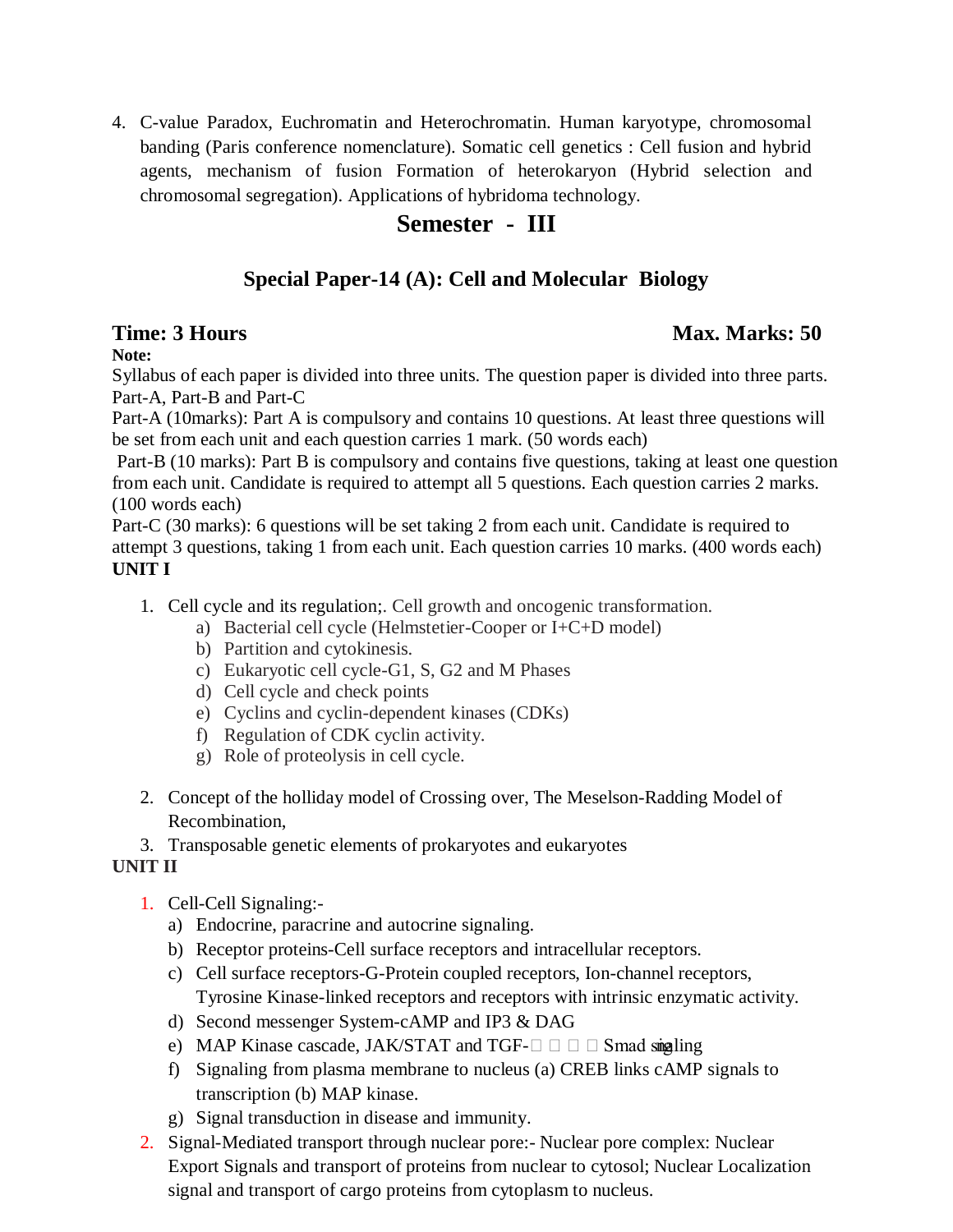#### **UNIT III**

- 1. Regulation of Gene Expression
	- (a) Operon Concept
	- (b) Positive and Negative regulation of gene expression
	- (c) Inducers and co-repressors
	- (d) Regulation by attenuation: his and trp operons
	- (e) Eukaryotic transcriptional control.
- 2. DNA binding proteins and gene regulation
	- (a) DNA binding domains
	- (b) Homeodomain proteins
	- (c) Zinc finger proteins
	- (d) Winged-helix (Forked head) Proteins
	- (e) Leucine-Zipper proteins
	- (f) Helix Loop helix proteins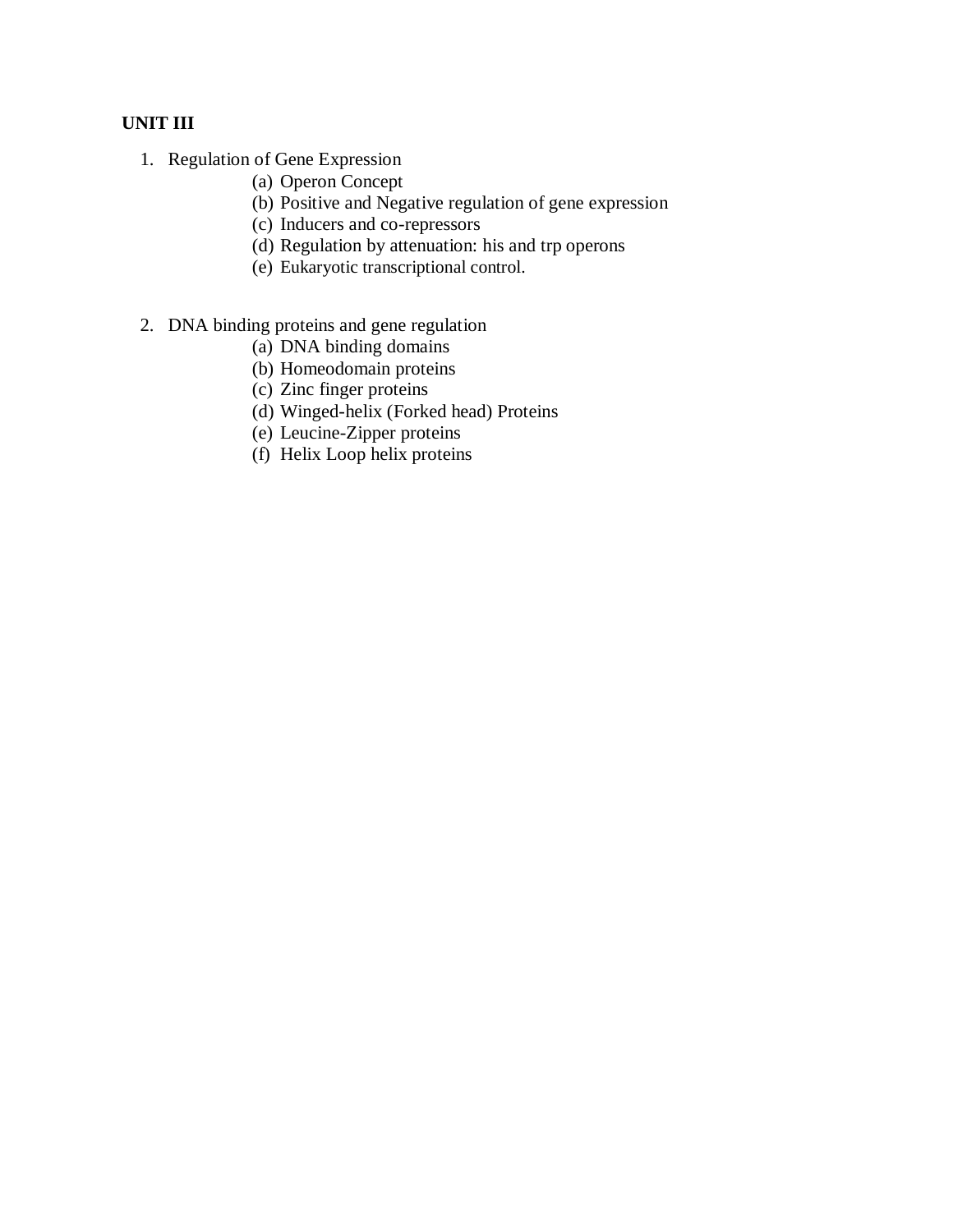# **Semester III**

# **Paper 16 Practical-II**

#### **Practical work based on Special Paper Cell and Molecular Biology13A & 14 A**

- **1. Handling and operation of following apparatus and instruments:**
	- a. Phase contrast microscope, Microtome
	- b. Electrophoretic, chromatographic and electrophysiological equipments
- 2. Study of stained preparations of mitochondria and golgi bodies under the light microscope
- 3. Study of germ cells; smear preparation of spermatozoa from vas deferens ( vital staining) and permanent of a single ovum
- 4. Biochemical estimations of the following in various tissues:
	- a. Lipids: lecithin, cephalin & cholesterol
	- b. Carbohydrates: Glycogen
	- c. Proteins
	- d. Amino Acids: chromatographic and Electrophoretic separation
	- e. Ascorbic Acid
- 5. Study of unfixed materials
	- a. Unstained and live animal tissue: by phase contrast microscopy
	- b. Freeze- substitution and processing of treated material.
	- c. Demonstration of bioelectric potentials, Oscillographic demonstration of nerve action potential.

**Note -** (i) Use of animal for dissection and practical work is subject to the conditions that these are not banned under the wildlife protection act.

(ii) External features and anatomy should be studied preferably by digital techniques and the alternatives whenever live animal is studied it should be either pest or culturable species without paining them.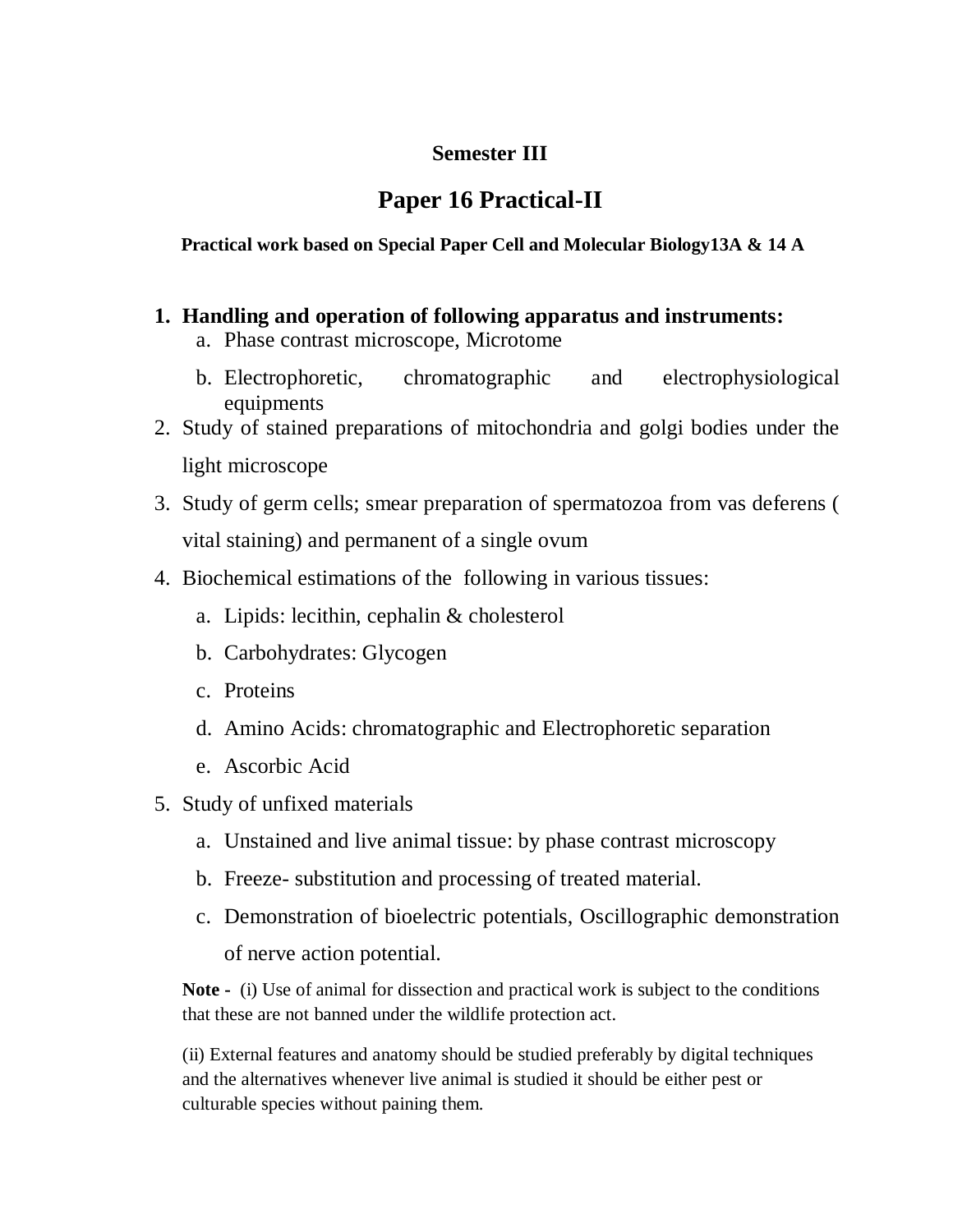(iii) Those institutions which are already having Zoology Museums should not procure Museum Specimens now onwards and should use charts/ slides/ models/ photographs and digital alternatives in case of need. Those new institutions which are not having Zoology Museum in their Department should provide learning related to zoological specimen with the help of charts/ slides / models / photographs and digital altermatives/ and visit of students to already established museums.

### **Semester III**

### **Marks Distribution Special Paper (A) : Cell and Molecular biology**

**(Duration: Four hours)**

| Scheme of Practical Examination & Distribution of Marks.        |  |
|-----------------------------------------------------------------|--|
| $\mathbf{r}$ and $\mathbf{r}$ and $\mathbf{r}$ and $\mathbf{r}$ |  |

| a. Bio chemical estimation                                     | 8 Marks  |
|----------------------------------------------------------------|----------|
| b. Light microscopic preparation of mitochondria/ golgi bodies |          |
| /spermatozoa/single ovum                                       | 8 Marks  |
| c. Identification and comment on spots (eight)                 | 24 Marks |
| d. Viva-voce                                                   | 5 Marks  |
| e. Class record                                                | 5 Marks  |
|                                                                |          |

Total 50 Marks

### **Semester III**

# **Special Paper 13(B): Environmental Biology**

**Max. Marks: 50** 

**Note:**

Syllabus of each paper is divided into three units. The question paper is divided into three parts. Part-A, Part-B and Part-C

Part-A (10marks): Part A is compulsory and contains 10 questions. At least three questions will be set from each unit and each question carries 1 mark. (50 words each)

Part-B (10 marks): Part B is compulsory and contains five questions, taking at least one question from each unit. Candidate is required to attempt all 5 questions. Each question carries 2 marks. (100 words each)

Part-C (30 marks): 6 questions will be set taking 2 from each unit. Candidate is required to attempt 3 questions, taking 1 from each unit. Each question carries 10 marks. (400 words each)

### **Unit-I**

### **Atmosphere and Global environment**

1. Impact of environment at cellular level: Cellular interaction with environment.

- a) Basic Metabolic rate and body size
- b) Concept of Homeostasis. Metabolism and climatic adaptations:
- c) Hibernation and aestivation. Poikilotherms and Homeotherms. Asphyxic responses.

2. Response to temperature and pressure. Haematological changes. Thermal properties of water and survival limits. Acclimatization.

3. Greenhouse gases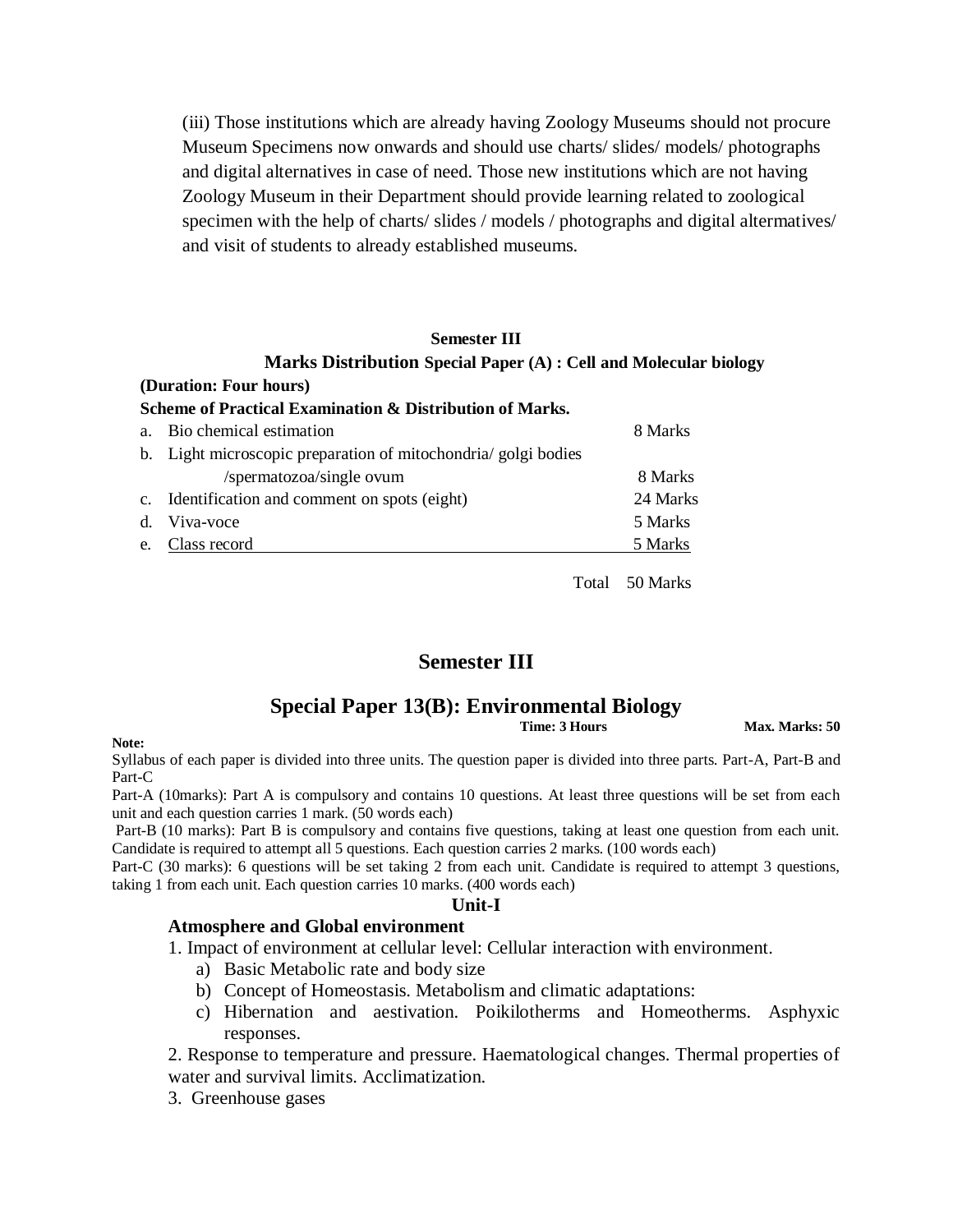- a) Global warming,
- b) Climatic change and factors responsible,
- c) Ozone depletion, impacts of ozone depletion.
- d) Acid rain and its adverse impacts, mitigation methods against acid rain.

### **Unit-II**

### **Natural Ecosystem**

1. Concept and components of ecosystem.

2. Ecosystem types and there distribution (forests, deserts grasslands, Wet lands, oceans, rivers and lakes, deserts)

3. Managed ecosystem (Agri-ecosystem, aqua culture, urban ecosystem & community forests.)

### **Unit-III**

### **Sustainable Development**

- 1. Concept of sustainability, parameters of sustainable development Issues & Challenges.
- 2. Mechanism to ensure sustainability of ecosystems
	- Changes in Institutional & Environmental Governance Ecosystems.
	- A vision for sustainable future framework: Economic and financial intervention
	- Social and behavioural Changes, Technological options

# **Special Paper 14(B): Environmental Biology**

**Max. Marks: 50** 

### **Note:**

Syllabus of each paper is divided into three units. The question paper is divided into three parts. Part-A, Part-B and Part-C

Part-A (10marks): Part A is compulsory and contains 10 questions. At least three questions will be set from each unit and each question carries 1 mark. (50 words each)

Part-B (10 marks): Part B is compulsory and contains five questions, taking at least one question from each unit. Candidate is required to attempt all 5 questions. Each question carries 2 marks. (100 words each)

Part-C (30 marks): 6 questions will be set taking 2 from each unit. Candidate is required to attempt 3 questions, taking 1 from each unit. Each question carries 10 marks. (400 words each)

### **Unit-I**

1. Natural Resources: Renewable and non-renewable natural resources.

a) Forest: Use and over exploitation of forests, forest products, major and minor products of both animal and plant origin, Timber extraction

b) Land: Land degradation. Landslides .Soil erosion and desertification

c) Water: Use and over utilizations of surface and ground water. Floods, Drought, Dams: benefits and problems. Water management and conservation

d) Mineral: Use and exploitation. Environmental effect of extracting and using mineral resources e) Food: World food problem. Effect of modern agriculture and overgrazing

f) Energy: Conventional (Coal, Oil, natural gas and oil shale) and non-conventional (solar, wind, geothermal, hydro, biomass, biogas, tidal, hydrogen, nuclear energy from waste) energy resources. Energy crisis. Alternate energy sources

2. Role of an individual in conservation of natural resources. Equitable use of resources for sustainable life.

### **Unit-II**

1. Habitat conservation: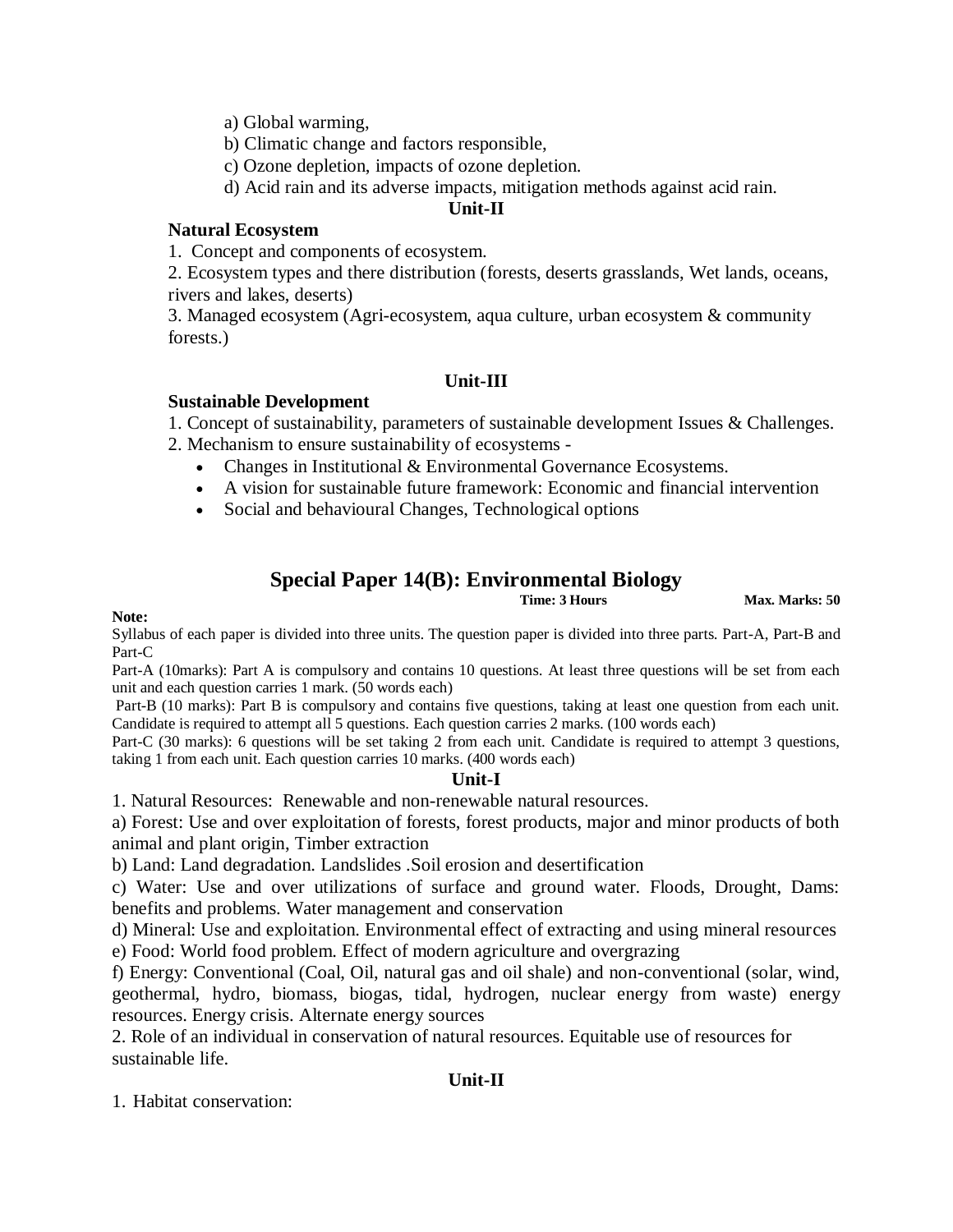a) Destruction, fragmentation, degradation, causes, consequences and conservation of different types of habitats.

2. Biodiversity conservation:

a) The richness of biodiversity and the importance of biodiversity (Direct and indirect values)

\b) Reasons for high species diversity in tropics, biodiversity of India

c) Loss of biodiversity and causes of extinction.

d) Endemism, keystone species and keystone resources

e) Exotic species and invasive species, disease and over exploitation.

f) Threatened biodiversity, IUCN classification of endangered species, red data book

3. Basic knowledge of National and international organisations.

a) MoEF, ZSI, WH, BNHS

b) Zoo Authority of India, Salem Ali centre of ornithology and natural history (SACONH).

c) Environmental information system (ENVIS), Indira Gandhi Conservation Monitoring Centre (IGCMC)

d) The animal welfare board of India, Centre for environment education

e) TRAFFIC, CITIES, WWF, UNEP

f) World Heritage and biodiversity convention

g) Convention on biological diversity (CBD)

h) Ramsar (wetlands) convention and hot spots

### **Unit-III**

1. Major Classes of pollutants (Inorganic, Heavy metals, organics, organometalic, radioactive, gases.

2. Major routes of entry of pollutants in ecosystem (Land, water, atmosphere)

3. Fate of pollutants in ecosystem: Bio-magnification, bioaccumulation.

4. Environment impact assessment (EIA): Aims and objectives. Environment Management Systems- ISO- 14000 standards. Cost benefit analysis of environmental protection

incorporating, environmental costs and benefits of designing projects. Role of GIS & Remote sensing in surveillance, monitoring, risk assessment estimation of loss & planning.

5. Environment, Health and community

a) Urban health problems. Impact of urbanisation stress, health status and health problem.

b) Rural health problem. Development and displacement of rural communities. Ethical and socio economic problems. Disappearing culture and traditions and their impact on environment.

## **Semester III**

# **Paper 16 Practical-II**

### **Practical Work based on Special Paper13 & 14(B) Environmental Biology**

- 1. Identification and writing comments on commercially important freshwater weeds, nets, boat models, hapas, limnological instruments and slides of dominant planktons.
- 2. Water quality analysis (Physico-chemical parameters)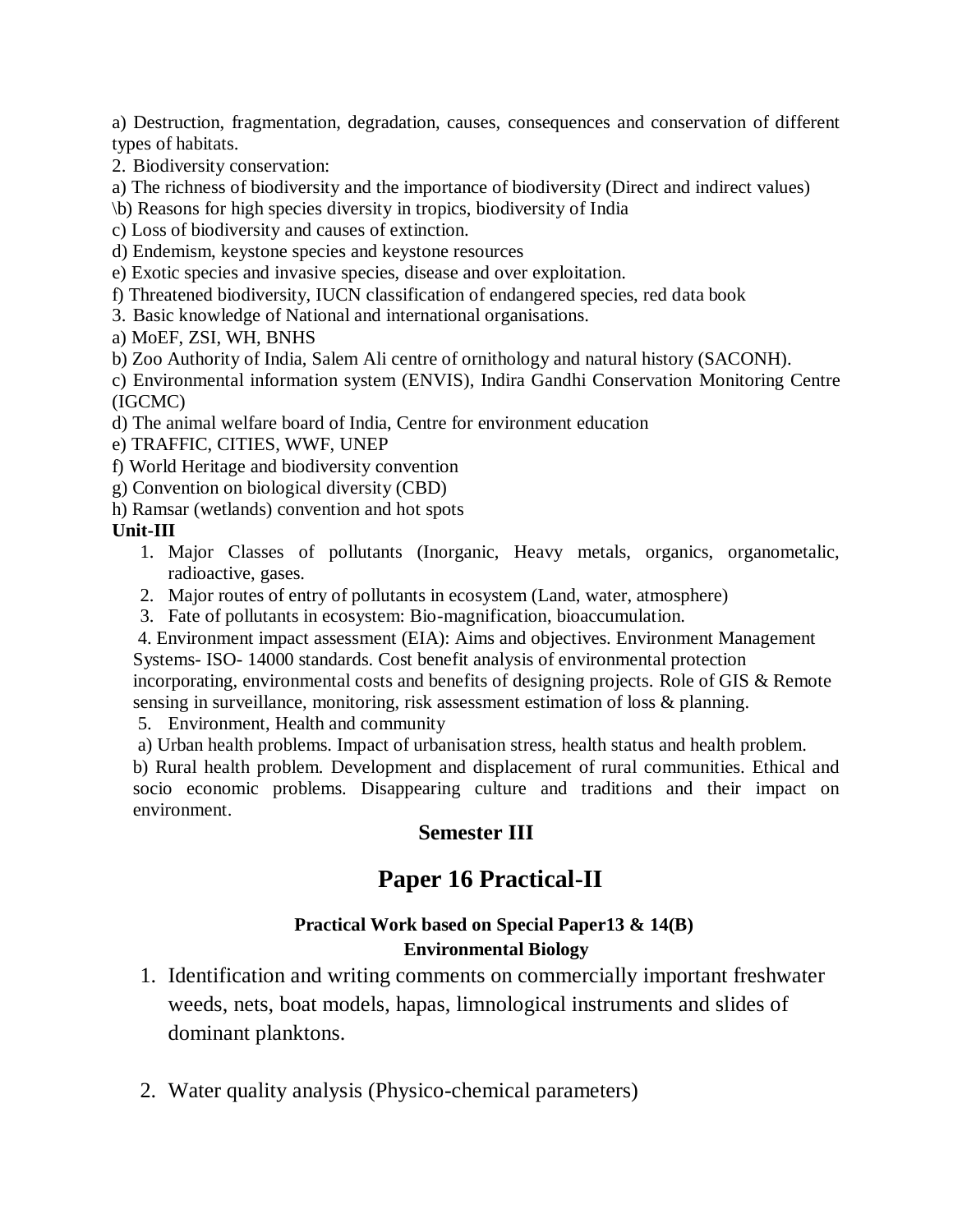- a. Temperature
- b. pH
- c. Dissolved Oxygen
- d. Acidity
- e. Hardness
- f. Alkalinity
- g. Chloride
- h. Sulphates
- i. Total and dissolved solids
- j. BOD
- k. COD
- 3. Bioassays of polluted waters using fish or other aquatic organisms, statistical analysis of ecological data.
- 4. Determination of  $LC_{50}$  (in fish) and  $LD_{50}$  (in mice) of any toxicant

**Note -** (i) Use of animal for dissection and practical work is subject to the conditions that these are not banned under the wildlife protection act.

(ii) External features and anatomy should be studied preferably by digital techniques and the alternatives whenever live animal is studied it should be either pest or culturable species without paining them.

(iii) Those institutions which are already having Zoology Museums should not procure Museum Specimens now onwards and should use charts/ slides/ models/ photographs and digital alternatives in case of need. Those new institutions which are not having Zoology Museum in their Department should provide learning related to zoological specimen with the help of charts/ slides / models / photographs and digital altermatives/ and visit of students to already established museums.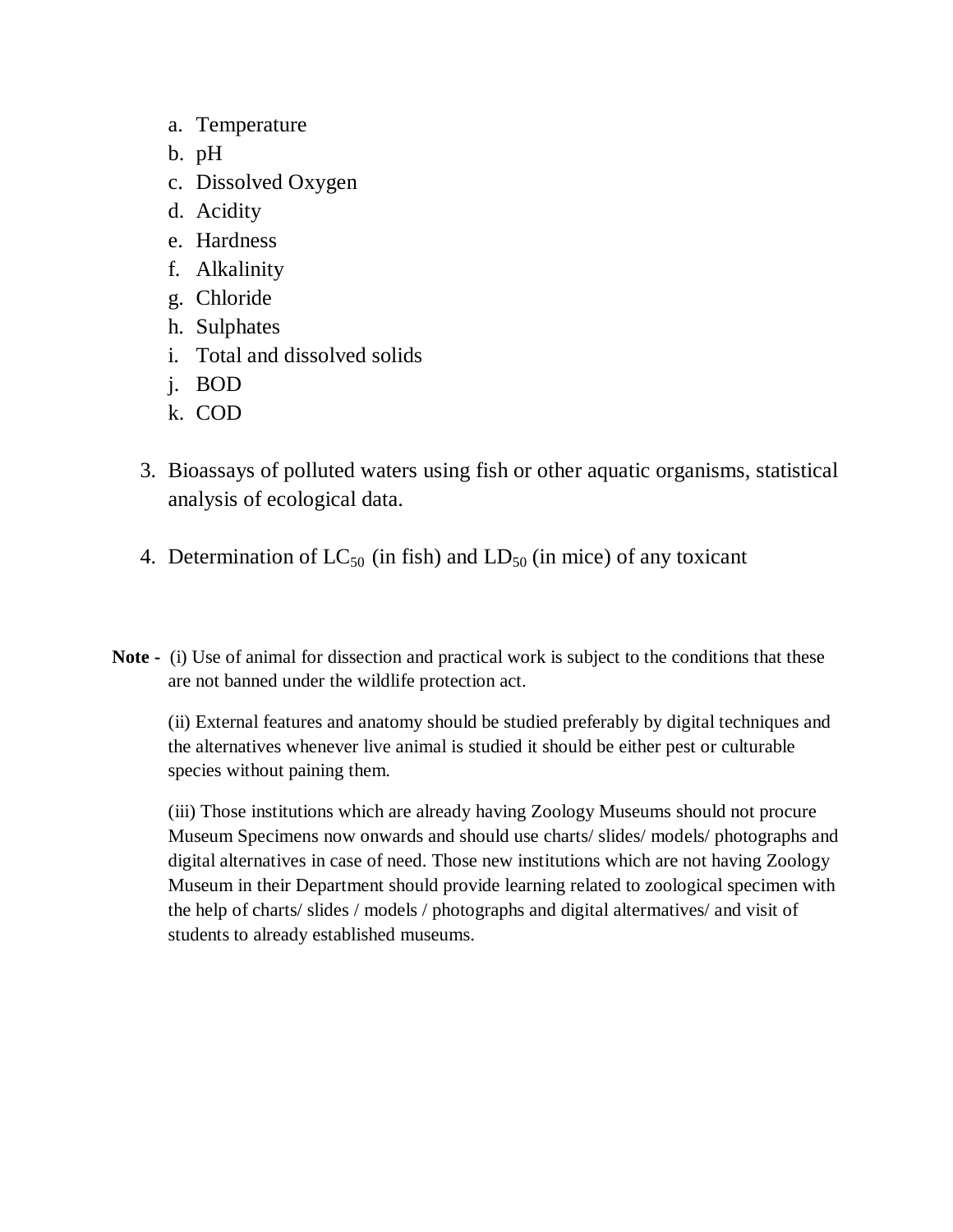## **Semester- III**

# **Scheme of Practical Examination & Distribution of Marks**

# **(Duration : Four hours)**

| a. Identification & comment on weeds/models/instruments                            | 10 Marks       |
|------------------------------------------------------------------------------------|----------------|
| b. Water quality analysis                                                          | 10 Marks       |
| c. Statistical method /Bioassay method/ Determination of $LD_{50}/LC_{50}10$ Marks |                |
| d. Project Report                                                                  | 10 Marks       |
| e. Viva                                                                            | 5 Marks        |
| f. Class Record                                                                    | 5 Marks        |
|                                                                                    | Total 50 Marks |

# **Semester III**

# **Special Paper 13(C): Entomology**

Time: 3 Hours Max, Marks 50

Note:

Syllabus of each paper is divided into three units. The question paper is divided into three parts. Part-A, Part-B and Part-C.

Part-A (10marks): Part A is compulsory and contains 10 questions. At least three questions will be set from each unit and each question carries 1 mark. (50 words each).

Part-B (10 marks): Part B is compulsory and contains five questions, taking at least one question from each unit. Candidate is required to attempt all 5 questions. Each question carries 2 marks. (100 words each)

Part-C (30 marks): 6 questions will be set taking 2 from each unit. Candidate is required to attempt 3 questions, taking 1 from each unit. Each question carries 10 marks. (400 words each)

Unit-l

1.General Classification of insects up to orders and suborder.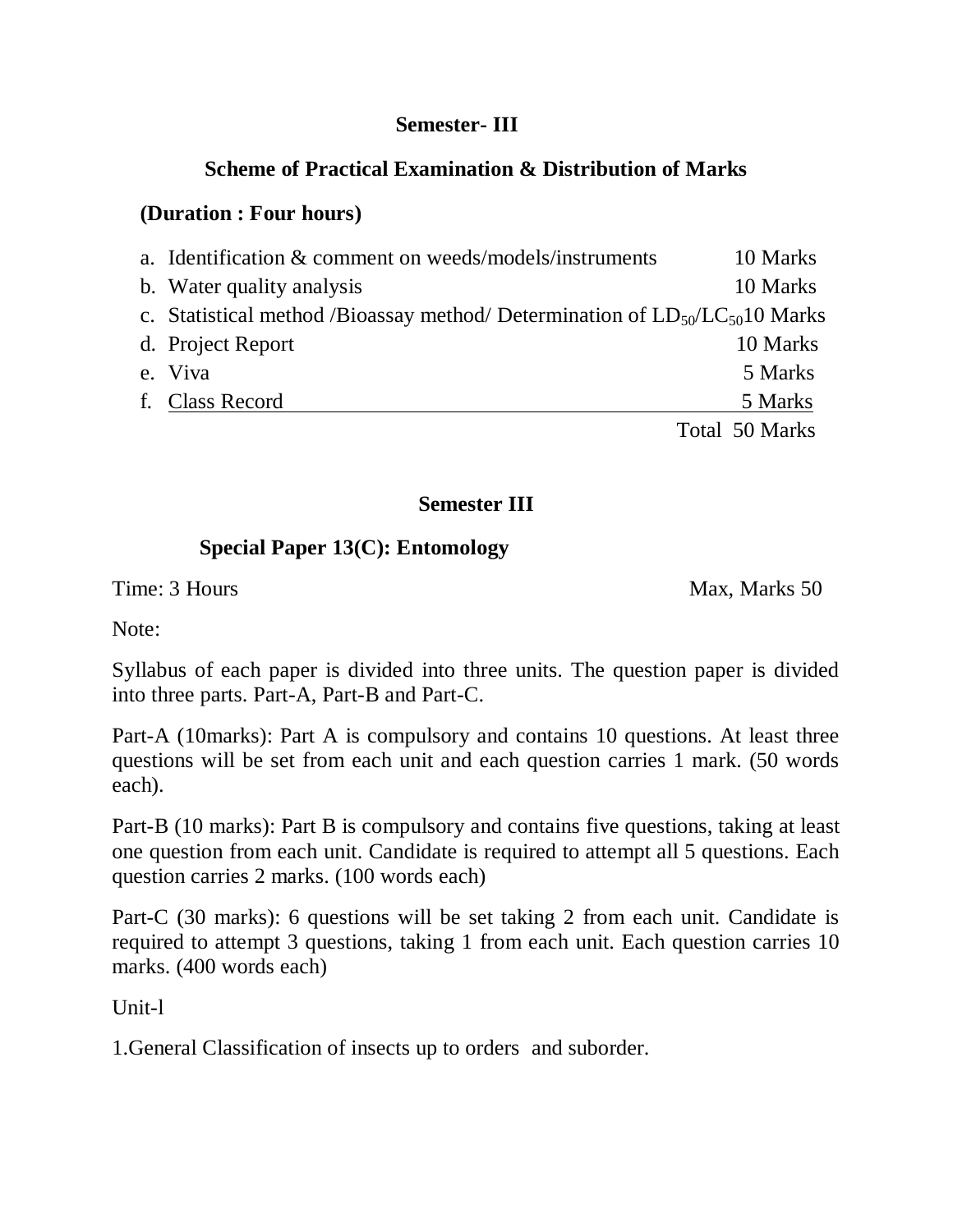General studies and economic importance of selected super families and families of the following orders of economic importance:

- *a. Protura*
- *b. Collembola*
- *c. Thysanura*
- *d. Diplura*
- e. *Isoptera*.
- f. Psocoptera
- g. Thysanoptera
- h. Anopleura

## Unit-II

1. Detailed classification of important and selected super families and families of the following orders of economic importance:

- *a. Hymenoptera*
- *b. Coleoptera*
- *c. Homoptera*
- *d. Lepidoptera*
- e. *Diptera*
- f. *Odonata*
- g. *Orthoptera*
- h. *Dermaptera*

# Unit-III

- 1. The Insect Externally- Insect head, thorax, abdomen and their appendages
- 2. Integument
- 3. The Insect Internally- Detailed study of
	- a. The Digestive system
	- b. The Circulatory system
	- c. The Respiratory system
	- d. The Excretory system
	- e. The Endocrine system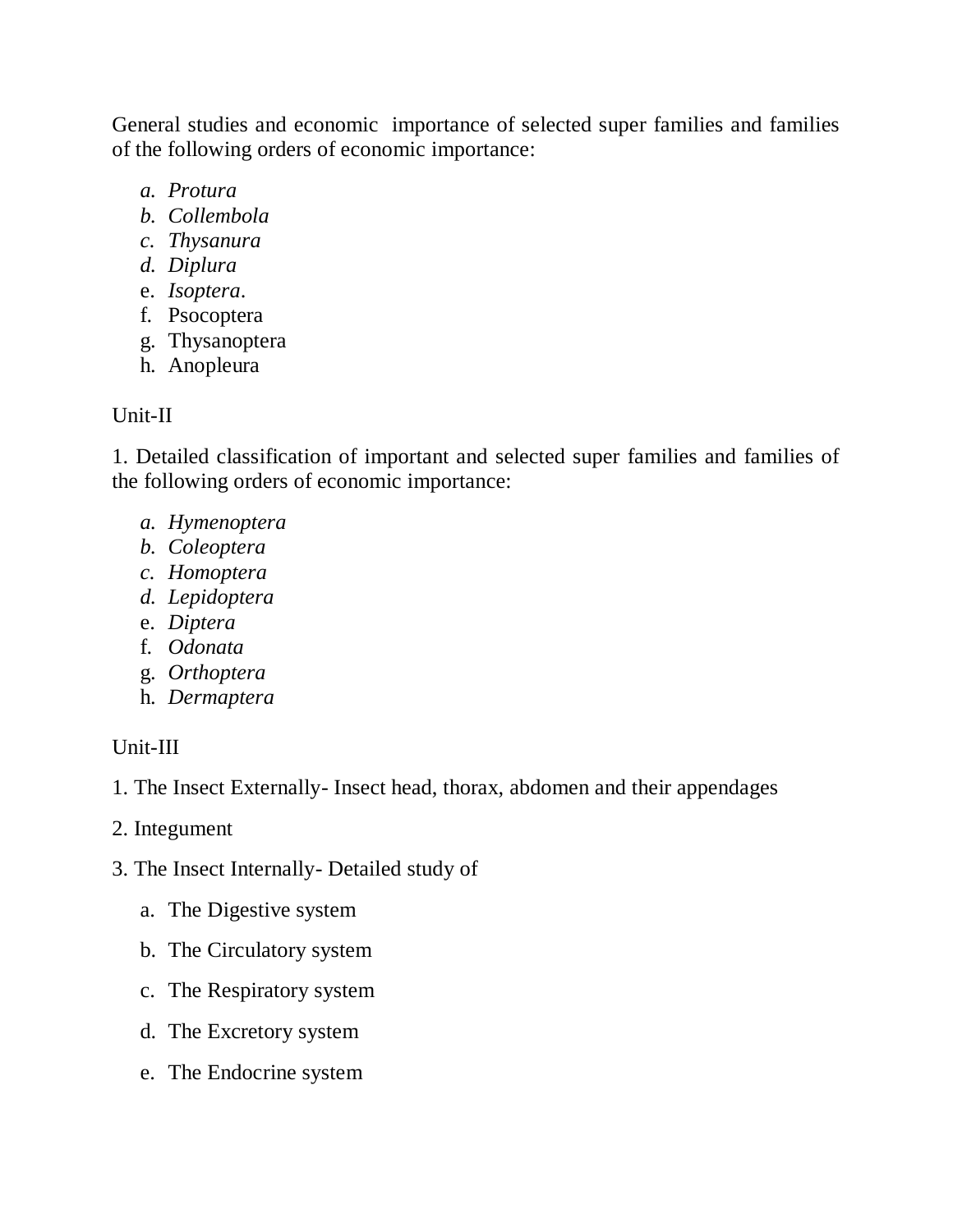f. The Reproductive system.

Special Paper-14(C)- Entomology

Time: 3 Hours Max. Marks: 50

Note :

Syllabus of each paper is divided into three units. The question paper is divided into three parts. Part-A, Part-B and Part-C

Part-A (10marks): Part A is compulsory and contains 10 questions. At least three questions will be set from each unit and each question carries 1 mark. (50 words each)

Part-B (10 marks): Part B is compulsory and contains five questions, taking at least one question from each unit. Candidate is required to attempt all 5 questions. Each question carries 2 marks. (100 words each)

Part-C (30 marks): 6 questions will be set taking 2 from each unit. Candidate is required to attempt 3 questions, taking 1 from each unit. Each question carries 10 marks. (400 words each)

Unit-l

1. The insect Internally

- Sense organs
- Sound
- light producing organs
- Muscular system
- Nervous system.
- 2. Social life in Isoptera and Hymenoptera
	- a. Caste determination in social insects A general idea of fossil insects; Evolution of insects
	- b. Life cycle of aphids.

Unit-II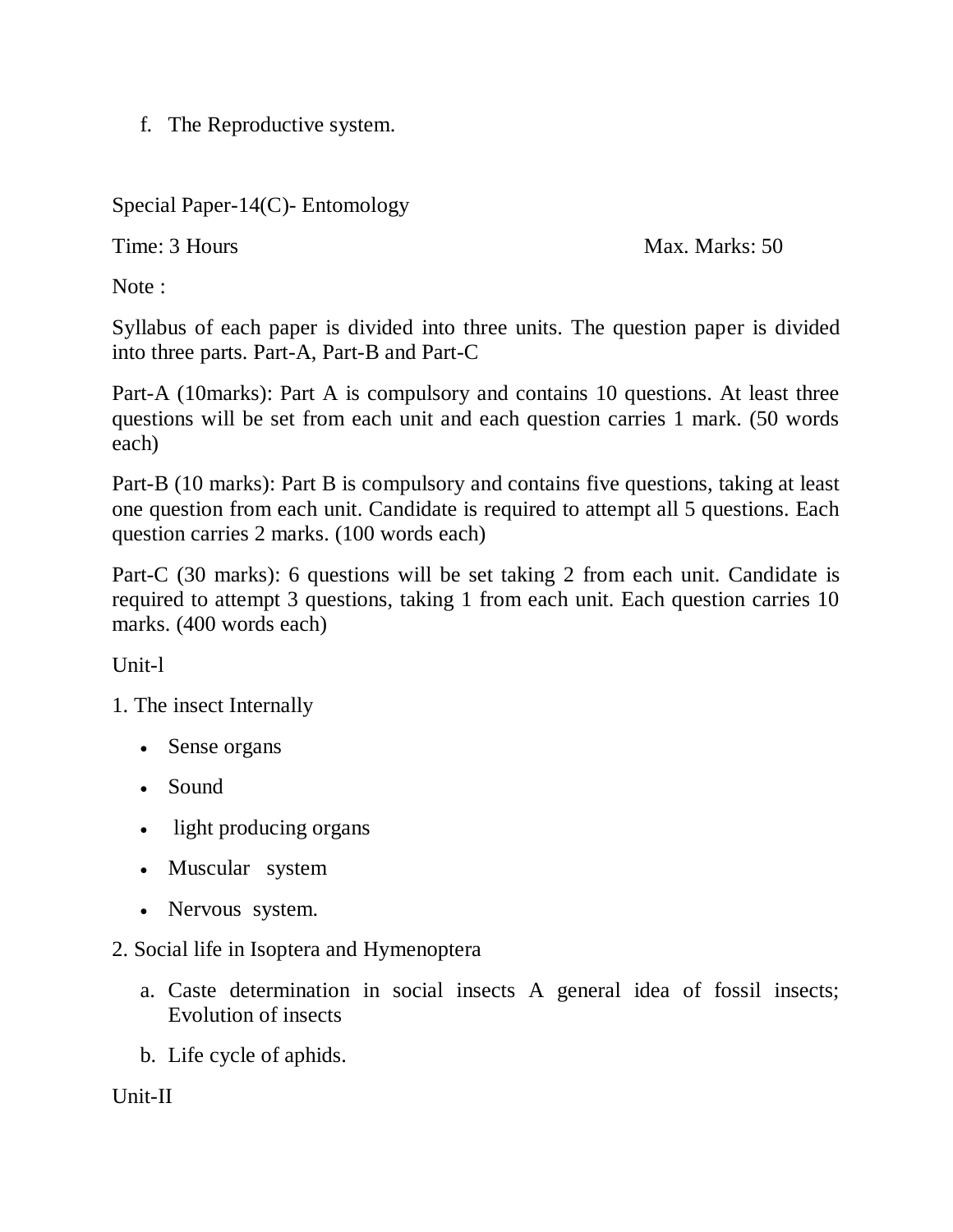- 1. General idea of damage caused by pests.
- 2. Principal methods of pest control including IPM.
	- a. Insecticide- their chief type, Modes of action and methods of application
	- b. A general idea of appliances used in the application of insecticide and their safe handling.

## Unit-III

- 1.A detailed study and knowledge of
	- a. chemosterilants, attractants, repellants
	- b. Pheromones, growth regulators and other compounds.
- 2. Development of resistance to chemicals.

# **Paper 16 Practical-II**

## **PRACTICAL BASED ON PAPER 13 &14 (C) ENTOMOLOGY**

- 1. Taxonomic study of all Insects prescribed in syllabus.
- 2. Identification of insects from various orders prescribed for study in the syllabus.
- 3. Permanent preparations: wings, mouth parts, antennae, legs, spiracles etc. Insects, sting apparatus of the honey bee. Other possible mounting can be done.
- 4. Dissections of grasshopper, house cricket, honey bee, wasp, bug, butterfly, house fly, beetle to study important features of:
- a. Digestive
- b. Circulatory
- c. Respiratory
- d. Excretory
- e. Nervous
- f. Reproductive
- g. Neuro- endocrine systems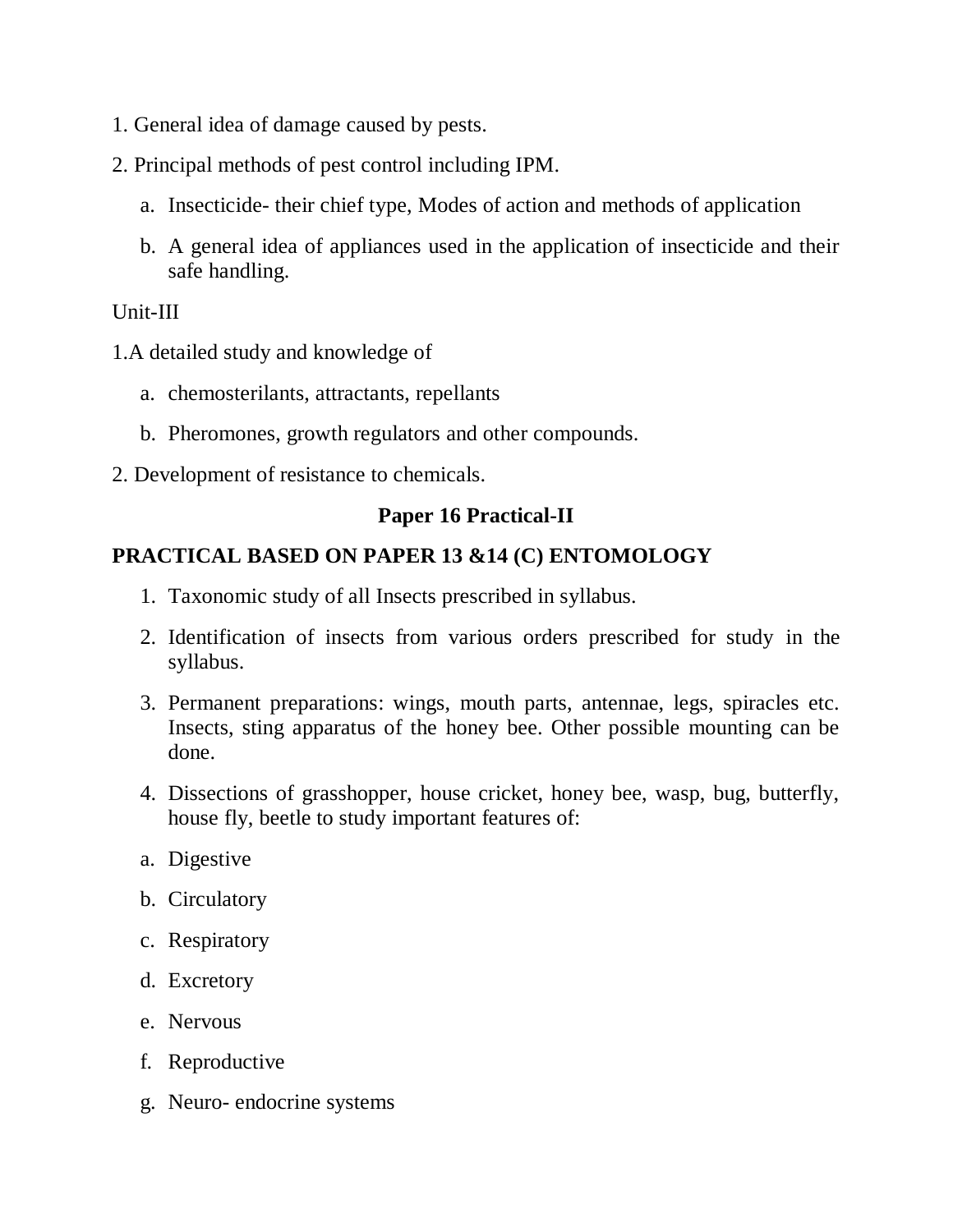Note-

- I. Use of animal for dissection and practical work is subject to the condition that these are not banned under the wildlife protection act.
- II. External features and anatomy should be studied preferably by digital techniques and the alternatives whenever live animal is studied it should be either pest or culturable species without paining them.
- III. Those institutions which are already having Zoology Museums should not procure Museum Specimens now onwards and should use charts/slid models/ photographs and digital alternatives in case of need. Those new institutions which are not having Zoology Museum in their Department should provide learning related to zoological specimen with the help of charts/ slides / models / photographs and digital alternatives/ and visit of students to already established museums.

Marks Distribution for Entomology Practical Examination

| <b>Duration 4 hours</b>                             | Total marks 50 |
|-----------------------------------------------------|----------------|
| a. Major Dissection                                 | 10 marks       |
| b. Minor Dissection                                 | 5 marks        |
| c. Permanent preparation                            | 10 marks       |
| d. Identification of 5 insects using taxonomic keys | 15 marks       |
| e. Viva voce                                        | 05 marks       |
| Class Record                                        | 05 marks       |
|                                                     |                |

Total 50 marks

## **Semester III**

## **Special Paper 13(D): Fish Biology**

**Note:**

Syllabus of each paper is divided into three units. The question paper is divided into three parts. Part-A, Part-B and Part-C

Part-A (10marks): Part A is compulsory and contains 10 questions. At least three questions will be set from each unit and each question carries 1 mark. (50 words each)

### **Time: 3 Hours** Max. Marks: 50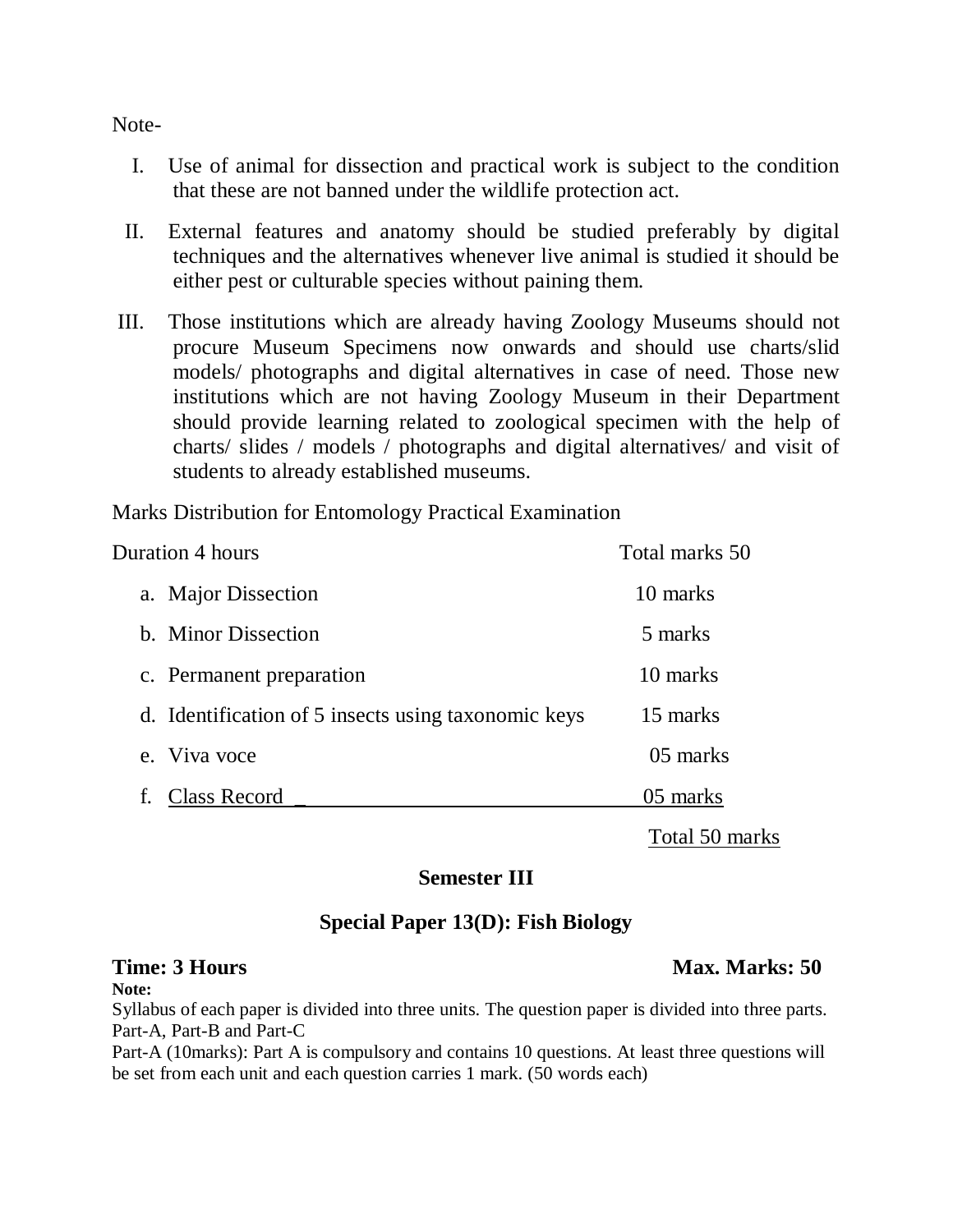Part-B (10 marks): Part B is compulsory and contains five questions, taking at least one question from each unit. Candidate is required to attempt all 5 questions. Each question carries 2 marks. (100 words each)

Part-C (30 marks): 6 questions will be set taking 2 from each unit. Candidate is required to attempt 3 questions, taking 1 from each unit. Each question carries 10 marks. (400 words each)

# **Unit- I**

- 1. General Characters, Evolution and Phylogeny of fishes
- 2. Study of Origin and adaptive radiations of various groups
- 3. General account and phylogenetic significance of: a) Ostracoderms b)Placoderms
- 4. Classification of fishes, with distinguishing characters of principal sub-divisions-Elasmobranchs Teleostei Holocephali

# Dipnoi

# **Unit- II**

- 1. Ichthyogeography- Geographical distribution of fishes in the world:
	- a) Palearctic Realm
	- b) Oriental Realm
	- c) Ethopian Realm
	- d) Nearctic Realm
	- e) Neotropical Realm
	- f) Australian Realm
- 2. Body form and locomotion of fishes- General principles and methods a) Functioning, Types and modes of locomotion
- 3. Integumentary System of fishes , Exoskeleton: Skin and Scales- Origin, derivatives and uses of Scales

# **Unit- III**

- 1. Structure, modification and functions of fins in various types of fishes
- 2. Theories of origin of median and paired fins
- 3. Types of endoskeleton of fishes:
	- a) Axial Endoskeleton
	- b) Appendicular Endoskeleton
- 4. Musculature of fishes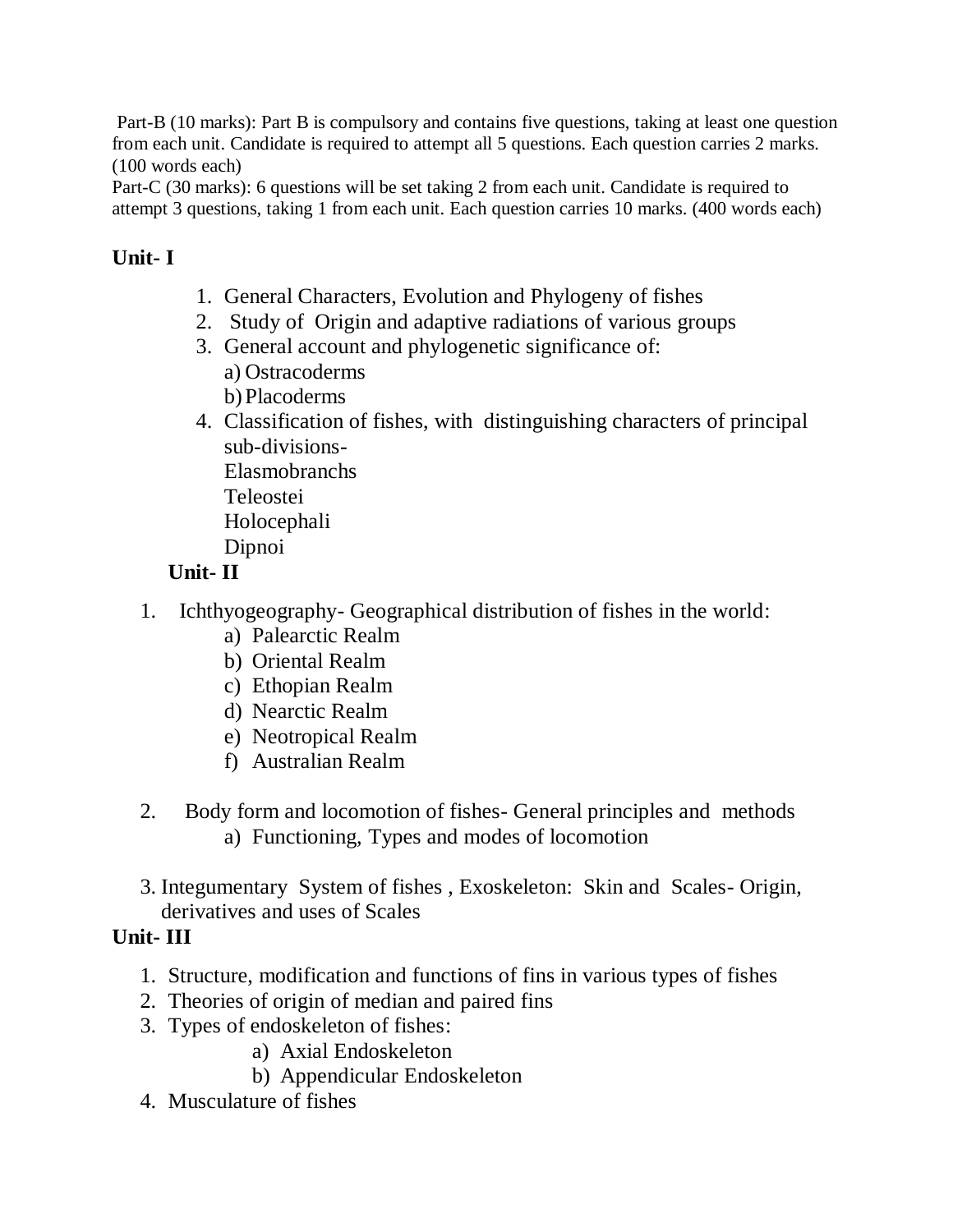# **Semester - III Special Paper 14(D): Fish Biology**

## **Time: 3 Hours** Max. Marks: 50

**Note:**

Syllabus of each paper is divided into three units. The question paper is divided into three parts. Part-A, Part-B and Part-C

Part-A (10marks): Part A is compulsory and contains 10 questions. At least three questions will be set from each unit and each question carries 1 mark. (50 words each)

Part-B (10 marks): Part B is compulsory and contains five questions, taking at least one question from each unit. Candidate is required to attempt all 5 questions. Each question carries 2 marks. (100 words each)

Part-C (30 marks): 6 questions will be set taking 2 from each unit. Candidate is required to attempt 3 questions, taking 1 from each unit. Each question carries 10 marks. (400 words each)

# **Unit- I**

- 1. Food and feeding habits of fishes
- 2. Alimentary canal of fishes
- 3. Physiology of digestion.
- 4. Blood vascular system and circulation of blood.
- 5. Respiratory organs, physiology of respiration and regulation of breathing organs
- 6. Air breathing organs.

# **Unit -II**

- 1. Structure, function and physiology of swim bladder.
- 2. Weberian apparatus.
- 3. Excretory organs found in fishes
- 4. Physiology of excretion
- 5. Osmo-regulation in fishes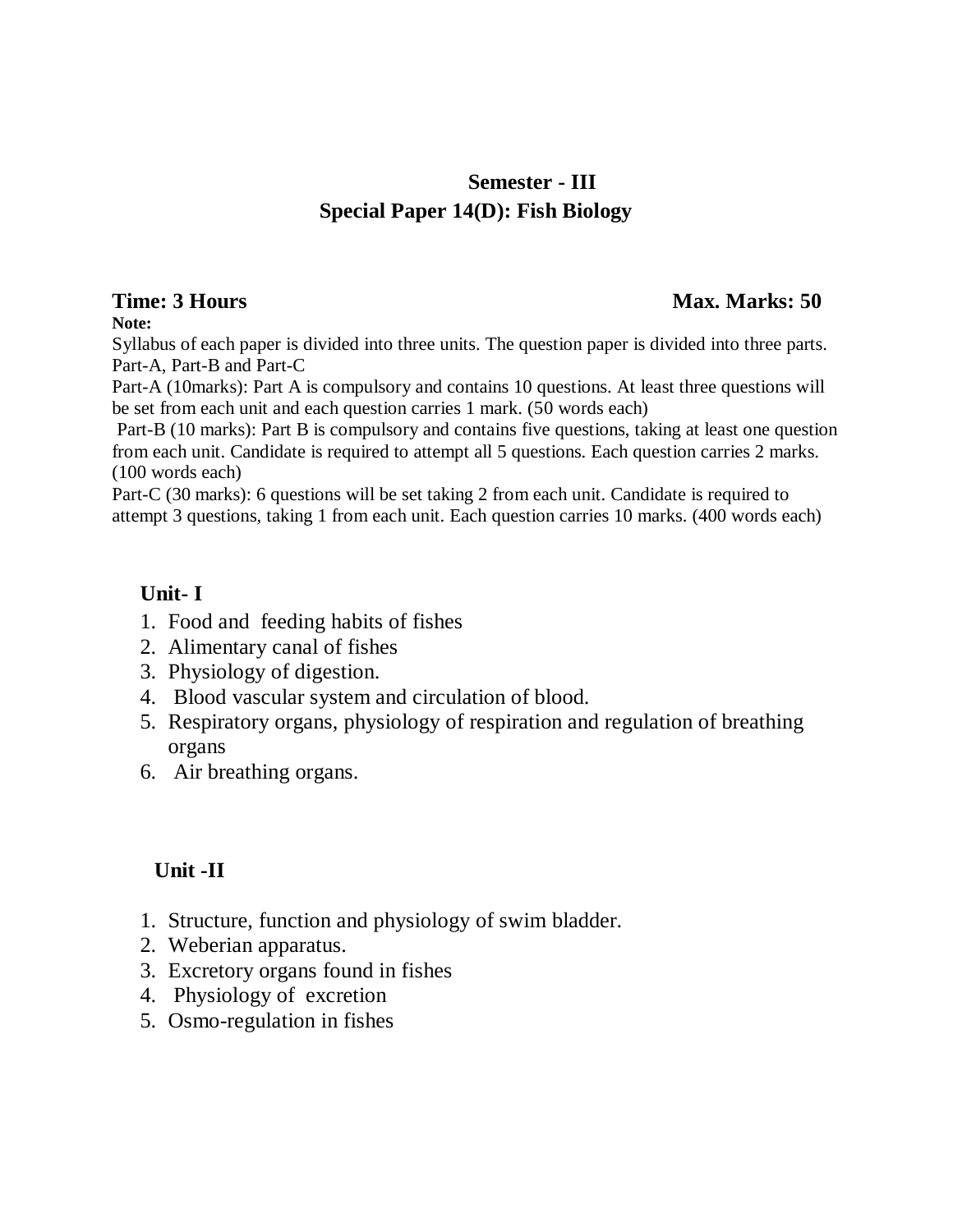# **Unit- III**

- 1. Nervous system and sense organs -functions and physiology
- 2. Endocrine Glands
- 3. Hormones and reproductive behaviour.
- 4. Gonads, reproduction, development and hatching
- 5. Viviparity

# **Semester III**

# **Paper 16 Practical-II**

## **Practical work based on Special Paper Fish Biology**

1.Taxonomy: Study of various fishes upto species level

2.Complete anatomy of a teleost, represented by Wallago: External features, general viscera, including the urino-genital organs, Jaw and lateral musculature, including the nerve supply. Afferent and Efferent branchial blood vessels. Brain and cranial nerves; eye muscles and their innervations; membranous labyrinth; Weberian ossicles- swim bladder connection, dry and alizarine preparations of the skeleton and its study.

2.Dissection of the head of any flat fish (pleuronecti forms) with reference to its asymmetry.

3.Dissection of the air- breathing organs in Anabas, Clarias, Channa, and Heteropneuste, showing the blood supply whenever possible.

4.External features, Afferent and Efferent branchial blood vessels, cranial nerves; membranous labyrinth of dasytis or any skate or ray.

5.Permanent preparations and study of Ampulla of Lorenzini; dermal and pharyngeal denticles, cycloid and ctenoid scales.

**Note -** (i) Use of animal for dissection and practical work is subject to the conditions that these are not banned under the wildlife protection act.

(ii) External features and anatomy should be studied preferably by digital techniques and the alternatives whenever live animal is studied it should be either pest or culturable species without paining them.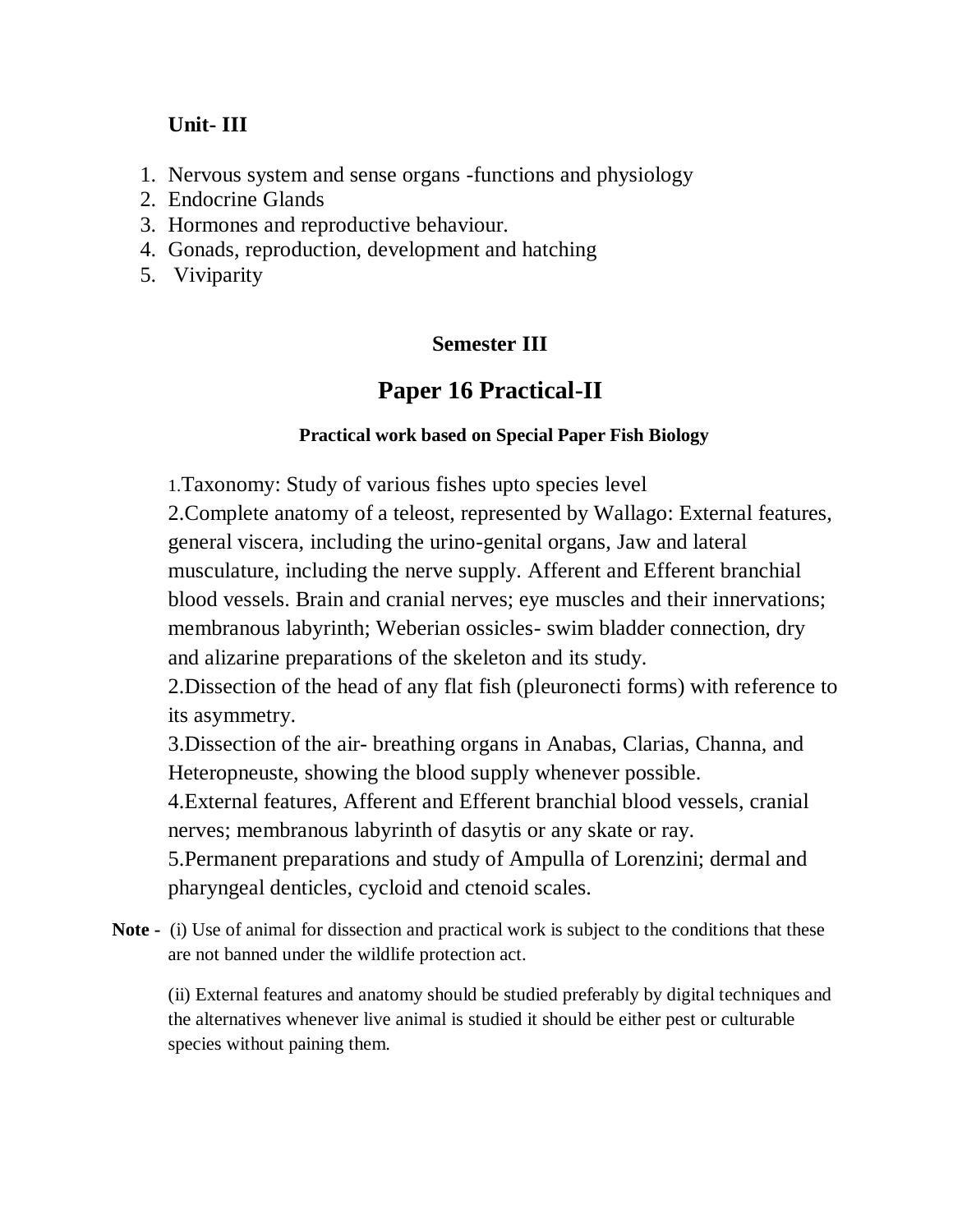(iii) Those institutions which are already having Zoology Museums should not procure Museum Specimens now onwards and should use charts/ slides/ models/ photographs and digital alternatives in case of need. Those new institutions which are not having Zoology Museum in their Department should provide learning related to zoological specimen with the help of charts/ slides / models / photographs and digital altermatives/ and visit of students to already established museums.

### **Semester III Marks Distribution For Special Paper (D): Fish Biology**

### **(Duration: Four hours) Scheme of Practical Examination & Distribution of Marks.** 1. Major dissection 10Marks 2. Minor dissection/ Permanent Preparation 6 marks 3. Identification and comment on spots (eight) 24 Marks 4Viva-voce 5 Marks 5Class record 5 Marks

# Total 50 Marks

## **Semester III**

# **SPECIAL PAPER-13(E) MOLECULAR DEVELOPMENTAL BIOLOGY**

### **Time: 3 Hours Max. Marks: 50**  Max. Marks: 50

### **Note:**

Syllabus of each paper is divided into three units. The question paper is divided into three parts. Part-A, Part-B and Part-C

Part-A (10marks): Part A is compulsory and contains 10 questions. At least three questions will be set from each unit and each question carries 1 mark. (50 words each)

Part-B (10 marks): Part B is compulsory and contains five questions, taking at least one question from each unit. Candidate is required to attempt all 5 questions. Each question carries 2 marks. (100 words each)

Part-C (30 marks): 6 questions will be set taking 2 from each unit. Candidate is required to attempt 3 questions, taking 1 from each unit. Each question carries 10 marks. (400 words each)

# **Unit- I**

- 1. Historical review of main trends and thoughts in embryology:
	- a) Concept of Embryology and Developmental biology.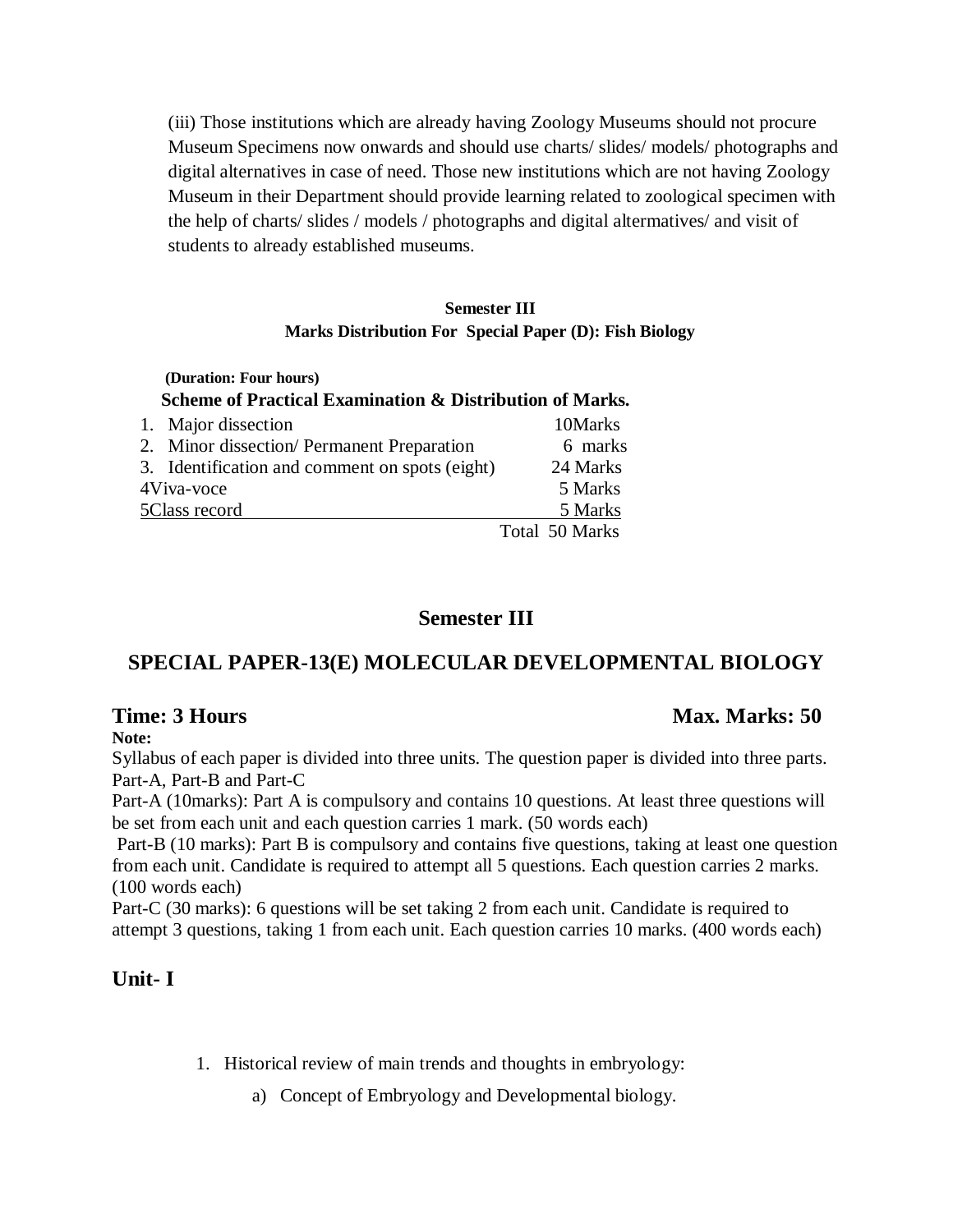- b) Theoretical and experimental embryology.
- c) Ontogenic development and embryology.
- 2. Importance of Developmental Biology in modern biomedical sciences.
- 3. Meiosis and significance of sexual reproduction.
- 4. Reproductive cycles and their hormonal control.
- 5. Control of ovulation and induced breeding.

### **Unit- II**

- 1. **Gametogenesis**:Molecular aspects of Spermatogenesis and Oogenesis.
	- a) Regulation of multiplication and maturation.
	- b) Active transportation during oocyte development.
- 2. Molecular aspect of vitellogenesis, maturation of oocyte.
	- a) Structure and biochemistry of egg and molecular changes during maturation.
	- b) Nuclear activity during the growth of oocyte and organization of egg cytoplasm.
- 3. **Fertilization**: Recognition of egg and sperm, gamete binding and recognition in mammals.
	- a) Reaction of spermatozoa, Sperm mortality
	- b) Capacitation
	- c) Acrosome reaction
	- d) Gamete fusion and Prevention of polyspermy.
- 4. Reaction of egg, activation of egg metabolism, molecular regulation of development, rearrangement of egg cytoplasm, cortical reaction, preparation for cleavage.

### **Unit- III**

- 1. Comparative account of cleavage in insects, frogs, chick and mammals: Cleavage patterns and their control.
- 2. Chemical changes during cleavage
	- a) Role of egg cortex, morphogenetic gradients in egg cytoplasm
	- b) Manifestation of maternal genes during cleavage.
- 3. Mechanism of cleavage, Cleavage cycle, Maturation promoting factors.
- 4. Role of cytoplasm and nucleus during early development
- 5. Mechanism of gastrulation, morphogenetic movements, selective.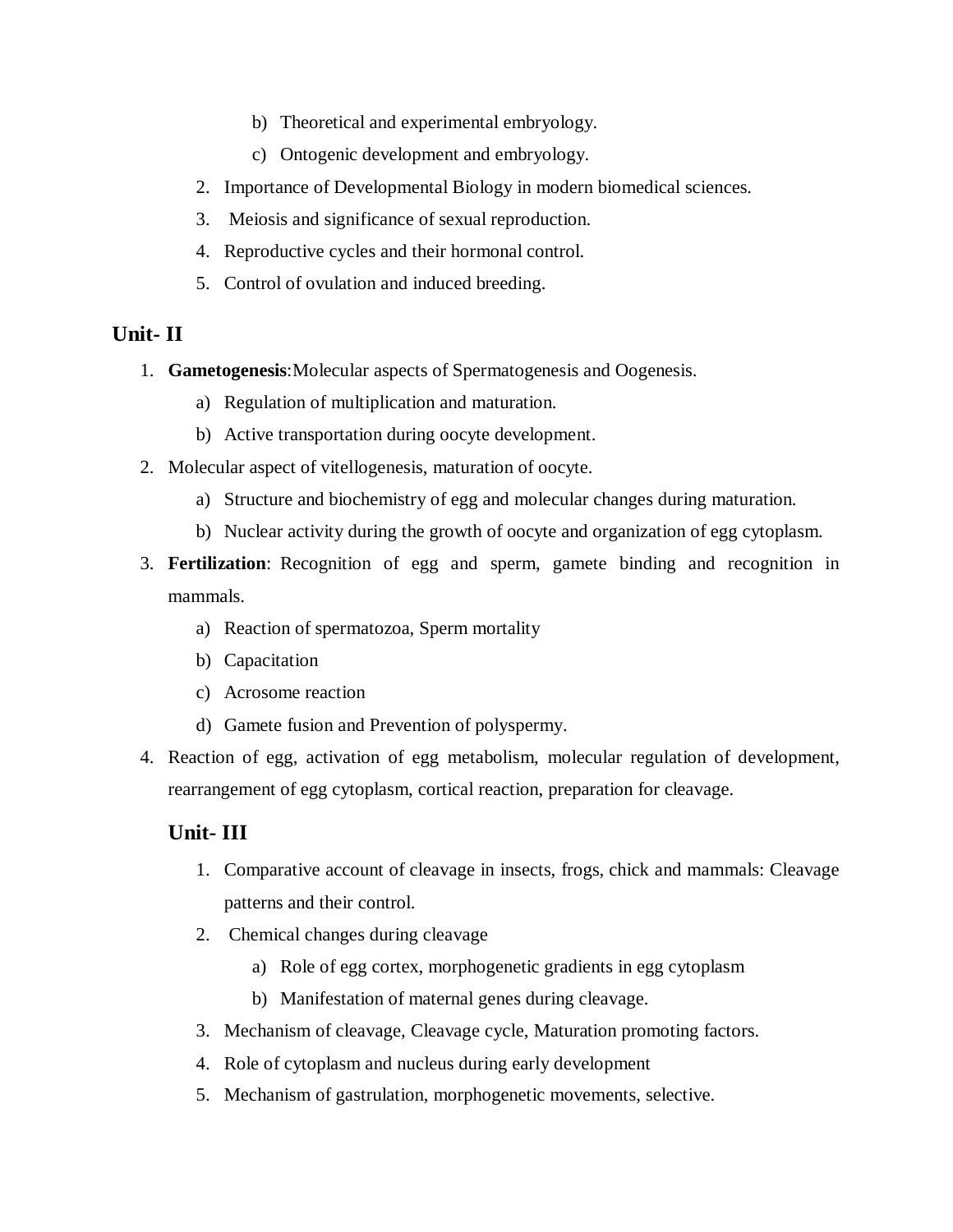# **Semester -III**

# **Paper-14 (E) Molecular Developmental Biology (Special Paper)**

# **Time: 3 Hours Max. Marks: 50** *Max. Marks: 50* **Max. Marks: 50 Max. Marks: 50 Max. Marks: 50 Max. Marks: 50 Max. Marks: 50 Max. Marks: 50 Max. Marks: 50 Max. Marks: 50 Max. Marks: 50 Max. Marks: 50 Max. Marks: 50 Max. Marks**

**Note:**

Syllabus of each paper is divided into three units. The question paper is divided into three parts. Part-A, Part-B and Part-C

Part-A (10marks): Part A is compulsory and contains 10 questions. At least three questions will be set from each unit and each question carries 1 mark. (50 words each)

Part-B (10 marks): Part B is compulsory and contains five questions, taking at least one question from each unit. Candidate is required to attempt all 5 questions. Each question carries 2 marks. (100 words each)

Part-C (30 marks): 6 questions will be set taking 2 from each unit. Candidate is required to attempt 3 questions, taking 1 from each unit. Each question carries 10 marks. (400 words each) **Unit-I**

- 1. Affinities of cells as a determining factor in cellular rearrangements
- a) Morphogenetic movements in epithelia
- b) Morphogenetic movements in mesenchyme
- c) Mechanism of changes in shape of cell during morphogenesis, general metabolism during gastrulation
- 2. Gene activity during gastrulation
	- a) Involvement of parental genes in development
	- b) Comparative account of gastrulation in sea urchin, amphioxus, fish, amphibians, bird and mammal.
- 3. Fate map, methods of their construction and their utility
	- a) Comparative topographical relationship of the presumptive areas in early embryos of amphioxus, fishes, amphibians and birds.

## **Unit -II**

- 1. **Genes, Development and Related Techniques**: The embryological origin of gene theory, incidences of genomic equivalence
	- a) Amphibian cloning, restriction of nuclear potency and concept of pleuripotency of somatic cells
	- b) Concept of totipotency
	- c) Steward's experiment.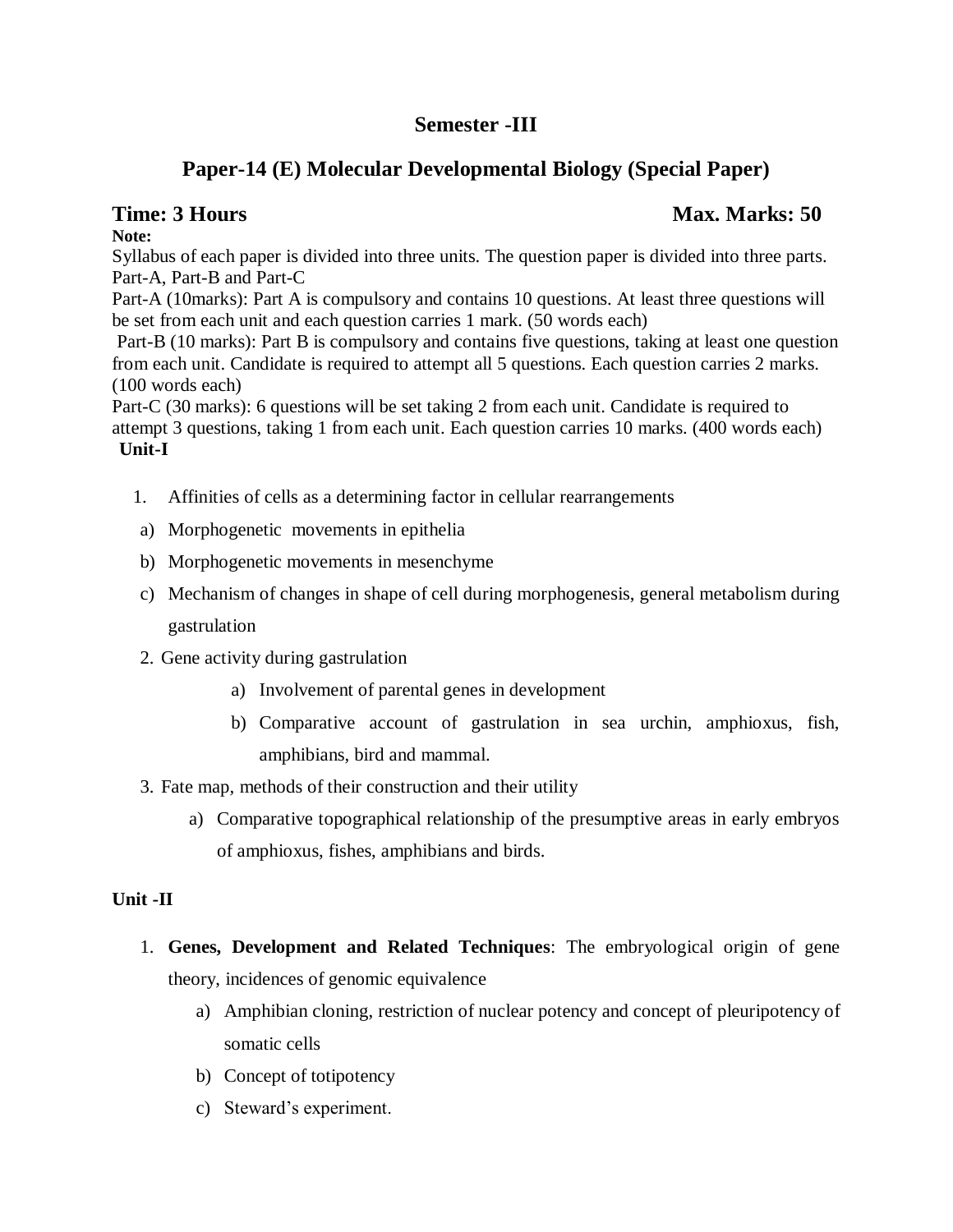- 2. **Differential Gene Regulation:** Differential gene regulation in *E. coli*
	- a) The concept of differential gene expression in insect model
	- b) Nucleic acid hybridization techniques, cloning from genomic DNA.
- 3. DNA hybridization within and across the species
	- a) DNA sequencing techniques, sequence search, alignment and homologies
	- b) Analyzing mRNA through cDNA libraries.

### **Unit- III**

- 1. RNA localization techniques, finding rare message by PCR, determining the function of gene, determining the functions of message
- 2. Cellular basis of morphogenesis: Differential cell affinity, the molecular basis of cell-cell adhesion, cell adhesion molecules.
- 3. Molecular regulators of development, molecular basis of migrational specificity, molecular basis of differential substrate specificity.
- 4. Differential gene function during development, chromosomal puffing; differential synthesis and utilization of various types of RNA during embryogenesis.

# **Paper 16 Practical-II**

### **PRACTICAL WORK BASED ON PAPER 13 (E) & 14 (E)**

### **MOLECULAR DEVELOPMENTAL BIOLOGY**

- **1.** Study of gametes, and various types and patterns of cleavage.
- **2.** Early development in frog / toad.
- **3.** Study of living embryos of the chick after 3 to 12 days of incubation.
- **4.** Demonstration of cell death by vital staining.
- **5.** Study of blood circulation in tail tip of amphibian larvae.
- **6.** Study of Fluorosis during the development of amphibians.
- **7.** Study of metamorphic stages of anuran.
- **8.** Regeneration studies on amphibian tadpole (tail and limb) using digital techniques. Studies on the effect of retinoids on pattern formation during limb and tail regeneration using digital techniques.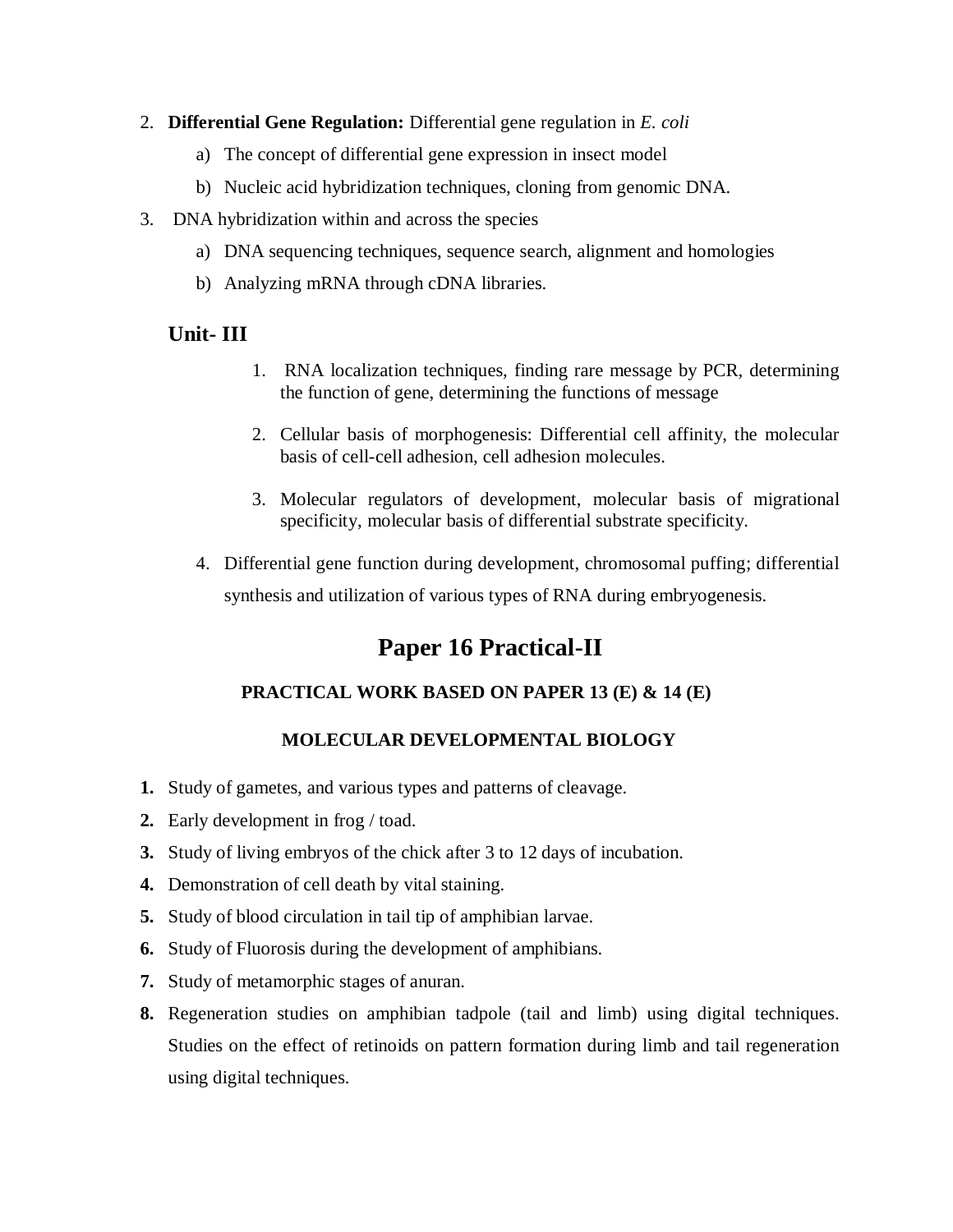- **9.** Development of organs as chorio-allantoic grafts on chick embryos.
- **10.** Permanent mounting of chick embryos.
- **11.** Preparation and study of serial sections of successive embryonic stages.
- **12.** Staging of tetrapod embryos in one animal species.
- **13.** Effect of hormones on metamorphosis in insects by ligature experiments.
- **14.** Effect of hormones on metamorphosis in anurans.
- **15.** Explain culture of chick embryos on agar.
- **Note -** (i) Use of animal for dissection and practical work is subject to the conditions that these are not banned under the wildlife protection act.

(ii) External features and anatomy should be studied preferably by digital techniques and the alternatives whenever live animal is studied it should be either pest or culturable species without paining them.

(iii) Those institutions which are already having Zoology Museums should not procure Museum Specimens now onwards and should use charts/ slides/ models/ photographs and digital alternatives in case of need. Those new institutions which are not having Zoology Museum in their Department should provide learning related to zoological specimen with the help of charts/ slides / models / photographs and digital altermatives/ and visit of students to already established museums.

## **Semester-III**

### **Marks Distribution for Molecular Developmental Biology**

| <b>Duration Four Hours</b>                                       | Max-50 marks   |
|------------------------------------------------------------------|----------------|
| 1. Exercise on Living embryos/Exercise on Teratology             | 5 Marks        |
| 2. Exercise on Cell Death/Exercise on metamorphosis              | 5 Marks        |
| 3. Exercise on blood circulation in tail tip of amphibian larvae |                |
| <i>Exercise</i> on effects of fluorosis during development       | 5 Marks        |
| 4. Permanent mounting                                            | 5 Marks        |
| 5. Identification and comments on Spots (four)                   | 10 Marks       |
| 6. Project Report                                                | 10 Marks       |
| 7. Viva-Voce                                                     | 5 Marks        |
| 8. Class Record Viva-Voce                                        | 5 Marks        |
|                                                                  | Total 50 Marks |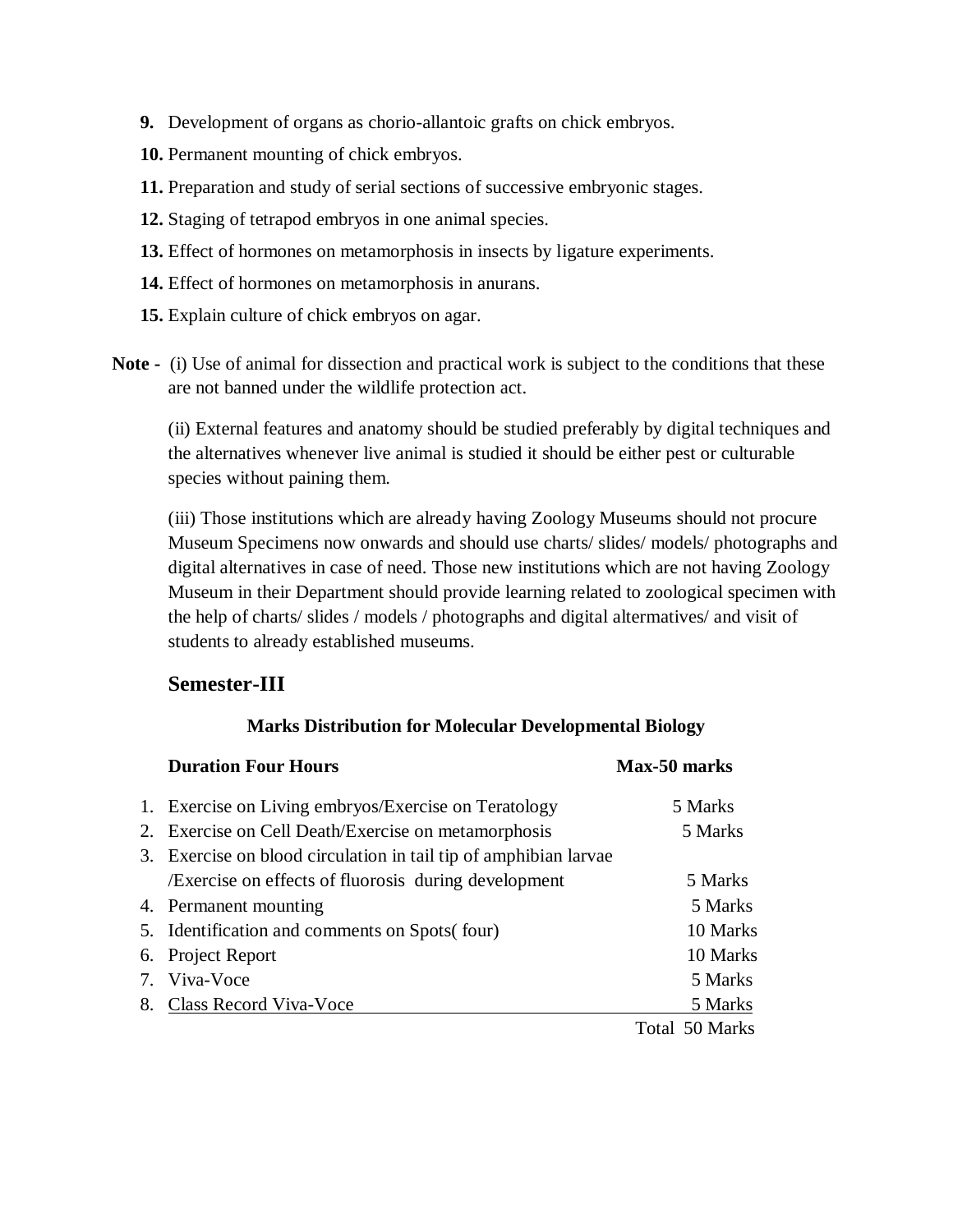### **SUGGESTED READINGS:**

- de Beer, S.G. Embryos and Ancestors. Clarendon Press, Oxford.
- Barbiur, T. Reptiles and Amphibians: Their habits and Adaptations. Hongton Miffm Co., New York.
- Kingsely Nobel, G. The Biology of the Amphibia. Dover Publications, New York.
- Gilbert, S.F. Developmental Biology, Sinauer Associates Inc., Massachusetts. 4<sup>th</sup> Edition.
- Walbot, V. And Holder, N. Developmental Biology, Random House New York
- Saunders, J.W. Developmental Biology: Patterns, Problems and Principles. Macmillan Publishing Comp. Inc. New York
- Balinsky, B.I. An Introduction to Embryology Holt-Saunders International Editions.
- Wolpert, L. Principles of Development. Oxford Univ. Press.
- Malacinski, G.M. Developmental Genetics of higher organisms- a primer in Developmental Biology. Collier Macmillan Publisher London
- O'Rahilly, R. and Muller, F. Human Embryology and Teratology, John Willey and Sons
- Goss, R. Principles of Regeneration. Academic Press New York.
- Schmidt, A.J. Cellular Biology of Vertebrate Regeneration and Repair. The University of Chicago Press

# **Semester-III**

## **Paper-13 (F) Endocrinology (Special Paper)**

### **Note:**

Syllabus of each paper is divided into three units. The question paper is divided into three parts. Part-A, Part-B and Part-C

Part-A (10marks): Part A is compulsory and contains 10 questions. At least three questions will be set from each unit and each question carries 1 mark. (50 words each)

Part-B (10 marks): Part B is compulsory and contains five questions, taking at least one question from each unit. Candidate is required to attempt all 5 questions. Each question carries 2 marks. (100 words each)

Part-C (30 marks): 6 questions will be set taking 2 from each unit. Candidate is required to attempt 3 questions, taking 1 from each unit. Each question carries 10 marks. (400 words each)

# **Time: 3 Hours** Max. Marks: 50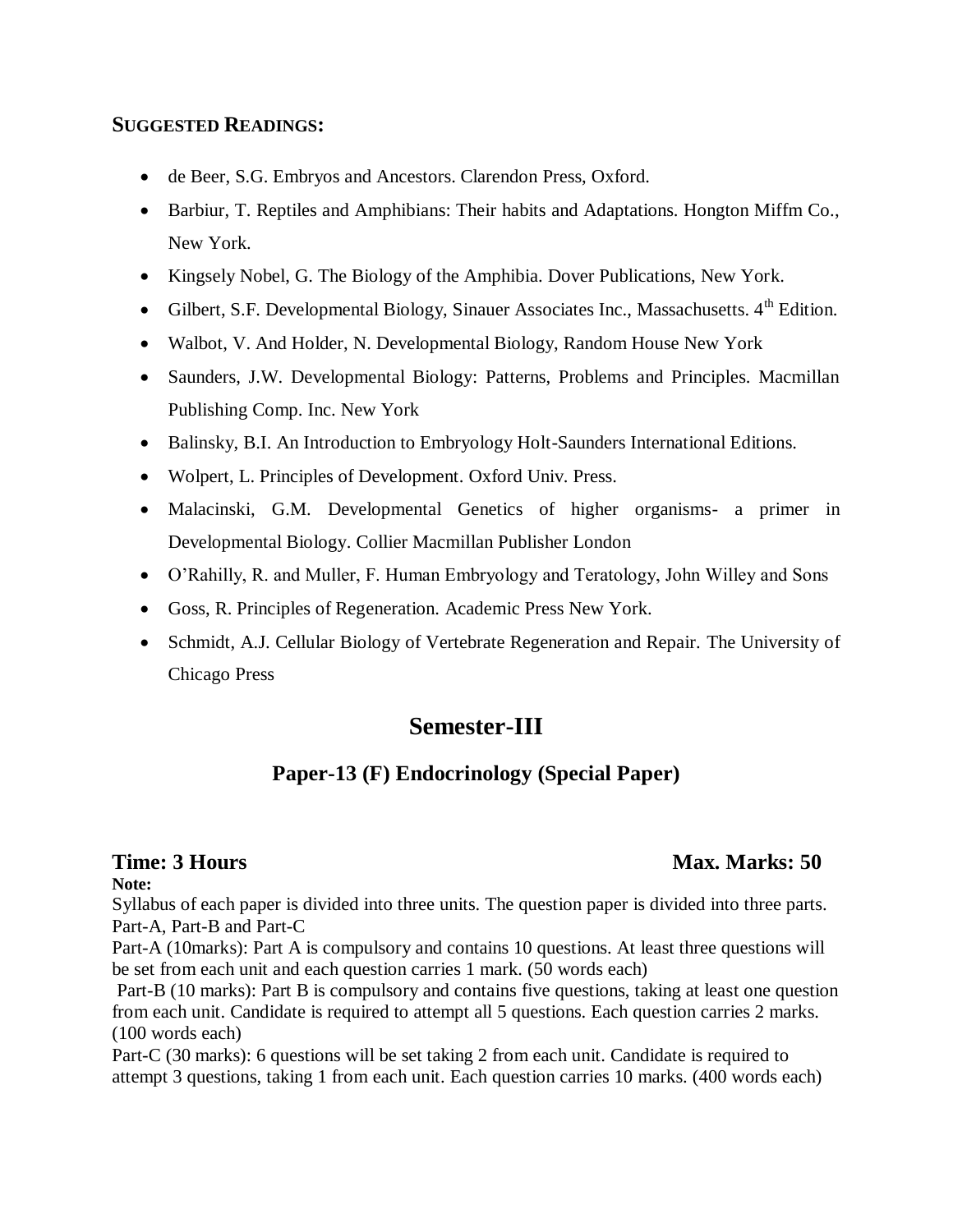## **Unit- I**

- 1. Historical background. "Scope and status" of endocrinology
- 2. Study of the following major endocrine glands of vertebrates. Pituitary; General, developmental and comparative anatomy,
- 3. Functional cytology of the pituitary gland and mammalian, and submammalian vertebrates, adenohypophyseal hormones their chemistry and physiology.
- 4. Chromatophore regulation among vertebrates; neurohormonal peptides; their chemistry and phyletic distribution; formation, storage, release and transport of neurohypophyseal principles; effects of hypophysectomy pituitary stalk secretion and transplantation.

## **Unit- II**

- 1. Thyroid: General developmental and comparative anatomy, evolution of thyroidal function; biochemistry of thyroid hormones.
- 2. Biological actions of thyroid hormones and their interrelationship with other endocrine secretion, effects of thyroidectomy; calcitonin, its chemistry and physiology
- 3. Parathyroid: General, developmental and comparative anatomy; biochemistry and physiology of the parathyroid hormone; effects of parathyroidectomy.

## **Unit- III**

- 1. Pancreatic islets: General developmental and comparative anatomy; biochemistry and physiology of insulin and glucagon; effects of pancreatomy
- 2. Adrenal: General development and comparative anatomy; chromaffin tissue; biochemistry and physiology of catecholamines.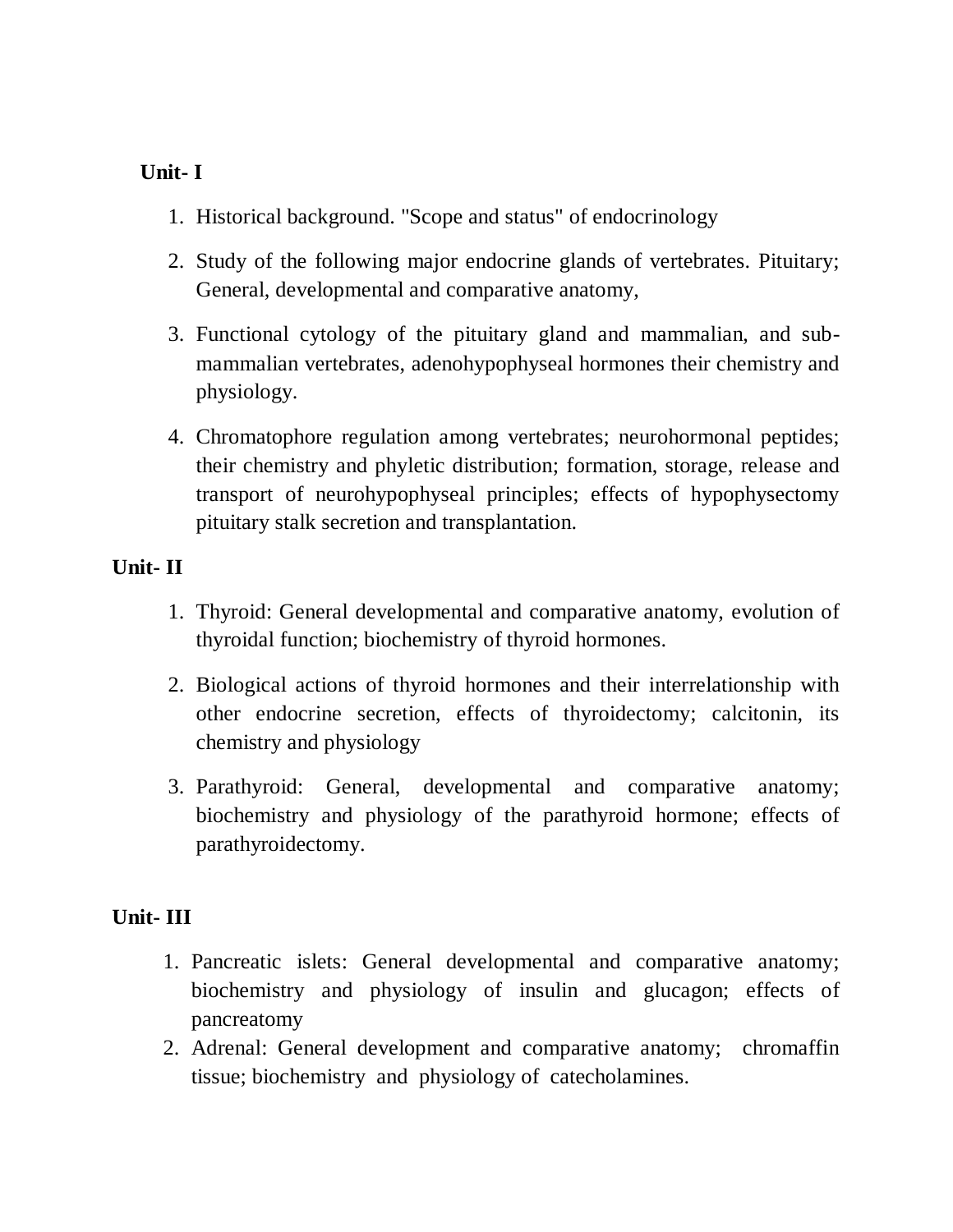3. The sympathetic - chromaftin complex steroideogenic tissue; structure and nomenclature of steroid hormones, effects of adrenalectomy

# **Semester-III**

## **Paper-14 (F) Endocrinology (Special Paper)**

### **Time: 3 Hours Max. Marks: 50** *Max. Marks: 50* **Max. Marks: 50 Max. Marks: 50 Max. Marks: 50 Max. Marks: 50 Max. Marks: 50 Max. Marks: 50 Max. Marks: 50 Max. Marks: 50 Max. Marks: 50 Max. Marks: 50 Max. Marks: 50 Max. Marks**

**Note:**

Syllabus of each paper is divided into three units. The question paper is divided into three parts. Part-A, Part-B and Part-C Part-A (10marks): Part A is compulsory and contains 10 questions. At least three questions will be set from each unit and each question carries 1 mark. (50 words each) Part-B (10 marks): Part B is compulsory and contains five questions, taking at least one question from each unit. Candidate is required to attempt all 5 questions. Each question carries 2 marks. (100 words each)

Part-C (30 marks): 6 questions will be set taking 2 from each unit. Candidate is required to attempt 3 questions, taking 1 from each unit. Each question carries 10 marks. (400 words each)

## **Unit- I**

**`**

- 1. Pineal: General development and comparative anatomy; biochemistry and physiology, the pineal principles.
- 2. Chemical messenger : Mechanism of hormone action.
	- 1. Endocrine integration : Diffuse effects of hormones: neoplastic growth; migration in birds and fishes; bird plumage, hibernation; osmoregulation; blood pressure regulation.
	- 2. Vertebrate neuroendocrinology : Ultrastructure and function of the neuro secretory cell, hypothalamo-hypophyseal relationship.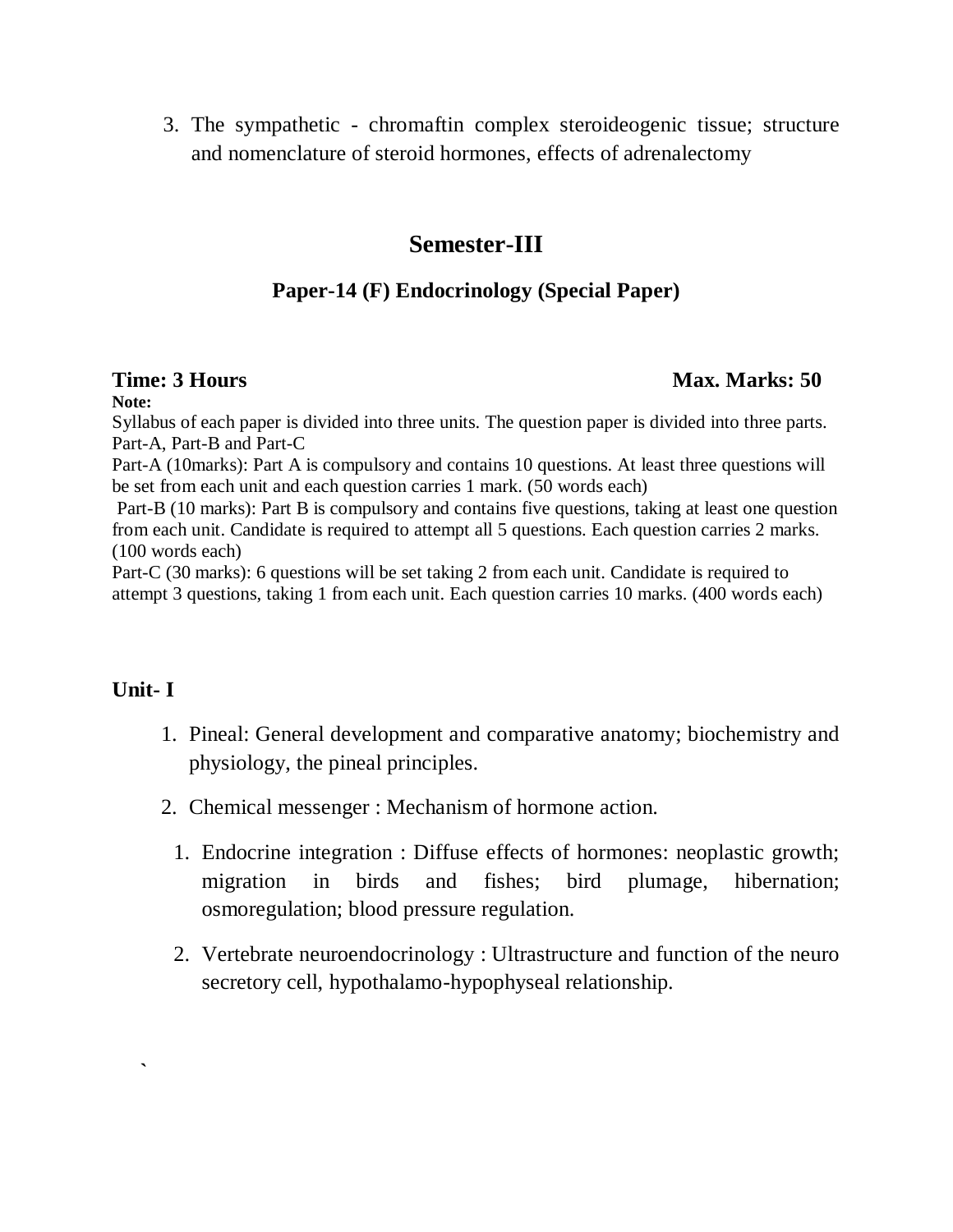## **Unit- II**

- 1. Hypothalamus in relation to higher nervous centers, other neurosecretory systems in vertebrates; the urophysis, the snbcommisural organ and the pineal complex.
- 2. Vertebrate neuroendocrinology : Anatomy and physiology of the endocrine and neuro endocrine systems of Annelida , Arthropoda.
- 3. Vertebrate neuroendocrinology : Anatomy and physiology of the endocrine and neuro endocrine systems of Mollusca and Echinodermata

# **Unit- III**

- 1. Medical specialty of endocrinology- Involves the diagnostic evaluation of a wide variety , symptoms and variations .long-term management of disorders of deficiency or excess hormones.
- 2. Secretions and response to hormones of different organ system mainly [brain,](https://en.wikipedia.org/wiki/Human_brain) [lungs,](https://en.wikipedia.org/wiki/Human_lungs) [heart,](https://en.wikipedia.org/wiki/Human_heart) [intestine,](https://en.wikipedia.org/wiki/Intestine) [skin,](https://en.wikipedia.org/wiki/Human_skin) and the [kidney,](https://en.wikipedia.org/wiki/Kidney) and the clinical specialty of endocrinology focuses.
- 3. Endocrine disorders [chronic diseases](https://en.wikipedia.org/wiki/Chronic_disease) , [diabetes](https://en.wikipedia.org/wiki/Diabetes) mellitus, [hypothyroidism](https://en.wikipedia.org/wiki/Hypothyroidism) , [metabolic syndrome](https://en.wikipedia.org/wiki/Metabolic_syndrome) and care. understanding the patient at the personal and social level ,molecular, and the physician–patient relationship Endocrinologists are specialists

# **Paper 16 Practical-II**

### **PRACTICAL WORK BASED ON ENDOCRINOLOGY PAPER 13 & 14 (F)**

l, Dissection and gross examination of various endocrine glands of representatives vertebrates.

2, Microscopical study of various endocrine glands of representative vertebrates through microtechnical procedure.

3. Study of the estrous cycle in mouse or rat by the vaginal smear technique.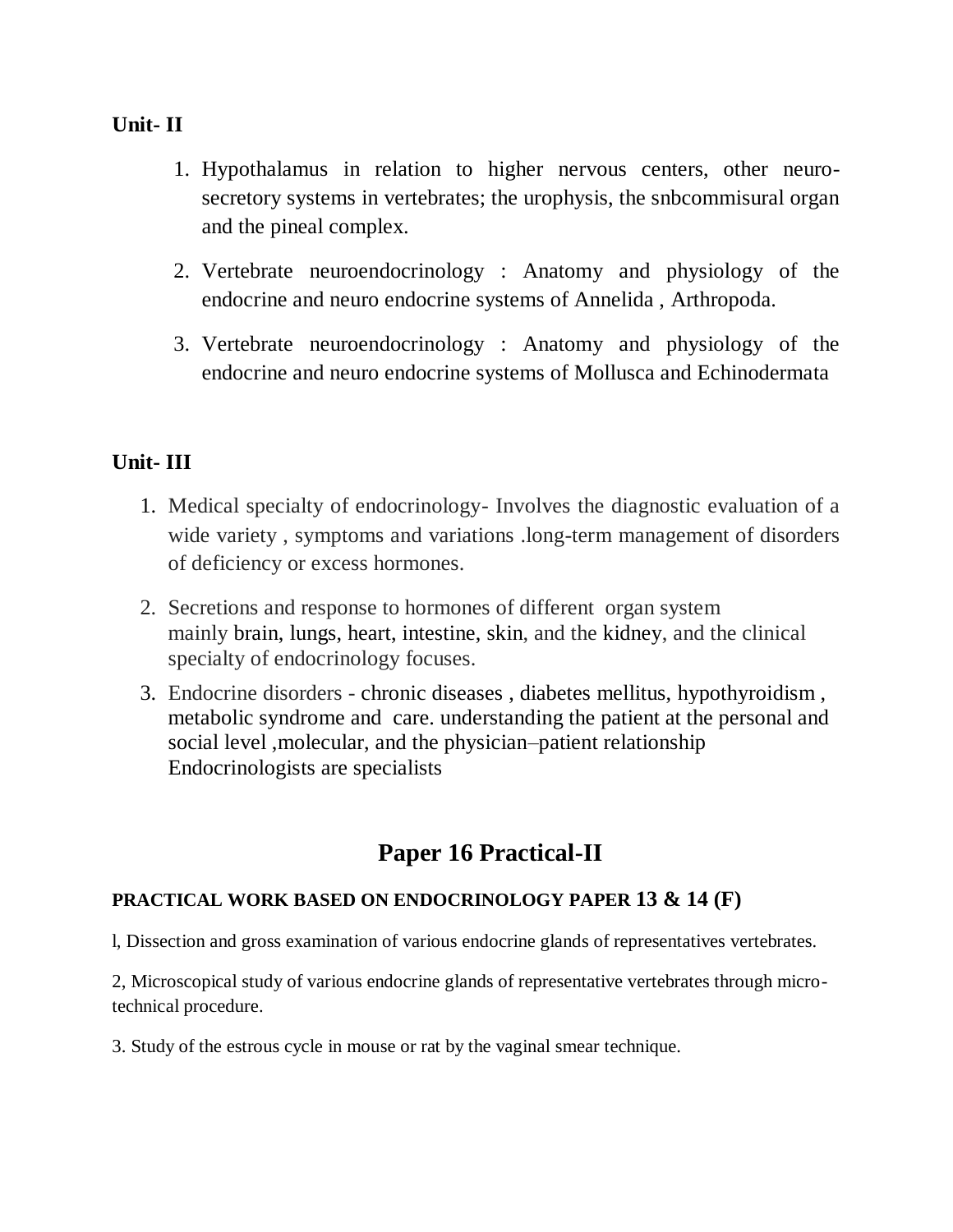4. Surgical procedures: castration. ovariectomy, adrenalectomy, thyroidectomy and hypophysectomy.

5. Bioassays for estimations, androgens and anti-estrogens, the Aschiem-Zondek pregnancy test.

### **Note :**

(i) Use of animal for dissection and practical work is subject to the conditions that these are not banned under the wildlife protection act.

(ii) External features and anatomy should be studied preferably by digital techniques and the alternatives. Whenever live animal is studied it should be either pest or culturable species without paining them.

(iii) Those Institutions which are already having Zoology Museums should not procure Museum Specimens now onwards and should use charts /slides / models / photographs and digital alternatives in case of need. Those new institutions which are not having Zoology Museum in their' Department should provide learning related to Zoological specimens with the help of chart / slides / models /photographs and digital alternatives/ and visit of students to already established museums.

### **Semester-III**

### **( ENDOCRINOLOGY***)*

## **Scheme of Practical Examination & Distribution of Marks**

### **(Duration: Four hours) Max-50 marks**

| 1. Exercise based on dissection              | 5 Marks              |
|----------------------------------------------|----------------------|
| 2. Exercise based on microscopic observation | 10 Marks             |
| 3. Exercise based on surgical procedure      | 5 Marks              |
| 4. Exercise based preparation of chromosome  | 5 Marks              |
| 5. Exercise based Biochemistry               | 5 Marks              |
| 6. Project Report                            | 10 Marks             |
| 7. Viva-voce                                 | 5 Marks              |
| 8. Class Record                              | 5 Marks              |
|                                              | <b>Total 50Marks</b> |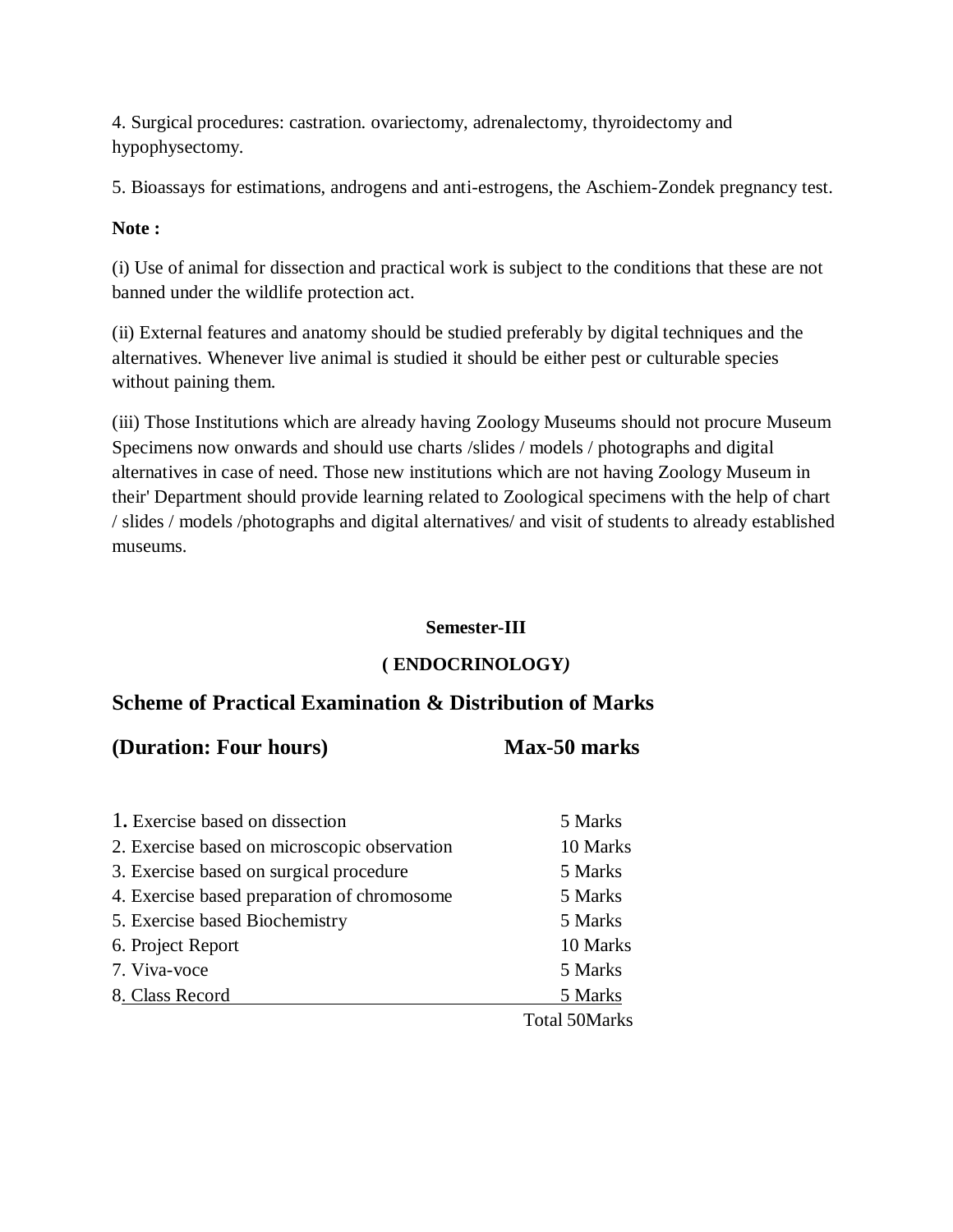## **Semester -IV**

# Paper – 17 Biological Techniques and Biostatistics (Compulsory)

### **Note:**

Syllabus of each paper is divided into three units. The question paper is divided into three parts. Part-A, Part-B and Part-C

Part-A (10marks): Part A is compulsory and contains 10 questions. At least three questions will be set from each unit and each question carries 1 mark. (50 words each)

Part-B (10 marks): Part B is compulsory and contains five questions, taking at least one question from each unit. Candidate is required to attempt all 5 questions. Each question carries 2 marks. (100 words each)

Part-C (30 marks): 6 questions will be set taking 2 from each unit. Candidate is required to attempt 3 questions, taking 1 from each unit. Each question carries 10 marks. (400 words each)

# Unit-I

1. Histochemical and Immunotechniques:Detection of molecules using ELISA, RIA, western blot, immunoprecipitation, Basics of Microscopy, Phase Contrast microscopy, Electron Microscopy, fluocytometry and immunofluorescence microscopy, detection of molecules in living cells, in situ localization by techniques such as FISH and GISH, Principle and working of microtomy and types of Microtomes.

2. Biophysical Method:Molecular analysis using UV/visible, fluorescence, circular dichroism, NMR and ESR spectroscopy Molecular structure determination using X-ray diffraction and NMR, Molecular analysis using light scattering, different types of mass spectrometry and surface plasma resonance methods.

3. Principle of Chromatography, Different types of Chromatography: TLC, Paper Chromatography, HPLC, Gas Chromatography, Ion-Exchange Chromatography. Principle of Centrifugation, types and care of Rooters, working and uses of different types of centrifuge including analytical centrifuge. Principle of Electrophoresis, Agarose Gel Electrophoresis, PAGE, Isotechophoresis .

# **Time: 3 Hours Max. Marks: 50** *Max. Marks: 50* **Max. Marks: 50 Max. Marks: 50 Max. Marks: 50 Max. Marks: 50 Max. Marks: 50 Max. Marks: 50 Max. Marks: 50 Max. Marks: 50 Max. Marks: 50 Max. Marks: 50 Max. Marks: 50 Max. Marks**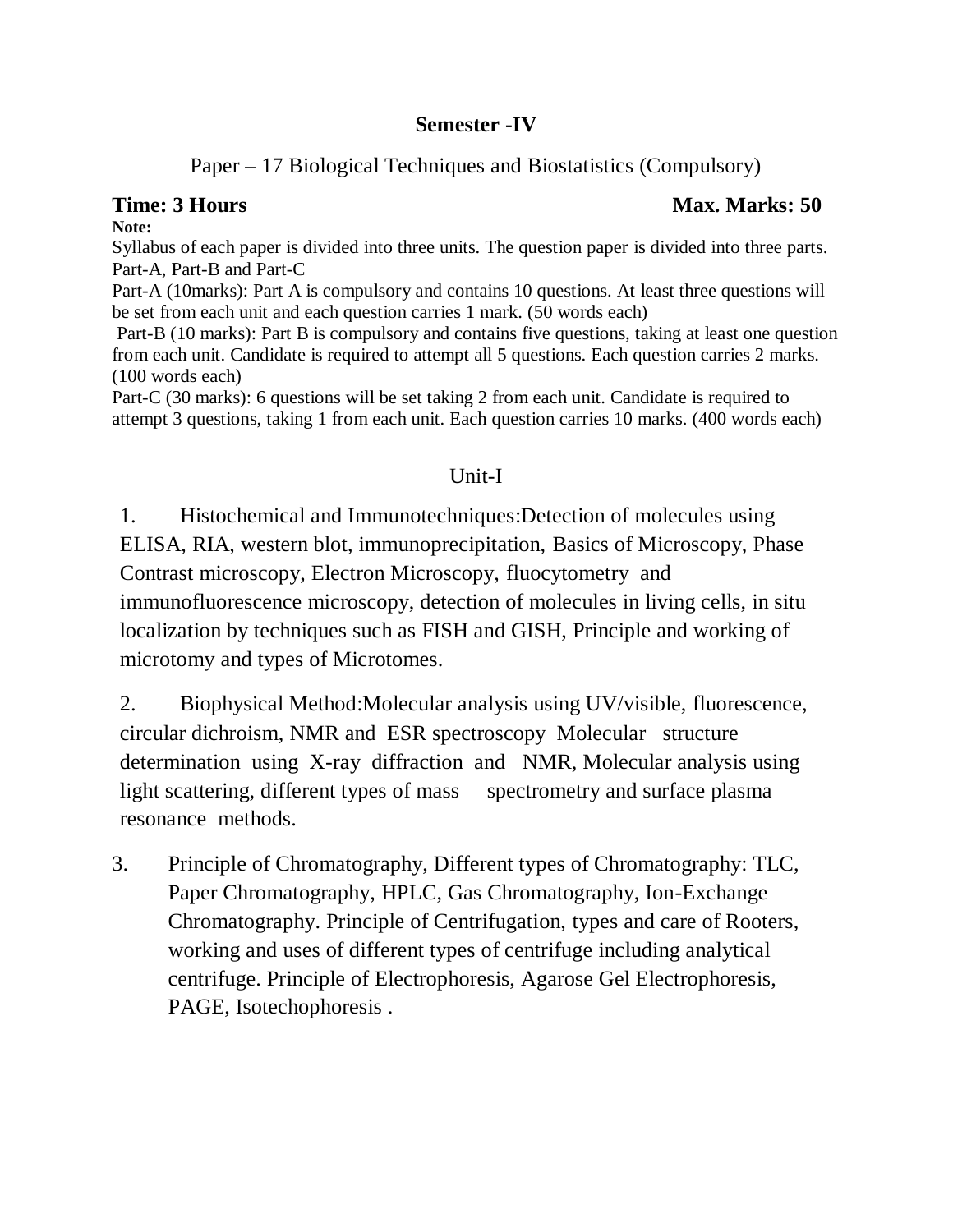4. Radiolabeling techniques: Detection and measurement of different types of radioisotopes normally used in biology, incorporation of radioisotopes in biological tissues and cells, molecular imaging of radioactive material, safety guidelines.

5. Microscopic techniques: Visulization of cells and subcellular components by light microscopy, resolving powers of different microscopes, microscopy of living cells, scanning and transmission microscopes, different fixation and staining techniques for EM, freeze-etch and freeze- fracture methods for EM, image processing methods in microscopy.

6. Electrophysiological methods:Single neuron recording, patch-clamp recording, ECG, Brain activity recording, lesion and stimulation of brain, pharmacological testing, PET, MRI, fMRI, CAT .

## Unit-III

7. Statistical Methods:

Elementary idea of Computer Fundamentals (MS Word, Excel and Power Point Presentation); Frequency Distribution; Graphical Presentation of Data (line diagram, Histogram, Bar diagram and Pie diagram); Measures of central tendency and dispersal; probability distributions (Binomial, Poisson and normal); Sampling distribution; Difference between parametric andnon-parametric statistics; Confidence Interval; Errors; Levels of significance; Regression and Correlation; t-test; Analysis of variance;  $X^2$  test;; Basic introduction to Muetrovariate statistics.

### **Suggested Reading Materials:**

- Locquin and Langeron. Handbook of Microscopy. Butterwaths, 1983
- Philip E. Hartman Gene Action
- Robert Braun. Introduction to instrumental analysis. McGraw Hill
- Wilson and Wlaker. Practical Biochemistry. Cambridge, 2000.
- Robert Braun Introduction to instrumental analysis- -McGraw Hill.
- K, Wilson and K.H. Goulding A biologist Guide to principles and Techniques of Practical Biochemistry-ElBS Edn.
- Allan Bluman Elementary Statistics: A Brief Version (5th Edition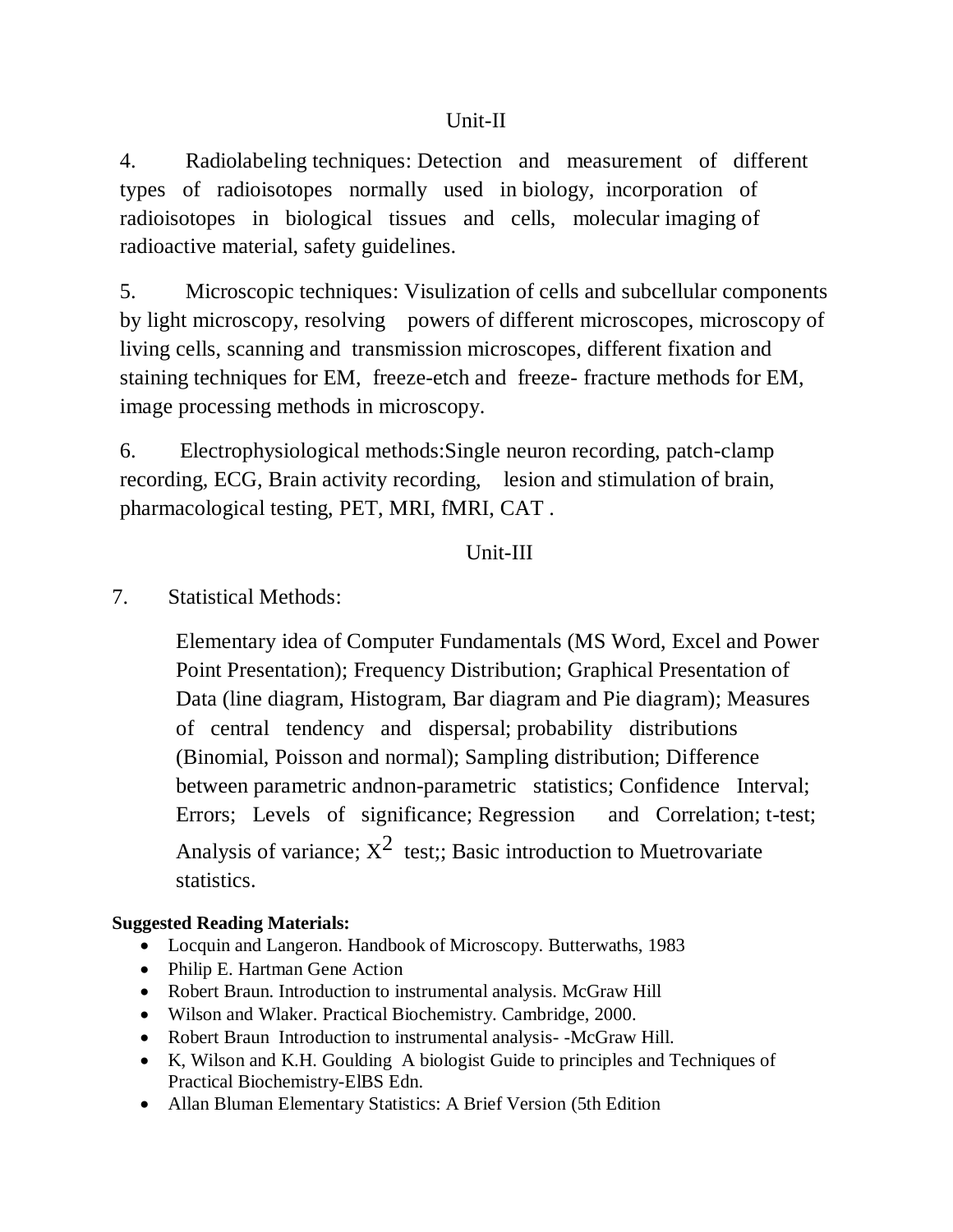- Dohnzhansky, Th., F.J.Alaya, G.L.Stebbines & J.M. Valentine,Genetics and Origin of Species. Surjeet Publication, Delhi
- Encyclopedia of Evolution Vol I and Vol II- By Mark Pagel, Oxford
- Futuyamma, Evolutionary Biology D.J.Suinuaner Associates, INC Publishers,
- Green, R.H. Sampling design and statistical methods for environmental biologists. John Wiley & Sons, New York.
- Hart, D.L A Primer of Population Genetics.. Suinuaer Associate, Inc,
- Jha A.P. Genes and Evolution John Publication, New Delhi
- King, M. Species Evolution- The role of chromosomal change. Cambridge Massachusetts.
- Merral, D.J.Holt, Rinchart and Winston, Inc.Evolution and Genetics
- Murray, J.D. Mathematical biology. Spinger-Verlng, Berlin. Publishers.
- Rashmi Sisodia, Evolution and population genetics, Paragon, International
- Smith,J.M.Evolutionary Genetics. Oxford University Press, New York.
- Snedecor, H.W. and W.G. Cocharan, Statistical methods. Affiliated East-West Press, New Delhi (Indian ed.).
- Sokal, R. R. and Rolf F. J. Biometry : Freeman, San Francisco, US Affliated East-West Press, New Delhi.
- Strickberger,Evolution M.W.Jones and Barlett Publishers, Boston London Sunderland. University Press, Cambridge.

# **Paper-18 Animal Behaviour (Compulsory)**

**Note:**

# **Time: 3 Hours** Max. Marks: 50

Syllabus of each paper is divided into three units. The question paper is divided into three parts. Part-A, Part-B and Part-C

Part-A (10marks): Part A is compulsory and contains 10 questions. At least three questions will be set from each unit and each question carries 1 mark. (50 words each)

Part-B (10 marks): Part B is compulsory and contains five questions, taking at least one question from each unit. Candidate is required to attempt all 5 questions. Each question carries 2 marks. (100 words each)

Part-C (30 marks): 6 questions will be set taking 2 from each unit. Candidate is required to attempt 3 questions, taking 1 from each unit. Each question carries 10 marks. (400 words each)

# **Unit-I**

1. Introduction:

- Ethology as a branch of biology, Difference between Psychology and Ethology. Contribution of Scientists for Animal Behaviour, Contribution of Konrad Lorenz, Niko Tinbergen and Karl Von Frisch.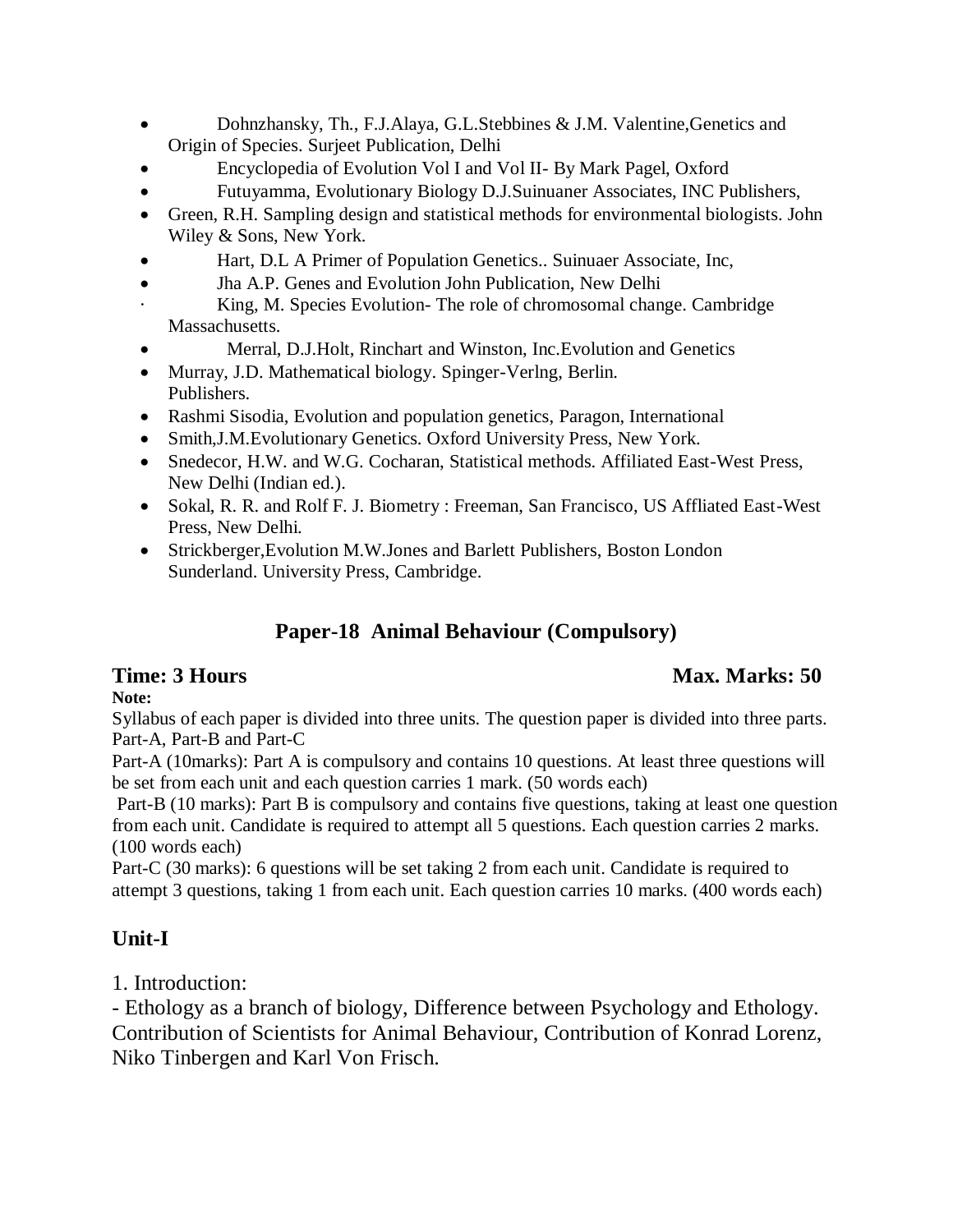2. Concepts and Patterns of Animal Behaviour: Introduction of concepts and Patterns, Motivation, Fixed Action Pattern, Sign Stimulus, Innate Releasing Mechanism, Action Specific Energy, Behavioural Genetics.

3**.** Approaches and methods in study of behavior; Proximate and ultimate causation.

4. Neural Basis of Learning: Brain and Behaviour-Role of different parts of brain in Behaviour, Memory, Neural Mechanism of Learning.

# **Unit-II**

1. Biological Clocks- Circadian and Circannual rhythms; Orientation- Kinesis and Taxis

2. Social Behaviour: Advantages of being Social, Non-human Primate Social Groups with emphasis on Social dominance, Sociobiology.

3. Use of space and territoriality, Aggressive behavior, Animal Communication-Auditory, Visual, Chemical and Tactile.

4. Habitat selection and optimality in foraging with emphasis on feeding strategy in Animals.

# **Unit-III**

1. Courtship and mating Behaviour in Animals, Reproductive success in Animals.

2. Parental Care Behaviour, Human Behaviour

3. Learning: Habituation, Classical conditioning, Operant learning, Latent Learning, Imprinting, Reasoning and insight learning.

4. Bird Migration and navigation, Fish Migration, Domestication and behavioral changes, Zoochosis

Suggested Reading Materials:

1. Eibl-Eibesfeldt, I. Ethlogy. The biology of Behaviour. Holt,

Rineheart & Winston, New York.

2. Gould, J.L. The mechanism and Evolution of Behaviour.

3. Kerbs, J.R. and N.B. davies : Behaviourable Ecology. Blackwell, Oxford, U.K.

4. Hinde, R.A. Animnal Behaviour : A Synthesis of Ethology and Comparative Psychology. McGraw Hill, New York.

5. Alcock, J. Animal Behaviour : An Evolutionary approach. Sinauer Assoc. Sunderland, Massachsets, USA.

6. Bradbury, J.W. and S.L. Vehrencamp. Principles of Animal

Communication. Sinauer Assoc. Sunderland, Massachsets, USA.

7. Manning and Dawkins: An Introduction to Animal Behaviour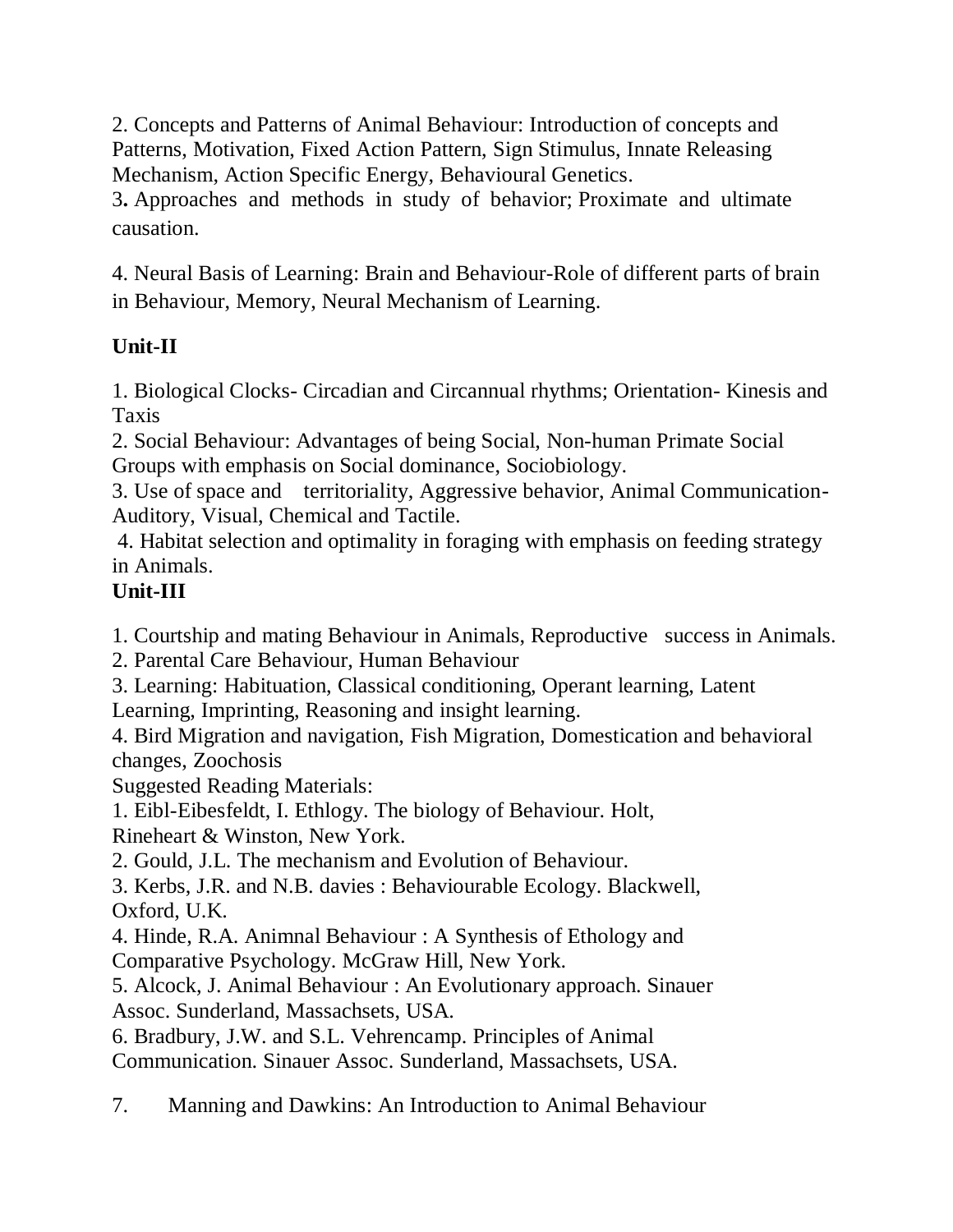# **Semester IV Paper 21 Practical-I**

### **Practical Work based on General Papers**

# **Animal Behaviour**

(i) Study of the process of learning in rat with the help of Animal Maize. Analysis of the results of the experiment

- (ii)Study of avoidance behavior in rat, analysis of the result of experiment.
- (iii) Imprinting in precocial birds
- (iv) Chemical communication in Earthworm
- (v)Study of food preferences and feeding behaviour of an insect pest
- (vi) Study of phototectic response in Tribolium/ Musca/ Drosophila
- (vii) Leaning by trail and error in animals using maze and jumping box

(viii) Study of movement of fish in aquarium

- (ix) Study of courtship in birds
- (x)Food preference in tribolium
- (xi) Pheromones in earthworms
- (xii) Study of imprinting in chicks

# **Biological Techniques**

- Demonstration of different types of Microscopes
- Demonstration of different types of Spectrophotometers and exercise based on Spectrophotometer.
- Demonstration of Chromatographic equipment and exercise based on Chromatography.
- Demonstration of Electrophoresis equipment and exercise based on Electrophoresis.
- Exercise based on DNA fingerprinting, DNA sequencing.
- Demonstration of Microtome and exercise based on microtomy.
- Visit to tissue culture lab

## **Biostatistics –**

Exercise based on computer (MS Word, Excel, PPT).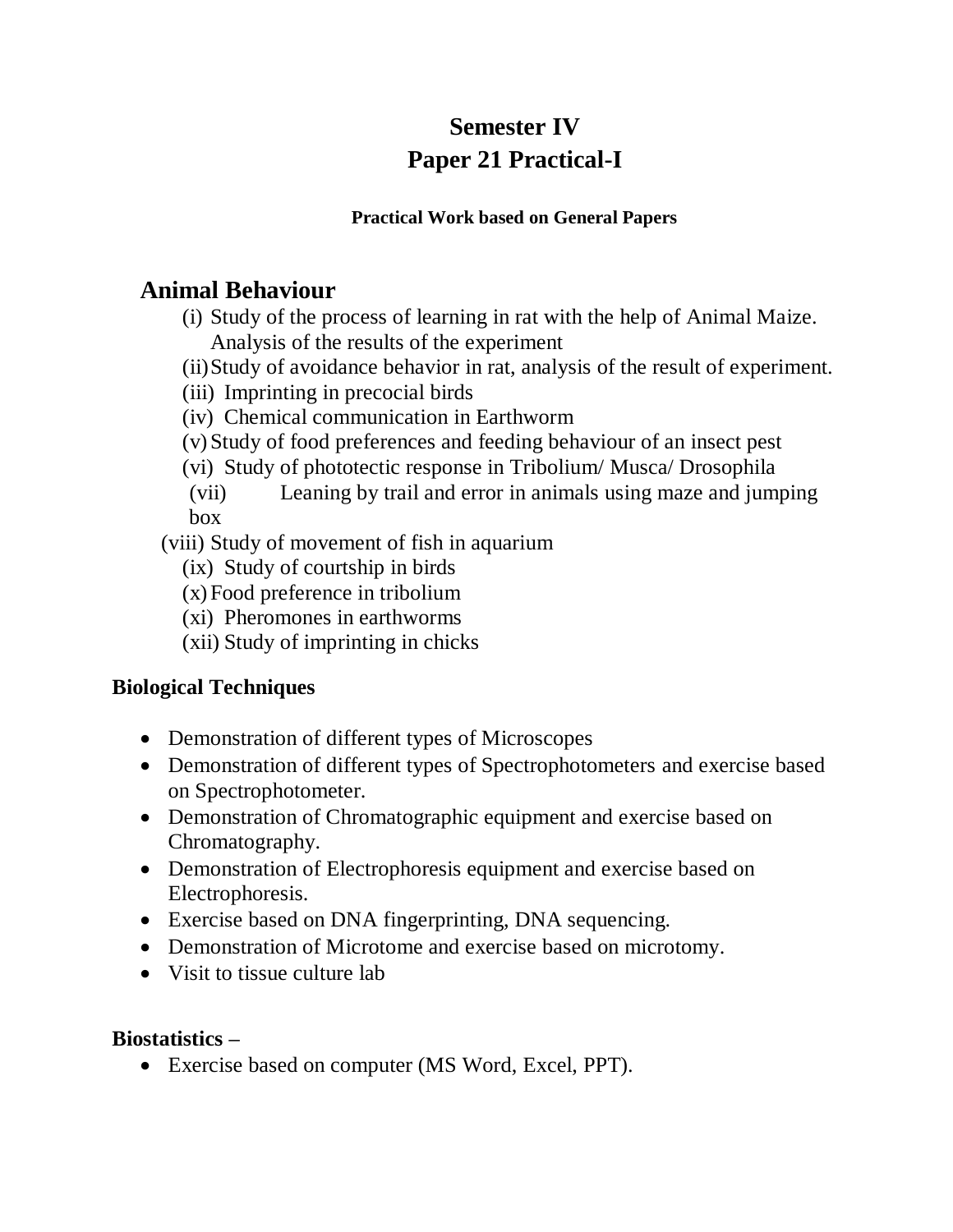- Preparation of frequency tables, histograms, Bar Diagrams, frequency curves, ogives and pie diagrams.
- Problems based on statistical average-Mean, Median, Mode etc.
- Calculation of standard deviation and coefficient of variation.
- Estimation of significance between samples using Student's t-test, F-test and Chi square test.
- Plotting of regression lines, calculation of correlation and regression analysis.
- Analysis of variance (One-way  $&$  Two –way classification).
	- Some exercises based on the syllabi may be devised according to the availability of equipments.

**Seminar** – Students have to prepare and present paper on the related topics or recent advances/research in the field of life sciences/ topics related to the papers in the semester as well as based on Life Sciences syllabus of CSIR-NET . Student shall prepare and use power point presentations, models, slides etc. for seminar

### **Note:**

- (i)Use of animals for dissection and practical work is subject to the conditions that these are not banned under the Wildlife Protections Act.
- (ii)Those Institutions which are already having Zoology Museums should not procure Museum Specimens now onwards and should use charts/slides/models/photographs and digital alternatives in case of need. Those new institutions which are not having Zoology Museum in their Department should provide learning related to zoological specimens with the help of charts/slides/models/photographs and digital alternatives and visit of students to already established museums.

**Scheme of Practical Examination & Distribution of Marks**

| (Duration: Four hours) |                                      | <b>Max Marks: 50</b> |  |
|------------------------|--------------------------------------|----------------------|--|
|                        | 1. Exercise in Animal Behaviour      | 10 Marks             |  |
|                        | 2. Exercise in Biological Techniques | 10 Marks             |  |
|                        | 3. Exercise in Biostatistics         | 10 Marks             |  |
|                        | 4. Seminar                           | 10 Marks             |  |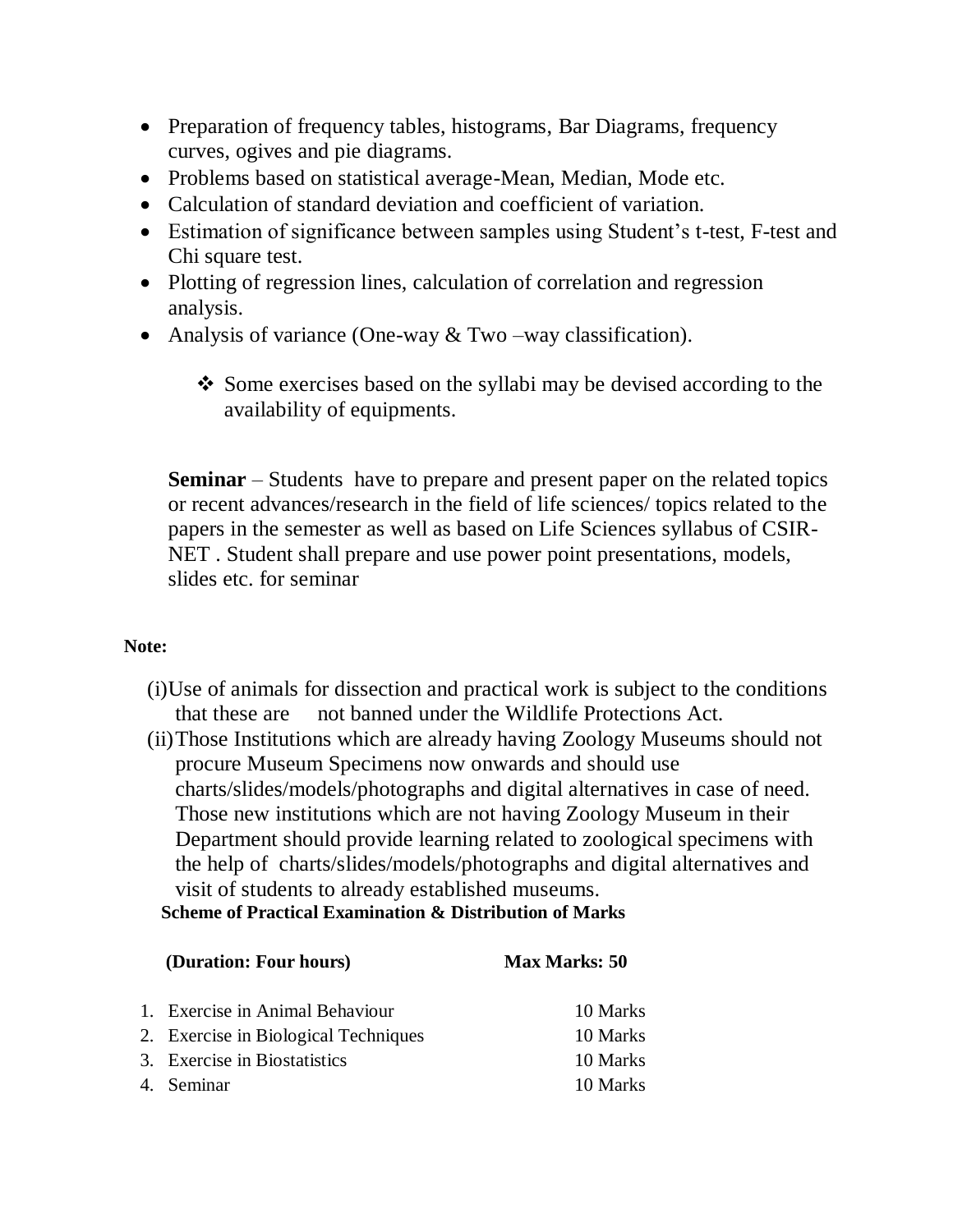| 5. Viva-voce    | 5 Marks  |
|-----------------|----------|
| 6. Class record | 5 Marks  |
|                 | T 1.7011 |

### **Semester IV**

## **Special Paper 19(A): Cell and Molecular Biology**

**Note:**

Syllabus of each paper is divided into three units. The question paper is divided into three parts. Part-A, Part-B and Part-C

Part-A (10marks): Part A is compulsory and contains 10 questions. At least three questions will be set from each unit and each question carries 1 mark. (50 words each)

Part-B (10 marks): Part B is compulsory and contains five questions, taking at least one question from each unit. Candidate is required to attempt all 5 questions. Each question carries 2 marks. (100 words each)

Part-C (30 marks): 6 questions will be set taking 2 from each unit. Candidate is required to attempt 3 questions, taking 1 from each unit. Each question carries 10 marks. (400 words each)

# Unit I

- 1. Complete knowledge of the origin and characters of following diseases:
	- (a) Glycogen Storage Disease
	- (b) AIDS
	- (c) Thalassemia
	- (d) Muscular Dystrophy
	- (e) Cystic Fibrosis
	- (f) Severe Combined Immuno– Deficiency syndrome (SCID)
	- (g) ATM disease
- 2. Cytokines related diseases:- Bacterial septic shock; Bacterial toxic shock; Lymphoid and myeloid cancers; Chagas disease

### **Unit II**

1. Immune system in health and disease

(a) Immune response to infectious disease

- Viral infections- Viral neutralization by humoral response; Cell-mediated antiviral mechanism; Viral evasion of host defense mechanisms.
- Bacterial infections- Immune responses to extracellular and intracellular bacteria; Bacterial evasion of host defense mechanisms
- Protozoa and diseases

### **Time: 3 Hours** Max. Marks: 50

Total 50 Marks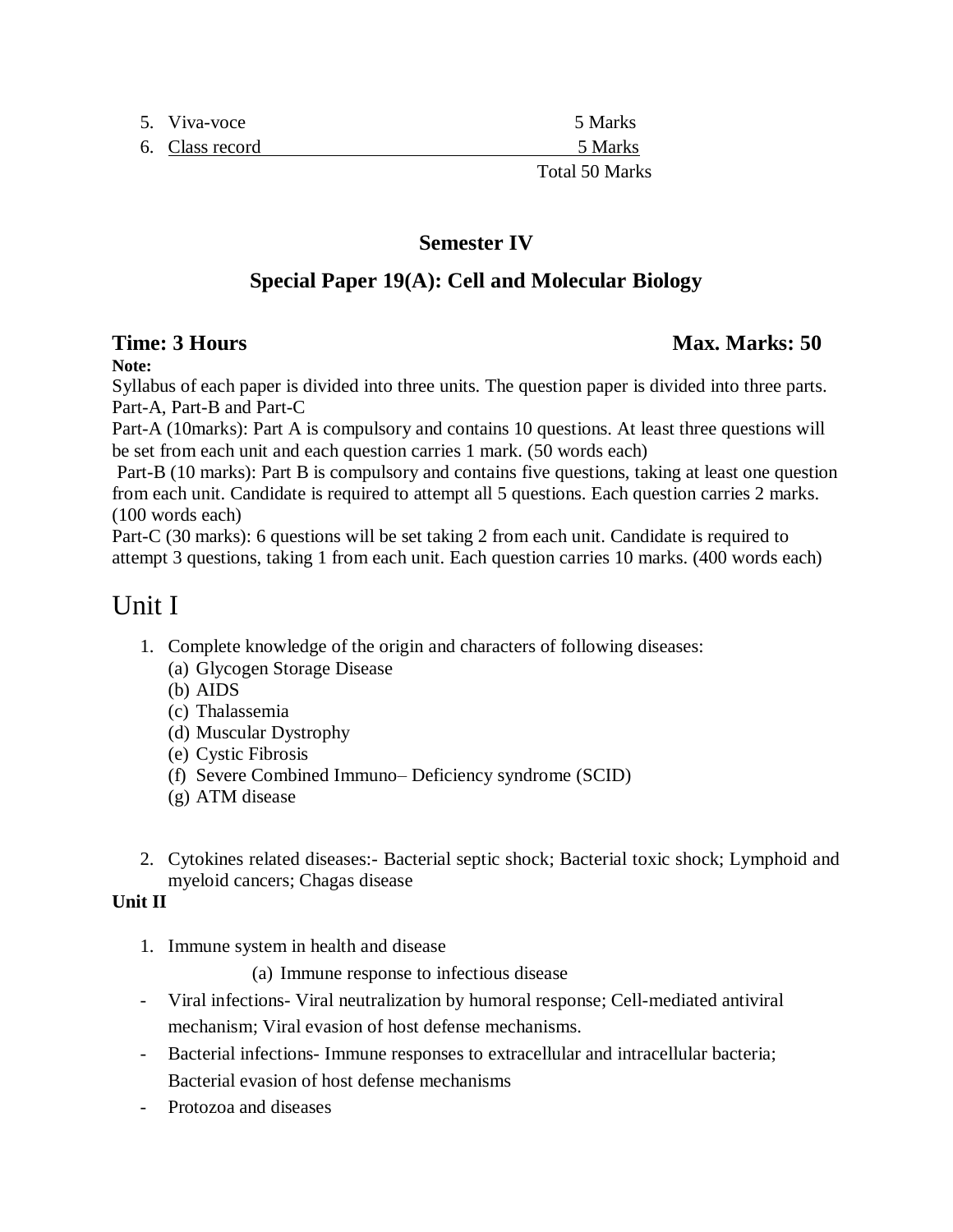- Diseases caused by helminthes
- 2. Cancer:
	- a) Tumor cells and onset of cancer
	- b) Tumor Viruses, Proto-oncogenes and tumor suppressor genes
	- c) Mutation causing loss of cell cycle.
	- d) Mutations affecting genuine stability
	- e) Relationship of the cell cycle to Cancer, P53 & oncogenes; oncogenes & ageing.
	- f) DNA repair and cancer.
- 3. Cell Death
	- a) Apoptosis and necrosis
	- b) Characteristics of apoptosis
	- c) Genes involved in apoptosis

### **Unit III**

- 1. Aging: The biology of senescence
	- a) Maximum life span and life expectancy
	- b) Causes of ageing:- Genetic instability; Free radicals, oxidative damage and antioxidants; Role of telomerases in Aging.
- 2. (i) Hypersensitivity: Type I, II, III and IV
	- (ii) Autoimmunity
		- (a) Organ specific autoimmune disease
		- (b) Systemic autoimmune disease
- 3. Genomics & proteomics: Definition & basic concepts. DNA microarray; ESTs. Multigene families & genome conservation. Proteomics

### **Semester IV**

### **Special Paper 20 (A): Cell and Molecular Biology**

### **Time: 3 Hours** Max. Marks: 50

### **Note:**

Syllabus of each paper is divided into three units. The question paper is divided into three parts. Part-A, Part-B and Part-C

Part-A (10marks): Part A is compulsory and contains 10 questions. At least three questions will be set from each unit and each question carries 1 mark. (50 words each)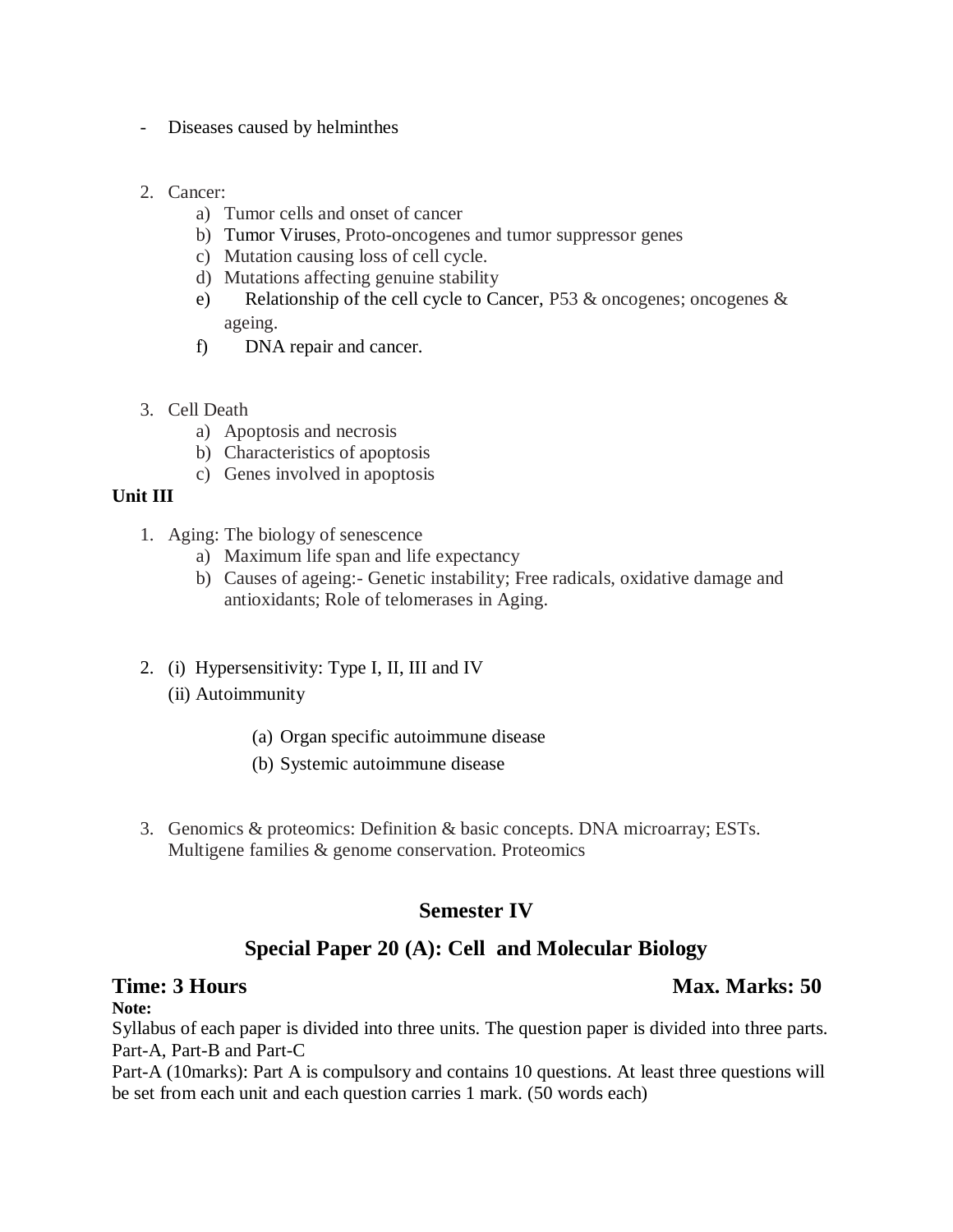Part-B (10 marks): Part B is compulsory and contains five questions, taking at least one question from each unit. Candidate is required to attempt all 5 questions. Each question carries 2 marks. (100 words each)

Part-C (30 marks): 6 questions will be set taking 2 from each unit. Candidate is required to attempt 3 questions, taking 1 from each unit. Each question carries 10 marks. (400 words each)

### **UNIT-I**

- 1. Specialized function of cytoplasmic components in a cell with special references to the molecular mechanism (Contractibility, secretion, phagocytosis and pinocytosis).
- 2. Cell and Tissue Culture
	- (a) Behavior of cells in culture
	- (b) Primary and established cell lines
	- (c) Kinetics of cell growth
	- (d) Culture media
	- (e) Importance of cell and tissue culture
- 3. Chemical basis of fixation and staining .
	- (a) Fixation and Fixatives: Methods of fixation, chemicals used as fixatives and their preparation, chemical basis of fixation (formaldehyde, glutaraldehyde, chromium salts, mercury salts, alcohol and acetone), washing and post fixation methods, decalcification, Cryopreservation.
	- (b) Microtomy- Dehydration, clearing and infilteration, embedding methods, trimming, sectioning. Cryostat sectioning and mounting, mounting media, freezing techniques, freeze drying, freeze fracture and itching.
	- (c) Staining techniques (Nuclear and Cytoplasmic Stains):- PAS, Metachromasia, Lipid and protein staining techniques.; Intra-vital and supravital staining

### **UNIT II**

- 1. Elementary concept of the principle and applications of microscopy as exemplified by the following:-
	- (a) Light Microscopy
	- (b) Phase contrast microscopy
	- (c) Florescence microscopy
	- (d) Confocal microscopy
	- (e) Atomic force microscopes
	- (f) Electron microsocopy
	- (g) Micrometry.
- 2. Principles and application of pH meter, colorimeter, spectrophotometer, centrifuge and ultracentrifuge, electrophoresis (Paper, agarose, PAGE), chromatography (TLC, ion exchange, column, HPLC).

### **UNIT III**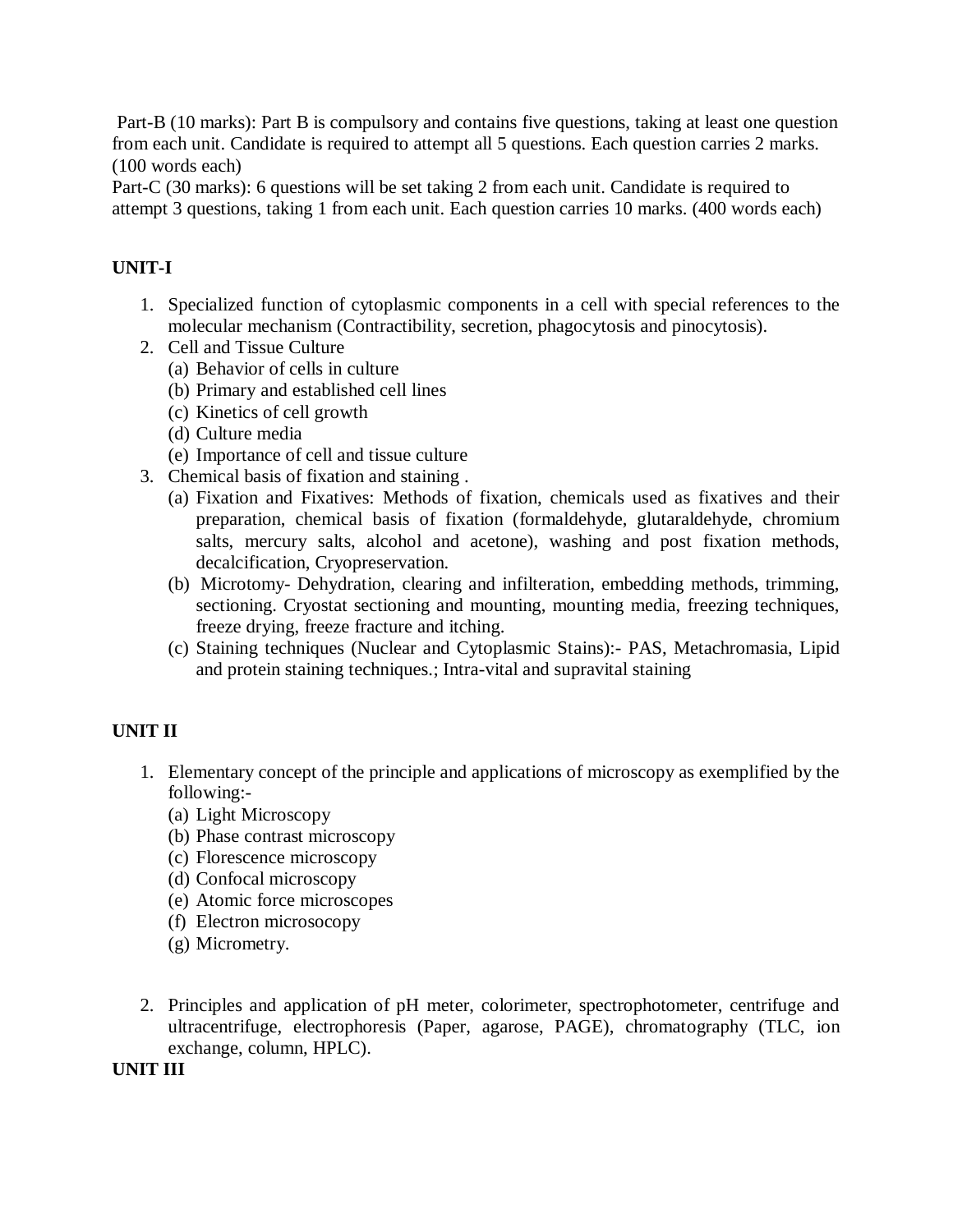- 1. Blotting techniques-Southern, Northern and Western blotting.
- 2. Immunoassays:- Principles, methods and applications of RIA and ELISA.
- 3. Role and mechanism of action of the following enzymes:-
	- (a) ATPase
	- (b) Succinic Dehydrogenases
	- (c) Acid and Alkaline phosphatases
	- (d) Hyaluronidase

# **Semester IV Paper 22 practical-II**

## **Practical work based on Special paper Cell and Molecular Biology**

- 1. Microtomy- Wax, fresh, frozen and fixed frozen sections, sectioning of gelatin embedded material
- 2. Histo-chemical demonstration
	- a. Acid haematin of Baker & its modification
	- b. Grkamoto's method
- 3. Cytochemical demonstration
	- a. Millon's reaction
	- b. Ninhydrin Schiff method
- 4. Histo-cytochemical method:
	- a. Methyl Green Pyronin method
	- b. Feulgen staining
	- c. Periodic acid Schiff method
	- d. Alcian blue method
	- e. Bromo phenol blue method
- 5. Histo-cytochemical staining of enzymes:

Staining of alkaline and acid phosphates in kidney, liver and nervous tissue

by Gomori's method and Azo dye technique.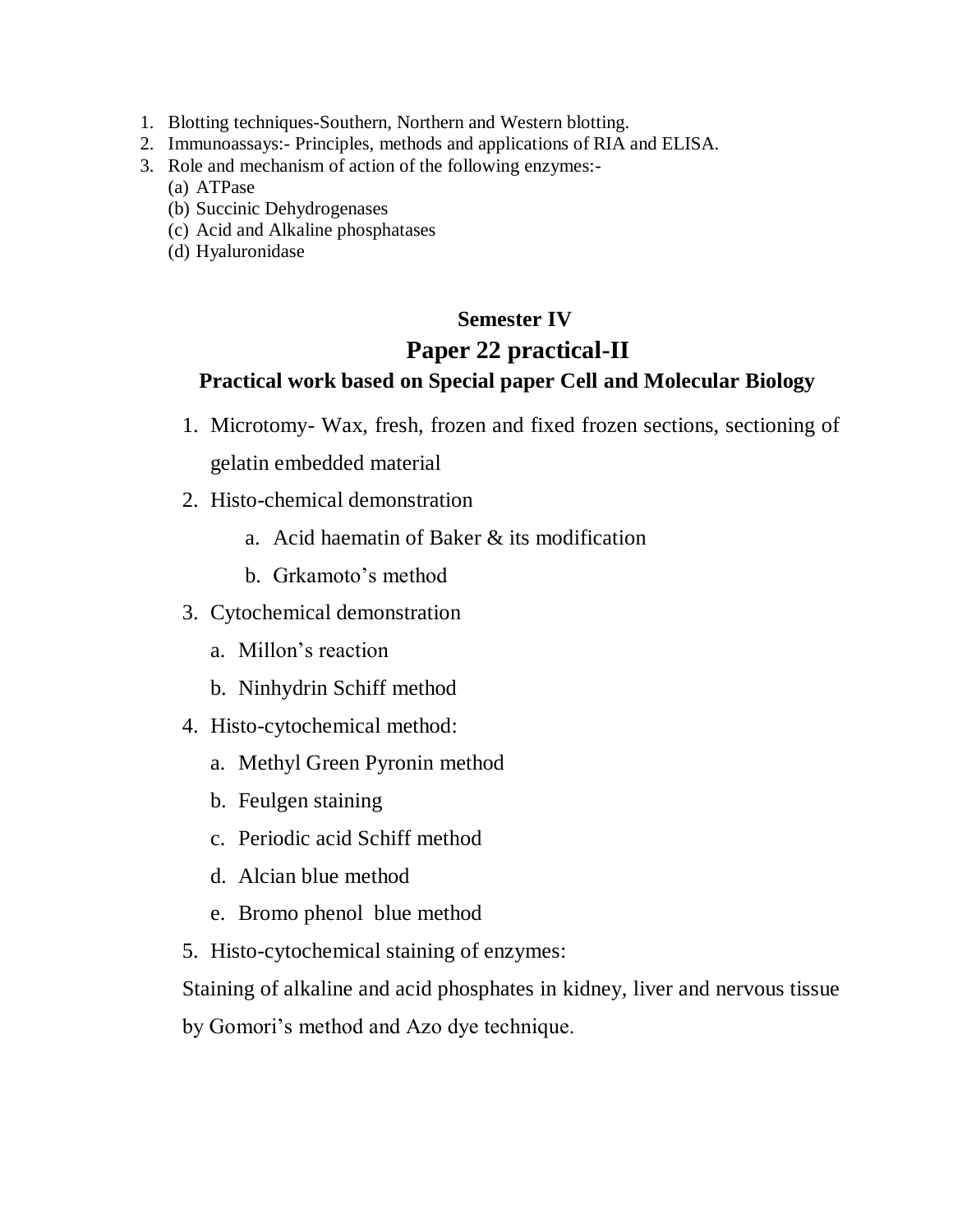### **Semester IV Marks Distribution Special Paper (19 A and 20A Based) Cell and Molecular biology**

### **Scheme of Practical Examination & Distribution of Marks**

| (Duration: Four hours) |                                      |                |
|------------------------|--------------------------------------|----------------|
| a.                     | Exercise on histo chemical tecniques | 16 Marks       |
|                        | b. Cyto chemical tecniques           | 12 Marks       |
| $\mathbf{c}$ .         | Microtomy                            | 12 Marks       |
|                        | Viva-voce                            | 5 Marks        |
| e.                     | Class record                         | 5 Marks        |
|                        |                                      | Total 50 Marks |

### **Semester -IV**

### **Paper-19 (B) Environmental Biology (Special Paper)**

### **Time: 3 Hours** Max. Marks: 50 **Note:**

Syllabus of each paper is divided into three units. The question paper is divided into three parts. Part-A, Part-B and Part-C

Part-A (10marks): Part A is compulsory and contains 10 questions. At least three questions will be set from each unit and each question carries 1 mark. (50 words each)

Part-B (10 marks): Part B is compulsory and contains five questions, taking at least one question from each unit. Candidate is required to attempt all 5 questions. Each question carries 2 marks. (100 words each)

Part-C (30 marks): 6 questions will be set taking 2 from each unit. Candidate is required to attempt 3 questions, taking 1 from each unit. Each question carries 10 marks. (400 words each)

### **Unit-I**

- 1. Weather and climate
	- a) Atmosphere- structure and composition
	- b) Local winds: Sea and land breezes, Polar easterlies, Westerlies, Trade winds
	- c) Indian and African Monsoon
	- d) Inversions: Thermal inversions: causes, consequences. Subsidence inversion
	- e) Clouds and their formation
- 2. Element and factors of climate
	- a) External factors: earth's orography- Oceanic and continental influence.
	- b) Deforestation surface albedo snow and ice Volcanic activity Dust particles – Greenhouse gas concentrations
	- c) Atmosphere- ocean heat exchange- Atmospheric carbon dioxide variationshuman influences
	- d) Global climate changes- causes and consequences

### **Unit-II**

1. Development and evolution of ecosystems, causes and kinds of succession. Diversity and productivity in relation to stages of succession and development.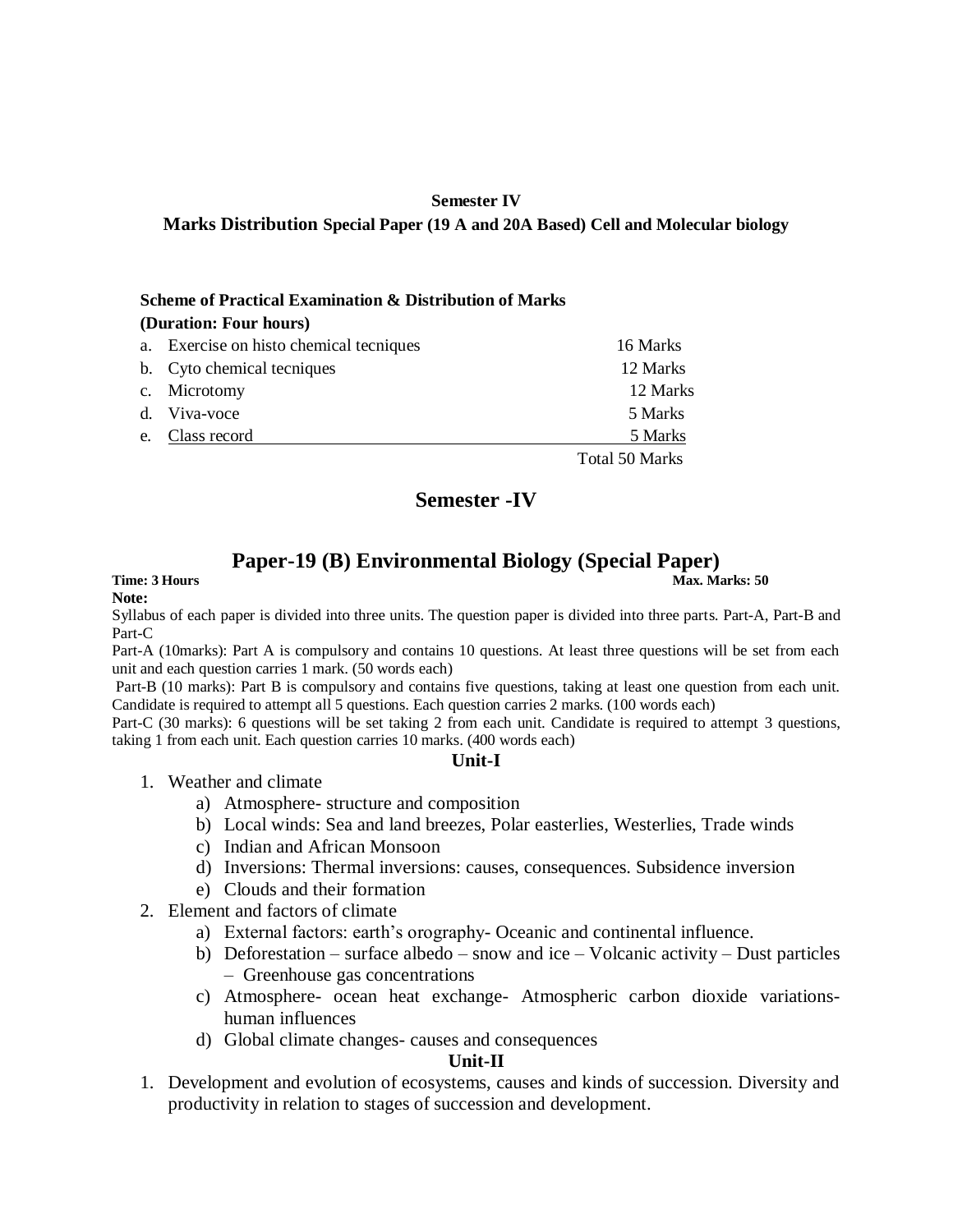- 2. Urban, rural and other man made ecosystems and their impact on animal life.
	- a) Use of micro-organisms in bioremediation of soil and oil spills.
	- b) Bio- fertilizers, Rhizobium, Azotobactor, Nitrogen fixation, vermitechnology and vermicomposting.
	- c) Applications of microbes in removal of heavy metals and other contaminants from water and soil.

### **Unit-III**

- 1. Environmental Health issues related to water, air and soil pollution, food borne, vectortransmitted diseases, effect of radioactive pollutants.
- 2. Environmental Hazards Concept of hazard, disaster, vulnerability, exposure and response.
- 3. Natural hazards- Earth quake, volcano, mass-movement, Tsunami flood, drought , cyclone, extreme weather events.
- 4. Manmade hazards:- epidemic wildfires, lesions from Bhopal & Chernobyl Disaster
- 5. Movement, distribution and fate of toxins:
	- a) Bioaccumulation
	- b) Bio magnification
	- c) Translocation of xenobiotic: absorption, biotransformation, excretion
- 6. Measuring toxicity (acute, sub-chronic and chronic), Bioassay (dose response curve, LC-50, LD-50.)

### **Paper-20 (B) Environmental Biology (Special Paper)**

# **Note:**

**Time: 3 Hours Max. Marks: 50**  Max. Marks: 50 **Max. Marks: 50** 

Syllabus of each paper is divided into three units. The question paper is divided into three parts. Part-A, Part-B and Part-C

Part-A (10marks): Part A is compulsory and contains 10 questions. At least three questions will be set from each unit and each question carries 1 mark. (50 words each)

Part-B (10 marks): Part B is compulsory and contains five questions, taking at least one question from each unit. Candidate is required to attempt all 5 questions. Each question carries 2 marks. (100 words each)

Part-C (30 marks): 6 questions will be set taking 2 from each unit. Candidate is required to attempt 3 questions, taking 1 from each unit. Each question carries 10 marks. (400 words each)

### **Unit-I**

1. Biogeography-

(i)Major terrestrial biomes

(ii) Bio geographical zones of India-

- a) Trans Himalayan zone.
- b) Himalayan zone
- c) Desert zone.
- d) Semiarid zone.
- e) Western ghat zone.
- f) Deccan plateau zone.
- g) Gangetic plain zone.
- h) North east zone.
- i) Coastal zone.
- j) Islands present near the shore line.

### **Unit-II**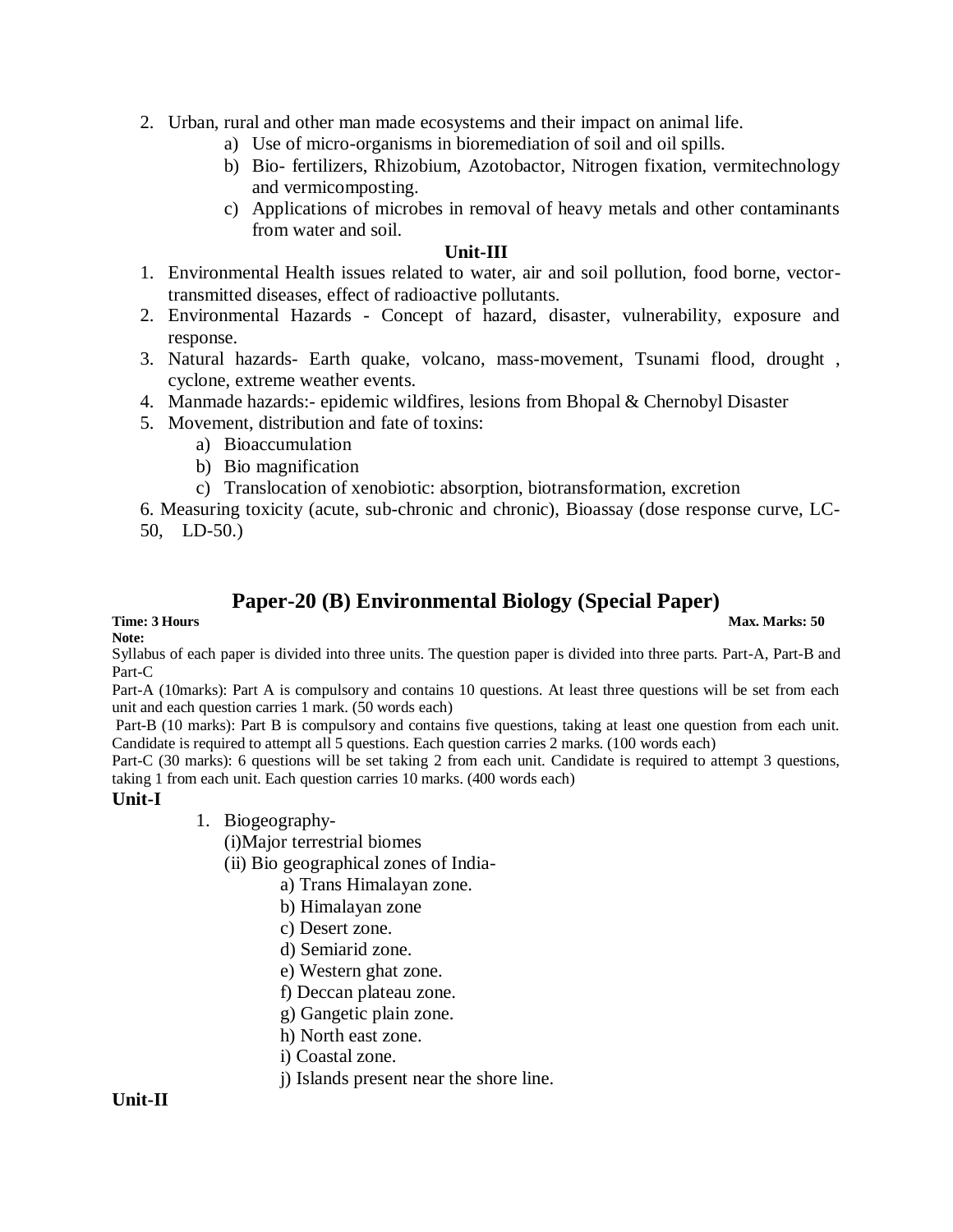- 1. Environment Awareness:
	- a) Earth summits
	- b) Carbon footprint and carbon tax
	- c) Global warming, ozone layer depletion
	- d) Important dates and their significance.
- 2. Impact of tourism related activities on Environment
	- a) Basic principles of ecotourism
	- b) Island ecology and tourism
	- c) Pollution related to tourism- solid and liquid waste from tourist destination
- 3. Environmental protection movements- Global, national and local, historical. Present social pressure group agencies like Chipko movement, Narmada bachao.
- 4. Procedure and methodologies of Environmental Impacts Assessment, Environmental clearance procedure with particular reference to India.

### **Unit-III**

- 1. Types of water resources, types of water pollutants, sources of water pollutants, adverse impacts of water pollution on plants and animals, water standards for different kinds of uses. Management of water resources.
- 2. Water Borne and Water Related Diseases. Diseases caused due to fluoride (skeletal and non-skeletal fluorosis), nitrate, hardness and pH of water and heavy metals, Control of water borne diseases.
- 3. Energy and Environment
	- a) Various method of energy (power) production, coal based and gas based thermal power generation and related impacts on environment.
	- b) Hydropower potential in our country, methods of hydropower generation, Geothermal power in country.
- 4. Wildlife
	- a) History
	- b) Causes of depletion
	- c) Techniques of studying Radiometer, photographic identification and remote sensing
	- d) Wildlife of India- Wild life schedules, Eco zones, National parks, Sanctuaries, Reserves
	- e) Management, special protection programs (Tiger, Rhino, Lion tailed macaque, Elephant)
- 5. Legal aspects of Environmental Protection & Conservation
	- a) National Legislation Article 48 A and 51 A (g) of Constitution of India, Forest (Protection) Act, (1927), Environment (Protection), Act (1986), Biodiversity Act (2000) Bio safety Framework.
	- b) IPR,UPOV,ITPGR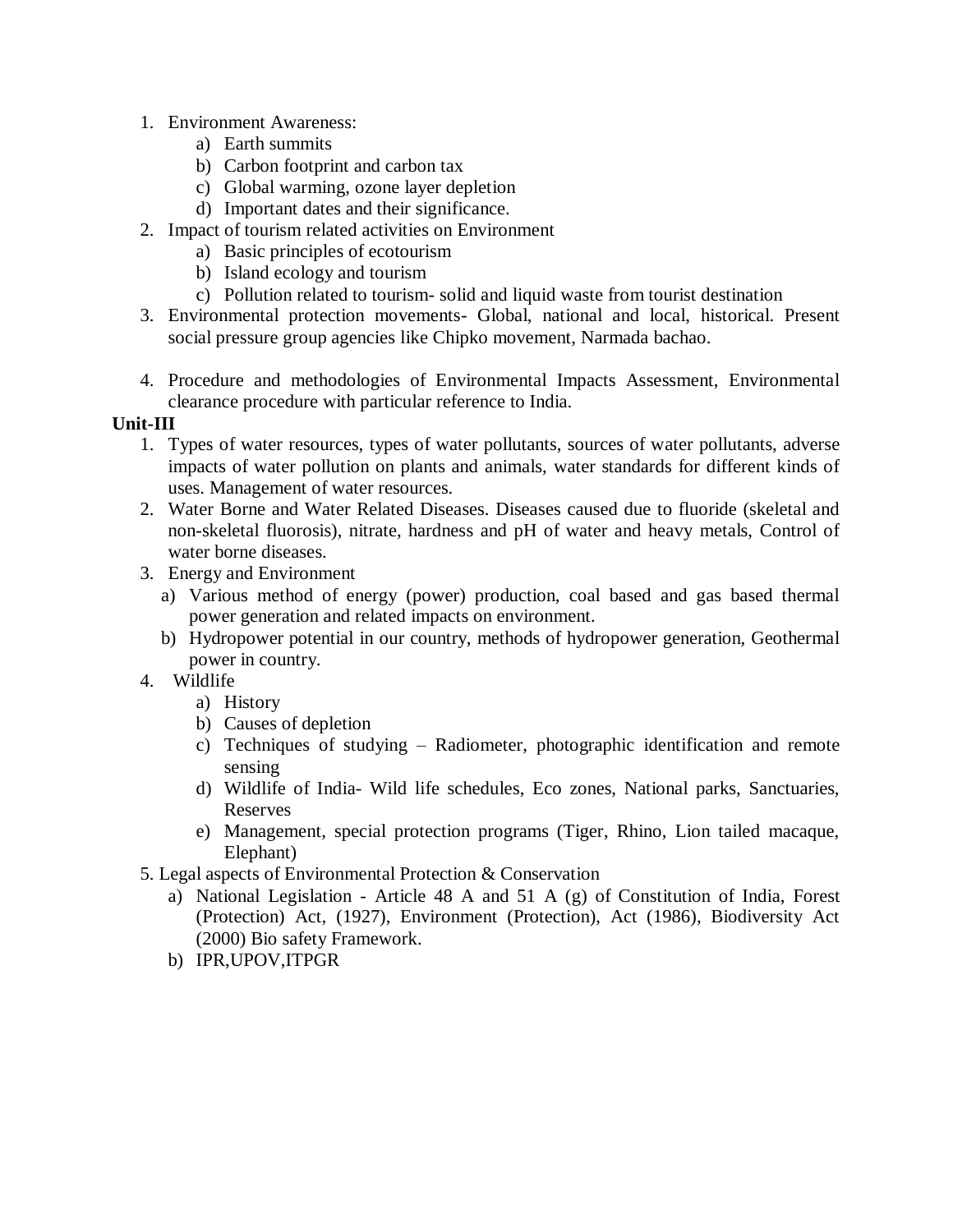# **Semester IV Paper 22 Practical-II**

# **Practical Work based on Special Paper (19 B and 20B ) Environmental Biology**

- **1.** Microscopic examination of water to study Indicators of pollution, planktons, benthic and littoral fauna and flora
- **2.** Soil/Sediment analysis
	- a. EC
	- b. pH
	- c. Alkalinity
	- d. Organic matter
	- e. Texture
	- f. Salinity
- **3.** Air quality monitoring
	- a. Settable matter
	- b. Suspended particulate matter
- **4.** Write characteristics of different biomes and mark their location on India's map.
- **5.** Determination of the concentration of following insecticides in water:
	- a) DDT
	- b) Methyl Parathion
- **6.** Field trip to any of the following habitats:
	- a. Forest; Wild life sanctuary
	- b. Fresh water habitat
	- c. Marine habitat
	- d. Semi arid habitat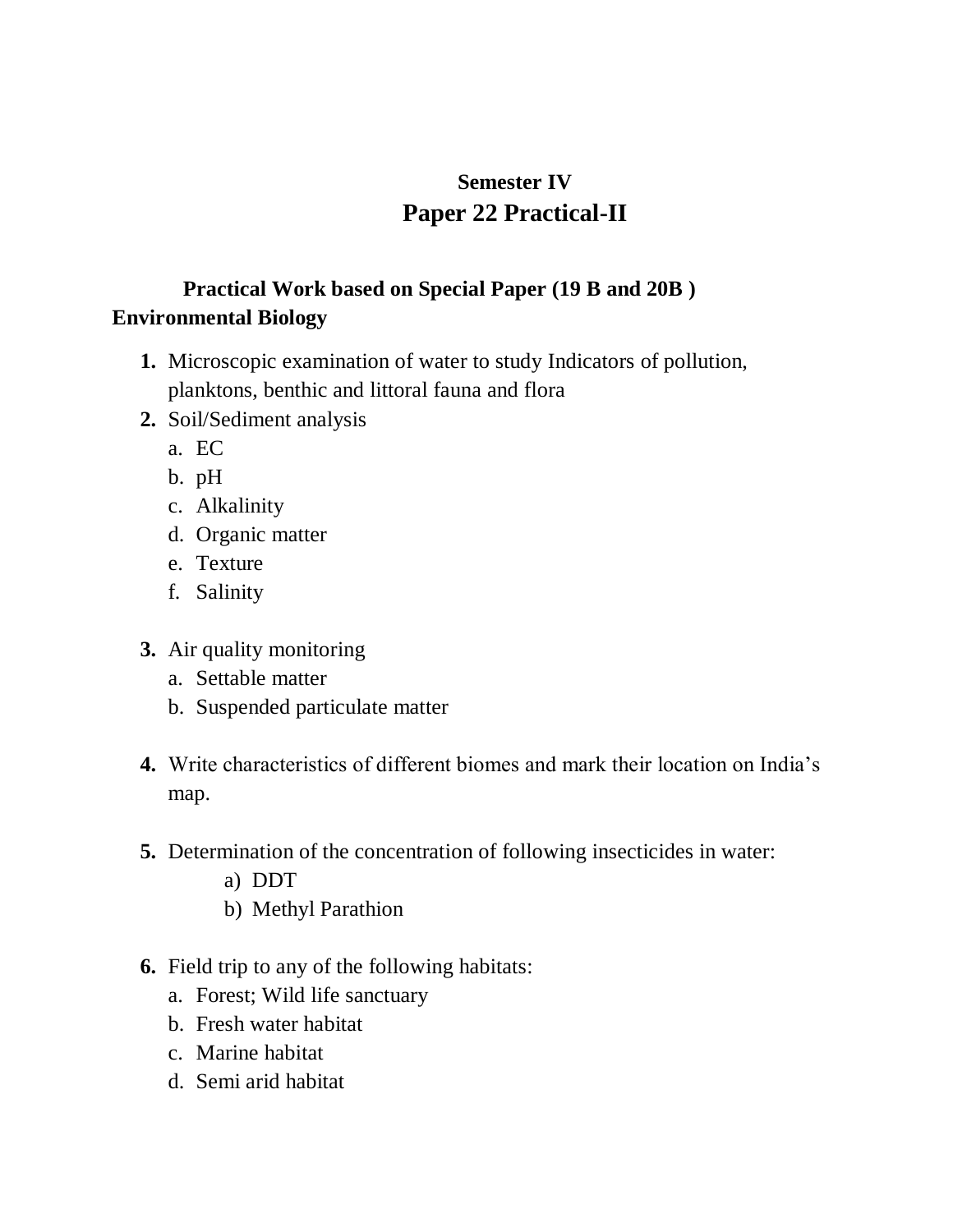e. Desert

(Students are expected to give complete Ecological Report of the trip including ecosystem structures, indicators and estimation of environmental degradation, if any.)

#### **Semester IV**

#### **Marks Distribution Special Paper (19 B and 20 B based): Environmental**

**Biology**

| <b>Scheme of Practical Examination &amp; Distribution of Marks</b><br>(Duration: Four hours) |                                                     |          |  |  |
|----------------------------------------------------------------------------------------------|-----------------------------------------------------|----------|--|--|
|                                                                                              | 1. Microscopic Examination of water/Sampling Method | 10 Marks |  |  |
|                                                                                              | 2. Soil Analysis                                    | 10 Marks |  |  |
|                                                                                              | 3. Air Quality Monitoring/Pollution Study           | 10 Marks |  |  |
|                                                                                              | 4. Project Report/Field Trip                        | 10 Marks |  |  |
|                                                                                              | 5. Viva-voce                                        | 5 Marks  |  |  |
| 6.                                                                                           | Class record                                        | 5 Marks  |  |  |

Total : 50 Marks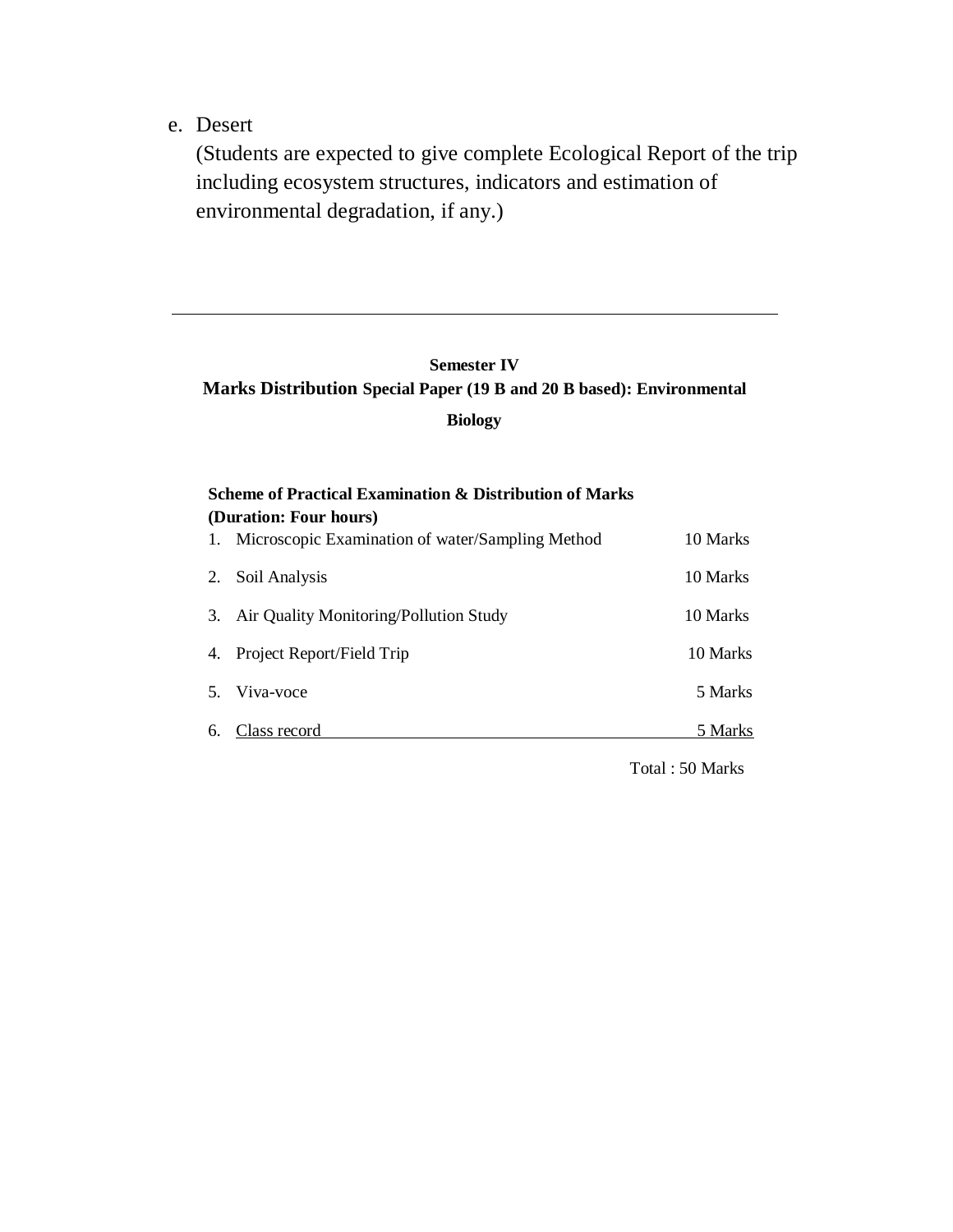#### **Semester -IV**

## **Paper-19(C) Entomology (Special Paper)**

Time: 3 Hours Max. Marks: 50

Note:

Syllabus of each paper is divided into three units. The question paper will be divided into three Part-A, Part-B and Part-C

Part-A (10marks): Part A is compulsory and contains 10 questions. At least three questions will be set from each unit and each question carries 1 mark. (50 words each)

Part-B (10 marks): Part B is compulsory and contains five questions, taking at least one question from each unit. Candidate is required to attempt all 5 questions. Each question carries 2 marks. (100 words each)

Part-C (30 marks): 6 questions will be set taking 2 from each unit. Candidate is required to attempt 3 questions, taking 1 from each unit. Each question carries 10 marks.

(400 words each)

Unit-I

1 Life history , damage caused and control of major pest of crop:

Wheat, paddy, maize, jowar,millet, sugarcane, cotton and oil seeds.

2 A study of pest of stored grains.

3 Ways and means of storage of food grains.

Unit II

- 1 A general idea of plant protection organisation in India.
	- 1. Fruit , vegetables and timber plant (Mango, Guava, Pea, Ladyfinger, Bringel, Cabbage) pest and tools as sprayer to use the pesticide on these.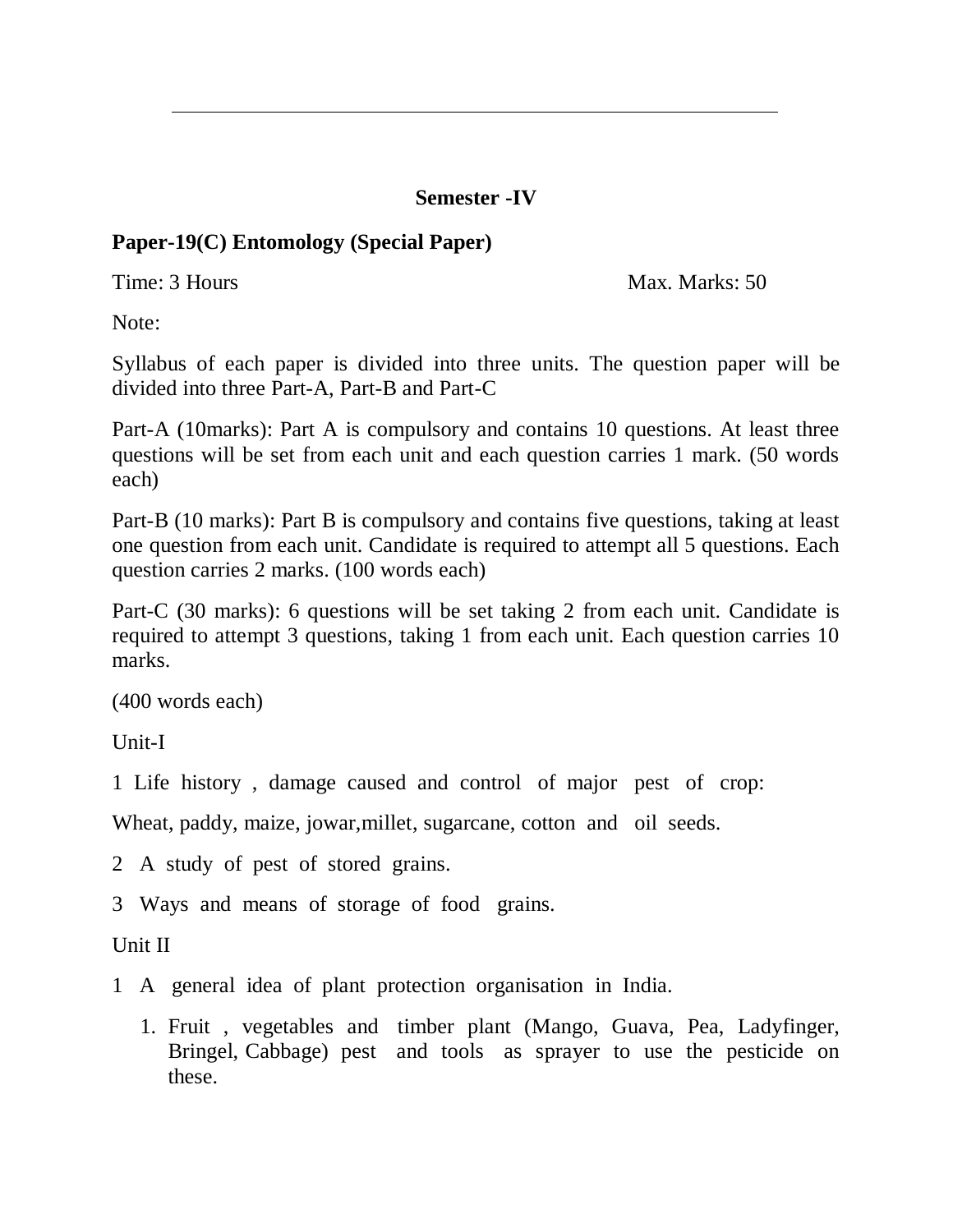2. Beneficial insect: Silk worm, honey bee, Wasp, and lac insect and their industries.

Unit III

1 Important insects used in biological control.

2 Ecology: Effect of physical factors, ( with special reference to Rajasthan) intra specific and interspecific relations, dynamics of populations).

1. Embryonic and postembryonic development; Diapause.

## **Paper-20 (C) Entomology (Special Paper)**

Time: 3 Hours Max. Marks: 50

Note:

Syllabus of each paper is divided into three units. The question paper

three parts. Part-A, Part-B and Part-C

Part-A (10marks): Part A is compulsory and contains 10 questions. At least three questions will be set from each unit and each question carries 1 mark. (50 words each)

Part-B (10 marks): Part B is compulsory and contains five questions, taking at least one question from each unit. Candidate is required to attempt all 5 questions. Each question carries 2 marks. (100 words each)

Part-C (30 marks): 6 questions will be set taking 2 from each unit. Candidate is required to attempt 3 questions, taking 1 from each unit. Each question carries 10 marks.

(400 words each)

1. Culture of Insect: Honey bee, Silk moth and Lac insect

2. Insect behaviour- Rhytms, locating, food and initiating feeding, locating mates and copulation oviposition, orientation, migration, protective behaviour, concealing, coloration, revealing coloration, mimicry.

Unit-II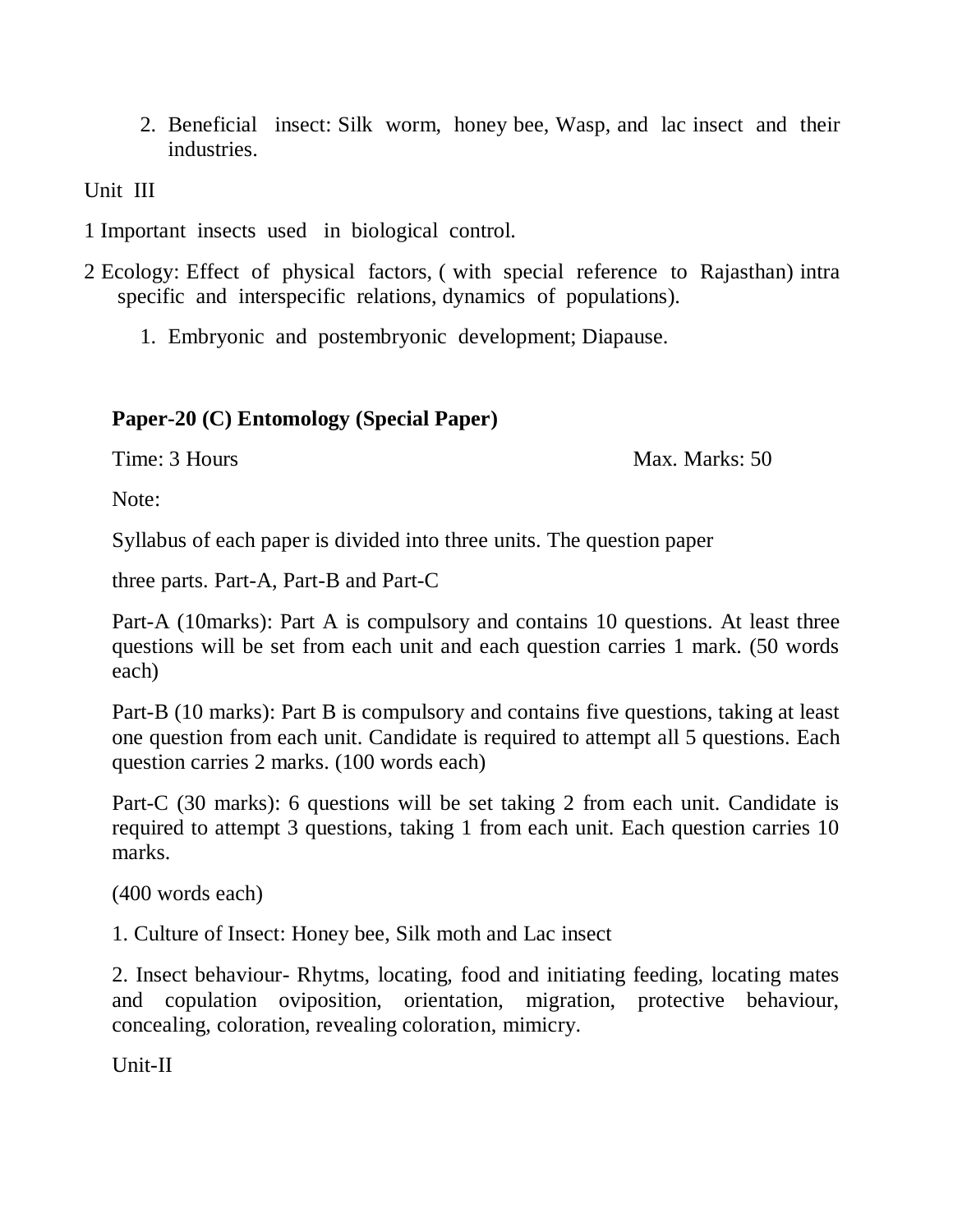- 1. Social life- Isoptera (termites) and hymenoptera ( Social wasps Ants social Bees)
- 2. Biological Control- Parasitism by insect:

 ectoparasites and endoparasites of Invertebrates, endoparasite vertebrates, social parasites.

Unit - III

- 1. Pest control- principles and practice- Introduction, types of crop pest (Key pests, occasional pest and potential pest)
- 2. Pest control procedure- The main options cultural control
- 3. Crop rotation, Time of sowing, Irrigation cultivation, Cultural control in perennial crops and in pastures.
- 4. Antagonistic, additive and synergistic effect of pesticides, Lethal dose 50% concentration, acute toxicity, safe concentration and other level of toxicity

Suggested reading materials-

- Fundamental of Entomology (Richard J. Elzingz)
- Applied Entomology (P.G Fenermore, Alka Prakash)
- Applied Entomology (Manju Yadav)
- A text Book of Entomology (R. Mathur)
- General text book of entomology (IMMS)
- Text Book of Entomology Insects (Packard A.S.)
- General Entomology (John R. Meyer)

## **Paper-22 Practical -II**

## **PRACTICAL BASED ON PAPER 19 &20 ( C) ENTOMOLOGY**

- 1. Knowledge and use of equipment for the collection and preservation of insects; insect net.
- 2. Collection and preservation of insects and their different stages.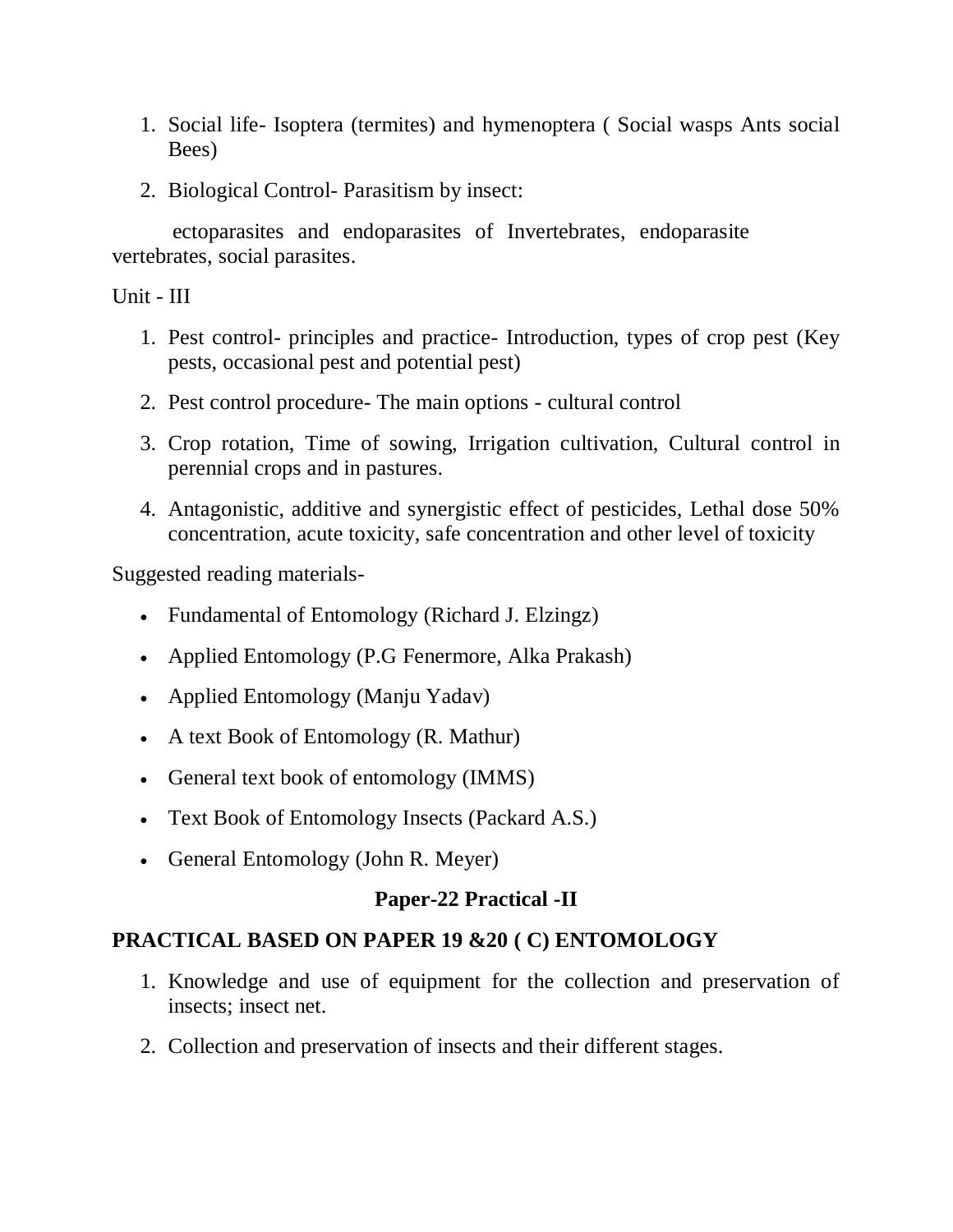a. Killing bottle, spreading board, insect box, device for inflating larva, light trap, etc.

3 Collection and study of seasonal insects, nocturnal insects, aquatic insects crop pest stored grain pest and insects of medical and veterinary importance.

4 Collection and preservation of insects and their different stages.

5 Familiarity with techniques and appliances of applying insecticides, experiments for testing the insecticides.

6 Knowledge of rearing insects and of maintaining the insectary.

7 Microtechnical procedures.

8 A tour to visit important centre of entomological studies(Compulsory).

Note :

- I. Use of animal for dissection and practical work is subject to the conditions that these are not banned under the wildlife protection act.
- II. External features and anatomy should be studied preferably by digital techniques and the alternatives whenever live animal is studied it should be either pest or culturable species without paining them
- III. Those institutions which are already having Zoology Museums should not procure Museum Specimens now onwards and should use charts/ slides/models/ photographs and digital alternatives in case of need. Those new institutions which are not having Zoology Museum in their Department should provide learning related to zoological specimen with the help of charts/ slides/ models/ photographs and digital alternatives/ and visit of students to already established museums.

Distribution of Marks for Entomology Special Paper

#### Duration 4 hours

| a) Microtomy                                 | 12 marks |
|----------------------------------------------|----------|
| b) Identification and comment on spots (six) | 18 marks |
| c) Study of Insecticides and Insectary       | 5 marks  |
| d) Study Tour                                | 5 marks  |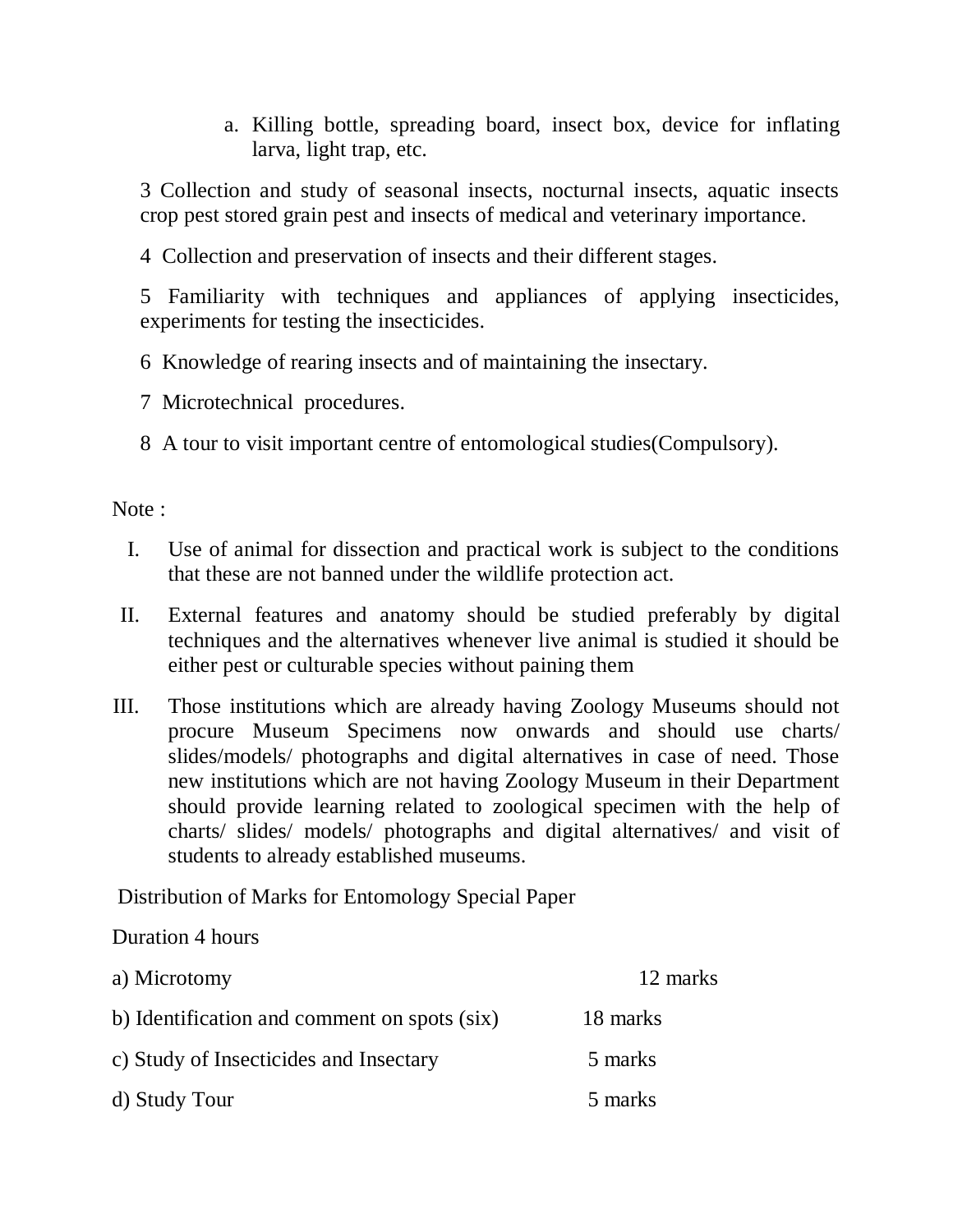| e) Viva voce    | 5 marks        |
|-----------------|----------------|
| f) Class Record | 5 marks        |
|                 | Total 50 Marks |

# **Semester IV Special paper 19 (D): Fish Biology**

## **Time: 3 Hours Max. Marks: 50** *Max. Marks: 50* **Max. Marks: 50 Max. Marks: 50 Max. Marks: 50 Max. Marks: 50 Max. Marks: 50 Max. Marks: 50 Max. Marks: 50 Max. Marks: 50 Max. Marks: 50 Max. Marks: 50 Max. Marks: 50 Max. Marks**

#### **Note:**

Syllabus of each paper is divided into three units. The question paper is divided into three parts. Part-A, Part-B and Part-C

Part-A (10marks): Part A is compulsory and contains 10 questions. At least three questions will be set from each unit and each question carries 1 mark. (50 words each)

Part-B (10 marks): Part B is compulsory and contains five questions, taking at least one question from each unit. Candidate is required to attempt all 5 questions. Each question carries 2 marks. (100 words each)

## **Unit- I**

- 1. A general survey of world fisheries, survey of principal fisheries of India
	- a) Fresh water
	- b) Estuarine
	- c) Marine
- 2. A study of plankton in relation to fisheries: Definition, origin, Occurrence, Types and significance
- 3. Fish Pathology: Various kinds of diseases of fishes (Symptoms, Etiology and Treatment):
	- a. Nutritional Diseases
	- b. Intrinsic diseases
	- c. Disease caused by Pathogens and Parasites

# **Unit- II**

- 1. Bio-chemical composition of fish- as food.
- 2. By-products of fishing industry; with special reference to India.
- 3. Study of Bioluminescence in fishes: Occurrence, Location, Categories
	- a) Structure, Regulation, Mechanism and Biological Significance of Luminescence in fishes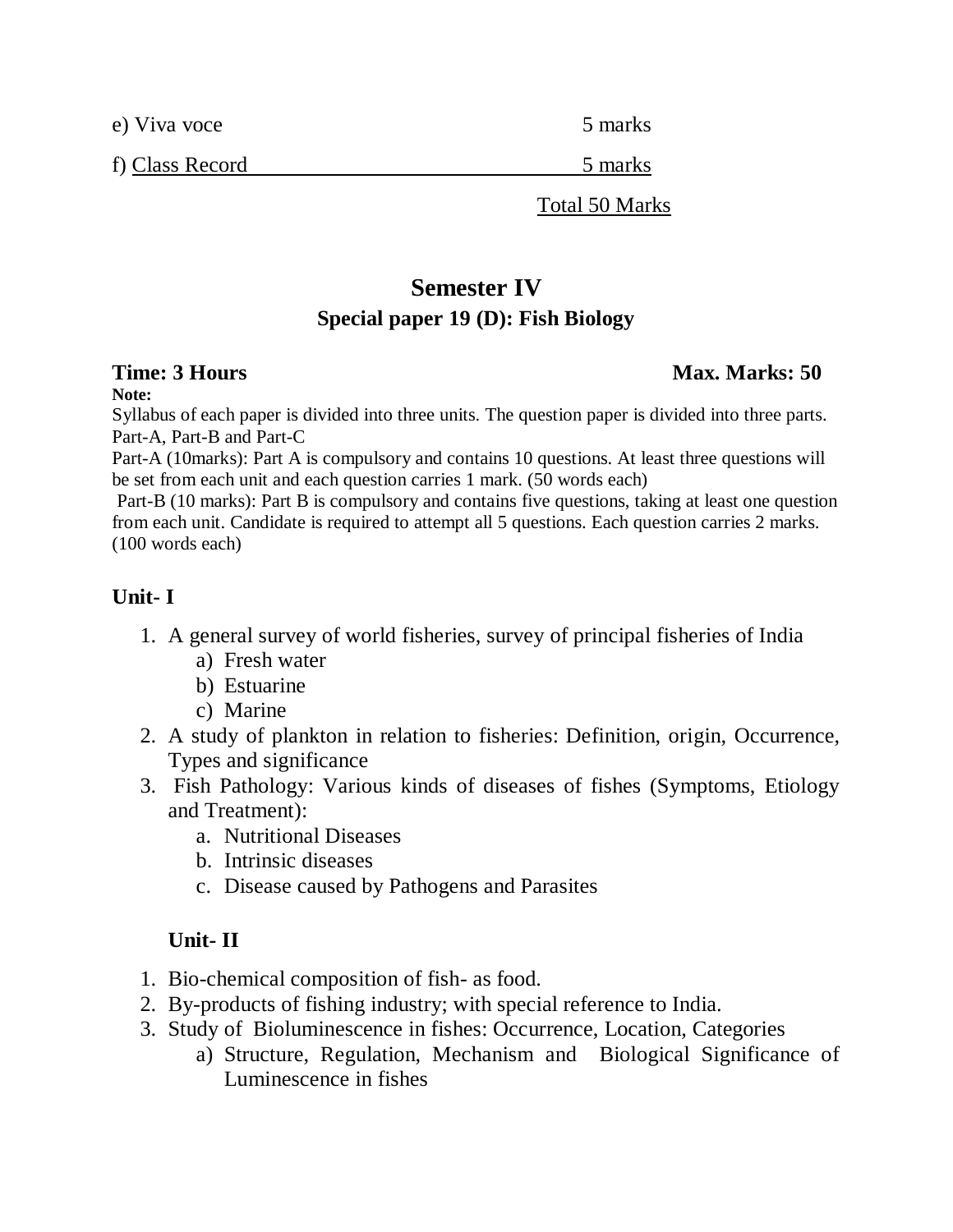- 4. Electric organs found in fishes: Nature, Location, Structure, Types and Functions
	- a) Functioning Mechanism of Electric Organ

#### **Unit- II**

- 1. Population Dynamics: Estimation of population number and mortality rates in fishes found in fresh waters
- 2. Fecundity in Fishes: Eggs and life history including a generalized classification of maturity stages
- 3. Estimation of fish production with special reference to fresh water
- 4. Poisons and venoms organs in fishes
- 5. Sound producing organs in fishes

# **Semester - IV**

# **Special paper 20 (D): Fish Biology**

#### **Note:**

Syllabus of each paper is divided into three units. The question paper is divided into three parts. Part-A, Part-B and Part-C

Part-A (10marks): Part A is compulsory and contains 10 questions. At least three questions will be set from each unit and each question carries 1 mark. (50 words each)

Part-B (10 marks): Part B is compulsory and contains five questions, taking at least one question from each unit. Candidate is required to attempt all 5 questions. Each question carries 2 marks. (100 words each)

# **Unit -I**

- 1. Detailed study of the biology of Indian major carps
	- a) Cat-fishes
	- b) Hilsa
	- c) Sardine
	- d) Mackerel sharks
	- e) Prawns and Oysters.
- 2. Pisciculture and its importance, with special reference to India:
	- a) Objectives, Types and Breeding habits of Cultivable Fishes ( With Special reference to Major Carps)
	- b) Fish Culture Programming

## **Time: 3 Hours Max. Marks: 50** *Max. Marks: 50* **Max. Marks: 50 Max. Marks: 50 Max. Marks: 50 Max. Marks: 50 Max. Marks: 50 Max. Marks: 50 Max. Marks: 50 Max. Marks: 50 Max. Marks: 50 Max. Marks: 50 Max. Marks: 50 Max. Marks**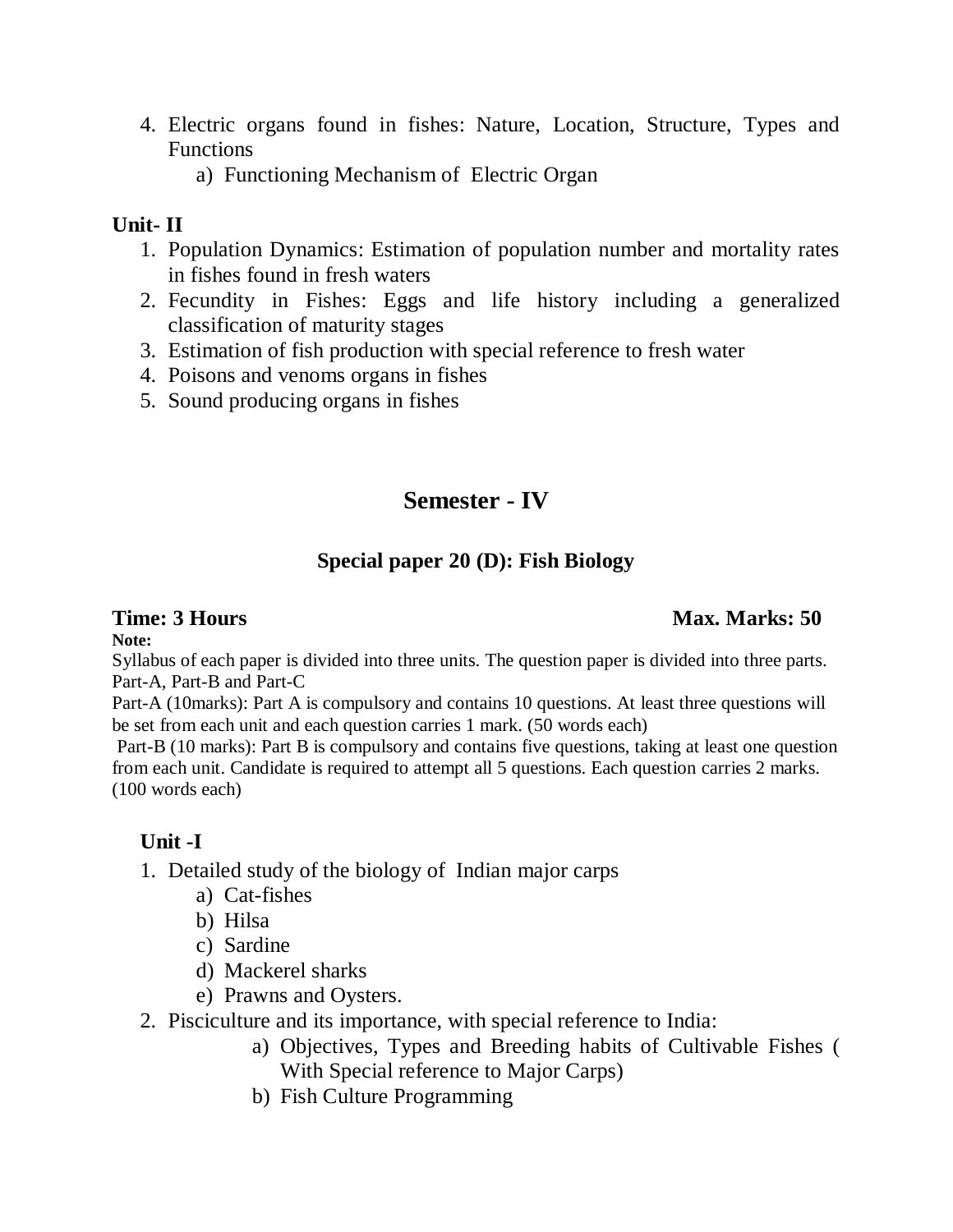- 3. Fresh water pollution in relation to fisheries with special reference to India:
	- a) Causes, types and related Effects on fish Fauna
	- b) Types of Water pollution on the basis of Fisheries

# **Unit -II**

- 1. A brief outline on the methods of fishing in fresh waters of India:
	- a) Marine Fishing Crafts and Gears
	- b) Inland fishing Crafts and Gears
	- c) Unconventional Fishing Methods
- 2. Ecological factors affecting the life of fishes in marine ecosystem.
- 3. Survey of fish in relation to mankind.
- 4. Age and growth studies in fishes:
	- a) Scale Method
	- b) Otolith and Bone Method
- 5. Coloration in fishes: Introduction, Sources of Colours, Colour Change, Regulation and Significance

## **Unit - III**

- 1. Aquaria and their uses. Setting up and maintenance of Aquarium
- 2. Exotic fishes: Definition and Categories;Their role in Indian fresh waters
- 3. Courtship and Parental care- A general study of fish behavior
	- a) Factors responsible for Parental Care
	- b) Pattern of Parental care in Fishes
- 4. Migration and its causes:
	- a) Introduction, General Account and advantages of Fish Migration
	- b) Migration Behaviour of some fishes
	- c) Factors influencing Fish Migration
- 5. Conditions of life and Adaptations of :
	- a) Hill stream Fishes
	- b) Deep Sea Fishes

## **Semester IV**

# **Paper 22 Practical-II**

**Practical work based on Special Paper 19 & 20 ( D) Fish Biology**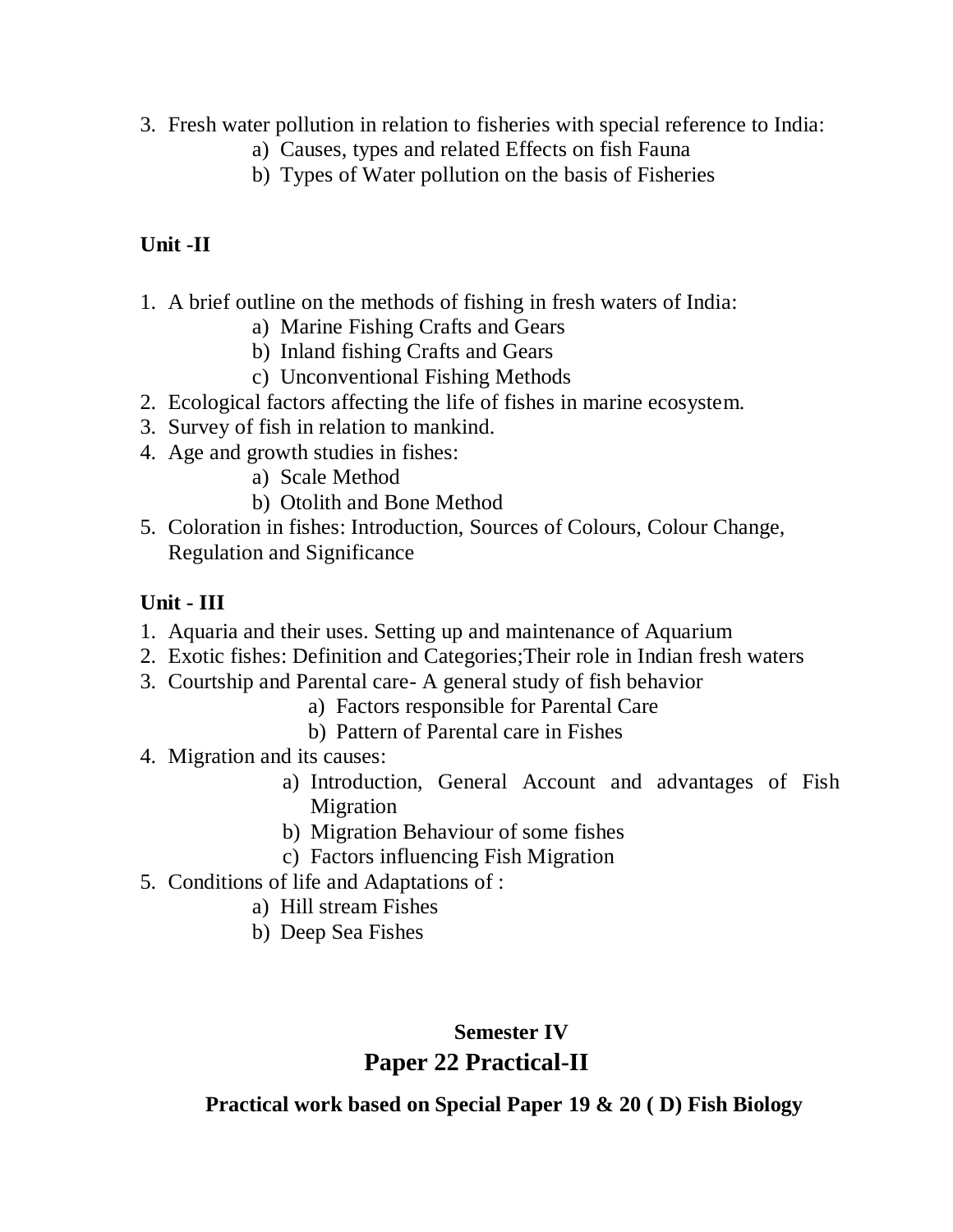- 1. Micro-technical procedures: Preparation and study of seral sections of a larval fish and representative tissues and organs of fish.
- 2. Collection of local fishes and their identification upto the species level: Study of the available specimens.
- 3. Hydro-biological studies:
- 4. Analysis of water to determine the pH, free Carbon dioxide, dissolved oxygen, chloride, calcium, total alkalinity and total salinity.
- 5. Collection :Estimation and analysis of planktons.
- 6. Biochemical and physiological:
	- **a)** Estimation of glycogen in liver.
	- **b)** Determination of pool size or free Amino acids of muscle or blood plasma through chromatography.
	- **c)** Effect of Epinephrine on the chromatophores.
	- **d)** Induced Spawning.
- 7. Field studies:

Periodical visit to a local fishing farm of fish centre to gain first hand knowledge of its pisci cultural practices and fisherine activities.

b) A week's tour of an inland fisheries research station of pisci-culture centre.

- a) A week's stay and work at an important marine biological or fisheries centre in the country.
- b) Note: A record of the work done under item no. 10 has to be compulsorily submitted by each candidate.

#### **Semester IV**

#### **Marks Distribution For Special Paper (D): Fish Biology**

|     | (Duration: Four hours)                                   |                |   |  |  |  |
|-----|----------------------------------------------------------|----------------|---|--|--|--|
|     | Scheme of Practical Examination & Distribution of Marks. |                |   |  |  |  |
| 1.  | Species identification using taxonomic key               | 10 Marks       |   |  |  |  |
|     | 2. Hydro Biological/bio-chemical/physiological           |                |   |  |  |  |
|     | exercise                                                 | 10 Marks       |   |  |  |  |
| 3.  | Microtomy                                                | 10 Marks       |   |  |  |  |
|     | 4. Project Report on Field Study                         | 10 Marks       |   |  |  |  |
| .5. |                                                          | Viva-voce      | 5 |  |  |  |
|     | <b>Marks</b>                                             |                |   |  |  |  |
| 6.  | Class record                                             | 5 Marks        |   |  |  |  |
|     |                                                          | Total 50 Marks |   |  |  |  |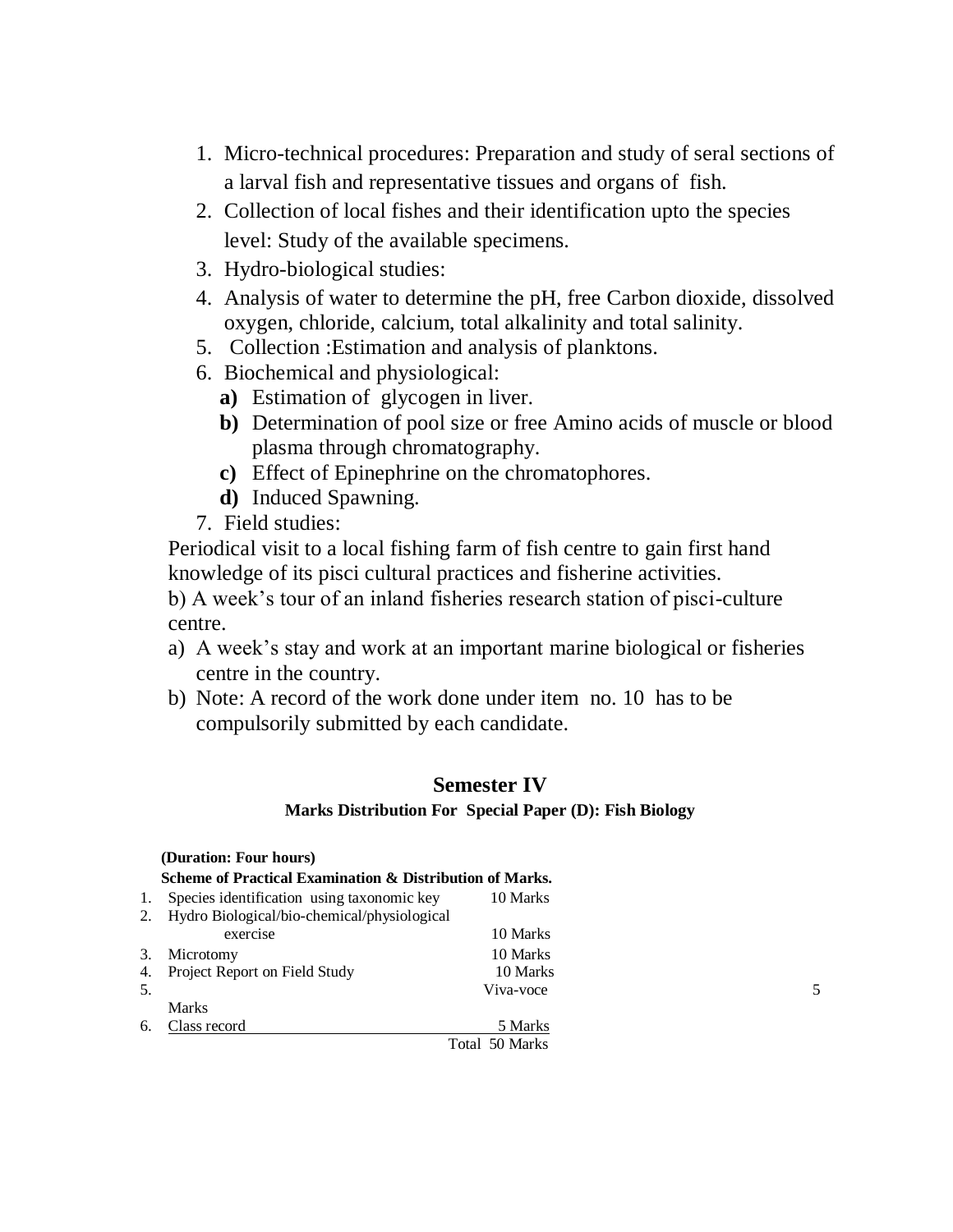#### **Semester -IV**

## **Paper-19(E) Molecular Developmental Biology (Special Paper)**

#### **Time: 3 Hours Max. Marks: 50** *Max. Marks: 50* **Max. Marks: 50 Max. Marks: 50 Max. Marks: 50 Max. Marks: 50 Max. Marks: 50 Max. Marks: 50 Max. Marks: 50 Max. Marks: 50 Max. Marks: 50 Max. Marks: 50 Max. Marks: 50 Max. Marks**

#### **Note:**

Syllabus of each paper is divided into three units. The question paper is divided into three parts. Part-A, Part-B and Part-C

Part-A (10marks): Part A is compulsory and contains 10 questions. At least three questions will be set from each unit and each question carries 1 mark. (50 words each)

Part-B (10 marks): Part B is compulsory and contains five questions, taking at least one question from each unit. Candidate is required to attempt all 5 questions. Each question carries 2 marks. (100 words each)

Part-C (30 marks): 6 questions will be set taking 2 from each unit. Candidate is required to attempt 3 questions, taking 1 from each unit. Each question carries 10 marks. (400 words each)

#### **Unit-I**

1. Cell Differentiation: (a) Definition, Biochemical basis of differentiation

- 2. Structural and biochemical changes during differentiation of muscle, cartilage, vertebrate pigment cells, lens and lens fibres, and epidermis
- 3. The reversibility and inheritance patterns of gene activity. Control of specific gene expression. Models of cell differentiation.

#### **Unit –II**

- **1.** Developmental Genetics:
	- **a.** Role of nucleus and cytoplasm in development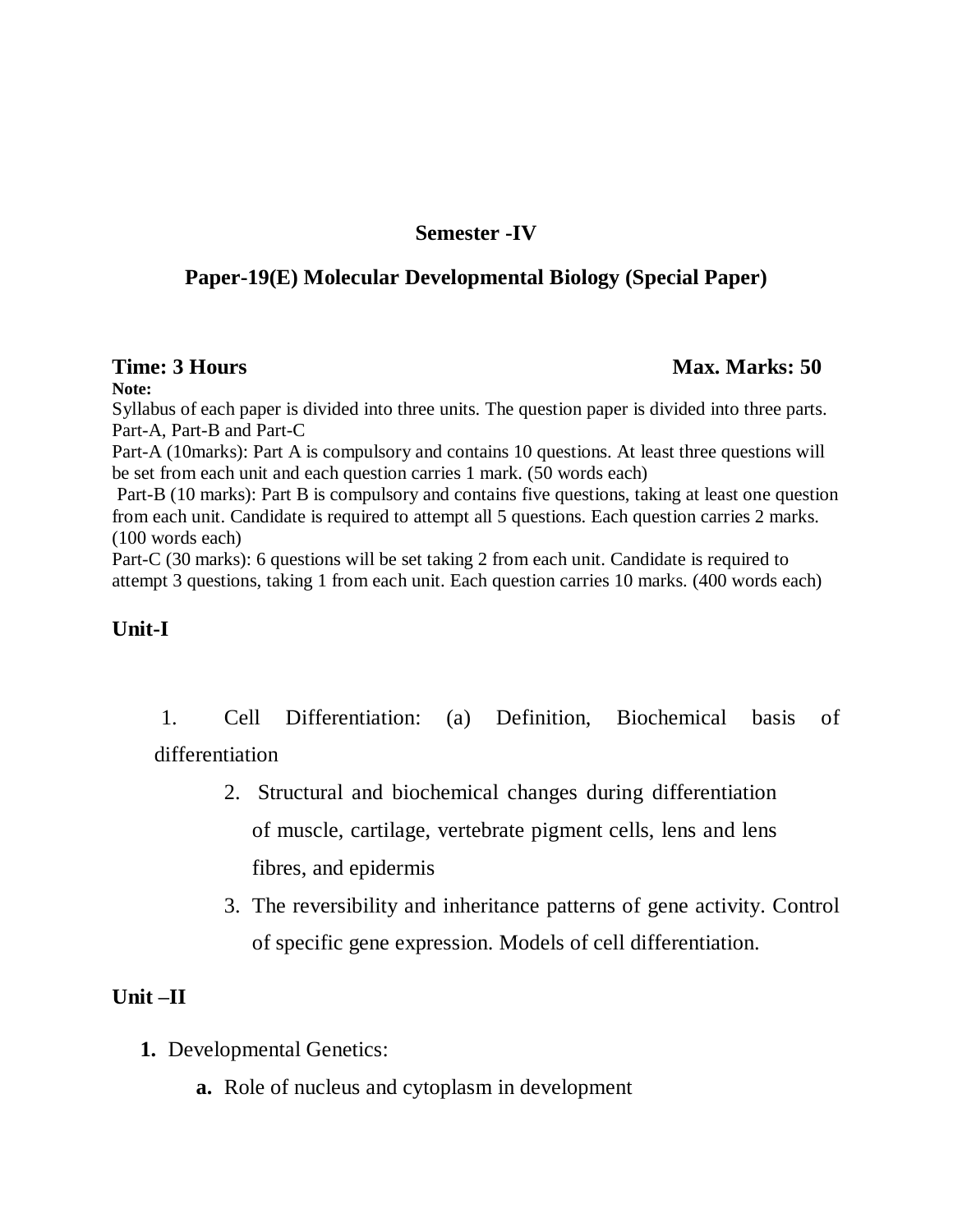- **b.** Nuclear transplantation in Amphibia
- **c.** Somatic cell hybridization
- **2.** Patterning the vertebrate body plan:
	- a) Setting up the body axes. Origin and specification of the germ layers.
	- b) Somite formation and Patterning
	- c) Role of organizer regions and neural induction

# **Unit –III**

1.Development of Drosophila body plan:

- a) Maternal genes in set up of body axis
- b) Zygotic genes in patterning the early embryo
- c) Segmentation-activation of the pair rule genes.
- d) Body plan of drosophila
- e) Segment polarity genes and compartments
- f) Segmentation selector and homeotic genes
- **2.** Sex determination :
	- a) Chromosomal sex determination in Mammals.
	- b) Sex determination in Drosophilla.
	- c) Environmental Sex determination.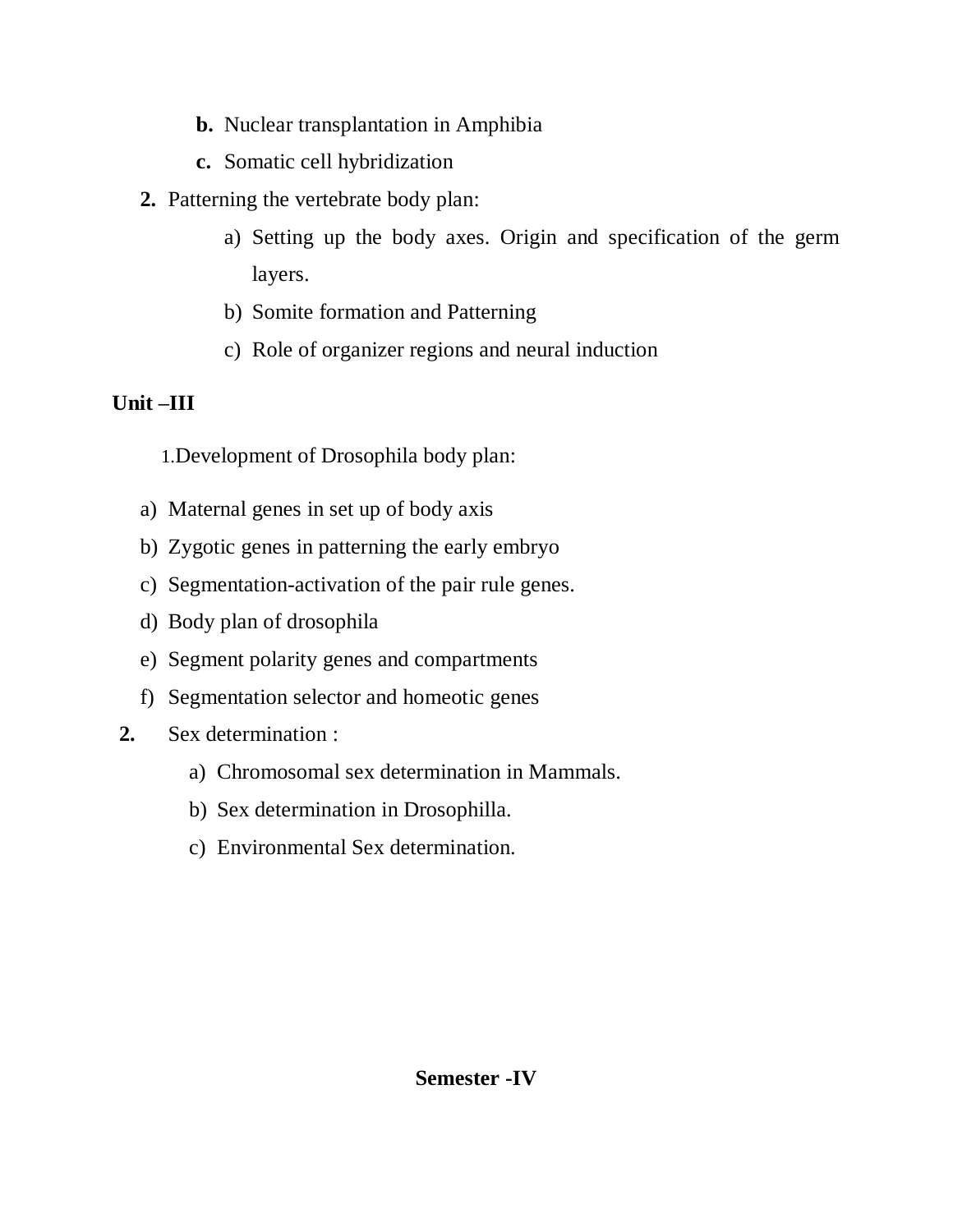## **Paper-20 ( E) Molecular Developmental Biology (Special Paper)**

#### **Note:**

Syllabus of each paper is divided into three units. The question paper is divided into three parts. Part-A, Part-B and Part-C

Part-A (10marks): Part A is compulsory and contains 10 questions. At least three questions will be set from each unit and each question carries 1 mark. (50 words each)

Part-B (10 marks): Part B is compulsory and contains five questions, taking at least one question from each unit. Candidate is required to attempt all 5 questions. Each question carries 2 marks. (100 words each)

Part-C (30 marks): 6 questions will be set taking 2 from each unit. Candidate is required to attempt 3 questions, taking 1 from each unit. Each question carries 10 marks. (400 words each)

#### **Unit-I**

- 1. Normal table of development of anuran
- a) Metamorphosis in anurans
- b) Hormonal control of metamorphosis.
- 2. Abnormal Development : Abnormal Growth---Teratomas ,Malignancy
- 3. General characteristics and properties of cancer cell. Ontogenesis and carcinogenic agents.
- 4. Teratology:Types of anomalies; genetic effects (peilotropism; phenocopies; analization)
- 5. Environmental effects, teratogenic agents, General mechanism of action of teratogenic agents.

## **Unit –II**

- 1. Limb development and Regeneration in vertebrates: Pattern formation in the limb
- 2. Concept of limb field, mesenchyme-AER interactions

#### **Time: 3 Hours Max. Marks: 50** *Max. Marks: 50* **Max. Marks: 50 Max. Marks: 50 Max. Marks: 50 Max. Marks: 50 Max. Marks: 50 Max. Marks: 50 Max. Marks: 50 Max. Marks: 50 Max. Marks: 50 Max. Marks: 50 Max. Marks: 50 Max. Marks**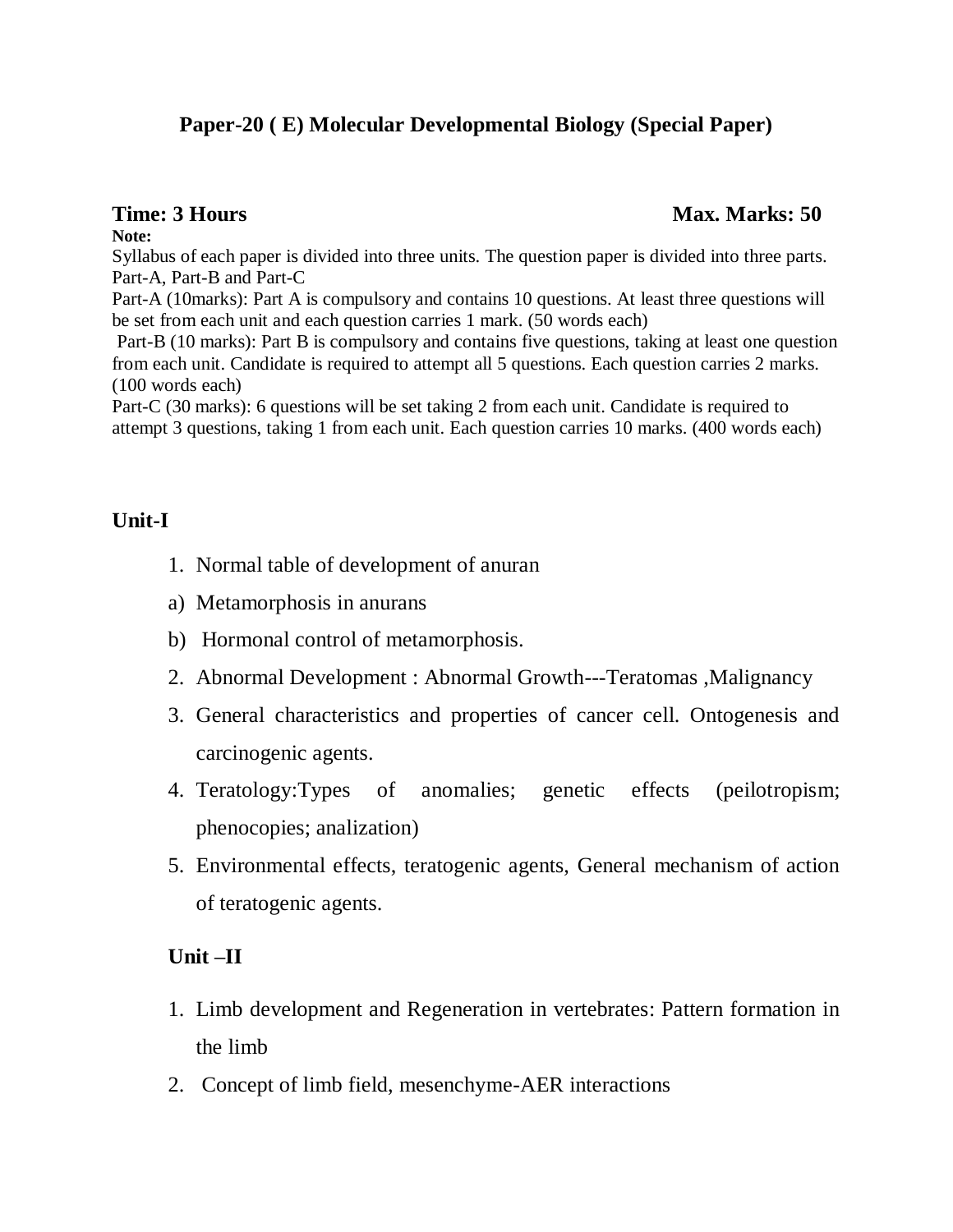- 3. determination of limb fields by homeotic genes.
- 4. Regeneration of vertebrate limb- Wound healing, source of cells for regeneration; dedifferentiation, re-differentiation, pattern organizationproximo distal, dorso-ventral and antero-posterior, positional informations
- 5. Role of distal transformation of blastema, retinoids in regeneration enhancement of developmental potencies of cells by retinoids. Homeotic transformations, genes and regeneration.
- 6. Loss of ability of organ regeneration in vertebrates. Finger regeneration in mouse. Induction of regeneration in non-regenerative cases.

#### **Unit –III**

- 1. Cell tissue and organ culture: Basic requirements, design of the laboratory. Balanced salt solution; pH control; use of antibiotics. Culture media, natural and chemically defined
- 2. Methods of preparing cells, tissues and organs for culture *in vitro*. Contribution of cell, tissue and organ culture studies in developmental biology, medicine etc. Embryo culture techniques (New's ring technique, Auerbach's embryo culture technique)
- 3. Elementary knowledge about artificial fertilization and IVF techniques. Types of Infertility and Assisted Reproduction Techniques . Sperm banks, artificial insemination, preservation techniques.
- 4. Animal Cloning Methods and Current advancements, Amphibian cloning, restriction of nuclear potency and concept of pleuripotency of somatic cells, concept of totipotency, Steward's experiment.

#### **SUGGESTED READINGS:**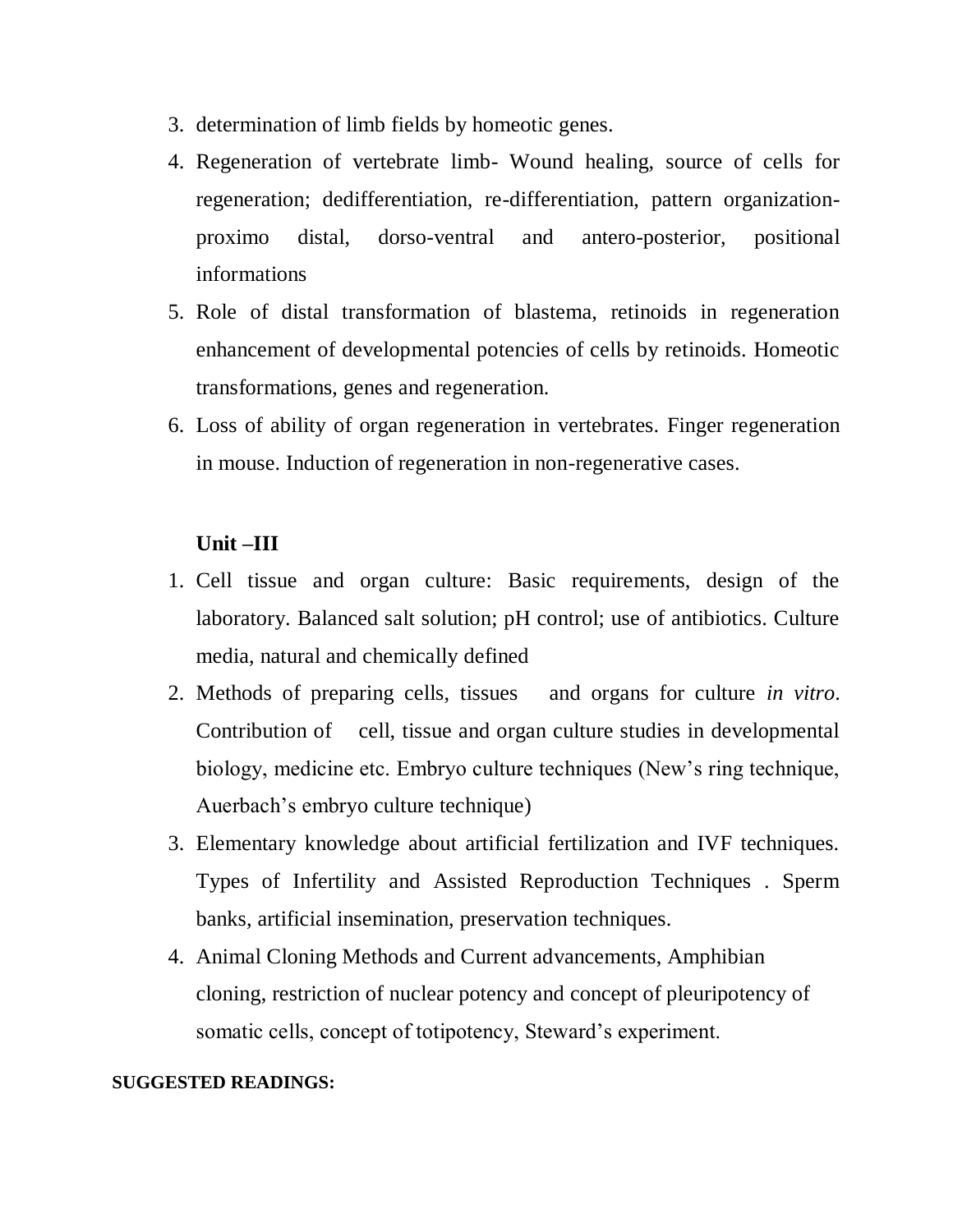- de Beer, S.G. Embryos and Ancestors. Clarendon Press, Oxford.
- Barbiur, T. Reptiles and Amphibians: Their habits and Adaptations. Hongton Miffm Co., New York.
- Kingsely Nobel, G. The Biology of the Amphibia. Dover Publications, New York.
- Gilbert, S.F. Developmental Biology, Sinauer Associates Inc., Massachusetts.  $4<sup>th</sup>$  Edition.
- Walbot, V. And Holder, N. Developmental Biology, Random House New York
- Saunders, J.W. Developmental Biology: Patterns, Problems and Principles. Macmillan Publishing Comp. Inc. New York
- Balinsky, B.I. An Introduction to Embryology Holt-Saunders International Editions.
- Wolpert, L. Principles of Development. Oxford Univ. Press.
- Malacinski, G.M. Developmental Genetics of higher organisms- a primer in Developmental Biology. Collier Macmillan Publisher London
- O'Rahilly, R. and Muller, F. Human Embryology and Teratology, John Willey and Sons
- Goss, R. Principles of Regeneration. Academic Press New York.
- Schmidt, A.J. Cellular Biology of Vertebrate Regeneration and Repair. The University of Chicago Press

# **Semester IV**

#### **Paper 22 Practical-II**

#### **PRACTICAL WORK BASED ONSPECIAL PAPER 19 &20 E**

#### **MOLECULAR DEVELOPMENTAL BIOLOGY**

- 1. Teratological experiments on one of the species on which normal development was studied. Teratological effects of retinoid during development of heart and skeleton in mammals.
- 2. Molecular control of development of *Drosophila* Expression of segmental genes during *Drosophila* development.
- 3. Demonstration of Imaginal discs of *Drosophila.*
- 4. Sound call, analysis and application in identification of amphibians species.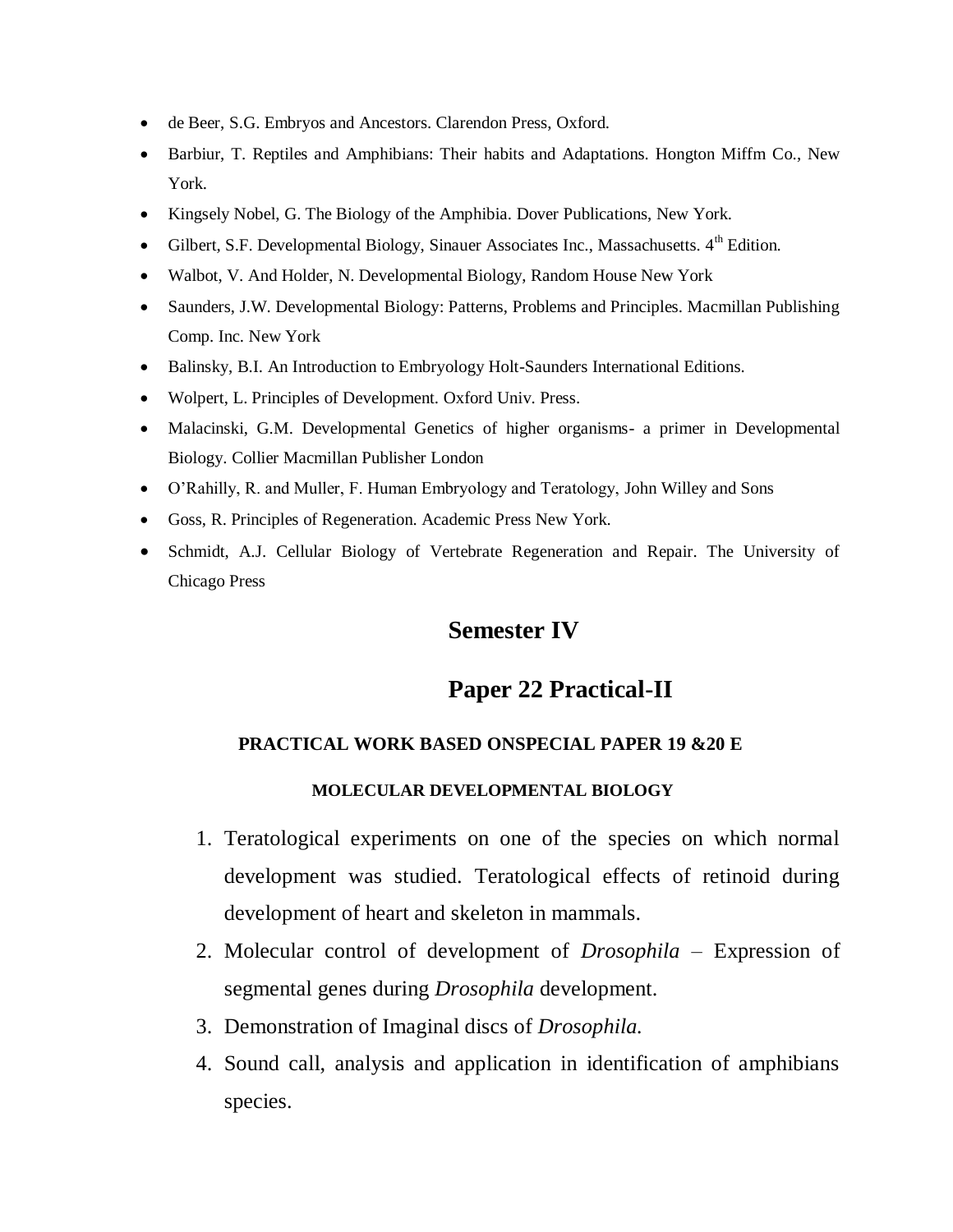- 5. SDS-PAGE electrophoresis to study change in profiles of soluble proteins during development.
- 6. To study effects of known cytological markers such as actinomycin-D, tunicamycin, cyclohexamide etc. on development.
- 7. Aurbach's and New's ring culture techniques using chick embryos
- 8. Embryo lifting techniques and culture-early chick embryo.
- 9. Biochemical changes during development protein, nucleic acids–semi auto analyser study.
- 10. T3, T4, TSH profiles during amphibian metamorphosis and comparison with mammalian development.
- 11. Isolation and analysis of total RNA from Chick embryo cDNA synthesis and PCR analysis.
- 12. Demonstration of endonuclease activity of DNA fragment.
- 13. Biochemical changes during development protein, nucleic acids–semi auto analyser study.
- 14.Chick embryo whole mount *in-situ* hybridization.

#### **NOTE**:

- **i.** Use of animals for dissection and practical work is subject to the conditions that these are not banned under the wildlife protection act.
- **ii.** External features and anatomy should be studied preferably by digital techniques and the alternatives. Whenever live animals are studied it should be either pest or culturable species without paining them.
- **iii.** Those institutions which are already having Zoology Museum should not procure Museum Specimens now onwards and should use charts / slides / models / photographs and digital alternatives in case of need.
- **iv.** Those new institutions which are not having Zoology Museum in their deprtments should provide learning related to zoological specimens with the help of charts / slides / models / photographs and digital alternatives / and visit of students to already established museums.

#### **Semester-IV**

#### **Marks Distribution for Molecular Developmental Biology**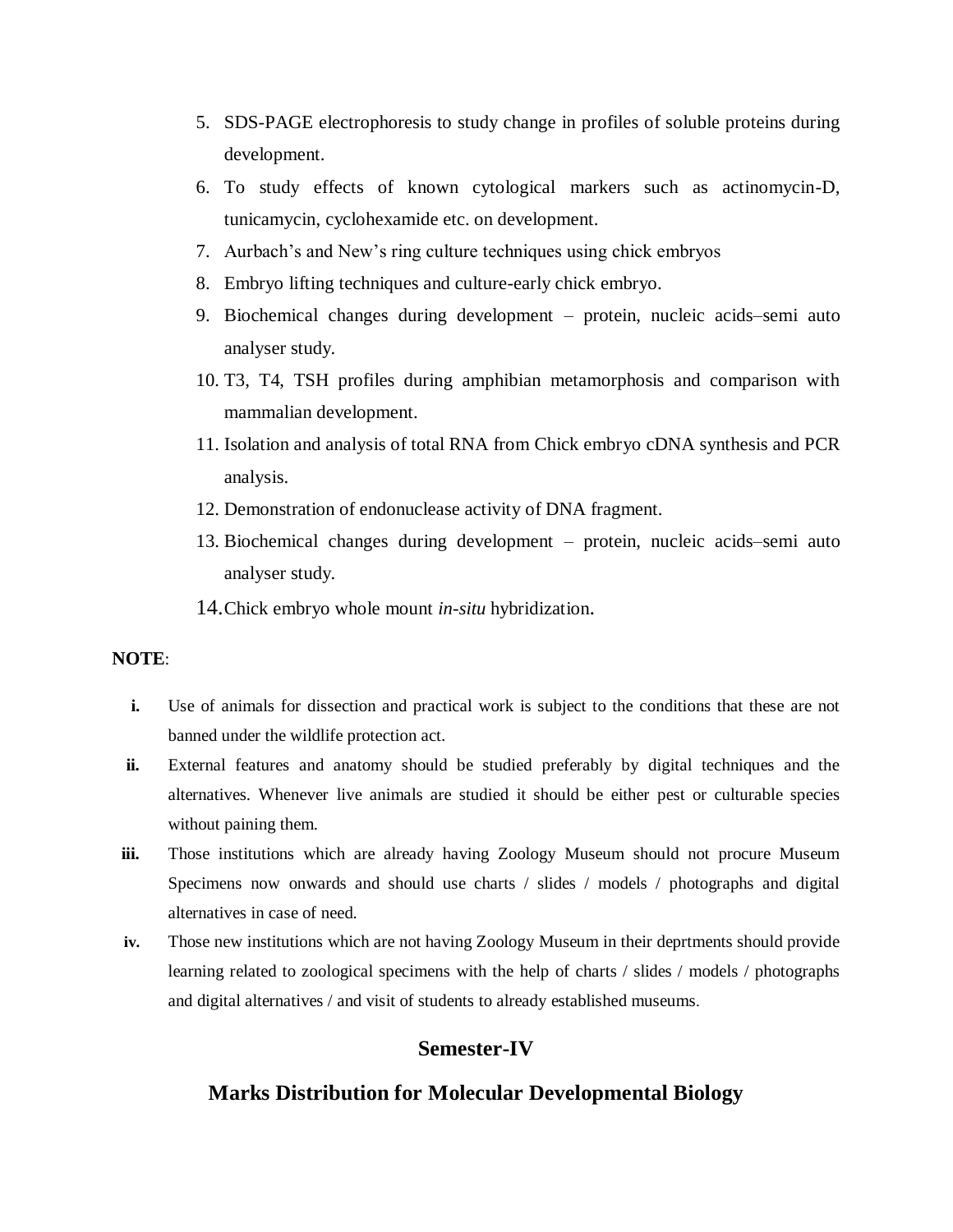**Duration Four Hours Max-50 marks** 1. Exercise on T3, T4, TSH 5 Marks 2. Exercise on culture technique using chick embryo-- 5 Marks 3. Exercise on molecular regulation of development 5 Marks 4. Exercise on Biochemistry 5 Marks 5. Identification and comments on Spots( four) 10 Marks 6. Viva-Voce 5 Marks 7. Project Report- 10 Marks 8. Class Record 5 Marks Total 50 Marks

#### **Semester -IV**

## **Paper-19 (F) Endocrinology (Special Paper)**

**Note:**

#### **Time: 3 Hours Max. Marks: 50** *Max. Marks: 50* **Max. Marks: 50 Max. Marks: 50 Max. Marks: 50 Max. Marks: 50 Max. Marks: 50 Max. Marks: 50 Max. Marks: 50 Max. Marks: 50 Max. Marks: 50 Max. Marks: 50 Max. Marks: 50 Max. Marks**

Syllabus of each paper is divided into three units. The question paper is divided into three parts. Part-A, Part-B and Part-C

Part-A (10marks): Part A is compulsory and contains 10 questions. At least three questions will be set from each unit and each question carries 1 mark. (50 words each)

Part-B (10 marks): Part B is compulsory and contains five questions, taking at least one question from each unit. Candidate is required to attempt all 5 questions. Each question carries 2 marks. (100 words each)

Part-C (30 marks): 6 questions will be set taking 2 from each unit. Candidate is required to attempt 3 questions, taking 1 from each unit. Each question carries 10 marks. (400 words each)

#### **Unit-I**

- 1. Historical background. "Scope and status" of endocrinology
- 2. Study of the following major endocrine glands of vertebrates.
	- a) Pituitary; General, developmental and comparative anatomy, Functional cytology of the pituitary gland and mammalian, and submammalian vertebrates
	- b) Adenohypophyseal hormones their chemistry and physiology: chromatophore regulation among vertebrates; neurohormonal peptides; their chemistry and phyletic distribution; formation, storage, release and transport of neurohypophyseal principles; effects of hypophysectomy pituitary stalk secretion and transplantation.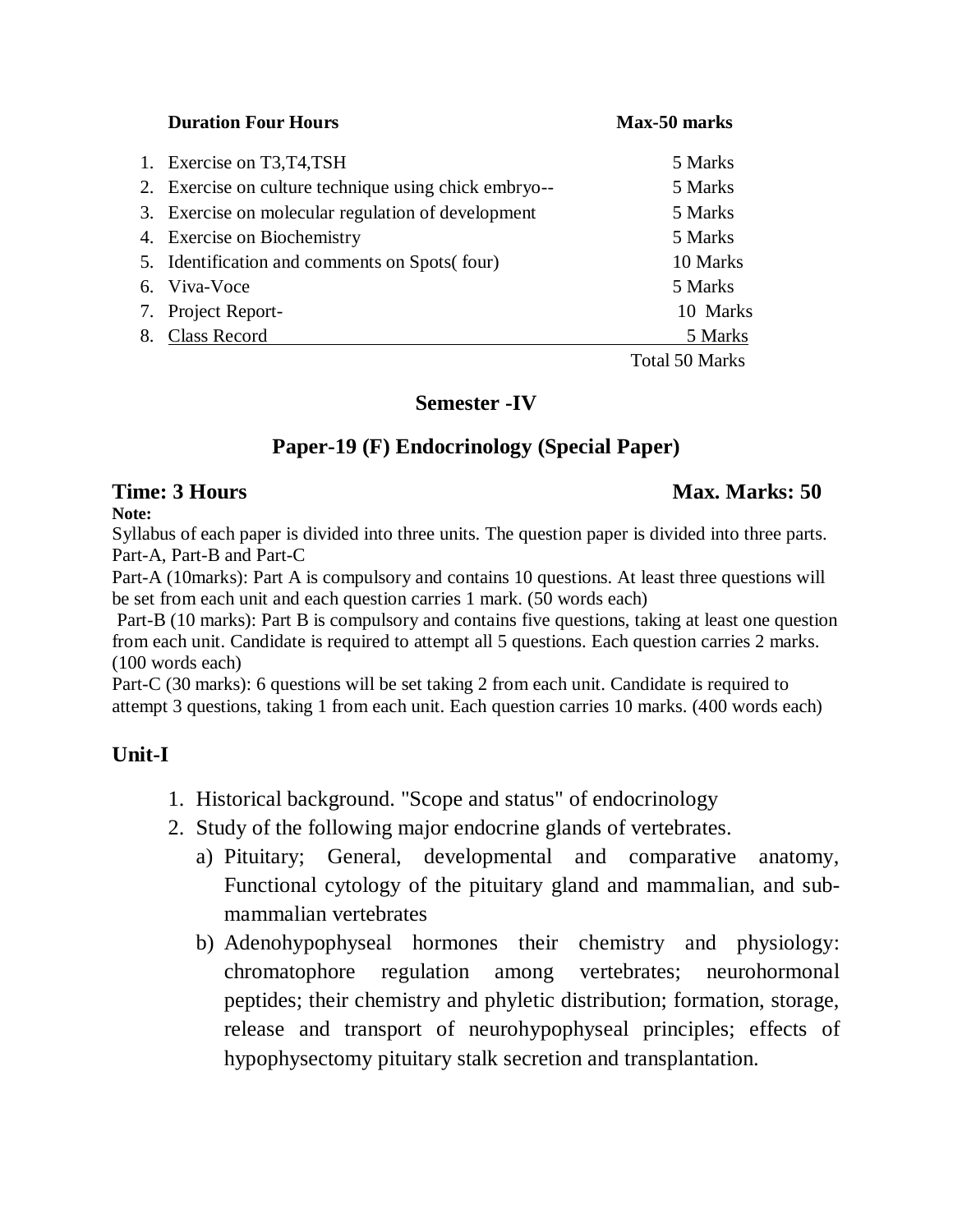c) Thyroid: General developmental and comparative anatomy, evolution of thyroidal function; biochemistry of thyroid hormones; biological actions of thyroid hormones and their interrelationship with other endocrine secretion, effects of thyroidectomy; calcitonin, its chemistry and physiology

# **Unit-II**

- a) Parathyroid: General, developmental and comparative anatomy; biochemistry and physiology of the parathyroid hormone; effects of parathyroidectomy.
- b) Pancreatic islets: General developmental and comparative anatomy; biochemistry and physiology of insulin and glucagon; effects of pancreatomy
- c) Adrenal: General development and comparative anatomy; chromaffin tissue; biochemistry and physiology of catecholamines; the sympathetic - chromaftin complex steroideogenic tissue; structure and nomenclature of steroid hormones, effects of adrenalectomy
- d) Pineal: General development and comparative anatomy; biochemistry and physiology, the pineal principles.
- e) Chemical messenger : Mechanism of hormone action.

# **Section - C**

- 1. Endocrine integration : Diffuse effects of hormones: neoplastic growth; migration in birds and fishes; bird plumage, hibernation; osmoregulation; blood pressure regulation.
- 2. Vertebrate neuroendocrinology : Ultrastructure and function of the neuro secretory cell, hypothalamo-hypophyseal relationship, hypothalamus in relation to higher nervous centers, other neurosecretory systems in vertebrates; the urophysis, the snbcommisural organ and the pineal complex,
- 3. Invertebrate neuroendocrinology : Anatomy and physiology of the endocrine and neuro endocrine systems of Annelida , Arthropoda and Mollusca.

# **Semester -IV**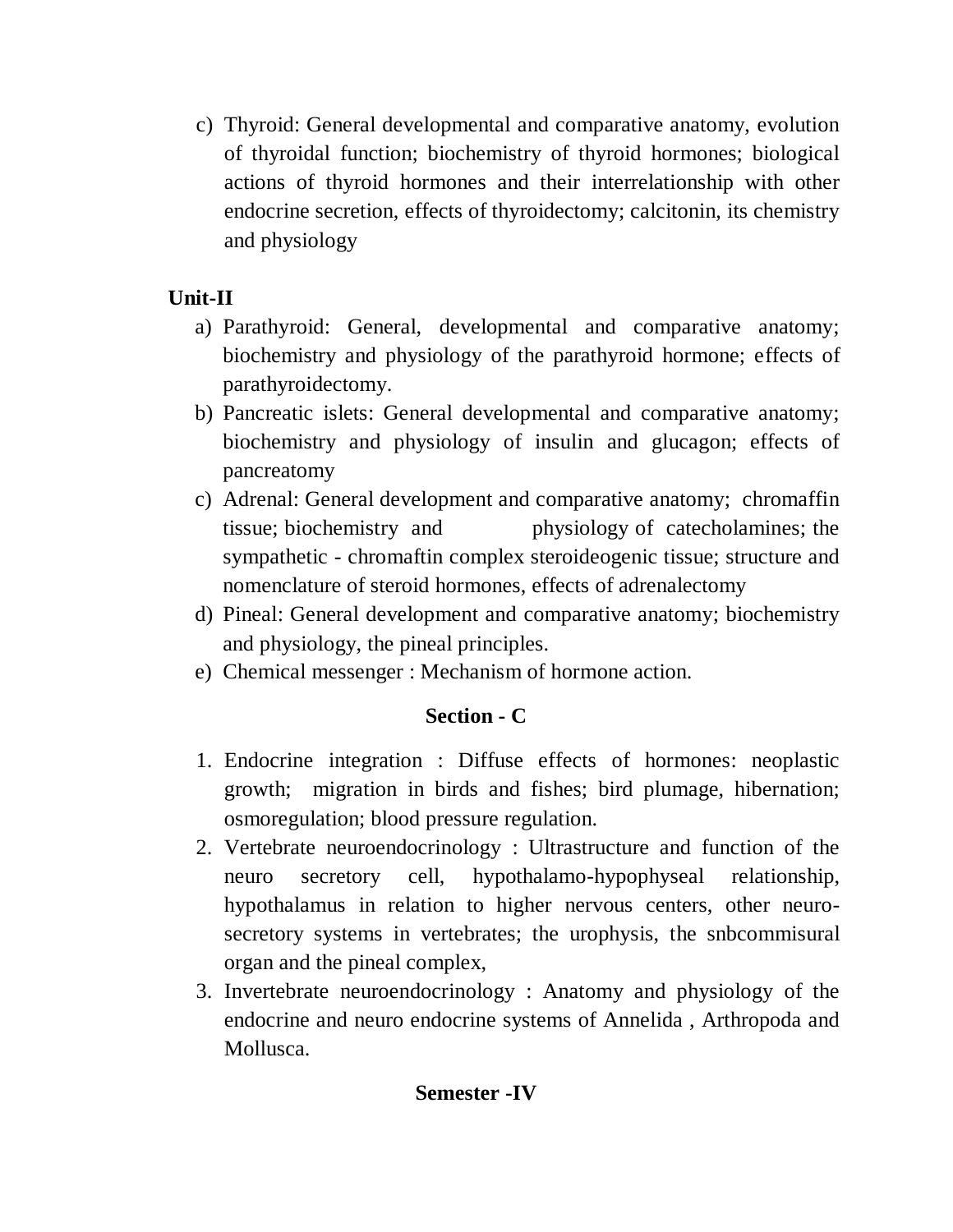# **Paper-20 (F) Endocrinology (Special Paper)**

#### **Note:**

Syllabus of each paper is divided into three units. The question paper is divided into three parts. Part-A, Part-B and Part-C

Part-A (10marks): Part A is compulsory and contains 10 questions. At least three questions will be set from each unit and each question carries 1 mark. (50 words each)

Part-B (10 marks): Part B is compulsory and contains five questions, taking at least one question from each unit. Candidate is required to attempt all 5 questions. Each question carries 2 marks. (100 words each)

Part-C (30 marks): 6 questions will be set taking 2 from each unit. Candidate is required to attempt 3 questions, taking 1 from each unit. Each question carries 10 marks. (400 words each)

#### **Unit-I**

- 1. Hormonal control or sex differentiation nuclear sex.
- 2. The female reproductive system: Comparative anatomy and physiology of the mammalian and sub-mammalian ovary and sex accessory structures, ovarian hormones and their functions.
- 3. The male reproductive system: Comparative anatomy and physiology of the mammalian and sub-mammalian testis and sex accessory structures, semen and its biochemistry, testicular hormones and their functions

## **Unit-II**

- 1. The gonadal hypophyseal-hypothalamus relationship.
- 2. Breeding seasons in vertebrates, evolution of viviparity, induced spawning in fish and frog.
- 3. Endocrinology of fertilization implantation. delayed implantation. parturition and lactation.
- 4. Placenta as an endocrine tissue foeto-placental unit.
- 5. Functional aspects of chemical, mechanical and surgical control of male fertility in laboratory mammals and the human.
- 6. Functional aspects of chemical, mechanical and surgical control of female fertility in laboratory mammals and the human.

#### **Time: 3 Hours** Max. Marks: 50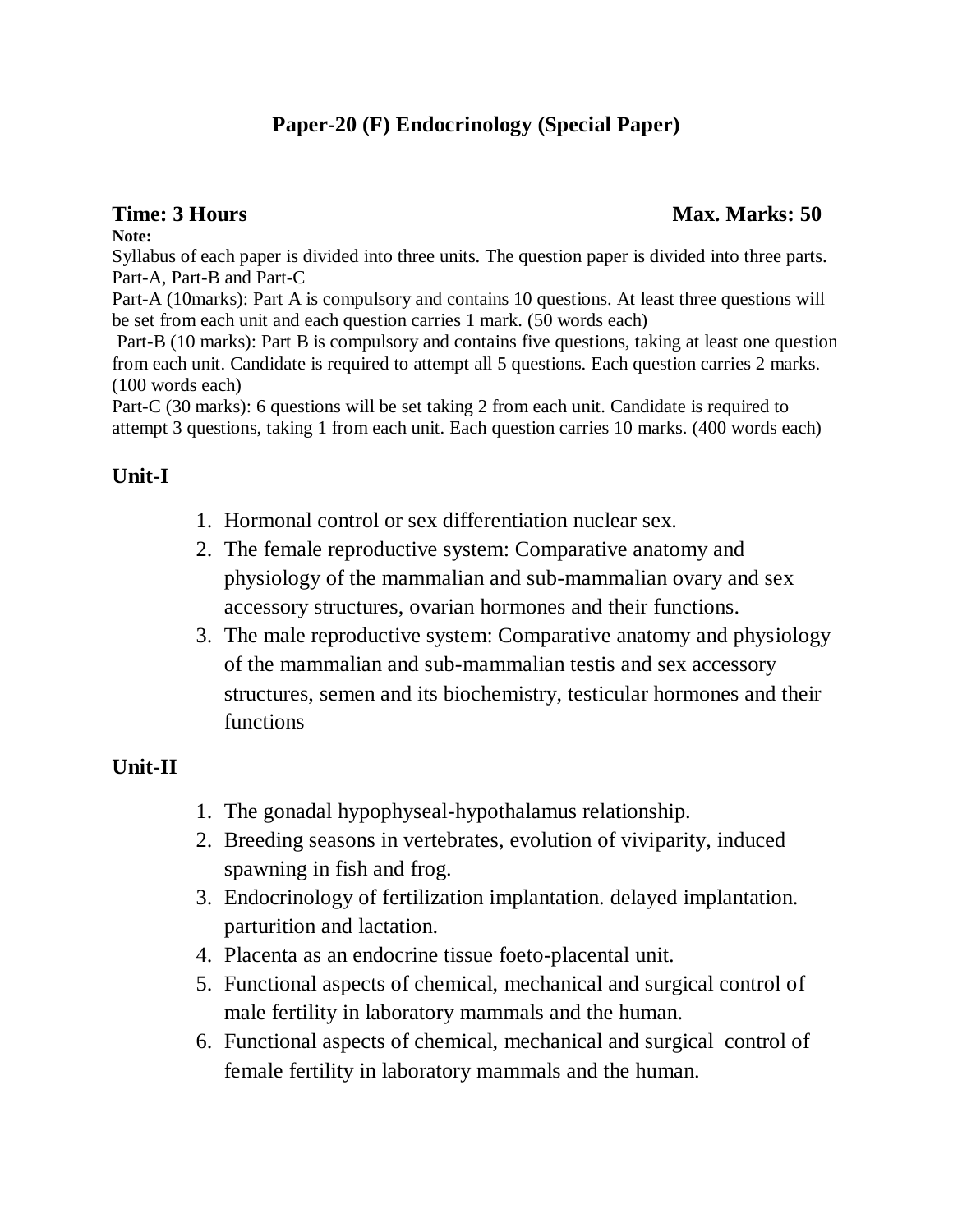## **Unit-III**

- 1. Pheromones: Control of fertility in insects.
- 2. Prostaglandins: Types, chemistry, mechanism of action and their effects on mammalian reproduction.
- 3. Hormonal imbalance and major endocrine disease:
- a) Gigantism.
- b) Acromegaly.
- c) Dwarfism.
- d) Addison`s disease.
- e) Cushing`s syndrome.
- f) Goitre.
- g) Cryptorchidism.
- h) Hypogonadism
- i) Amenorrhoea.
- j) Diabetes mellitus.
- k) Tetany.

# **Semester IV**

# **Paper 22 Practical-II**

# **PRACTICAL WORK BASED ON PAPERS 19 &20 (ENDOCRINOLOGY)**

- 1. Surgical procedures: castration. ovariectomy, adrenalectomy, thyroidectomy and hypophysectomy.
- 2. Biochemical estimations of cholesterol content in adrenal tissue glycogen in uterine tissue.
- 3. Sperm count.
	- a. Study of the sex chromatin.
- 4. Effect of epinephrine on chromatophores in fish.